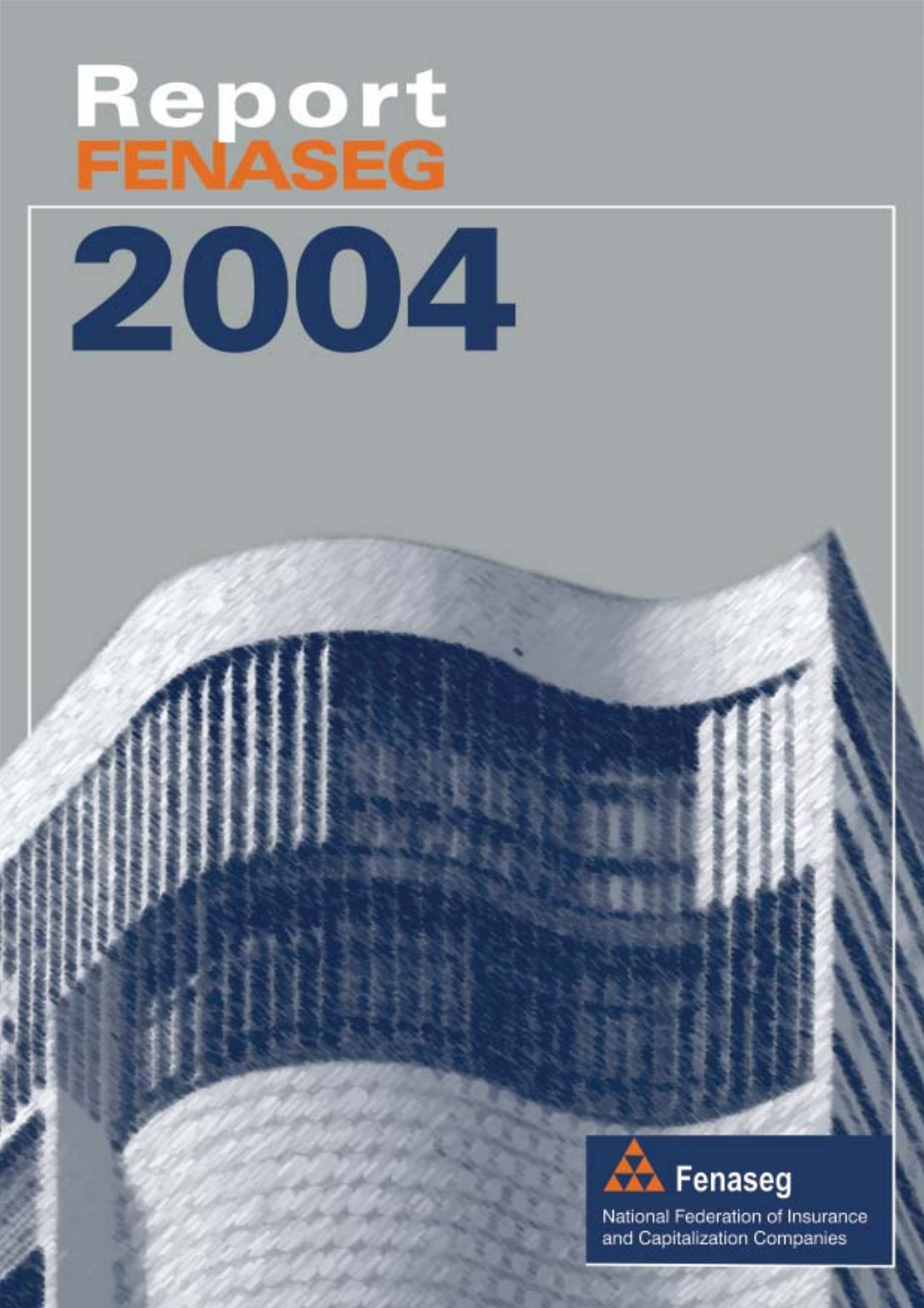1

*"If it were possible, I would write the word insurance on the lintel of every door and on the forehead of every man, as I am convinced that insurance can, through a modest investment, free families from irreparable catastrophes."*



Luisburg, Chumbell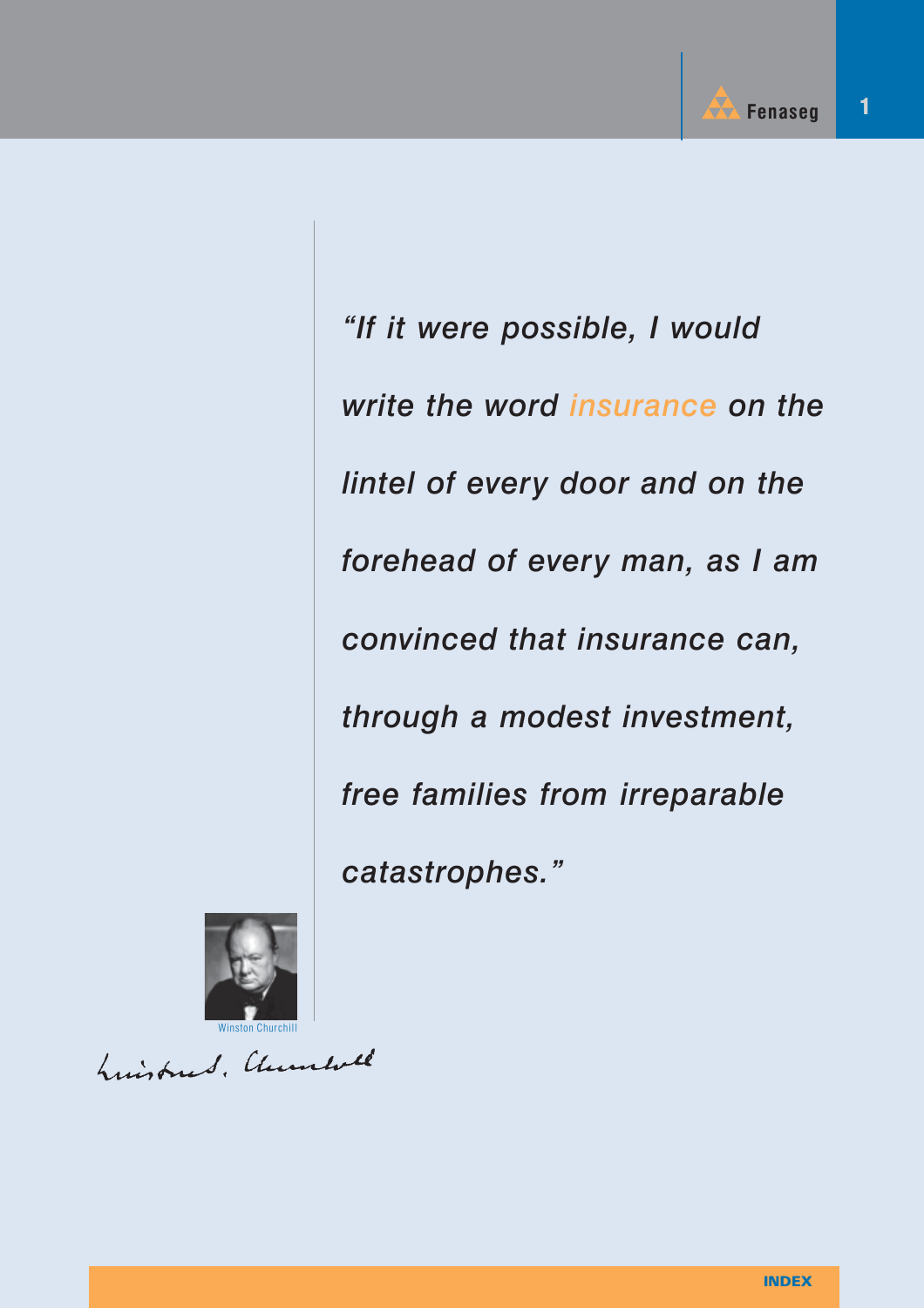<span id="page-2-0"></span>

# GENERAL INDEX

| Insurance Industry<br>Insurance<br><b>Results</b><br><b>Insurance Lines Groups</b><br>Portfolio Mix 1999-2003<br>Auto Insurance<br><b>Health Insurance</b><br>Life and Personal Accident Insurances<br><b>Open-end Complementary Pension Funds</b><br>Capitalization<br>Participation of Foreign Capital in the Insurance Industry                                                                                                                                                                                                |
|-----------------------------------------------------------------------------------------------------------------------------------------------------------------------------------------------------------------------------------------------------------------------------------------------------------------------------------------------------------------------------------------------------------------------------------------------------------------------------------------------------------------------------------|
| Insurance Industry<br>Insurance<br><b>Open-end Complementary Pension Funds</b><br>Capitalization<br>Companies in the Insurance Industry                                                                                                                                                                                                                                                                                                                                                                                           |
| <b>World Market</b><br>Latin America<br><b>Sectorial Plan</b>                                                                                                                                                                                                                                                                                                                                                                                                                                                                     |
| <b>CNSP</b> – National Council on Private Insurance<br>SUSEP - Superintendence of Private Insurance<br><b>IRB-Brasil Re</b><br>Insurance Companies, Complementary Open-end Pensions Funds and Capitalization Companies<br><b>Insurance Brokers</b><br><b>Supplementary Health</b><br><b>Reinsurers</b>                                                                                                                                                                                                                            |
| <b>Organization Chart</b><br><b>Basic Functions</b><br>Events                                                                                                                                                                                                                                                                                                                                                                                                                                                                     |
| <b>FENASEG ACTIVITIES.</b><br>69<br><b>Technical Committees</b><br>Working Groups Coordinated by the President<br><b>Studies and Technical Research Surveys</b><br><b>International Relations and Negotiations</b><br>Integrated Plan for the Prevention and Reduction of Insurance Fraud<br><b>Projects and Services</b><br><b>Chambers and Commissions</b><br>Legal Area<br><b>Governmental Relations</b><br>Library<br>DPVAT Agreement (compulsory "no-fault" auto insurance)<br>Activities of the Regional Trade Associations |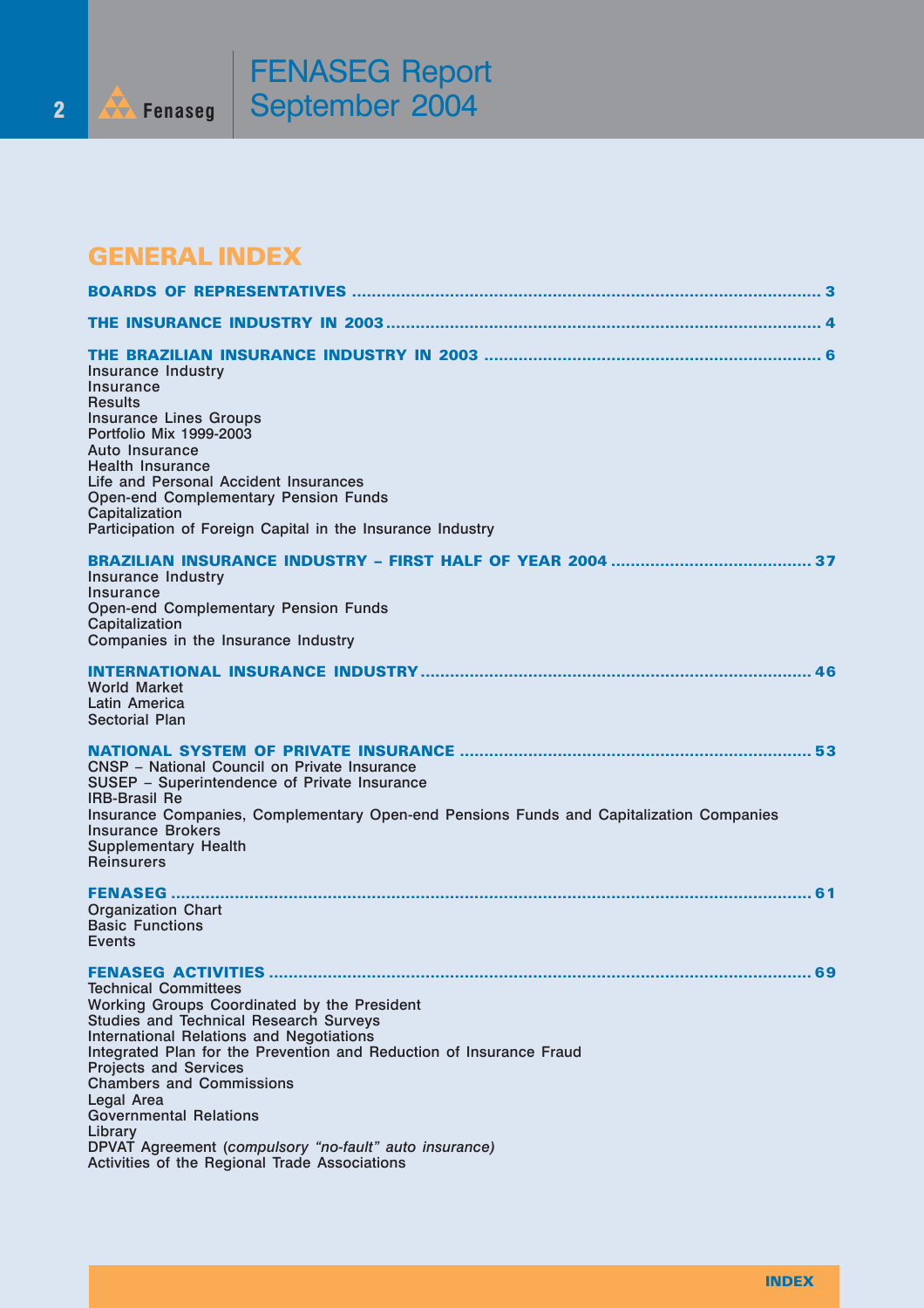# Board of Representatives

**Fenaseg** 

### <span id="page-3-0"></span>FENASEG

### **Directorate**

### PRESIDENT

João Elisio Ferraz de Campos Seguradora Brasileira de Crédito à Exportação S.A. VICE-PRESIDENTS Casimiro Blanco Gomez Porto Seguro Cia. de Seguros Gerais Luiz Tavares Pereira Filho Bradesco Seguros S.A. Nilton Molina Icatu Hartford Seguros S.A. Olavo Egydio Setúbal Junior Itaú Seguros S.A. Oswaldo Mário Pêgo de Amorim Azevedo Sul América Cia. Nacional de Seguros Renato Campos Martins Filho Cia. de Seguros Minas Brasil **DIRECTORS Flavio Baue** ACE Seguradora S.A. José Ismar Alves Tôrres Brasilcap Capitalização S.A. Luiz Eduardo Loureiro Veloso Unibanco AIG Seguros S.A. Maurício Accioly Neves Real Previdência e Seguros S.A. Mauro César Batista Seguradora Roma S.A. Santi Cianci Generali do Brasil Cia. Nacional de Seguros Vilson Ribeiro de Andrade HSBC Seguros Brasil S.A.

### PERMANENT MEMBERS (Presidents of Insurance Associations)

Alberto Oswaldo Continentino de Araújo Minas Gerais Cia. de Seguros Minas Brasil Antonio Tavares Câmara Bahia Cia. de Seguros Aliança da Bahia João Gilberto Possiede Paraná J. Malucelli Seguradora S.A. Luiz Tavares Pereira Filho Rio de Janeiro Bradesco Seguros S.A. Miguel Junqueira Pereira Rio Grande do Sul Cia. de Seguros Previdência do Sul Mucio Novaes de Albuquerque Cavalcanti **Pernambuco** Cia. Excelsior de Seguros Paulo Miguel Marraccini São Paulo AGF Brasil Seguros S.A. Sérgio Passold Santa Catarina Tokio Marine Brasil Seguradora S.A.

### AUDIT COMMITTEE Members Jorge Carvalho Nobre Seguradora do Brasil S.A. Lúcio Antônio Marques Cia. de Seguros Previdência do Sul Marivaldo Medeiros Marítima Seguros S.A. Deputy Members José Maria Souza Teixeira Costa Companhia de Seguros Aliança da Bahia Luiz Pereira de Souza Tokio Marine Brasil Seguradora S.A. Thomas Kelly Batt Royal SunAlliance Seguros Brasil S.A.

### FENASEG

### **Consultative Council**

PRESIDENT

João Elisio Ferraz de Campos Seguradora Brasileira de Crédito à Exportação S.A. **MEMBERS** Acacio Rosa de Queiroz Filho Ace Seguradora S.A. Antonio Cássio dos Santos Vera Cruz Seguradora Brian John Quest HSBC Seguros Brasil S.A. Carlos dos Santos Alfa Seguros e Previdência S.A. Federico Baroglio Generali do Brasil Cia. Nacional de Seguros Jayme Brasil Garfinkel Porto Seguro Cia. de Seguros Gerais José Américo Peón de Sá Áurea Seguradora S.A. José Castro Araújo Rudge Unibanco AIG Seguros S.A. Julio de Albuquerque Bierrenbach Real Previdência e Seguros S.A. Luis Emilio Maurette Liberty Paulista Seguros S.A. Luiz Carlos Trabuco Cappi Bradesco Seguros S.A. Luiz de Campos Salles Itaú Seguros S.A. Mário José Gonzaga Petrelli Icatu Hartford Seguros S.A. Patrick Antonio Claude de Larragoiti Lucas Sul América Cia. Nacional de Seguros Pedro Pereira de Freitas American Life Cia. de Seguros Pedro Purm Junio Zurich Brasil Seguros S.A.

### PERMANENT MEMBERS (Presidents of Insurance Associations)

Alberto Oswaldo Continentino de Araújo Minas Gerais Cia. de Seguros Minas Brasil Antonio Tavares Câmara **Bahia** Cia. de Seguros Aliança da Bahia João Gilberto Possiede Paraná J. Malucelli Seguradora S.A. Luiz Tavares Pereira Filho Rio de Janeiro Bradesco Seguros S.A. Miguel Junqueira Pereira Rio Grande do Sul Cia. de Seguros Previdência do Sul Mucio Novaes de Albuquerque Cavalcanti Pernambuco Cia. Excelsior de Seguros Paulo Miguel Marraccini São Paulo AGF Brasil Seguros S.A. Sérgio Passold Santa Catarina Tokio Marine Brasil Seguradora S.A.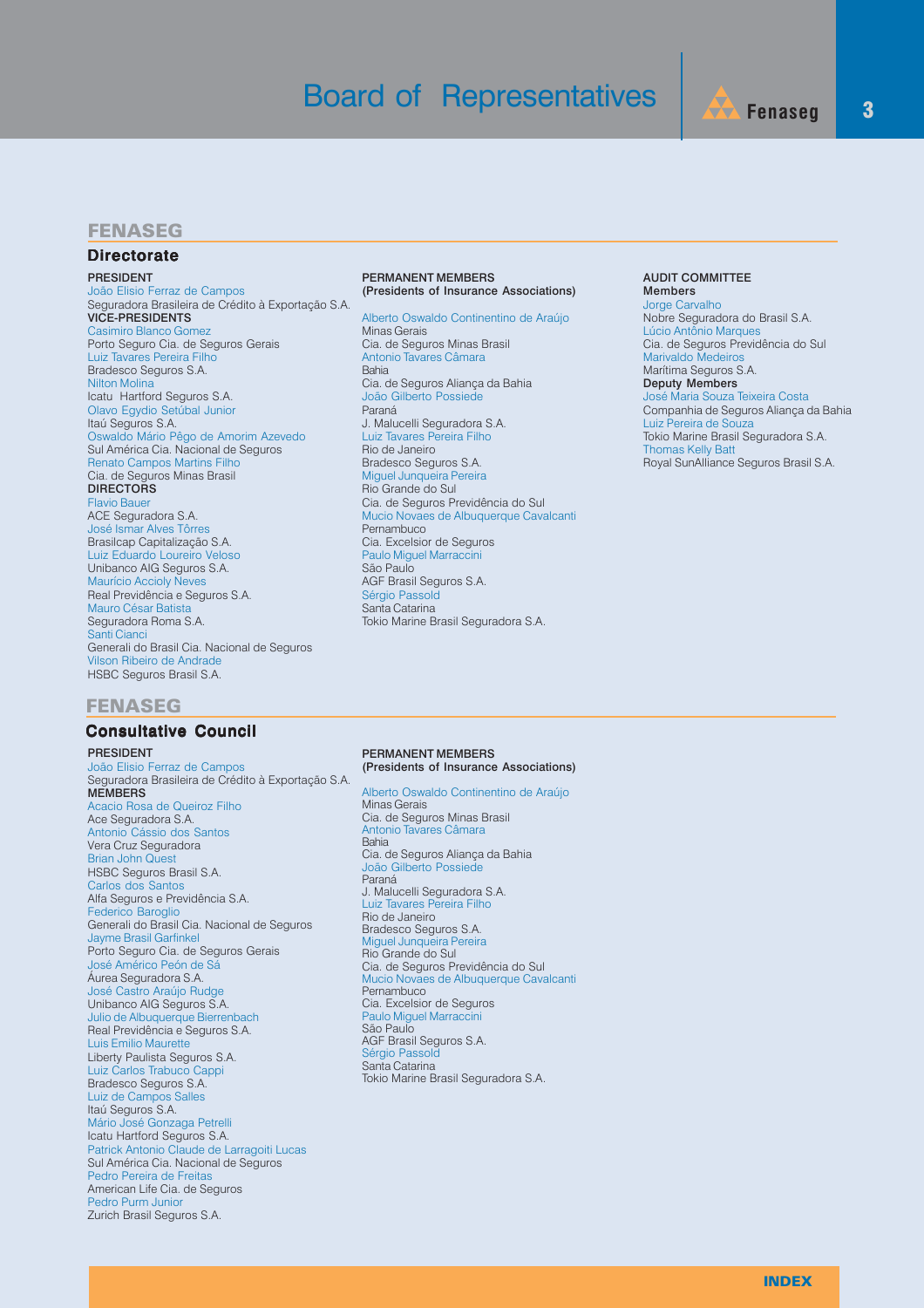<span id="page-4-0"></span>4

# The Insurance Industry in 2003

In 2003, the Brazilian insurance industry, which includes the insurance, capitalization and complementary openend pension fund segments, recorded a growth of 20.34% in its aggregated volume of income, reaching an amount of R\$ 51,161 billion, compared to R\$ 42,512 billion of the previous year. With this value, the global participation of the insurance industry in the Brazilian GNP rose from the 3.22%, recorded in 2002, to 3.38% in 2003.

The most expressive growth of income was recorded in the insurance segment, where insurance policy premiums totaled R\$ 37,326 billion, 23.81% greater than the amount recorded in 2002 - R\$ 30.148 billion. The capitalization segment income growth was also significant - 15.44% - reaching a global total of R\$ 6,022 billon as opposed to R\$ 5,217 billion in the previous year. The complementary open-end pension fund segment also increased 9.3% with a total of contributions income in the order of R\$ 7,812 billion compared to R\$ 7,147 billion in 2002.

At the end of 2003, the Brazilian insurance industry once again confirmed its position as a strategic sector in the formation of domestic savings, reaching an amount of technical provisions in the order of R\$ 66,072 billion, which represents a growth of 36.51% over the R\$ 48,4 billion recorded in 31<sup>st</sup> December 2002.

By segment, the insurance activity was the area that had the largest growth of technical reserves, which expanded from R\$ 14,443 billion at 31st December 2002, to R\$ 23,184 billion at 31st December 2003, resulting in an increase of 60.54%. Once again, the complementary open-end pension fund segment presented an expressive participation, accumulating reserves of R\$ 34,665 billion, a growth rate of 29.57% in relation to the previous year. With a verified volume of R\$8,223 billion of reserves, the capitalization segment grew 14.16% over the R\$ 7,202 billion of the previous year.

Among the highlights that marked the institutional life of the insurance industry in the second half of 2003, was the 2nd Conseguro - Brazilian Insurance, Re-insurance, Private Pensions and Capitalization Conference held. The event was run in Rio de Janeiro during November and counted on participation of over 1,400 professionals from insurance companies, reinsurance companies, private pension fund groups, and capitalization entities. They all had the opportunity to hear the voices of those who are tuned in to the major social and economic transformations in this new millennium which represent the challenges to industry growth over the years to come. On the agenda, among other themes, debates were held on insurance fraud, industry ethics and the need for transparency in consumer relations.

In Brasilia, in the month of May, 2004, during the inauguration solemnity to welcome the new Fenaseg Executive Directory for 2004-2007, the 2nd Sectorial Plan for the Insurance Industry was launched. The document defines institutional action vectors for the functioning and production of the Brazilian insurance industry for the next few years.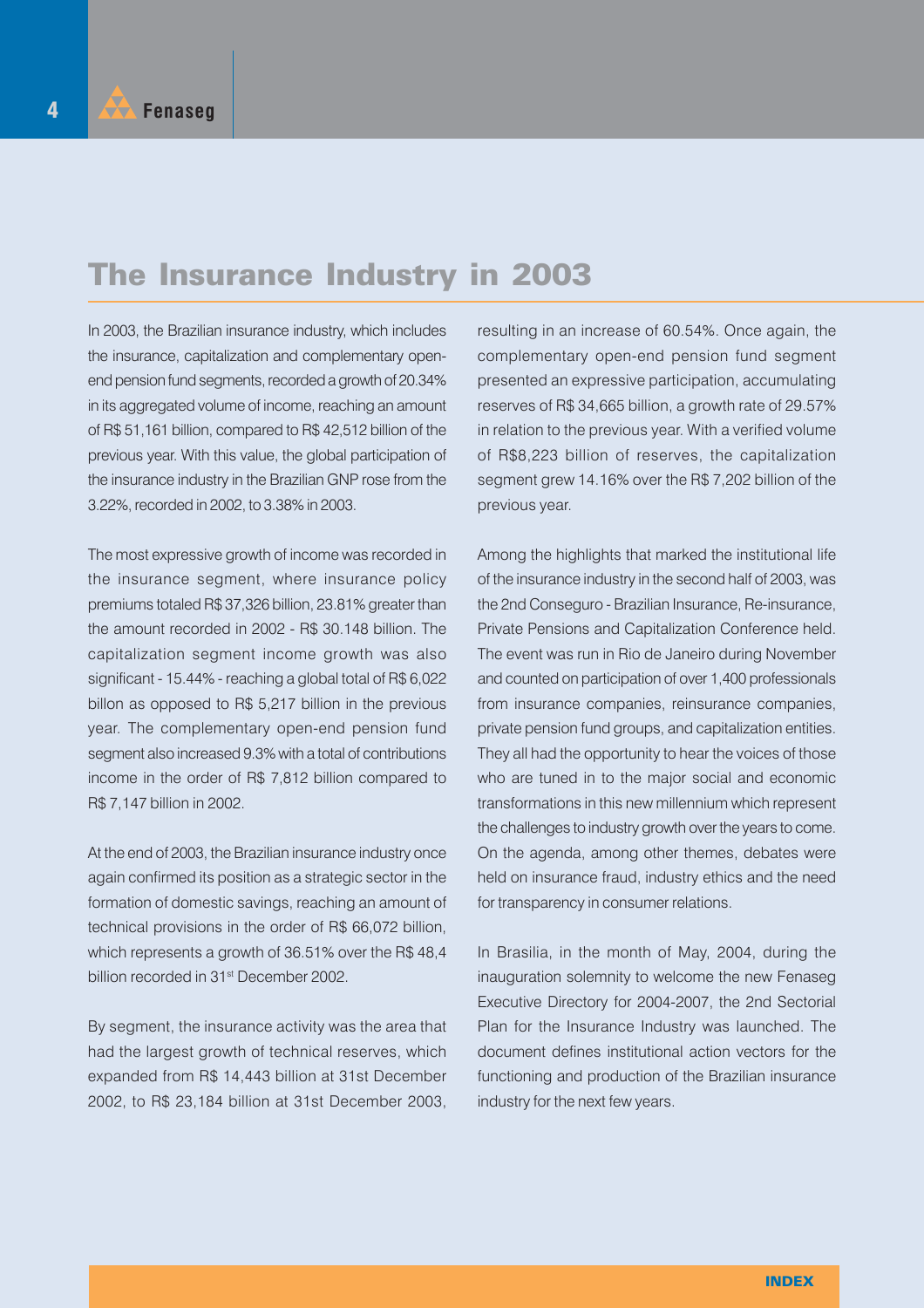

<span id="page-5-0"></span>Articulated in four parts, the Plan highlights the performance of the insurance, re-insurance, capitalization and pension funds companies in regard to their respective missions of providing – with economic efficiency and social responsibility – protection for the national productive agents and the society, contributing to the improving values of citizenship and humanizing the concept of progress. The Plan is built around the main objectives of implementing programmed actions to maintain a consistent evolution of the insurance industry, raising the participation of the segment to 5% of the Brazilian GNP.

Along general lines, the Plan shows evidence that the insurance industry in Brazil does present favorable conditions for segment growth in the country. But Plan II also highlights the factors that have inhibited the expansion of the consumer base – mostly in the insurance segment – and that present the greatest challenge to the industry at this time: the high concentration of wealth and general disinformation regarding the insurance activity, both factors impeding products from reaching the classes most in need of coverage.

In operational terms, the year 2003 was marked by intense Fenaseg institutional activity implementing and executing measures to prevent and inhibit insurance fraud. As such, priority was given to setting up management procedures in the directory responsible for the integrated Plan for Prevention and Reduction of Insurance Fraud, covering initiatives such as the

implementation of the telephone Insurance Crime Hotline. The actions taken were defined based on the results of a national public opinion survey in which the image of the insurance industry was tested as well as the tolerance and level of propensity of the population to practice fraudulent acts in insurance cases.

Finally, as respects to regulation, approval was given in May of 2003 to the Constitutional Amendment  $n^{\circ}$  40, which establishes that the regulatory measures related to Article 192 of the Federal Constitution will be made in separate parts. According to the Amendment, each group of activities, integrants of the National Financial System, will be regulated by a specific Complementary Law. In the wake of this policy change, Complementary Bill nº 55, which was presented in June of 2003, transfers regulatory and supervisory powers on reinsurance from IRB-Brasil Re to the Superintendence of Private Insurance (SUSEP). Without doubt, this can be seen as an important victory for the modernization of the Brazilian insurance industry.

João Elisio Ferraz de Campos

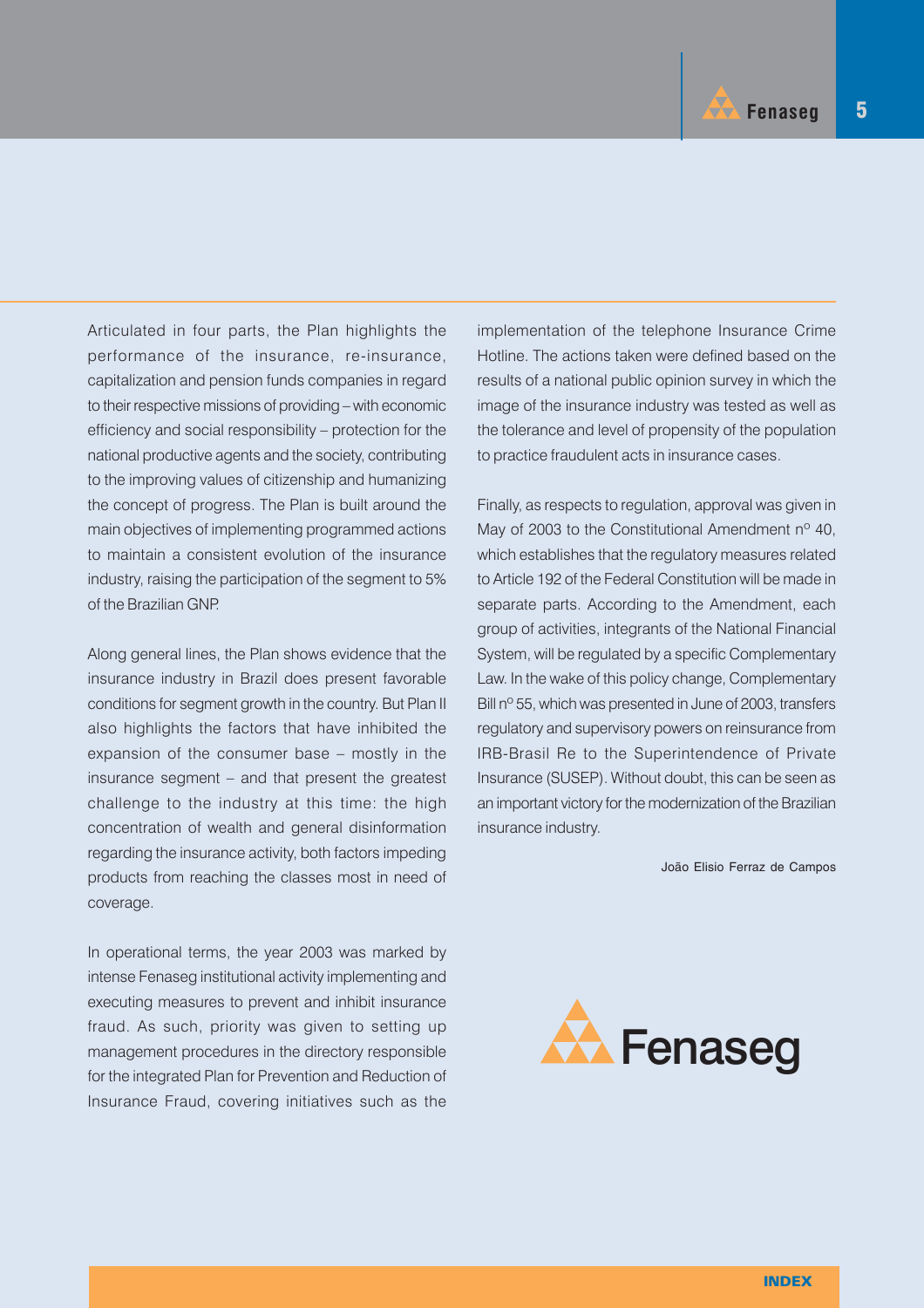# <span id="page-6-0"></span>**Brazilian Insurance Industry** 2003

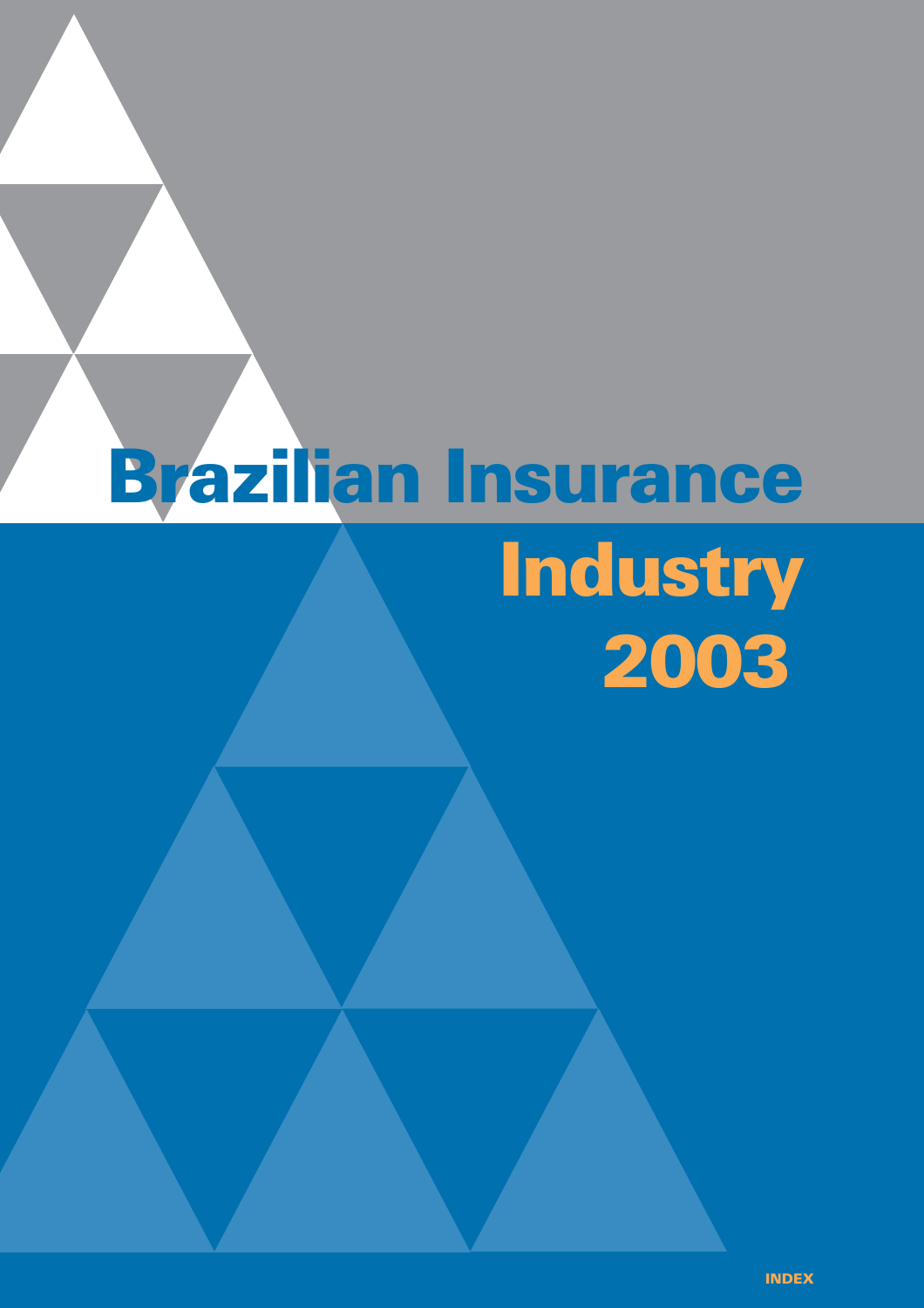

# <span id="page-7-0"></span>Insurance Industry

The Brazilian insurance industry has presented a continuous annual growth rate since 1997, registering an expansion of 104.31% up to 2003 in which the complementary open-end pension segment stands out for its growth performance of 251.8%. The life and personal accident insurances segment also registered growth of 242.6%. In 2003, the insurance industry once again expanded achieving indices greater than those recorded by the Brazilian GNP, consolidating a new level of reference ( 3.4% of GNP), for the dimension of the industry in the national scenario.

This growth shows itself most pungently in the total of accumulated technical provisions, counterpart to the commitments assumed by the activity, having reached a volume of R\$ 66,1 billion by the end of

2003, recording an accumulative growth rate of 351.35% since 1997. The net assets of the companies that operate in the insurance industry, during this same period, recorded a growth of 168.6%, which added to the technical provisions mentioned above, now total R\$ 92,4 billion, a sum equivalent to 6.1% of the GNP. The disparity of the expansion of provisions in relation to the actual premium income is explained by the performance of the complementary open-end pension funds and life insurance in a capitalization regimen, an activity based on financial accumulation for the generation of future benefits. This characteristic of the insurance industry demonstrates its importance as a financial agent in the economic segment and in the formation of long-term savings through a process of investment of its assets.

Insurance Industry, Complementary Open-end Pensions and Capitalization 1997/2003

| <b>Market Segments</b>          | 1997       | 1998       | 1999           | 2000       | 2001       | 2002         | 2003       | Variation%<br>2003/1997 |
|---------------------------------|------------|------------|----------------|------------|------------|--------------|------------|-------------------------|
| <b>GENERAL INSURANCE</b>        |            |            |                |            |            |              |            |                         |
| <b>AUTOMOBILE</b>               | 5,790,621  | 6,601,831  | 6,296,512      | 7,293,101  | 7,945,472  | 8,202,439    | 8,940,534  | 54.40%                  |
| <b>PROPERTY</b>                 | 2,045,709  | 1,513,891  | 1,530,938      | 1,712,137  | 2,105,571  | 2,776,033    | 3,456,819  | 68.98%                  |
| <b>DPVAT</b>                    | 686,233    | 763,445    | 1,047,978      | 1,209,796  | 1,280,997  | 1,418,149    | 1,469,618  | 114.16%                 |
| <b>HOME</b>                     | 925,123    | 1,069,870  | 1,009,619      | 893,294    | 797,715    | 776,634      | 771,126    | $(16.65)\%$             |
| <b>TRANSPORT</b>                | 678,141    | 643,581    | 752,409        | 834,971    | 980,295    | 1,071,081    | 1,176,636  | 73.51%                  |
| <b>FINANCIAL RISKS</b>          | 74,895     | 77,559     | 74,039         | 97,824     | 122,670    | 189.677      | 163,718    | 118.60%                 |
| <b>CREDIT</b>                   | 86,485     | 90,436     | 98,716         | 129,968    | 155,036    | 191,218      | 251,901    | 191.27%                 |
| <b>LIABILITY</b>                | 86,156     | 106,362    | 122,898        | 154,002    | 193,147    | 281,777      | 412,777    | 379.11%                 |
| <b>MARINE</b>                   | 135,518    | 115,087    | 168,484        | 157,291    | 274,887    | 440,684      | 543,231    | 300.86%                 |
| <b>RURAL</b>                    | 37,220     | 40,319     | 52,880         | 79,946     | 81,137     | 105,441      | 192,066    | 416.03%                 |
| <b>SPECIAL RISKS</b>            | 20,508     | 17,181     | 38,061         | 28,457     | 128,700    | 123,445      | 139,536    | 580.39%                 |
| <b>OTHERS</b>                   | 2,212      | 1,321      | 2,455          | 1,598      | 355        | 1,710        | 777        | $(64.87)\%$             |
| <b>TOTAL GENERAL INSURANCE</b>  | 10,568,821 | 11,040,883 | 11,194,990     | 12,592,385 | 14,065,983 | 15,578,287   | 17,518,739 | 65.76%                  |
| <b>HEALTH INSURANCE</b>         | 3,975,502  | 4,295,188  | 4,923,668      | 5,694,418  | 6,063,217  | 6,326,594    | 6,617,610  | 66.46%                  |
| LIFE AND PERSONAL ACCIDENTE     |            |            |                |            |            |              |            |                         |
| LIFE INDIVIDUAL/GROUP/APC       | 3,331,769  | 3,499,836  | 3,552,425      | 4,005,868  | 4,384,840  | 4,742,842    | 5,208,374  | 56.32%                  |
| VGBL/VAGP/VRGP INDIVIDUAL       | $\Omega$   | $\Omega$   | $\overline{0}$ | $\Omega$   | $\Omega$   | 2,547,698    | 7,041,239  |                         |
| <b>VGBL/VAGP/VRGP GROUP</b>     | $\Omega$   | $\Omega$   | $\Omega$       | $\Omega$   | $\Omega$   | $\Omega$     | 1,165      |                         |
| PERSONAL ACCIDENT               | 518,695    | 562,153    | 615,873        | 700,261    | 827,298    | 953,840      | 940,325    | 81.29%                  |
| TOTAL LIFE & P.A.               | 3,850,463  | 4,061,989  | 4,168,298      | 4,706,129  | 5,212,138  | 8,244,380    | 13,191,102 | 242.58%                 |
| <b>TOTAL INSURANCE</b>          | 18,394,786 | 19,398,060 | 20,286,956     | 22,992,932 | 25,341,338 | 30,149,261   | 37,327,451 | 102.92%                 |
| <b>OPEN PENSION FUNDS</b>       |            |            |                |            |            |              |            |                         |
| <b>INSURERS</b>                 | 1,502,968  | 2,564,739  | 3,061,473      | 4,381,062  | 6,321,586  | 6,735,440    | 7,319,223  | 386.98%                 |
| <b>NON PROFIT ENTITIES</b>      | 300,747    | 315,473    | 332,314        | 356,511    | 383,218    | 410,772      | 465,295    | 54.71%                  |
| PROFIT MAKING ENTITIES          | 408.932    | 348.477    | 503.810        | 640.756    | 820,223    | $\mathbf{0}$ | $\circ$    |                         |
| <b>TOTAL OPEN PENSION FUNDS</b> | 2,212,647  | 3,228,689  | 3,897,596      | 5,378,329  | 7,525,028  | 7,146,211    | 7,784,518  | 251.82%                 |
| <b>TOTAL CAPITALIZATION</b>     | 4,420,772  | 3,553,996  | 4,090,174      | 4,391,491  | 4,789,563  | 5,217,204    | 6,022,577  | 36.23%                  |
| TOTAL INSURANCE, PENS. AND CAP. | 25,028,205 | 26,180,745 | 28,274,726     | 32,762,753 | 37,655,929 | 42,512,677   | 51,134,546 | 104.31%                 |

Sources: SUSEP and ANS

R\$ thousands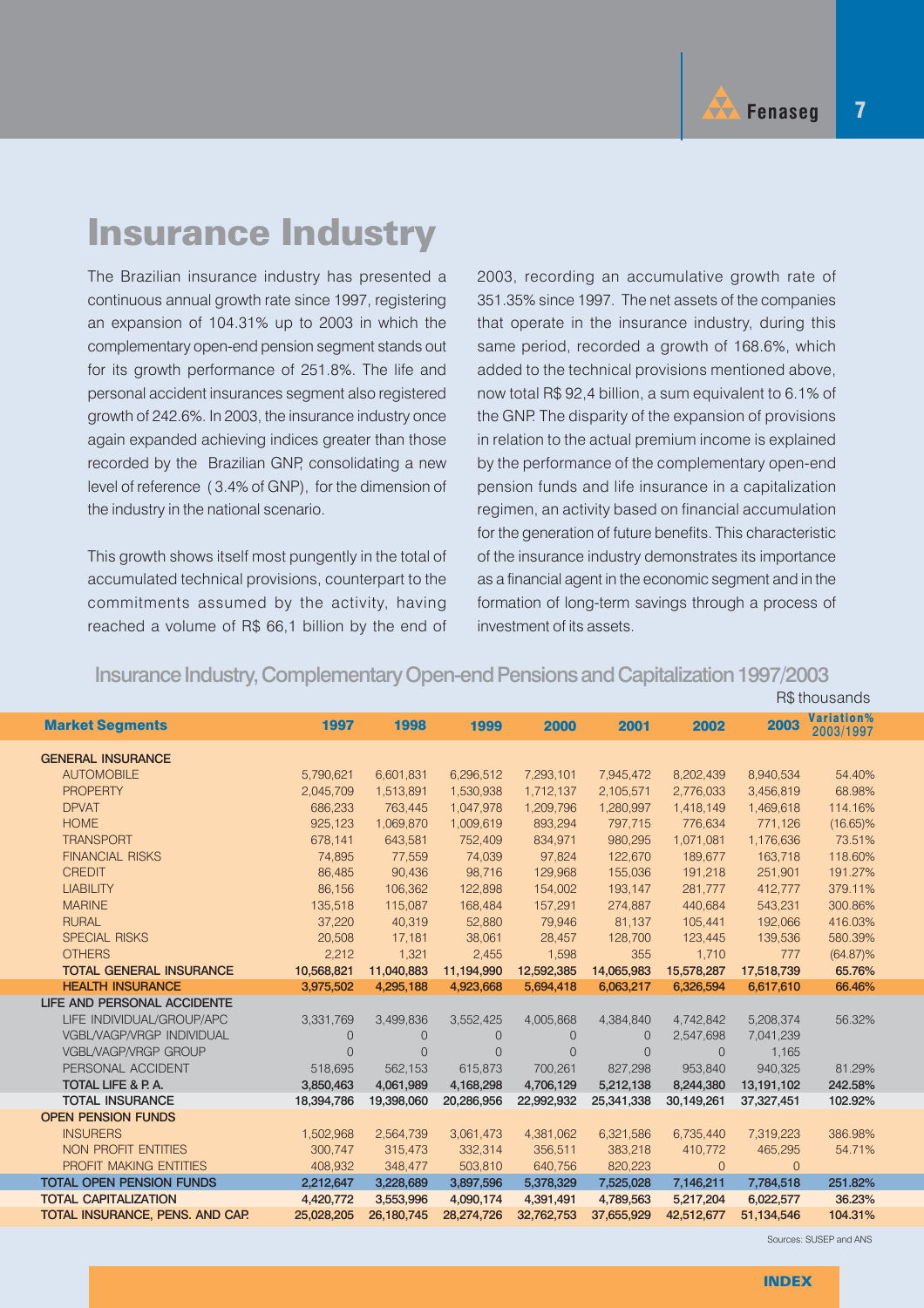<span id="page-8-0"></span>

|                           |            |            |            |            |            |            |            |                  | R\$ thousands   |
|---------------------------|------------|------------|------------|------------|------------|------------|------------|------------------|-----------------|
| <b>Segment</b>            | 1997       | 1998       | 1999       | 2000       | 2001       | 2002       | 2003       | <b>Var 03/97</b> | <b>Mix 2003</b> |
| Automobile                | 4,325,617  | 5,032,786  | 5,434,541  | 5,601,987  | 5,960,192  | 6,369,477  | 6,891,935  | 59.33%           | 34.77%          |
| Life                      | 1,550,050  | 1,731,264  | 1,791,326  | 1,908,215  | 2,057,835  | 2,425,701  | 3,574,697  | 130.62%          | 18.03%          |
| Health                    | 3,027,416  | 3,528,709  | 3,806,927  | 4,533,265  | 4,141,021  | 5,591,670  | 5,612,105  | 85.38%           | 28.31%          |
| <b>Property</b>           | 1,398,726  | 1,010,048  | 1,043,964  | 1,155,384  | 1,345,741  | 1,580,261  | 1,496,651  | 7.00%            | 7.55%           |
| <b>Personal Accidents</b> | 121,241    | 138.784    | 148,562    | 166,221    | 203,836    | 235,542    | 264,963    | 118.54%          | 1.34%           |
| <b>DPVAT</b>              | 386,025    | 341,809    | 264,502    | 331.167    | 472,913    | 505,174    | 527,969    | 36.77%           | 2.66%           |
| Home                      | 536,007    | 602,030    | 647,464    | 620,358    | 520,029    | 474,599    | 116,451    | $(78.27)\%$      | 0.59%           |
| <b>Transport</b>          | 443,425    | 413,496    | 497,069    | 519,551    | 553,506    | 579,059    | 602,402    | 35.85%           | 3.12%           |
| <b>Financial Risk</b>     | 74,800     | 37,139     | 79,056     | 17,503     | 39,902     | 49,715     | 50,952     | $(31.88)\%$      | 0.26%           |
| Credit                    | 29,231     | 32,817     | 52,475     | 86,468     | 114,372    | 140,830    | 179,678    | 514.69%          | 0.91%           |
| Liability                 | 46,496     | 33,793     | 55,114     | 67,982     | 104,619    | 89,206     | 140,471    | 202.12%          | 0.71%           |
| Marine                    | 136,289    | 66,563     | 132,454    | 203.990    | 143,762    | 313,556    | 297,085    | 117.98%          | 1.54%           |
| Rural                     | 15,240     | 26,449     | 18,637     | 184,101    | 42,308     | 97,146     | 60,604     | 297.66%          | 0.31%           |
| <b>Special Risks</b>      | 4,973      | 13,172     | 4,634      | 4,792      | 1,254,772  | 7,440      | 6,721      | 35.16%           | 0.03%           |
| <b>Others</b>             | 3,499      | 8,532      | 3,125      | 5,300      | 1,610      | 1,190      | 332        | $(90.51)\%$      | 0.00%           |
| <b>TOTAL</b>              | 12,099,033 | 13,017,389 | 13,979,849 | 15,406,283 | 16,956,418 | 18,460,567 | 19,823,015 | 63,84%           | 100%            |

# Direct Claims

Sources: SUSEP and ANS

In the same period, from 2000 to 2003, automobile insurance annual premium income climbed from R\$ 7,3 billion to R\$ 8,9 billion - an increase of R\$ 1,64 billion equal to 22.6%. Its participation in the portfolio mix fell from 31.7% in 2000 to 23.9% in 2003, a decrease of 7.7 percentage points, moving the segment, for the first time, to 2nd place in the industry.

In 2003 the segment continued to suffer with the weak performance of sales in the automobile industry, which did not react as was expected to the incentive of reduction of Tax on Industrialized Products (IPI), although the incentive may have eased the fall which, in 2003 was 9.0%, and as much as 63% in the more powerful vehicles range, with engine greater than 2.0 liters.

The health segment from 2000 to 2003 had a premium income increase of R\$ 923,2 million, equivalent to 16.2%, against the 62.3% increase of the industry in the same period. In 2003, the segment maintained the same growth rate as the prior year – 4.6%. Its stagnation was due to an inadequate policy of readjustments of the plans, which deteriorated the premium income as well as being due to the augment of the obligatory services

which increased the costs and subsequently impaired for good and all the profitability.

In spite of this, in 2003 health insurance continued in 3rd place with a market participation of 17.7% registering a decline of 3.2 percentage points in relation to the participation of 2002 recorded at 20.9%.

In spite of the acquisition expenses of R\$ 3,98 billion in 2003, an increase of 8,6% in relation to the R\$ 3,7 billion of 2002, the acquisition expenses ratio registered a reduction of 0.7 percentage points – from 15.7% in 2002 to 15.0% in 2003.

The increase of 13.3% in earned premiums was responsible for the general performance; earned premiums totaled R\$ 26,5 billion in 2003 against R\$ 23,4 billion of the previous year.

The efficiency in commercialization of the insurance products became evident in the comparison between annual acquisition expenses and earned premiums in the period from 1994 to 2003, in which the increase in premiums was recorded at 185.4% in contrast to the increase of the expenses in the same period, of 124.5%.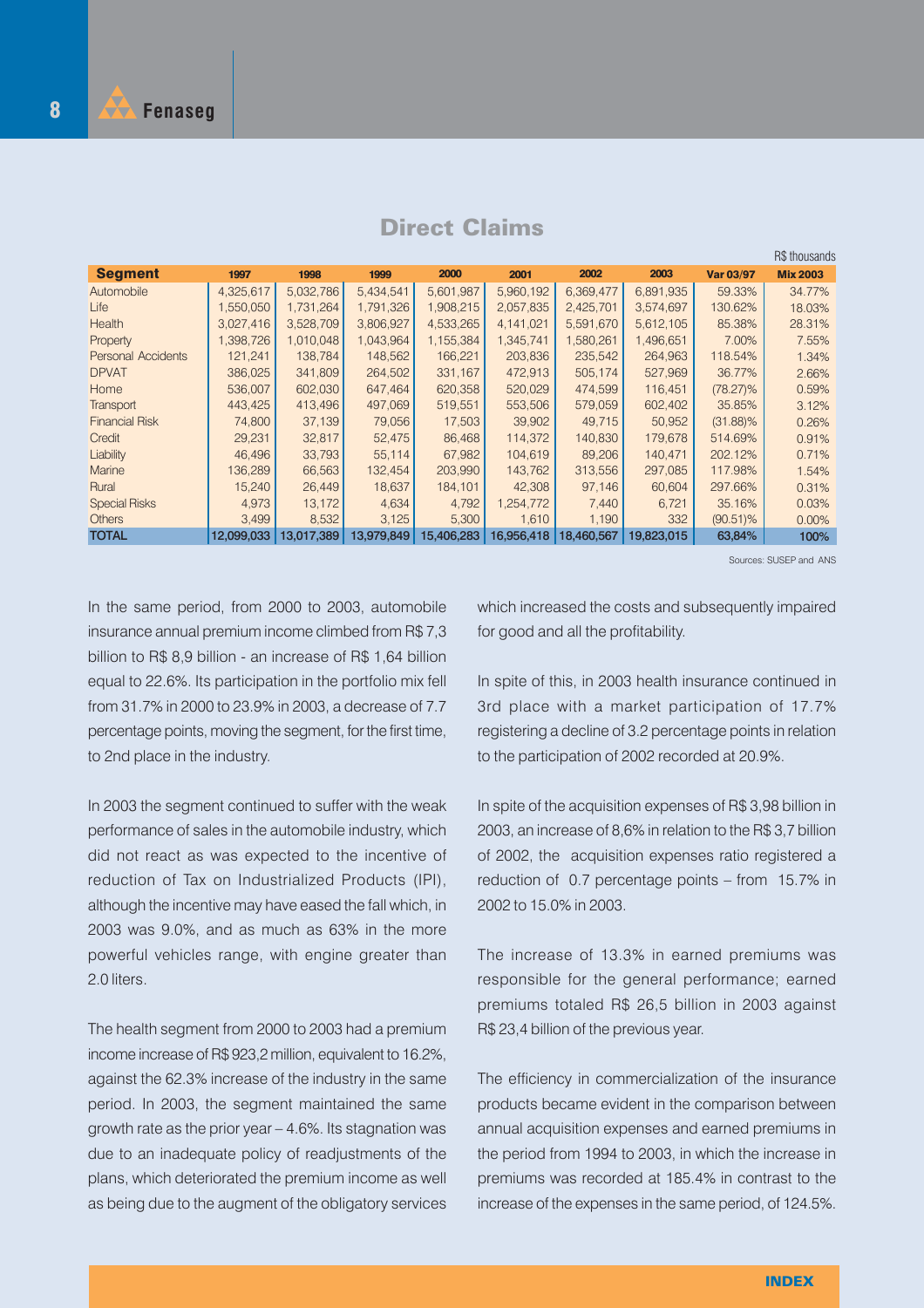# **Technical Reserves**

|  |  | R\$ thousands |  |
|--|--|---------------|--|
|  |  |               |  |

| <b>MARKETS</b>                          | 1997       | 1998       | 1999       | 2000      | 2001                                              | 2002                  | 2003       | Variation(%)<br>2003/1997 |
|-----------------------------------------|------------|------------|------------|-----------|---------------------------------------------------|-----------------------|------------|---------------------------|
| <b>INSURANCE</b>                        | 6.321.776  | 7.294.706  | 8.789.891  |           | $10,569,238$ 10,194,149                           | 14,443,496 23,184.299 |            | 266.74%                   |
| <b>CAPITALIZATION</b>                   | 3.700.600  | 4.087.049  | 4,579,035  | 5,534,615 | 6,315,391                                         | 7,202,962             | 8.223.082  | 122.21%                   |
| <b>OPEN-END PENSION FUNDS 4.616.406</b> |            | 6.769.011  | 9.917.372  |           | 13,665,447   20,782,833   26,754,328   34,665,477 |                       |            | 650.92%                   |
| <b>TOTAL MARKET</b>                     | 14,638,782 | 18,150,766 | 23,286,297 |           | 29,769,300 37,292,372                             | 48,400,786            | 66.072.858 | 351.35%                   |

Sources: SUSEP and ANS

R\$ thousands

# **Policyholder's Surplus**

| <b>MARKETS</b>                          | 1997      | 1998       | 1999       | 2000      | 2001                                       | 2002       | 2003       | Variation(%)<br>2003/1997 |
|-----------------------------------------|-----------|------------|------------|-----------|--------------------------------------------|------------|------------|---------------------------|
| <b>INSURANCE</b>                        | 7.978.091 | 8.454.989  | 9,851,530  |           | 9,765,170 11,321,226 13,369,994 18,894,140 |            |            | 136.83%                   |
| <b>CAPITALIZATION</b>                   | 691,180   | 2.358.454  | 3.371.659  | 3,513,456 | 3,159,167                                  | 3.003.125  | 3.575.500  | 417.30%                   |
| <b>OPEN-END PENSION FUNDS 1.147.961</b> |           | 1.132.061  | 1,369,973  | 2,027,620 | 3,326,474                                  | 3.909.030  | 3.894.160  | 239.22%                   |
| <b>TOTAL MARKET</b>                     | 9.817.232 | 11.945.504 | 14,593,162 |           | 15,306,246 17,806,867                      | 20.282.149 | 26,363,800 | 168,55%                   |

Sources: SUSEP and ANS

### **Distribuition of Technical Provisions Reserves** December of 2003  $D^{\mathbf{A}}$

|                        |                            |                            |                            |                          |                            |                       |                            | no lliuusalius |  |
|------------------------|----------------------------|----------------------------|----------------------------|--------------------------|----------------------------|-----------------------|----------------------------|----------------|--|
|                        |                            | <b>Insurance Companies</b> |                            | <b>Open-end Pensions</b> |                            | <b>Capitalization</b> | <b>Total</b>               |                |  |
| <b>Reserve Assets</b>  | <b>Total</b><br>Res. Prov. | %                          | <b>Total</b><br>Res. Prov. | %                        | <b>Total</b><br>Res. Prov. | %                     | <b>Total</b><br>Res. Prov. | %              |  |
| <b>Fixed Income</b>    | 22,756,058                 | 39.60%                     | 1,067,744                  | 81.28%                   | 7,801,003                  | 75.38%                | 31,624,805                 | 45.75%         |  |
| Variable Income        | 1,264,948                  | 2.20%                      | 53,436                     | 4.07%                    | 656,790                    | 6.35%                 | 1,975,175                  | 2.86%          |  |
| <b>Real Estate</b>     | 443,018                    | 0.77%                      | 61,962                     | 4.72%                    | 55,805                     | 0.54%                 | 560,786                    | 0.81%          |  |
| <b>Govemment Bonds</b> | 11,206,155                 | 19.50%                     | 127,953                    | 9.74%                    | 1,834,773                  | 17.73%                | 13,168,881                 | 19.05%         |  |
| <b>PGBL Funds</b>      | 12,033,963                 | 20.94%                     | 2,563                      | 0.20%                    |                            |                       | 12,036,526                 | 17.41%         |  |
| <b>VGBL Funds</b>      | 9,756,571                  | 16.98%                     |                            |                          |                            |                       | 9,756,571                  | 14.11%         |  |
| <b>Total</b>           | 57,460,713                 | 100%                       | 1,313,659                  | 100%                     | 10,348,371                 | 100%                  | 69,122,743                 | 100%           |  |

Sources: SUSEP and ANS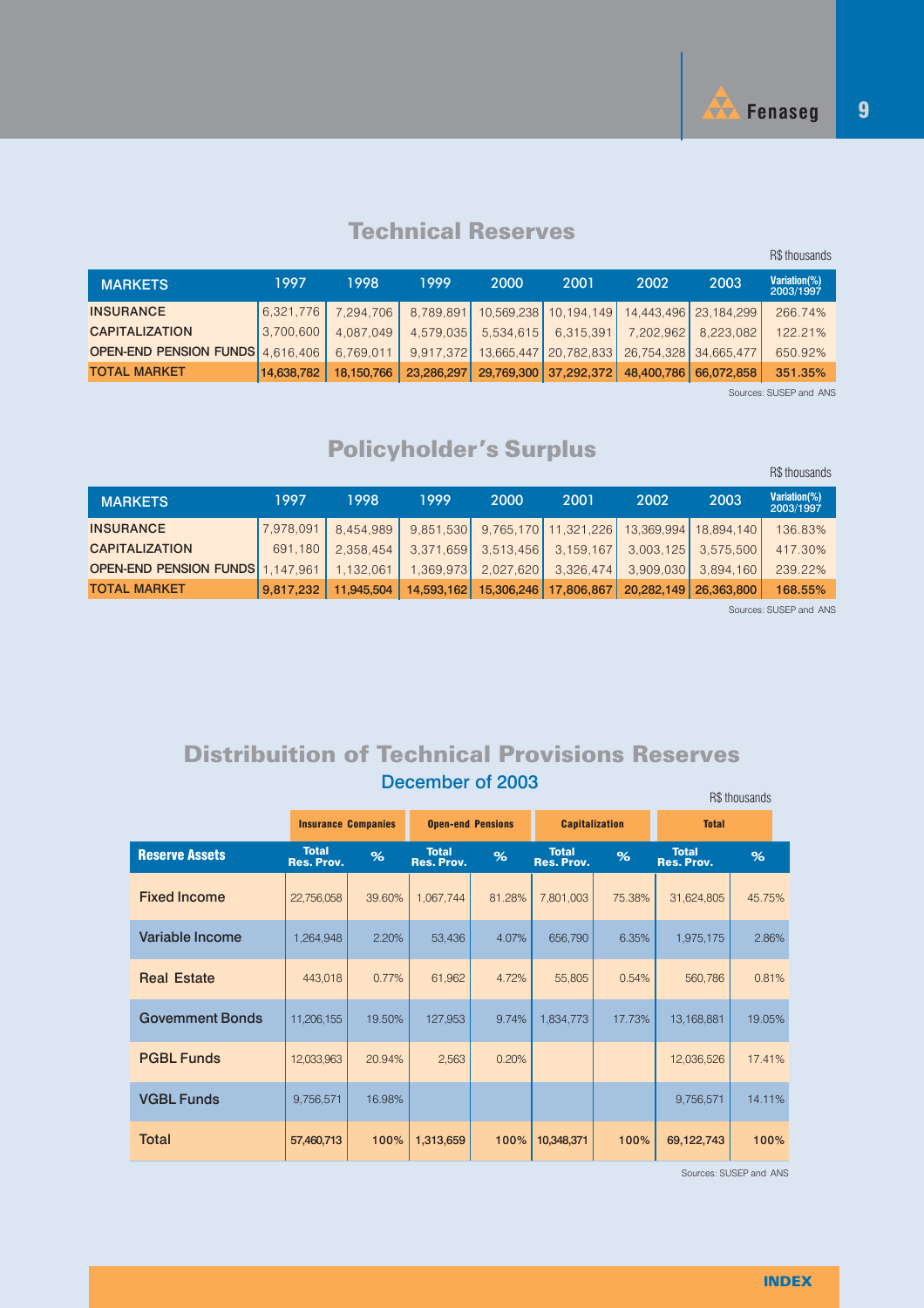

# Total Income of the Insurance Industry in Relation to GNP (%)



# Total Investments of the Insurance Industry in Relation to GNP (%)



Sources: IBGE, SUSEP and ANS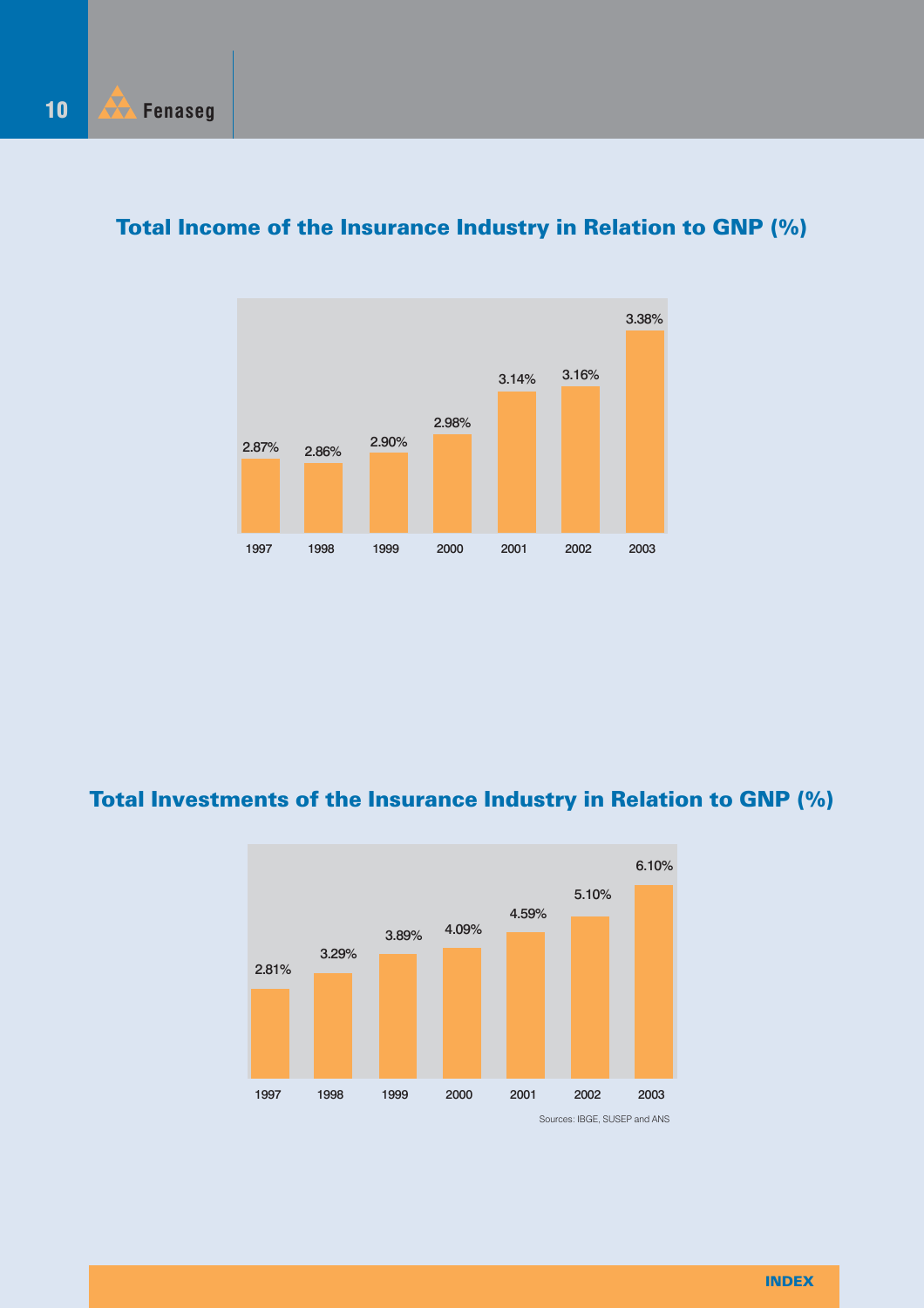$D\Phi$  thousands

# <span id="page-11-0"></span>**Insurance**

In 2003, the insurance activity was exercised by 118 companies with a total premium income of R\$ 37,3 billion - an increase of 23.8% in relation to the amount of R\$ 30,1 billion in 2002 - an increment of R\$ 7,2 billion in absolute values.

From 2000 to 2003, premium income showed growth of 62.3%, going from R\$ 23,0 billion to R\$ 37,3 billion, an increase in the four-year period equivalent to R\$ 14,3 billion. The segment of life and personal accidents insurances was the main factor in this increase.

|                           |            |            |            |            |            |            |            |             | .               |
|---------------------------|------------|------------|------------|------------|------------|------------|------------|-------------|-----------------|
| <b>Segment</b>            | 1997       | 1998       | 1999       | 2000       | 2001       | 2002       | 2003       | Var 03/97   | <b>Mix 2003</b> |
| Automobile                | 5,790,621  | 6,601,831  | 6,296,512  | 7,293,101  | 7,945,472  | 8,202,439  | 8,940,534  | 54.40%      | 23.95%          |
| Life                      | 3,331,769  | 3,499,836  | 3,552,425  | 4,005,868  | 4,384,840  | 7,290,540  | 12,250,777 | 267.70%     | 32.82%          |
| Health                    | 3,975,502  | 4,295,188  | 4,923,668  | 5,694,418  | 6,063,217  | 6,326,594  | 6,617,610  | 66.46%      | 17.73%          |
| Property                  | 2,045,709  | 1,513,891  | 1,530,938  | 1,712,137  | 2,105,571  | 2,776,033  | 3,456,819  | 68.98%      | 9.26%           |
| <b>Personal Accidents</b> | 518,695    | 562,153    | 615,873    | 700,261    | 827,298    | 953,840    | 940,325    | 81.29%      | 2.52%           |
| <b>DPVAT</b>              | 686,233    | 763,445    | 1,047,978  | 1,209,796  | 1,280,997  | 1,418,149  | 1,469,618  | 114.16%     | 3.94%           |
| Home                      | 925,123    | 1,069,870  | 1,009,619  | 893,294    | 797,715    | 776,634    | 771,126    | $(16.65)\%$ | 2.07%           |
| Transport                 | 678,141    | 643,581    | 752,409    | 834,971    | 980,295    | 1,071,081  | 1,176,636  | 73.51%      | 3.15%           |
| <b>Financial Risk</b>     | 74,895     | 77,559     | 74,039     | 97,824     | 122,670    | 189,677    | 163,718    | 118.60%     | 0.44%           |
| Credit                    | 86,485     | 90,436     | 98,716     | 129,968    | 155,036    | 191,218    | 251,901    | 191.27%     | 0.67%           |
| <b>Liability</b>          | 86,156     | 106,362    | 122,898    | 154,002    | 193,147    | 281,777    | 412,777    | 379.11%     | 1.11%           |
| Marine                    | 135,518    | 115,087    | 168,484    | 157,291    | 274,887    | 440,684    | 543,231    | 300.86%     | 1.46%           |
| Rural                     | 37,220     | 40,319     | 52,880     | 79,946     | 81,137     | 105,441    | 192,066    | 416.03%     | 0.51%           |
| <b>Special Risks</b>      | 20,508     | 17,181     | 38,061     | 28,457     | 128,700    | 123,445    | 139,536    | 580.39%     | 0.37%           |
| <b>Others</b>             | 2,212      | 1,321      | 2,455      | 1,598      | 355        | 1,710      | 777        | $(64.87)\%$ | 0.00%           |
| <b>TOTAL</b>              | 18,394,786 | 19,398,060 | 20,286,956 | 22,992,932 | 25,341,338 | 30.149.261 | 37,327,451 | 102.92%     | 100%            |

# Insurance Premiums



The life segment participated in that increase with R\$ 8,2 billion; premiums increasing from R\$ 4,0 billion in 2000 to R\$ 12,2 billion in 2003, an increase of 205.8%. It was the most expressive segment in the industry displaying a market share of 32.8%.

VGBL was responsible for the growth of the life

segment which, in 2003, recorded premium income of R\$ 11,2 billion equivalent to 30% of the market total. The expansion of VGBL not only had repercussions on claims but also on the investment result, technical reserves of the segment and on the market indicators in a general way.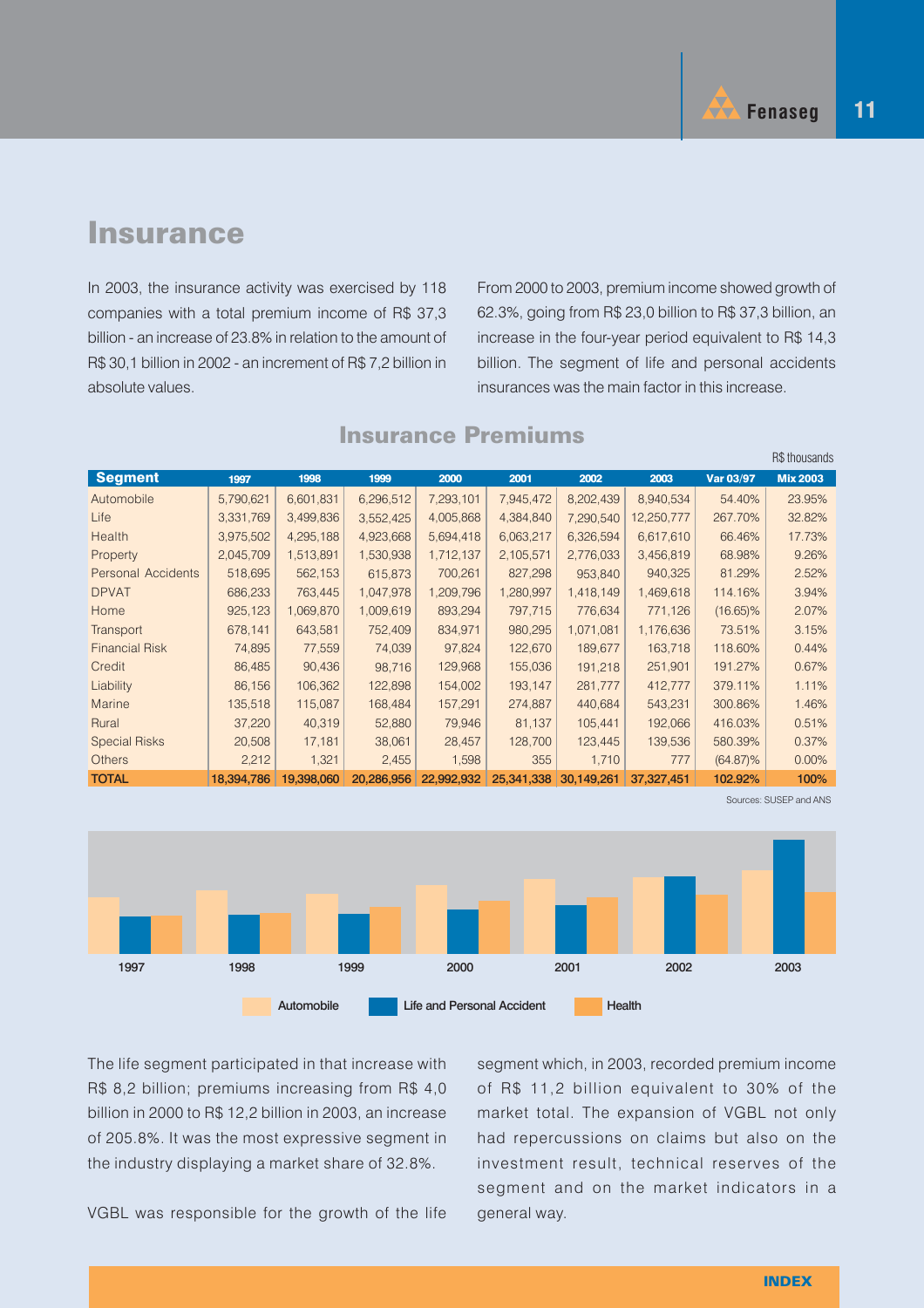<span id="page-12-0"></span>



# Acquisition expenses and acquisition expenses ratios

Overall loss ratio of 68.49% in 2003: an increase of 1.56 percentage points in relation to that of 2002 of 66.93%. The segments that presented the greatest increase were life insurance, with an increase of 6.0 percentage points and health insurance with 4.2 percentage points.

| <b>Segment</b>        | 1997    | 1998    | 1999    | 2000    | 2001         | 2002   | 2003       |
|-----------------------|---------|---------|---------|---------|--------------|--------|------------|
| Automobile            | 72.86%  | 70.88%  | 76.11%  | 72.67%  | 68.98%       | 71.01% | 72.44%     |
| Life                  | 46.79%  | 52.01%  | 51.77%  | 49.87%  | 49.19%       | 53.44% | 59.51%     |
| <b>Health</b>         | 77.74%  | 79.67%  | 79.02%  | 80.30%  | 83.19%       | 82.08% | 86.21%     |
| Property              | 67.62%  | 63.12%  | 66.81%  | 64.76%  | 60.10%       | 54.62% | 47.65%     |
| Personal Accidents    |         |         | 24.10%  |         |              |        |            |
|                       | 21.79%  | 25.24%  |         | 23.76%  | 25.29%       | 28.73% | 27.66%     |
| <b>DPVAT</b>          | 76.93%  | 62.13%  | 72.90%  | 77.27%  | 78.77%       | 75.78% | 76.66%     |
| Home                  | 74.78%  | 70.15%  | 43.94%  | 39.34%  | 29.10%       | 34.15% | 37.60%     |
| Transport             | 58.33%  | 59.93%  | 67.22%  | 57.92%  | 54.97%       | 51.63% | 50.58%     |
| <b>Financial Risk</b> | 105.98% | 69.80%  | 75.47%  | 40.02%  | 88.66%       | 38.13% | 53.77%     |
| Credit                | 25.25%  | 35.01%  | 42.82%  | 33.27%  | 68.52%       | 85.18% | 98.73%     |
| Liability             | 66.84%  | 46.66%  | 73.65%  | 61.12%  | 85.28%       | 71.23% | 56.37%     |
| Marine                | 75.44%  | 59.15%  | 74.39%  | 101.08% | 139.86%      | 90.93% | 61.37%     |
| Rural                 | 29.93%  | 66.61%  | 37.95%  | 78.46%  | 50.46%       | 66.92% | 30.91%     |
| <b>Special Risks</b>  | 82.50%  | 81.28%  | 48.69%  | 64.96%  | 118.51%      | 92.32% | $(8.58)$ % |
| <b>Others</b>         | 114.29% | 275.70% | 120.79% | 321.24% | $(120.42)\%$ | 68.90% | 42.76%     |
| <b>TOTAL</b>          | 66.41%  | 66,61%  | 69,00%  | 67.29%  | 66,48%       | 66,93% | 68,49%     |

# Loss Ratios

Sources: SUSEP and ANS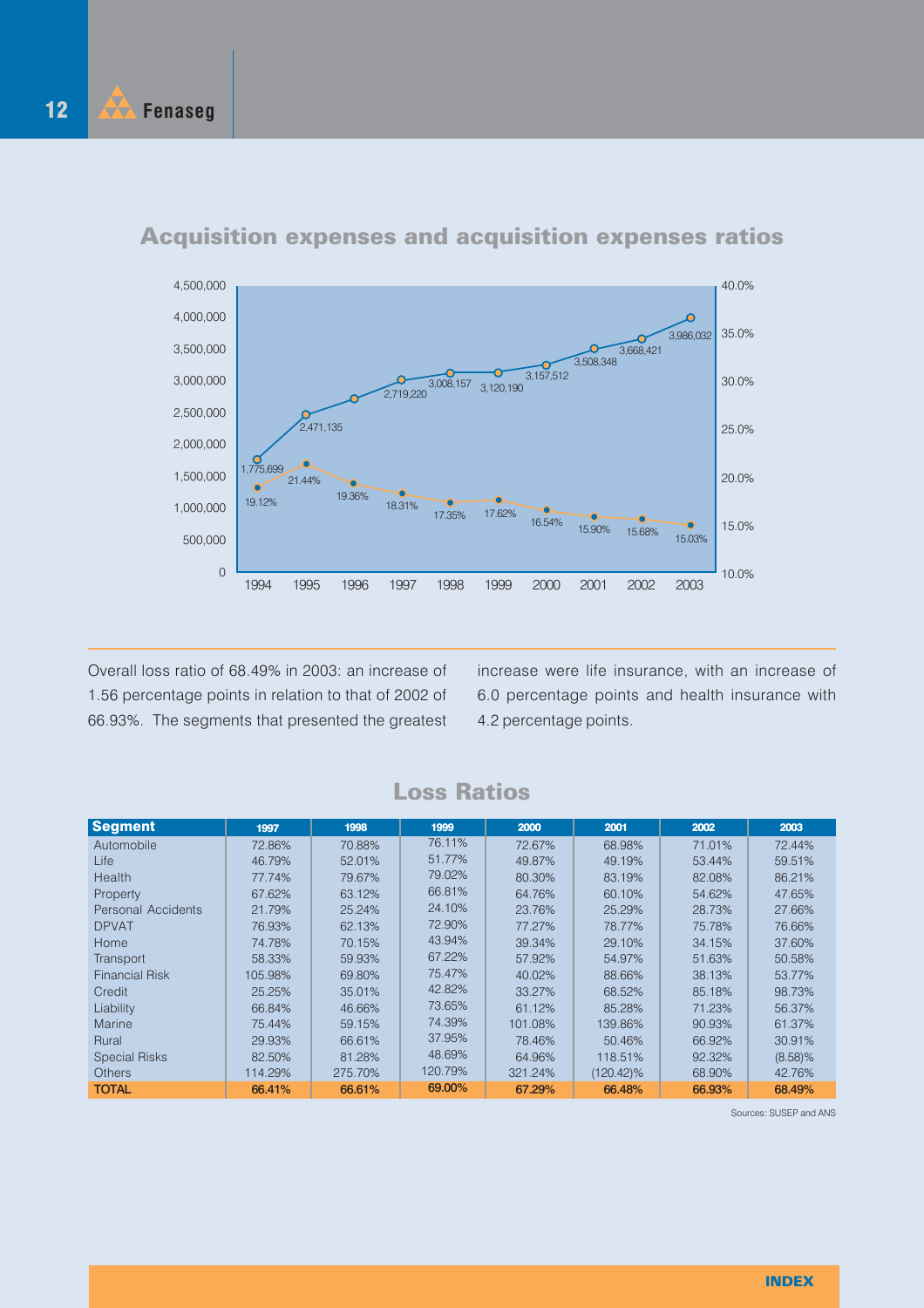

Loss ratio in the life segment went from 53.4% in 2002 to 59.5% in 2003, pressured by the VGBL cash surrender values which, computed with the losses, increased the ratio of the segment and distorted the overall loss ratio.

Automobile insurance had a loss ratio of 72.4% in 2003: an increase of 1.4 percentage points in relation to that of 71.0% in 2002. The retraction of the sales in the automobile industry brought about a premium income that was insufficient to buffer the increase of the losses,

caused by the aging of the fleet and the increase in robberies and vehicle theft.

Health insurance in 2003 presented a loss ratio of 86.2% against 82.0% in 2002. The increase of 4.2 percentage points confirmed the stagnation of the premium income and the increase of the servicing costs: it confirmed the non viability of the situation at this time. Should this continue, it will take away all the favorable economic characteristics of health insurance business, putting its very existence at risk.

# Accumulated Data

| <b>Accounts</b>             | 1997       | 1998       | 1999       | 2000       | 2001       | 2002       | 2003         | <b>Evolution</b><br>03/02 | <b>Evolution</b><br>03/97 |
|-----------------------------|------------|------------|------------|------------|------------|------------|--------------|---------------------------|---------------------------|
| Net Written Premium         | 18,394,786 | 19.398.060 | 20.286.956 | 22,992,932 | 25,341,338 | 30,149,261 | 37.327.451   | 23.81%                    | 102.92%                   |
| <b>Net Earned Premium</b>   | 16,425,276 | 17.979.414 | 17,918,810 | 19,764,212 | 22,071,267 | 23,388,388 | 26,508,760   | 13.34%                    | 61.39%                    |
| <b>Retained Losses</b>      | 10,907,235 | 11.976.638 | 12,363,413 | 13,300,082 | 14,672,972 | 15,653,821 | 18, 154, 733 | 15.98%                    | 66.45%                    |
| <b>Acquisition Expenses</b> | 3,008,157  | 3.120.190  | 3,157,512  | 3.268.601  | 3,508,348  | 3.668.421  | 3.984.260    | 8.61%                     | 32.45%                    |
| Management Expenses*        | 2,804,259  | 3.038.183  | 3,746,224  | 3,414,158  | 4,349,860  | 4,796,612  | 5.385.917    | 12.29%                    | 92.06%                    |
| <b>Investments Result</b>   | 1,587,116  | 3,228,689  | 3,179,781  | 2,701,543  | 2,734,361  | 3,710,462  | 5,347,386    | 44.12%                    | 236.92%                   |

Net Written Premium = total written premium – ceded reinsurance premium Net Earned Premium = net written premium – variation of the unearned premium reserve

Retained Losses = incurred losses – reinsured losses \* Management expenses include Taxes

The management expenses (which include tax and other expenses) totaled R\$ 5,4 billion in 2003 against R\$ 4,8 billion in 2002, an increase of 12.3% against an increase of 13.3% in earned premiums.

The management expenses ratio of 20.32% in 2003 remained, however, practically unaltered in relation to the figure of 20.5% recorded in 2002.

| In percentiles - Net Portfolio    | 1997    | 1998    | 1999    | 2000    | 2001    | 2002    | 2003    |
|-----------------------------------|---------|---------|---------|---------|---------|---------|---------|
| Loss ratio                        | 66.41%  | 66.61%  | 69.00%  | 67.29%  | 66.48%  | 66.93%  | 68.49%  |
| Managememt expenses ratio         | 17.07%  | 16.90%  | 20.91%  | 17.27%  | 19.71%  | 20.51%  | 20.32%  |
| <b>Acquisition expenses ratio</b> | 18.31%  | 17.35%  | 17.62%  | 16.54%  | 15.90%  | 15.68%  | 15.03%  |
|                                   |         |         |         |         |         |         |         |
| In percentiles - Net Portfolio    | 1997    | 1998    | 1999    | 2000    | 2001    | 2002    | 2003    |
| <b>Combined ratio</b>             | 101.79% | 100.87% | 107.52% | 101.11% | 102.08% | 103.12% | 103.83% |
| "Amplified" combined ratio        | 92.82%  | 85.51%  | 91.32%  | 88.95%  | 90.83%  | 89.00%  | 86.40%  |
|                                   |         |         |         |         |         |         |         |

# **Ratios**

Sources: SUSEP and ANS

Sources: SUSEP and ANS

R\$ thousands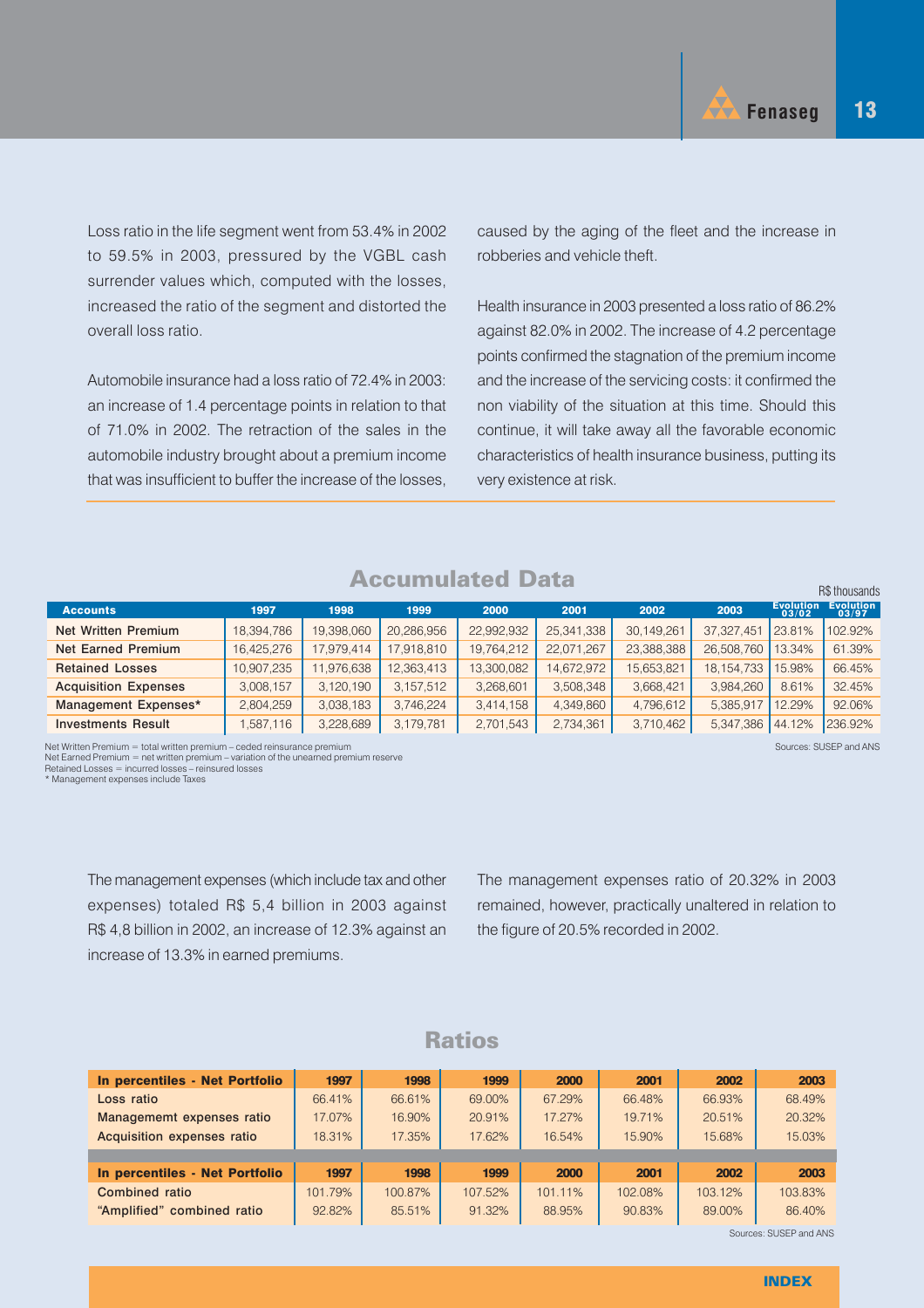

In 2003, the combined ratio of 103.8% practically remained unchanged in relation to 2002 (103.1%); this reflected the fact that the increase in the loss ratio was compensated by the reduction in the acquisition expenses ratio.

The amplified combined ratio, to the contrary, presented a significant improvement, going from 89.0% in 2002 to 86.4% in 2003, as a result of the 44.1% increase of the investment result which, in 2003, reached the expressive amount of R\$ 5,35 billion. This, in turn, arose from the increase in the volume of investments as a consequence of the expansion of VGBL operations.

The financial assets not only confirmed their presence as the major assets of the market but their participation went from 50.6% in 2002 to 68.1% in 2003, with direct influence on the profitability as this was improved by the investment result, which also compensated the fall in the interest rates in 2003.

Fixed assets in 2002 represented 24.2% of all the market assets rising to 28.5%, in 2003. The increase was due to the capital investments in controlled and associated companies with the aim of amplifying the synergies between the companies.

In the same period, the gross working capital increased from 25.2% in 2002 to 29.4% in 2003, revealing the increase of the insurance activity, caused mainly by the VGBL.

Assets of immediate liquidity in 2003 provided a coverage to the technical reserves that was on average 110.4% against an average coverage of 103.3% in 2002. The fixed income securities and the short term investment funds represented 95.8% of these assets, the remaining 4.2% being represented by variable income securities.

The coverage of the technical reserves by the total asset investments had the following evolution:

|                  | 2003         | 2002                             | 2001                             | R\$ thousands<br>2000 |
|------------------|--------------|----------------------------------|----------------------------------|-----------------------|
| Total            | 27, 141, 352 | 18,150,257 13,651,059 11,924,568 |                                  |                       |
| Investments      |              |                                  |                                  |                       |
| <b>Technical</b> | 23,184,299   |                                  | 14,443,496 10,194,149 10,569,238 |                       |
| <b>Reserves</b>  |              |                                  |                                  |                       |
| Total            |              |                                  |                                  |                       |
| Investments      | 117.1%       | 125.7%                           | 133.9%                           | 112.8%                |
| <b>Technical</b> |              |                                  |                                  |                       |
| Reserves         |              |                                  |                                  |                       |

The structure of the net worth situation in 2003 registered a solvency surplus, in average, of R\$ 1,6 billion against R\$ 1,4 billion of 2002, with an increase of 12.5%. The surplus was obtained after the deductions of the solvency margin and the participations in controlled and associated companies.

The solvency margin from 2002 to 2003 showed a significant increase of R\$ 1,35 billion, that is, 25.5%, increasing from an average of R\$ 5,27 billion to R\$ 6,62 billion, this increase being due to the success of the VGBL.

Participations in controlled and associated companies, on the average for the year, climbed from R\$ 5,3 billion in 2002 to R\$ 7,5 billion in 2003 - an increase of 40.8%.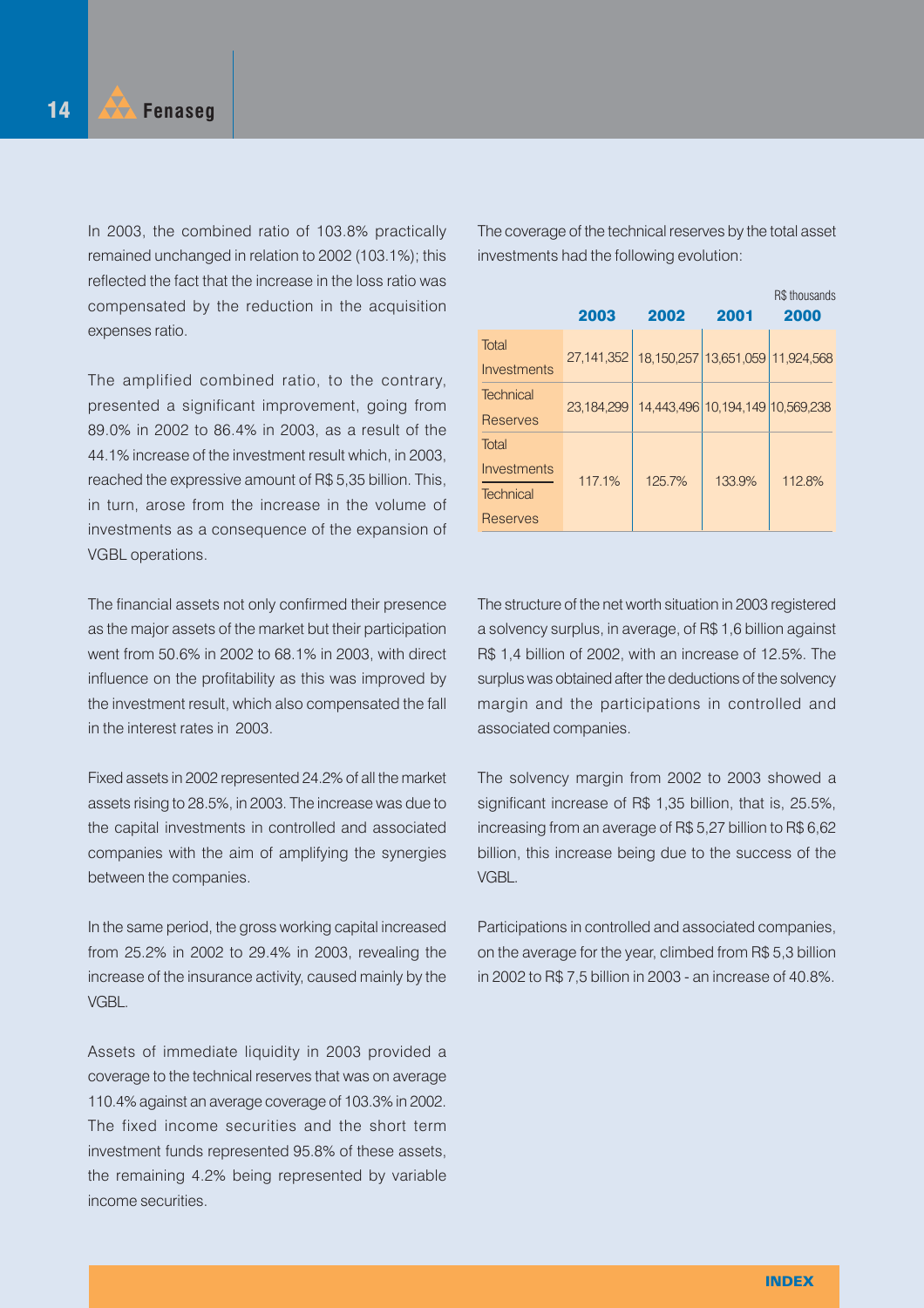

# <span id="page-15-0"></span>**Results**

The net profit of 2003 amounted to R\$ 3.26 billion, an increase of 36.1% in relation to the net profit of R\$ 2.39 billion in 2002.

However, the underwriting loss in 2003 reached R\$ 971.8 million, which represented an increase of 78.5% in relation to the negative result of 2002, of R\$ 544.4 million.

The main cause of the increase in the underwriting loss was the 16.0% increase in the losses whilst premiums earned only increased by 13.3%: underwriting result in relation to premiums earned represented -2.33% in 2002 and -3.67% in 2003.

Were it not for the performance of the acquisition expenses which, in 2003, increased only by 8.65% (therefore, less than the 13.3% increase in earned premiums) the underwriting loss would have been larger. This was because the management expenses increase (13.1%) was near the same as that of the earned premiums in the period.

Responsible for the expressive increase of liquidity in 2003, in spite of the increase of the underwriting loss, was the investment result of R\$ 3.13 billion, in face of the investment result of 2002, of R\$ 2.36 billion. The 32.7% increase was obtained because of the 49.5% decline in the investment expenses in 2003.

The drop was due to the fact that the general insurers transferred their portfolios of complementary pension plans to specialized insurers, thus freeing themselves

in 2003 from the financial expenses which, in the previous year, remunerated the pension plans.

This transference made the rate of return on investments of the insurance activity of 18.7% in 2003 more visible, in face of the rate of 14.5%, in 2002. The difference of 4.2 percentage points roughly represented the rate of return in 2002 related to the now transferred pension plans.

The transference did not alter the rate of return of the underwriting operation in 2003, which was kept at 6.52% p.a., well within the parameters of previous years.

What did show as falling, however, was the profitability in relation to the policyholders' surplus, which went from 13.68% p.a. in 2002 to 11,42% p.a. in 2003; the reduction was provoked much more by the increase of 42.6% in the policyholders' surplus than from a reduction in the profitability of the sector.

In just one year, the policyholders' surplus jumped from R\$ 13.25 billion to R\$ 18.9 billion, due mainly to the capital increase of R\$ 3.34 billion, equivalent to an increase of 31.1%, which reduced the leverage to 1.75%, the lowest since 1997, evidencing an increase of the risk based capital ratio and, simultaneously, the opening of a new space for expansion.

In much the same way as the return on the underwriting operations, so also the gross operational return of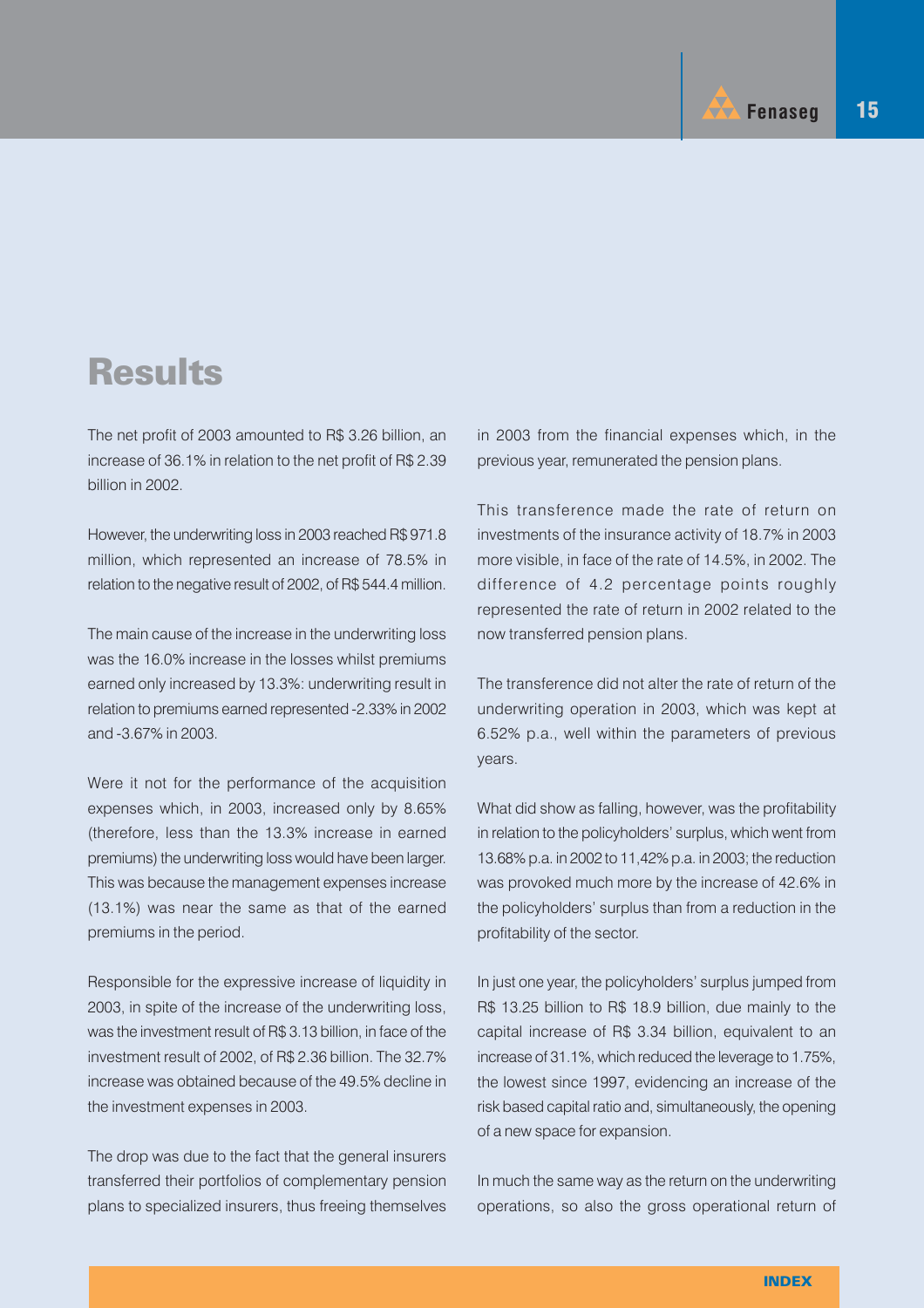<span id="page-16-0"></span>

11.35% p.a., in 2003, even presenting itself as the best rate of the last five years, it did not distance itself much from the lowest rate of the period, 10.2%, in 1999.

In other terms, in these last few years, the increase of profitability was efficiently kept in line with the increase of the activity.

Contrary to this, the expressive increases of capital made in 2003 are reflected in the policyholders' surplus whose rate of return (ROE), of 17.24%, in 2003, presented itself as the least of the last 5 years.

The benchmark continues to be the ROE of 2001, of 20.92% p.a.

The year 2003 became the benchmark for profitability on all the assets (ROA), of 8.18% p.a.: the 23.6% increase in the assets from 2002 to 2003 was smaller than the 36.1% increase of the net profit in the period of 36.1%.

### Profitability of the Insurance Industry Period: 2003 - 1997

| <b>Rates of Return (%)</b>                                                                      | 2003          | 2002          | 2001          | 2000          | 1999          | 1998          | 1997         |
|-------------------------------------------------------------------------------------------------|---------------|---------------|---------------|---------------|---------------|---------------|--------------|
| <b>Underwriting Result</b>                                                                      | $-3.67%$      | $-2.33%$      | $-1.99%$      | $-3.64%$      | $-8.84%$      | $-4.52%$      | $-5.41%$     |
| <b>Earned Premiums</b>                                                                          |               |               |               |               |               |               |              |
| <b>Financial Investments</b>                                                                    | 18.7%         | 14.46%        | 14.55%        | 16.40%        | 21.97%        | 20.73%        | 18.74%       |
| (Fixed income, deposits etc.)                                                                   |               |               |               |               |               |               |              |
| Financial Result over Financial Applications<br><b>Investments in Fixed or Permanent Assets</b> | 14.5%         | 12.00%        | 14.98%        | 12.18%        | 14.06%        | 8.81%         | 14.18%       |
| Real estate, participation in controlled and Affiliated companies                               |               |               |               |               |               |               |              |
| <b>Total Investments</b>                                                                        | 16.8%         | 14.18%        | 15.21%        | 16.10%        | 20.27%        | 16.42%        | 13.61%       |
| (Includes Non-Operational Result)<br>Financial Result + Assets + Non-Operational Without        |               |               |               |               |               |               |              |
| Financial Application + Permanent Investiments                                                  |               |               |               |               |               |               |              |
|                                                                                                 |               |               |               |               |               |               |              |
| <b>Operational Result Rates of Return (%)</b>                                                   |               |               |               |               |               |               |              |
|                                                                                                 | 2003          | 2002          | 2001          | 2000          | 1999          | 1998          | 1997         |
| Leverage                                                                                        | 1.75%         | 1.99%         | 2.21%         | 2.11%         | 1.83%         | 2.15%         | 2.16%        |
| Retained Premiums / Polycyholders' Surplus                                                      |               |               |               |               |               |               |              |
| <b>Operational Result</b><br><b>Retained Premiums</b>                                           | 6.5%          | 6.9%          | 6.9%          | 6.0%          | 5.0%          | 5.7%          | 2.9%         |
| Industrial Operational Result +                                                                 |               |               |               |               |               |               |              |
| Financial Result over Net Premium                                                               |               |               |               |               |               |               |              |
| <b>Operational Result</b><br><b>Policyholders Surplus</b>                                       | 11.4%         | 13.7%         | 15.2%         | 12.7%         | 9.2%          | 12.2%         | 6.2%         |
| Industrial Operational+                                                                         |               |               |               |               |               |               |              |
| Result + Financial Result over Net Assets                                                       |               |               |               |               |               |               |              |
|                                                                                                 |               |               |               |               |               |               |              |
| <b>Total Gross and Net Rates of Return (%)</b>                                                  | 2003          | 2002          | 2001          | 2000          | 1999          | 1998          | 1997         |
| <b>Total Gross Results before taxes</b>                                                         |               |               |               |               |               |               |              |
| <b>Result before Taxes</b>                                                                      |               |               |               |               |               |               |              |
| <b>Total Gross Result/Retained Premiums</b>                                                     | 11.4%         | 10.9%         | 11.3%         | 10.5%         | 10.2%         | 8.3%          | 4.8%         |
| <b>Total Gross Result/Policyholders' Surplus</b><br><b>Total Net Result</b>                     | 19.9%         | 21.8%         | 24.9%         | 22.0%         | 18.6%         | 17.9%         | 10.4%        |
| Net Result For the Year                                                                         |               |               |               |               |               |               |              |
| <b>Total Net Result/Retained Premiums</b>                                                       | 9.9%          | 9.0%          | 9.5%          | 8.6%          | 8.8%          | 7.0%          | 3.4%         |
| Total Net Result/Policyholders' Surplus (ROE)<br>Total Net Result/Total Assets (ROA)            | 17.2%<br>8.2% | 18.1%<br>7.4% | 20.9%<br>7.9% | 18.2%<br>7.0% | 16.0%<br>6.5% | 15.0%<br>6.1% | 7.3%<br>3.2% |
|                                                                                                 |               |               |               |               |               |               |              |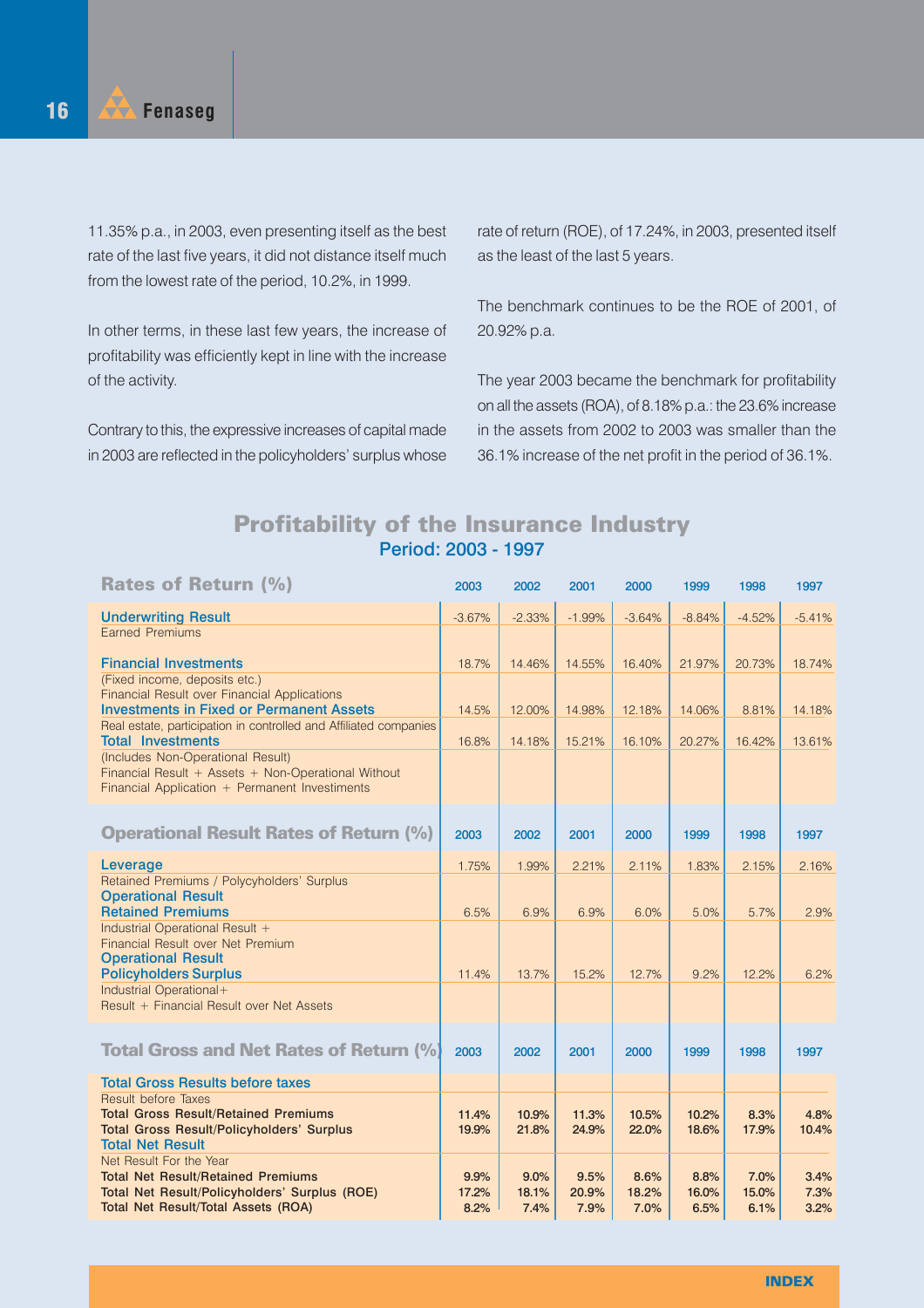

17

# Insurance Lines Groups

From 2003, the SUSEP reorganized the groups of insurance lines as shown below:

### <span id="page-17-0"></span>Automobile

- 20 Personal Accident Coverage for Passengers of Land Motor Vehicles
- 23 Liability of Interstate/International Land Carriers.
- 24 Extended Guarantee/Mechanical
- 25 Green Card
- 31 Automobile
- 44 Liability International Travel/Transport.
- 53 Facultative Auto Liability
- 88 DPVAT (Categories 1, 2, 9 and 10): compulsory no-fault auto insurance
- 89 DPVAT (Categories 3 and 4): compulsory no-fault auto insurance

### **Property**

- 11 Traditional Fire Policy
- 12 Fire Simple Coverage (cover note form)
- 13 Glass
- 14 Homeowners
- 15 Theft/Robbery
- 16 Comprehensive Condominium Coverage
- 17 Riots
- 18 Comprehensive Business Coverage
- 41 Lost of Profits
- 42 Loss of Profits Simple Coverage
- 43 Fidelity Bond
- 67 Engineering Risks
- 71 Miscelaneous Risks
- 73 Bankers Blanket Bond
- 76 Miscelaneous Risks Combined Plans 96 – Miscelaneous Risks - Nominated and Operational Risks

### Life and Personal Accident

- 36 P.C.H.V. (loss of flight license due to disability)
- 69 Tourism
- 77 Credit Life Insurance
- 80 Educational Insurance
- 81 Personal Accidents Individual
- 82 Personal Accidents Group
- 90 Disability Random Events
- 91 Individual Life
- 92 VGBL/VAGP/VRGP Individual
- 93 Group Life
- 94 VGBL/VAGP/VRGP Group
- 97 VG/APC

### Home

- 66 Home SFH
- 68 Home Outside the SFH

### Transport (Goods in Transit)

- 21 National Transport
- 22 International Transport
- 27 Intermodal Carriers' Liability
- 32 Civil Liab. International Travel /Cargo Transp.
- 38 Railways Liability
- 52 Air Carriers' Liability
- 54 Truckers' Liability
- 55 Liability Cargo Diversion
- 56 Ship owner's Liability
- 58 Intermodal Carriers' Op. Liability

### Financial Risks

- 39 Financial Guarantee
- 40 Guarantee of Private Obligations
- 45 Guarantee of Public Obligations
- 46 Rental Guarantee
- 47 Guarantee of Public Concessions
- 50 Legal Guarantee
- 75 Guarantee

### **Credit**

- 19 Export Credit Commercial Risks
- 48 Internal Credit
- 49 Export Credit
- 59 Export Credit Political Risks
- 60 Domestic Credit Commercial Risks
- 70 Domestic Credit Personal Risks

### **Liability**

- 10 Directors & Officers Liability (D&O)
- 51 General Liability
- 78 Professional Liability

### Speciail Risks

- $34 -$  Oil Risks
- 72 Nuclear Risks
- 74 Satellites

### Hull

- 33 Marine Hull
- 35 Aircraft
- 37 Hangar Liability
- 57 D. P. E. M.
- 84 Aircraft Tickets

### Rural

- 01 Agricultural Insurance without FESR Coverage
- 02 Agricultural Insurance with FESR Coverage
- 03 Farming Insurance without FESR Coverage
- 04 Farming Insurance with FESR Coverage
- 05 Aquiculture Insurance without FESR Coverage
- 06 Aquiculture with FESR Coverage
- 07 Forest Insurance without FESR Coverage
- 08 Forest Insurance with FESR Coverage
- 09 Insurance in respect of the Rural Product Certificate
- 28 Farming Livestock
- 29 Aquiculture

Institutions

79 – Insurance Abroad 86 – Individual Health 87 – Group Health 99 – Branches Abroad

30 – Farm Buildings and Products

64 – Bloodstock and Livestock 65 – Comprehensive Forest

61 – Agricultural

**Others** 

62 – Rural Property and Goods on Lien – Private Financial **Institutions** 63 – Rural Property and Goods on Lien – Public Financial

[INDEX](#page-2-0)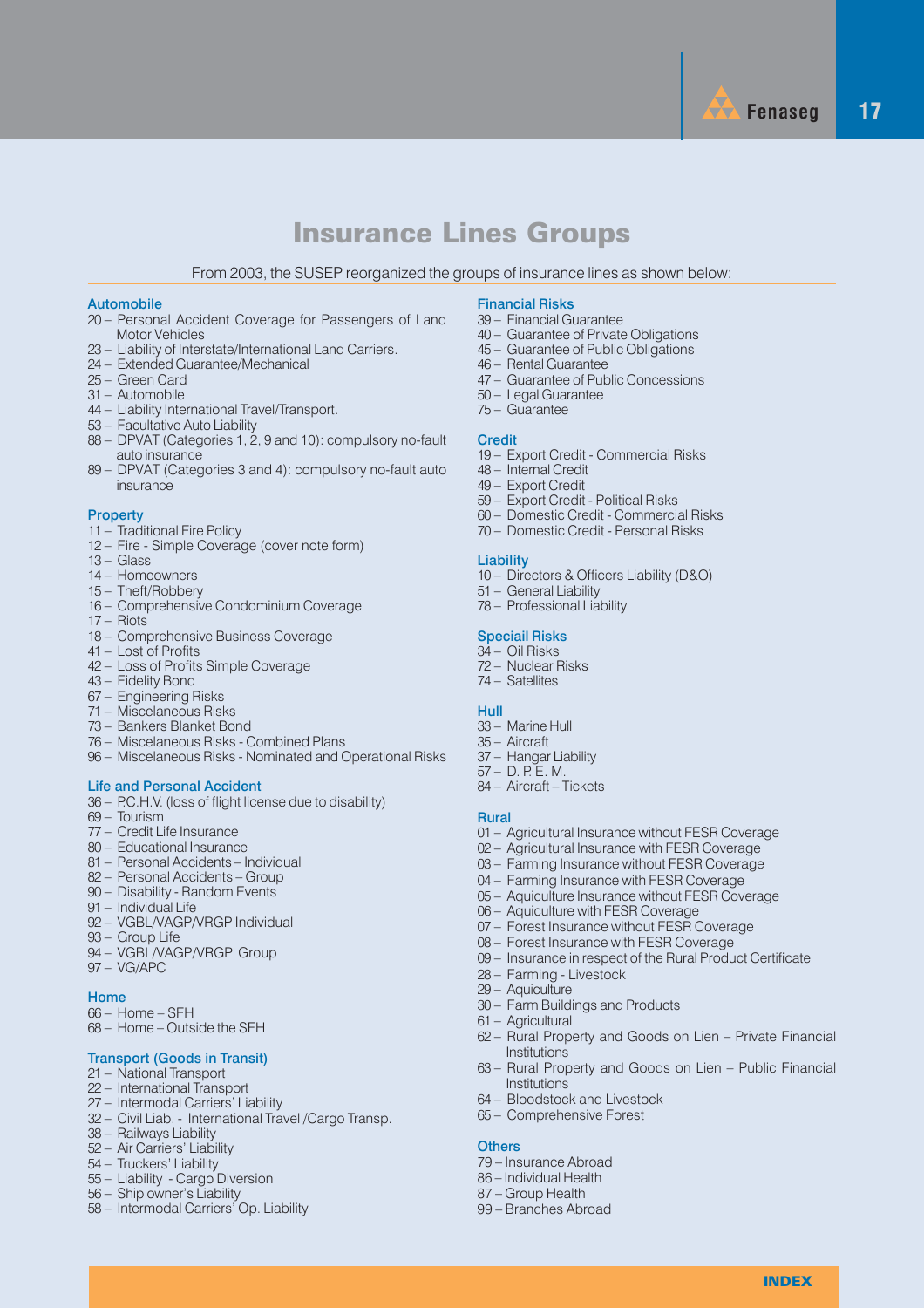# 1) Insurance Premium = premium issued - cancellation - restitution - discount (Total Pension<br>funds contribution values were considered); 2) Gross Premium Received = Premium issued +<br>co-insurance accepted - restitution - d

20 **Fenaseg**

<span id="page-18-0"></span>18

| <b>SEGMENTS</b>                                                                                                                                                                                                                                                                                                            | <b>Total</b><br><b>Premium</b>                                                                                                     | <b>Insurance</b><br><b>Premium</b>                                                                                    | <b>Ceded</b><br><b>Co-insurer</b>                                                                                  | <b>Gross Earned</b><br><b>Premium</b>                                                                                            | <b>Ceded</b><br><b>Re-insurer</b>                                                                                         | <b>Net Earned</b><br><b>Premium</b>                                                                                  | <b>Gross Loss</b>                                                                                                            | <b>Net Loss</b>                                                                                                                 | <b>Gross Loss</b><br><b>Ratio</b>                                                                                                           | <b>Net Loss</b><br><b>Ratio</b>                                                                                                        | <b>Gross</b><br><b>Expenses</b>                                                                                                    | Shown in R\$ 1000<br><b>Net Expenses</b>                                                                                                                                                                  |
|----------------------------------------------------------------------------------------------------------------------------------------------------------------------------------------------------------------------------------------------------------------------------------------------------------------------------|------------------------------------------------------------------------------------------------------------------------------------|-----------------------------------------------------------------------------------------------------------------------|--------------------------------------------------------------------------------------------------------------------|----------------------------------------------------------------------------------------------------------------------------------|---------------------------------------------------------------------------------------------------------------------------|----------------------------------------------------------------------------------------------------------------------|------------------------------------------------------------------------------------------------------------------------------|---------------------------------------------------------------------------------------------------------------------------------|---------------------------------------------------------------------------------------------------------------------------------------------|----------------------------------------------------------------------------------------------------------------------------------------|------------------------------------------------------------------------------------------------------------------------------------|-----------------------------------------------------------------------------------------------------------------------------------------------------------------------------------------------------------|
| AUTOMOBILE<br>Personal passenger accidents<br>Civil resp. - Road & International<br>Extended warranty/Mechanical<br>Green card<br>Automobiles<br>Civil resp. - Transp. Inter. Trips<br>Collective Civil Resp.                                                                                                              | 8,938,813<br>131,496<br>15,334<br>4,627<br>602<br>6,999,407<br>3,834<br>1.783,513                                                  | 8,940,534<br>131,646<br>15,364<br>4.627<br>602<br>7,001,051<br>3,812<br>1,783,432                                     | 54,554<br>1,049<br>358<br>$\cup$<br>42,895<br>22<br>10,229                                                         | 8,563,105<br>93,876<br>8,974<br>3,947<br>562<br>6,721,211<br>3,914<br>1,730,622                                                  | 65,961<br>764<br>1,754<br>2,178<br>33,097<br>1,274<br>26,893                                                              | $8,497,130$<br>$93,112$<br>$\frac{7,221}{1,769}$<br>6,688,097<br>$2,640$<br>1,703,731                                | 6,167,505<br>10,120<br>5,211<br>1,138<br>5,046,719<br>605<br>1,103,707                                                       | 6,155,680<br>12,057<br>5,412<br>712<br>5,039,594<br>362<br>1,097,536                                                            | 72.02%<br>10.78%<br>58.06%<br>28.84%<br>1.11%<br>75.09%<br>15.45%<br>63.78%                                                                 | 72.44%<br>12.95%<br>74.96%<br>40.25%<br>1.21%<br>75.35%<br>13.71%<br>64.42%                                                            | 137<br>1,338,630<br>284<br>329,606                                                                                                 | <b>1,689,770 1,637,492</b><br>19,521 18,917<br>1,930 1,870<br>(338) (327)<br>$\begin{array}{r} \n 1,870 \\ \hline\n 1,870 \\ \hline\n 133 \\ \hline\n 1,297,215 \\ \hline\n 275\n \end{array}$<br>319,409 |
| LIFE/PERSONAL<br>Monthly payments<br>Educational insurance<br>Random events income (9)<br>Individual life<br>VGBL/VAGP/VRGP - Individual<br>Group life<br>VGBL/VAGP/VRGP - Group<br>VG/APC                                                                                                                                 | 12,252,943 12,250,777<br>227,535<br>13,972<br>188,182<br>463,286<br>7,041,906<br>4,152,810<br>1,165<br>164,088                     | 226,324<br>13,712<br>184,727<br>462,591<br>7,041,239<br>4,165,876<br>1,165<br>155,144                                 | 359,808<br>1,716<br>302<br>23,527<br>696<br>742<br>320,117<br>12,707                                               | 6,134,800<br>156,404<br>13,329<br>177,444<br>358,418<br>1,045,017<br>4,228,315<br>334<br>155,539                                 | 102,834<br>$\frac{154}{119}$<br>950<br>2,532<br>369<br>97,827<br>$\theta$<br>883                                          | 6,031,907<br>156,251<br>13,210<br>176,493<br>355,879<br>1,044,648<br>4,130,436<br>334<br>154,656                     | $3,549,345$<br>$31,658$<br>7,704<br>71,753<br>266,066<br>829,144<br>2,270,653<br>72,259                                      | 3.589,698<br>$42.298$<br>$8,781$<br>72,277<br>262,540<br>829,262<br>2,301,213<br>73,220                                         | 57.86%<br>20.24%<br>40.44%<br>79.34%<br>53.70%<br>32.47%<br>46.46%                                                                          | 59.51%<br>27.07%<br>66.47%<br>40.95%<br>73.77%<br>79.38%<br>55.71%<br>32.47%<br>47.34%                                                 | 1,262,872<br>$\frac{40,862}{3,170}$<br>38,857<br>92,411<br>57,903<br>1,009,529<br>-97<br>20,043                                    | 1,223,801<br>$39,598$<br>3,072<br>3,072<br>37,655<br>39,552<br>66,111<br>978,296<br>$94$<br>19,423                                                                                                        |
| <b>AP/PERSONAL</b><br>P.C.H.V.<br>Tourism<br>Personal accident<br>Group accident                                                                                                                                                                                                                                           | 935,003<br>7,699<br>246,768<br>680,533                                                                                             | 940,325<br>739<br>7,699<br>258,255<br>673,632                                                                         | 62,151<br>$\left($<br>$\Omega$<br>2,675<br>59,476                                                                  | 956,518<br>736<br>7,605<br>299,468<br>648,709                                                                                    | 18,526<br>727<br>243<br>8,450<br>9,106                                                                                    | 937,969<br>8<br>7,362<br>290,999<br>639,599                                                                          | 262,137<br>4<br>2.677<br>85,011<br>174,444                                                                                   | 259,454<br>$\begin{array}{c} (0) \\ 2,637 \end{array}$<br>74,248<br>182,570                                                     | 27.41%<br>0.56%<br>35.20%<br>28.39%<br>26.89%                                                                                               | 27.66%<br>$-0.78%$<br>35.82%<br>25.51%<br>28.54%                                                                                       | 197,339<br>$\frac{(37)}{1,774}$<br>73,454<br>122,147                                                                               | 191,234<br>$(35)$<br>1,719<br>71,182<br>71,368                                                                                                                                                            |
| TOTAL PERSONAL<br>TOTAL PENSION (8)<br>TOTAL PERSONAL + PENSION                                                                                                                                                                                                                                                            | 13,187,946 13,191,102<br>7,319,223<br>20,510,325                                                                                   |                                                                                                                       |                                                                                                                    | 421,959 7,091,317                                                                                                                |                                                                                                                           | 121,360 6,969,876 3,811,481                                                                                          |                                                                                                                              | 3,849,152<br>4,810,793<br>8,659,945                                                                                             | 53.75%                                                                                                                                      | 55.23%                                                                                                                                 | 1,460,210                                                                                                                          | 1,415,034<br>180,820<br>1,595,854                                                                                                                                                                         |
| HEALTH<br>Individual health<br>Group health                                                                                                                                                                                                                                                                                | 2.451,661<br>4,165,949                                                                                                             | 6,617,609 6,617,610<br>2,451,661<br>4,165,949                                                                         | $\theta$                                                                                                           | 6,715,217<br>2,433,410<br>4,281,806                                                                                              | 13,912<br>$\frac{3,469}{10,443}$                                                                                          | 6,701,305<br>2.429,941<br>4,271,364                                                                                  | 5,612,066<br>2,081,183<br>3,530,883                                                                                          | 5,777,263<br>2,146,794<br>3,630,468                                                                                             | 83.57%<br>85.53%<br>82.46%                                                                                                                  | 86.21%<br>88.35%<br>85.00%                                                                                                             | 277,499<br>28,631<br>248,868                                                                                                       | 246,604<br>25,443<br>221,160                                                                                                                                                                              |
| OTHER BRANCHES<br>Traditional fire<br>Fire loss of tickets<br>Glass/Windows<br>Comprehensive residential<br>Theft<br>Comprehensive condominium<br>Riot<br>Comprehensive business<br>Profit loss<br>Profit loss - Basic coverage<br>Fidelity<br>Engineering risk<br>Diverse risk                                            | 3,483,070<br>667,855<br>15,310<br>$(6)$<br>460,114<br>41,238<br>96,389<br>742,141<br>13,209<br>$\cup$<br>114<br>138,148<br>518,099 | 3,456,819<br>640,052<br>14,952<br>$(3)$ 460,566<br>41,335<br>96,217<br>739,949<br>13,219<br>112<br>140,152<br>519,819 | 432,348<br>205,385<br>$\Omega$<br>2,594<br>486<br>719<br>$\Omega$<br>19,699<br>187<br>$\Omega$<br>14,803<br>13,903 | 3,355,149<br>1,042,694<br>14,328<br>276,703<br>39,742<br>62,604<br>$\frac{(12)}{501,265}$<br>12,736<br>142<br>141,817<br>516,218 | 1,583,139<br>510,117<br>2,441<br>$\cup$<br>10,233<br>7,932<br>16,036<br>208,021<br>10,604<br>$\theta$<br>99,393<br>81,312 | 1,776,588<br>535,958<br>11,887<br>23<br>266,470<br>31,810<br>46,569<br>293, 152<br>2,133<br>143<br>43,717<br>434,892 | 1,478,096<br>780,231<br>1,599<br>41<br>103,371<br>15,449<br>22,549<br>235,018<br>(327)<br>$\cup$<br>(7)<br>69,647<br>181,165 | 846,458<br>349,712<br>1,436<br>30<br>107,472<br>10,658<br>20,701<br>$(0)$ 171,078<br>190<br>$\theta$<br>21<br>11,382<br>168,690 | 44.05%<br>74.83%<br>11.16%<br>175.20%<br>37.36%<br>38.87%<br>36.02%<br>0.00%<br>46.88%<br>$-2.57%$<br>1.12%<br>$-4.60%$<br>49.11%<br>35.09% | 47.65%<br>65.25%<br>12.08%<br>126.22%<br>40.33%<br>33.50%<br>44.45%<br>0.23%<br>58.36%<br>8.92%<br>1.12%<br>14.46%<br>26.04%<br>38.79% | 448,780<br>163,795<br>4,748<br>$6\overline{6}$<br>69,888<br>3,253<br>18,163<br>92,148<br>285<br>$\theta$<br>22<br>14,342<br>63,075 | 434,896<br>158,727<br>4,601<br>67,726<br>3,153<br>17,601<br>$89,297$<br>$276$<br>$\begin{array}{r} 276 \\ 22 \\ 13,898 \\ 61,124 \\ 2,894 \end{array}$                                                    |
| Global bank<br>Diverse risk - Mixed plan<br>Specified and operation risk                                                                                                                                                                                                                                                   | 62,088<br>728,384                                                                                                                  | 62,088<br>728,374                                                                                                     | 86<br>$\Omega$<br>174,482                                                                                          | 60,966<br>685,914                                                                                                                | 11,345<br>625,708                                                                                                         | 49,631<br>60,206                                                                                                     | 2,002<br>67,358                                                                                                              | (1, 133)<br>6,223                                                                                                               | 3.28%<br>9.82%                                                                                                                              | $-2.28%$<br>$-7.73%$<br>10.34%                                                                                                         | 2,986<br>16,065                                                                                                                    | 15,568                                                                                                                                                                                                    |
| DPVAT: (compulsory thrid party auto insurance)<br>DPVAT - Group Categories 1, 2, 9 and 10<br>DPVAT - Categories 3 and 4                                                                                                                                                                                                    | 1,469,631<br>1,441,455<br>28,176                                                                                                   | 1,469,618<br>1,441,454<br>28,164                                                                                      | 15<br>$\mathbf{0}$<br>15                                                                                           | 693,395<br>677,994<br>15,401                                                                                                     | 4,701<br>132<br>4,569                                                                                                     | 688,694<br>677,862<br>10,832                                                                                         | 21,078<br>303<br>20,775                                                                                                      | 527,969<br>508,464<br>19,505                                                                                                    | 3.04%<br>0.04%<br>134.89%                                                                                                                   | 76.66%<br>75.01%<br>180.07%                                                                                                            | 2,495<br>430<br>2,065                                                                                                              | 2,418<br>416<br>2,001                                                                                                                                                                                     |
| <b>HABITATIONAL</b><br>Habitational - SFH<br>Habitational non SFH                                                                                                                                                                                                                                                          | 771,071<br>416,108<br>354,964                                                                                                      | 771,126<br>416,108<br>355,019                                                                                         | 823<br>$\mathbf{0}$<br>823                                                                                         | 342,611<br>$\cup$<br>342,611                                                                                                     | 46,309<br>Ю<br>46,309                                                                                                     | 296,268<br>296,268                                                                                                   | 116,710<br>,311<br>109,400                                                                                                   | 111,391<br>111,391                                                                                                              | 34.06%<br>31.93%                                                                                                                            | 37.60%<br>0.00%<br>37.60%                                                                                                              | (3,891)<br>287<br>(4, 178)                                                                                                         | (3, 771)<br>278<br>(4,048)                                                                                                                                                                                |
| <b>TRANSPORT</b><br>Domestic transport<br>International transport<br>Civil resp. - Intermodal<br>Civil resp. - International Cargo<br>Civil resp. - Railroad Cargo<br>Civil resp. - Air Cargo<br>Civil resp. - Road Cargo<br>Civil resp. - Cargo Deviation<br>Civil resp. - Ship owner<br>Civil resp. - Multimodal transp. | 1,174,987<br>341,253<br>340,233<br>8<br>8,933<br>137<br>8,823<br>299,524<br>174,332<br>1,743                                       | 1,176,636<br>341,650<br>340,437<br>9,029<br>136<br>8,572<br>300,433<br>174,626<br>1,745                               | 86,451<br>23,908<br>37,599<br>$\cup$<br>(32)<br>11<br>1,122<br>16,092<br>7,737<br>14<br>$\mathbf{0}$               | 1,180,558<br>343,107<br>340,858<br>8<br>8,946<br>129<br>8,578<br>301,389<br>175,797<br>1,746                                     | 136,051<br>22,957<br>95.,505<br>$\Box$<br>1,488<br>12<br>160<br>11,285<br>4,472<br>172<br>$\theta$                        | 1,044,484<br>320,140<br>245,343<br>8<br>7,458<br>117<br>8,415<br>290,104<br>171,325<br>1,573                         | 549,931<br>182,383<br>92,772<br>99<br>3,565<br>5,838<br>151,221<br>113,792<br>252<br>4                                       | 528,287<br>180,856<br>67,463<br>3,068<br>$\sqrt{6}$<br>6,611<br>153,612<br>116,049<br>518<br>4                                  | 46.58%<br>53.16%<br>27.22%<br>1.252.73%<br>39.85%<br>3.80%<br>68.06%<br>50.17%<br>64.73%<br>14.45%<br>541.11%                               | 50.58%<br>56.49%<br>27.50%<br>1282.78%<br>41.14%<br>4.88%<br>78.55%<br>52.95%<br>67.74%<br>32.91%<br>548.88%                           | 213,582<br>62,183<br>47,923<br>1,352<br>$693$<br>2,152<br>60,864<br>38,241<br>173<br>$\mathbf{0}$                                  | 206,974<br>60,259<br>46,441<br>1,310<br>672<br>672,086<br>58,981<br>37,058<br>168                                                                                                                         |
| FINANCIAL RISK<br>Financial guarantee<br>Private obligation guarantee<br>Public obligation guarantee<br>Rental guarantee<br>Public concession guarantee<br>Judicial guarantee<br>Guarantee                                                                                                                                 | 161,413<br>4,045<br>42,827<br>37,987<br>26,663<br>22,468<br>7,937<br>19,485                                                        | 163,718<br>2,181<br>42,679<br>$\begin{array}{c} 37,745 \\ 26,656 \\ 22,349 \\ \end{array}$<br>7,928<br>24,179         | 6,222<br>$2,139$<br>$757$<br>$\begin{array}{c} 745 \\ 23 \end{array}$<br>1,047<br>42<br>1,469                      | 162,733<br>3,039<br>$\begin{array}{c} 38,951 \\ 35,820 \\ 25,550 \\ 22,204 \\ \hline \end{array}$<br>7,699<br>29,470             | 112,048<br>,145<br>34,147<br>29,981<br>492<br>22,036<br>7,569<br>16,677                                                   | 51,762<br>2,211<br>4,819<br>5,839<br>25,082<br>167<br>129<br>13,514                                                  | 45,359<br>:,577<br>1,028<br>3,817<br>14,491<br>23,445                                                                        | 27,834<br>808<br>934<br>1,548<br>12,066<br>20<br>633<br>11,825                                                                  | 27.87%<br>84.78%<br>2.64%<br>10.66%<br>56.72%<br>0.00%<br>79.56%                                                                            | 53.77%<br>36.57%<br>19.38%<br>26.50%<br>48.11%<br>11.88%<br>489.34%<br>87.50%                                                          | (10, 051)<br>$(270)$<br>$(4,374)$<br>$(3,242)$<br>5,284<br>(2,776)<br>(1,417<br>(3, 256)                                           | (9,740)<br>$(261)$<br>$(4,239)$<br>$(3,142)$<br>$5,121$<br>$(2,690)$<br>$(1,374)$<br>(3, 155)                                                                                                             |
| CREDIT<br>Export commercial risk credit<br>Internal risk<br>Export risk<br>Political export risk<br>Domestic commercial risk<br>Domestic personal risk                                                                                                                                                                     | 251.889<br>142,782<br>12,766<br>79,597<br>16,743                                                                                   | 251,901<br>142,782<br>12,766<br>80,453<br>15,900                                                                      | 843<br>$\cup$<br>$\Omega$<br>$\mathbf{0}$<br>$\Omega$<br>$\theta$<br>843                                           | 233,133<br>$\Omega$<br>124,377<br>13,268<br>$\Box$<br>80,152<br>15,336                                                           | 44,493<br>$\Omega$<br>7,450<br>10,565<br>26,259<br>219                                                                    | 188,651<br>(0)<br>116,936<br>2,703<br>$(0)$<br>53,894<br>15,118                                                      | 144,994<br>(4)<br>99,242<br>3,738<br>39,539<br>2,480                                                                         | 186,263<br>$(39)$<br>151,910<br>347<br>30,331<br>3,711                                                                          | 62.19%<br>79.79%<br>28.17%<br>49.33%<br>16.17%                                                                                              | 98.73%<br>129.91%<br>12.85%<br>56.28%<br>24.54%                                                                                        | 27,380<br>$\frac{1}{2}$<br>18,024<br>(3, 147)<br>8,728<br>3,698                                                                    | 26,533<br>75<br>17,466<br>16<br>(3,050)<br>8,458<br>3,584                                                                                                                                                 |
| RESPONSIBILITIES<br>Civil resp. - Administrators and Executives (D&O)<br>General civil responsibility<br>Professional civil responsibility                                                                                                                                                                                 | 414,763<br>51,865<br>314,281<br>48,617                                                                                             | 412.777<br>52.466<br>311.688<br>48.623                                                                                | 22,342<br>,621<br>20,647<br>73                                                                                     | 398,559<br>$47,844$<br>$307,340$<br>$43,375$                                                                                     | 268,981<br>42,197<br>191,604<br>35,180                                                                                    | <b>129,567</b><br>5,648<br>115,725<br>8,195                                                                          | 136,696<br>134,995<br>1,701                                                                                                  | 73,033<br>,317<br>69,533<br>2,183                                                                                               | 34.30%<br>0.00%<br>43.92%<br>3.92%                                                                                                          | 56.37%<br>23.32%<br>60.08%<br>26.64%                                                                                                   | 11,045<br>841<br>8,105<br>2,100                                                                                                    | 10,704<br>$\begin{array}{r} 815 \\ 7,854 \\ 2,035 \end{array}$                                                                                                                                            |
| HULL COVERAGE<br>Maritime<br>Aircraft<br>Hangar - civil resp.<br>D. P.E. M.<br>Air travel tickets                                                                                                                                                                                                                          | 531,004<br>10,683<br>417,236<br>1,392<br>1,692<br>$\cup$                                                                           | 543,231<br>110,094<br>430,052<br>1,392<br>1,692                                                                       | 68,101<br>3,713<br>64,388<br>$\cup$<br>$\Omega$<br>$\Omega$                                                        | 542,772<br>106,557<br>433,148<br>1,357<br>1,710<br>O                                                                             | 461,522<br>65,803<br>394,208<br>1,367<br>145<br>$\cup$                                                                    | 81,009<br>38,744<br>40,711<br>(10)<br>1,565<br>$\Omega$                                                              | 290,920<br>69,597<br>220,683<br>$\cup$<br>639                                                                                | 49,719<br>30,064<br>19,178<br>19<br>457                                                                                         | 53.,60%<br>65.31%<br>50.95%<br>0.00%<br>37.38%                                                                                              | 61.37%<br>77.60%<br>47.11%<br>$-191.68%$<br>29.22%                                                                                     | 16,765<br>11,469<br>4,561<br>(10)<br>745<br>$\mathbf{0}$                                                                           | 16,246<br>11,115<br>4,420<br>(10)<br>722<br>$\sqrt{ }$                                                                                                                                                    |
| <b>RURAL</b>                                                                                                                                                                                                                                                                                                               | 192,068                                                                                                                            | 192,066                                                                                                               | 2                                                                                                                  | 156,362                                                                                                                          | 84,325                                                                                                                    | 72,021                                                                                                               | 60,739                                                                                                                       | 22,264                                                                                                                          | 38.84%                                                                                                                                      | 30.91%                                                                                                                                 | (1, 054)                                                                                                                           | (1, 021)                                                                                                                                                                                                  |
| <b>SPECIAL DISK</b><br>Petroleum related risk<br>Nuclear related risk<br>Satellite                                                                                                                                                                                                                                         | 139,990<br>127,430<br>12,560<br>$\Omega$                                                                                           | 139,536<br>126,976<br>12,560<br>$\theta$                                                                              | 38,609<br>38,609<br>$\theta$<br>$\theta$                                                                           | 136,911<br>124,352<br>12,560<br>$\Omega$                                                                                         | 126,663<br>113,880<br>12,783<br>$\cup$                                                                                    | 10,629<br>10,852<br>(223)<br>$\Omega$                                                                                | 4,592<br>4,592<br>$\Omega$<br>$\mathbf{0}$                                                                                   | $(912)$<br>(912)<br>(0)                                                                                                         | 3.35%<br>3.69%<br>0.00%                                                                                                                     | $-8.58%$<br>$-8.41%$<br>0.00%                                                                                                          | $1,909$<br>$2,309$<br>(400)<br>$\Omega$                                                                                            | $1,849$<br>$2,237$<br>(388)<br>0                                                                                                                                                                          |
| OTHER<br>Overseas Insurance<br>Overseas offices/operations                                                                                                                                                                                                                                                                 | 777<br>$\cup$<br>777                                                                                                               | 777<br>$\Omega$<br>777                                                                                                | $\mathbf{0}$<br>$\cup$<br>$\Omega$                                                                                 | 777<br>$\cup$<br>777                                                                                                             | 0<br>$\cup$<br>$\Omega$                                                                                                   | 777<br>$\theta$<br>777                                                                                               | 332<br>$\frac{(3)}{336}$                                                                                                     | 332<br>$\frac{(3)}{336}$                                                                                                        | 42.76%<br>43.20%                                                                                                                            | 42.76%<br>43.20%                                                                                                                       | 42<br>$\Omega$<br>42                                                                                                               | 4.<br>41                                                                                                                                                                                                  |
| TOTAL NON-PERSONAL<br>TOTAL INSURANCE                                                                                                                                                                                                                                                                                      | 24, 147, 085 24, 136, 349                                                                                                          | 37,335,030 37,327,451 1,132,270 29,572,601 3,069,464 26,508,760 18,440,500 18,154,733 62.36%                          |                                                                                                                    |                                                                                                                                  |                                                                                                                           |                                                                                                                      |                                                                                                                              |                                                                                                                                 | 65.07%                                                                                                                                      | 73,22%<br>68.49%                                                                                                                       | 2,674,273                                                                                                                          | 2,569,225<br>4, 134, 483 3, 984, 259                                                                                                                                                                      |

PORTFOLIO MIX -

2003

**TOTAL INSURANCE AND PENSION**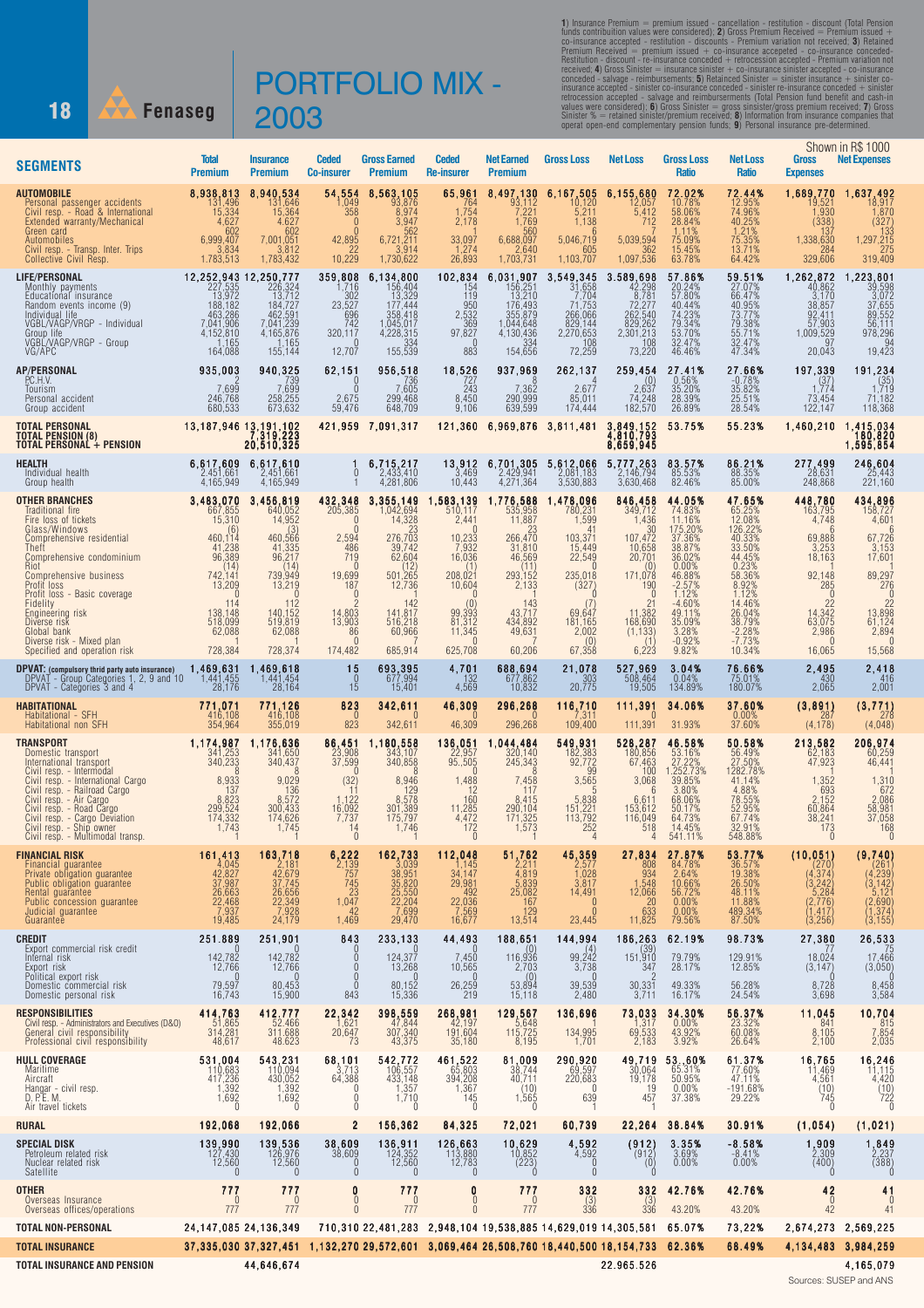<span id="page-19-0"></span>**1)** Insurance Premium = premium issued - cancellation - restitution - discount (Total Pension<br>timds contribuition values were considered); **2)** Gross Premium Received = Premium issued +<br>co-insurance accepted - restitutio

# **PORTFOLIO MIX -**2002



19

| <b>SEGMENTS</b>                                                                                                                                                                                                                         | <b>Total</b><br>Premium                                                                                            | <b>Insurance</b><br><b>Premium</b>                                                                                 | <b>Ceded</b><br><b>Co-insurer</b>                                                                                               | <b>Gross Earned</b><br><b>Premium</b>                                                                              | Ceded<br><b>Re-insurer</b>                                                                                                                     | <b>Net Earned</b><br><b>Premium</b>                                                                             | <b>Gross Loss</b>                                                                                                      | <b>Net Loss</b>                                                                                           | <b>Gross Loss</b><br><b>Ratio</b>                                                                                            | <b>Net Loss</b><br><b>Ratio</b>                                                                                                         | <b>Gross</b><br><b>Expenses</b>                                                                                                            | SHOWN IN RS TUUU<br><b>Net Expenses</b>                                                        |
|-----------------------------------------------------------------------------------------------------------------------------------------------------------------------------------------------------------------------------------------|--------------------------------------------------------------------------------------------------------------------|--------------------------------------------------------------------------------------------------------------------|---------------------------------------------------------------------------------------------------------------------------------|--------------------------------------------------------------------------------------------------------------------|------------------------------------------------------------------------------------------------------------------------------------------------|-----------------------------------------------------------------------------------------------------------------|------------------------------------------------------------------------------------------------------------------------|-----------------------------------------------------------------------------------------------------------|------------------------------------------------------------------------------------------------------------------------------|-----------------------------------------------------------------------------------------------------------------------------------------|--------------------------------------------------------------------------------------------------------------------------------------------|------------------------------------------------------------------------------------------------|
| <b>AUTOMOBILE</b><br>Civil resp. - Road & Internacional<br>Automobiles<br>Civil resp. - Transp. Inter. Trips<br>Collecetive Civil resp.                                                                                                 | 8.198.106<br>5,930<br>6,468,508<br>7,665<br>1,716,003                                                              | 8.202.439<br>5,703<br>6,473,387<br>7,657<br>1,715,692                                                              | 57,177<br>226<br>45,400<br>8<br>11.542                                                                                          | 7,998,800<br>5,690<br>6,294,558<br>7,556<br>1,690,996                                                              | 55,271<br>1,284<br>28,866<br>2,359<br>22,762                                                                                                   | 7,943,650<br>4,406<br>6,265,700<br>5,197<br>1,668,349                                                           | 5,663,906<br>11,487<br>4,673,004<br>1,266<br>978,149                                                                   | 5.640.667<br>2,132<br>4,657,764<br>80<br>980,691                                                          | 70.81%<br>201.88%<br>74.24%<br>16.75%<br>57.84%                                                                              | 71.01%<br>48.40%<br>74.34%<br>1.53%<br>58.78%                                                                                           | 1,546,069<br>832<br>1,243,449<br>726<br>301,062                                                                                            | 1,548,494<br>832<br>1,245,207<br>714<br>301,741                                                |
| <b>LIFE/PERSONAL</b><br>Random events income (9)<br>Individual life<br>Group life<br>VG/APC                                                                                                                                             | 131,649<br>2,963,065<br>3,945,700<br>200,604                                                                       | 7,241,018 7,.290,540<br>127,871<br>2.962,376<br>4.004,074<br>196,220                                               | 332,372<br>7,108<br>689<br>314,373<br>10,202                                                                                    | 4,661,913<br>126,541<br>391,898<br>3,952,523<br>190,950                                                            | 86,451<br>2,868<br>1,332<br>80,656<br>1,596                                                                                                    | 4,575,420<br>123,673<br>390,564<br>3,871,829<br>189,355                                                         | 2,601,533<br>62,703<br>188,380<br>2,281,808<br>68,643                                                                  | 2,445,089<br>62,647<br>193,657<br>2,124,172<br>64,612                                                     | 55.80%<br>49.55%<br>48.07%<br>57.73%<br>35.95%                                                                               | 53.44%<br>50.66%<br>49.58%<br>54.86%<br>34.12%                                                                                          | 1,142,227<br>17,095<br>121,407<br>971,885<br>31,840                                                                                        | 1,102,452<br>20,318<br>112,102<br>941,988<br>28,044                                            |
| <b>AP/PERSONAL</b><br>P.C.H.V.<br>Tourism<br>Personal accident<br>Group accident                                                                                                                                                        | 938,619<br>101<br>9,784<br>517,512<br>411,222                                                                      | 953,840<br>101<br>9,784<br>532,366<br>411,589                                                                      | 50,535<br>$\mathbf 0$<br>$\mathbf{0}$<br>6,360<br>44,175                                                                        | 905,584<br>101<br>9,638<br>536,236<br>359,608                                                                      | 12,852<br>81<br>98<br>7,493<br>5,180                                                                                                           | 892,746<br>20<br>9,541<br>528,756<br>354,429                                                                    | 244,085<br>3<br>3,310<br>140,423<br>100,349                                                                            | 256,503<br>5<br>3,415<br>139,258<br>113,825                                                               | 26.95%<br>2.98%<br>34.35%<br>26.19%<br>27.91%                                                                                | 28.73%<br>23.74%<br>35.80%<br>26.34%<br>32.12%                                                                                          | 189,490<br>8<br>1,695<br>110,070<br>77,716                                                                                                 | 187,628<br>10<br>1,585<br>110,080<br>75,953                                                    |
| <b>TOTAL PERSONAL</b><br><b>TOTAL PENSION (8)</b><br>TOTAL PERSONAL + PENSION                                                                                                                                                           | 8,179,636                                                                                                          | 8,244,380<br>6,735,440<br>14,979,820                                                                               |                                                                                                                                 | 382,907 5,567,496                                                                                                  | 99,303                                                                                                                                         |                                                                                                                 | 5,468,166 2,845,619                                                                                                    | 2,701,591<br>3,839,521<br>6,541,112                                                                       | 51.11%                                                                                                                       | 49.41%                                                                                                                                  |                                                                                                                                            | 1,331,717 1,290,080<br>100,786<br>1,390,866                                                    |
| <b>HEALTH</b><br>Health<br>Individual health<br>Group health                                                                                                                                                                            | 6,067,689<br>117,236<br>141,663                                                                                    | 6,326,589 6,326,594<br>6,067,689<br>117,236<br>141,669                                                             | $\theta$<br>19<br>$\overline{4}$                                                                                                | 24 6,315,000<br>6,003,548<br>127,009<br>184,443                                                                    | 56,644<br>$\Omega$<br>9,866<br>46,779                                                                                                          | 6.003,548<br>117,144<br>137,664                                                                                 | 6,258,356 5,374,129<br>5,159,178<br>93,876<br>121,074                                                                  | 5,136,611<br>4,930,553<br>91,859<br>114,199                                                               | 85.10%<br>85.94%<br>73.91%<br>65.64%                                                                                         | 82.08%<br>82.13%<br>78.42%<br>82.95%                                                                                                    | 257,205<br>$\theta$<br>30,593<br>226,611                                                                                                   | 233,521<br>32,345<br>201,176                                                                   |
| <b>OTHER BRANCHES</b><br>Traditional fire<br>Fire tickets<br>Glass/windows<br>Theft<br>Riot<br>Profit loss<br>Profit loss - Basic coverage<br>Fidelity<br>Engineering risk<br>Diverse risk<br>Global banck<br>Diverse risk - Mixed plan | 2,744,421<br>1,955,031<br>28,052<br>57<br>27,609<br>24<br>6,384<br>90<br>840<br>208,988<br>456,087<br>61,245<br>14 | 2,776,033<br>1,986,588<br>28,051<br>57<br>27,721<br>24<br>6,342<br>90<br>849<br>206,323<br>458,730<br>61,245<br>12 | 291,578<br>242,287<br>$\Omega$<br>$\mathbf{0}$<br>454<br>$\Omega$<br>193<br>3<br>(3)<br>28,281<br>20,163<br>198<br>$\mathbf{1}$ | 2,696,012<br>1,928,551<br>24,293<br>63<br>25,903<br>23<br>6,073<br>129<br>904<br>202,371<br>446,841<br>60,856<br>6 | 1,252,019<br>971,928<br>4,301<br>$\mathbf{0}$<br>10,968<br>11<br>4,616<br>$\overline{2}$<br>443<br>158,601<br>84,744<br>16,404<br>$\mathbf{0}$ | 1,444,974<br>956,612<br>19,992<br>63<br>14,934<br>12<br>1,454<br>127<br>461<br>44,868<br>361,972<br>44,475<br>6 | 1,587,819<br>1,204,131<br>3,129<br>40<br>17,843<br>19<br>2,066<br>29<br>75<br>117,253<br>229,393<br>13,840<br>$\theta$ | 789.311<br>538,642<br>3,155<br>78<br>8,573<br>19<br>(995)<br>32<br>(165)<br>23,736<br>219,827<br>(3, 591) | 58.90%<br>62.44%<br>12.88%<br>64.02%<br>68.88%<br>85.31%<br>34.02%<br>22.85%<br>8.30%<br>57.94%<br>51.34%<br>22.74%<br>0.00% | 54.62%<br>56.31%<br>15.78%<br>123.87%<br>57.41%<br>162.24%<br>$-68.42%$<br>24.89%<br>$-35.91%$<br>52.90%<br>60.73%<br>$-8.07%$<br>8.81% | 369,101<br>259,034<br>7,910<br>$\overline{\phantom{a}}$<br>3,045<br>$\theta$<br>583<br>31<br>52<br>10,683<br>87,566<br>194<br>$\mathbf{0}$ | 365,504<br>256,922<br>8,219<br>2,916<br>365<br>32<br>58<br>11,209<br>85,552<br>225<br>$\theta$ |
| <b>DPVAT:</b> (compulsory third party auto insurance)<br>DPVAT - Group Categories 1, 2, 9 and 10<br>DPVAT - Categories 3 and 4                                                                                                          | 1,418,165<br>1,365,234<br>52,931                                                                                   | 1,418,149<br>1,365,234<br>52,915                                                                                   | 195<br>$\theta$<br>195                                                                                                          | 670,341<br>642,512<br>27,830                                                                                       | 3.687<br>161<br>3,526                                                                                                                          | 666,652<br>642,348<br>24,304                                                                                    | 505,174<br>483,757<br>21,417                                                                                           | 505,174<br>483,760<br>21,413                                                                              | 75.36%<br>75.29%<br>76.96%                                                                                                   | 75.78%<br>75.31%<br>88.11%                                                                                                              | 13,987<br>878<br>13,109                                                                                                                    | 14,002<br>1,070<br>12,932                                                                      |
| <b>HABITATIONAL</b><br>Habitational - SFH<br>Habitational non SFH                                                                                                                                                                       | 776.607<br>443,258<br>333,348                                                                                      | 776.634<br>441,413<br>335,221                                                                                      | 5,075<br>1,894<br>3,181                                                                                                         | 309,077<br>22<br>309,055                                                                                           | 44,095<br>$\theta$<br>44,095                                                                                                                   | 264.981<br>22<br>264,959                                                                                        | 473,180<br>372,821<br>100,359                                                                                          | 13<br>90,472                                                                                              | 90,486 153.09%<br>32.47%                                                                                                     | 34.15%<br>60.02%<br>34.15%                                                                                                              | (248)<br>1,372<br>(1,619)                                                                                                                  | (1, 091)<br>1,009<br>(2, 100)                                                                  |
| <b>TRANSPORT</b><br>Domestic transport<br>International transport<br>Civil resp. - Air Cargo<br>Civil resp. - Road Cargo<br>Civil resp. - Cargo Deviation<br>Civil resp. - Ship owner<br>Civil resp. - Multimodal transp.               | 1,048,721<br>291,693<br>327,275<br>3,429<br>266,765<br>159,297<br>261<br>$\theta$                                  | 1,071,081<br>298,760<br>339,215<br>3,133<br>268,648<br>161,076<br>248<br>$\theta$                                  | 24,151<br>35,011<br>234<br>12,592<br>4,752<br>38<br>$\mathbf{0}$                                                                | 76,777 1,062,381<br>294,429<br>337,004<br>3,135<br>268,028<br>159,538<br>247<br>$\mathbf{0}$                       | 129,792<br>22,410<br>93,095<br>78<br>10,653<br>3,526<br>30<br>$\theta$                                                                         | 932,541<br>272,047<br>243,834<br>3,056<br>257,375<br>156,012<br>217<br>$\mathbf{0}$                             | 531,468<br>173,274<br>111,996<br>1,479<br>143,716<br>100,832<br>170<br>$\theta$                                        | 481,457<br>170,722<br>61,372<br>1,114<br>146,429<br>101,820<br>$\overline{2}$<br>$\mathbf{0}$             | 50.03%<br>58.85%<br>33.23%<br>47.19%<br>53.62%<br>63.20%<br>68.89%                                                           | 51.63%<br>62.75%<br>25.17%<br>36.44%<br>56.89%<br>65.26%<br>0.84%                                                                       | 193,683<br>58,006<br>46,708<br>822<br>53,682<br>34,423<br>43<br>$\mathbf{0}$                                                               | 188,647<br>55,474<br>44,268<br>822<br>53,578<br>34,462<br>43<br>$\theta$                       |
| <b>FINANCIAL RISK</b><br>Rental guarantee<br>Guarantee                                                                                                                                                                                  | 192,260<br>27,709<br>164,551                                                                                       | 189,677<br>27,688<br>161,988                                                                                       | 8,715<br>26<br>8,689                                                                                                            | 182,267<br>24,178<br>158,089                                                                                       | 135,472<br>787<br>134,685                                                                                                                      | 48,560<br>23,416<br>25,144                                                                                      | 50,853<br>11,340<br>39,513                                                                                             | 12,318<br>6,196                                                                                           | 18.514 27.90%<br>46.90%<br>24.99%                                                                                            | 38.13%<br>52.61%<br>24.64%                                                                                                              | (8, 365)<br>4,701<br>(13,065)                                                                                                              | (10, 160)<br>4,685<br>(14, 845)                                                                |
| <b>CREDIT</b><br>Internal credit<br>Export credit                                                                                                                                                                                       | 190,899<br>177,027<br>13,872                                                                                       | 191,218<br>177,346<br>13,872                                                                                       | 0<br>$\mathbf 0$<br>0                                                                                                           | 174,400<br>161,940<br>12,460                                                                                       | 27,664<br>16,064<br>11,599                                                                                                                     | 146,992<br>146,130<br>862                                                                                       | 114,503<br>107,900<br>6,603                                                                                            | 125,213<br>124,293<br>920                                                                                 | 65.66%<br>66.63%<br>52.99%                                                                                                   | 85.18%<br>85.06%<br>106.76%                                                                                                             | 23,113<br>25,686<br>(2, 573)                                                                                                               | 23,081<br>25,750<br>(2,670)                                                                    |
| <b>RESPONSIBILITIES</b><br>General civil responsibility                                                                                                                                                                                 | 280,456<br>280,456                                                                                                 | 281,777<br>281,777                                                                                                 | 18,502<br>18,502                                                                                                                | 272,081<br>272,081                                                                                                 | 174,164<br>174,164                                                                                                                             | 98.544<br>98,544                                                                                                | 87,863<br>87,863                                                                                                       | 70,197                                                                                                    | 70,197 32.29%<br>32.29%                                                                                                      | 71.23%<br>71.23%                                                                                                                        | 8,591<br>8,591                                                                                                                             | 7,150<br>7,150                                                                                 |
| <b>HULL COVERAGE</b><br>Maritime<br>Aircraft<br>Hangar - civil resp.<br>D. P.E. M.<br>Air travel tickets                                                                                                                                | 381,287<br>92,289<br>287,085<br>5<br>1,908<br>$\mathbf{0}$                                                         | 440,684<br>92,512<br>346,259<br>5<br>1,908<br>$\mathbf{0}$                                                         | 70,811<br>2,525<br>68,286<br>$\mathbf{0}$<br>0<br>$\mathbf{0}$                                                                  | 435,376<br>89,463<br>343,881<br>5<br>1,841<br>185                                                                  | 362,783<br>54,386<br>308,253<br>$\mathbf{0}$<br>145<br>$\mathbf{0}$                                                                            | 72,215<br>34,884<br>35,629<br>5<br>1,697<br>$\theta$                                                            | 295,458<br>64,716<br>249,208<br>0<br>461<br>(18, 926)                                                                  | 65.663<br>37,601<br>27,499<br>$\mathbf{0}$<br>559<br>4                                                    | 67.86%<br>72.34%<br>72.47%<br>0.00%<br>25.03%                                                                                | 90.93%<br>107.79%<br>77.18%<br>0.00%<br>32.95%                                                                                          | 12,533<br>8,995<br>$\mathbf{0}$<br>$\mathbf{0}$<br>716<br>2,.821                                                                           | 12,811<br>9,161<br>2,931<br>$\cup$<br>719<br>0                                                 |
| <b>RURAL</b><br>Animal husbandry<br>Water based breeding                                                                                                                                                                                | 105,453<br>$\theta$<br>$\theta$                                                                                    | 105,441<br>$\theta$<br>$\theta$                                                                                    | $\overline{I}$<br>$\theta$<br>$\theta$                                                                                          | 100,302<br>$\mathbf{0}$<br>$\mathbf{0}$                                                                            | 60,558<br>$\cup$<br>$\mathbf{0}$                                                                                                               | 39,745<br>$\theta$<br>$\theta$                                                                                  | 96,716<br>$\theta$<br>$\theta$                                                                                         | 26,596                                                                                                    | 96.42%                                                                                                                       | 66.92%                                                                                                                                  | (4, 774)<br>$\Omega$<br>$\mathbf{0}$                                                                                                       | (4, 657)                                                                                       |
| Farm installations & products<br>Agricultural plantations<br>Priv. Fin. Inst. rural lien<br>Pub. Fin. Inst. rural lien<br>Livestock<br>Forestry                                                                                         | 2,411<br>48,445<br>12,694<br>38,727<br>2,476<br>698                                                                | 2,411<br>48,449<br>12,682<br>38,727<br>2,473<br>698                                                                | $\mathbf{0}$<br>$\theta$<br>$\overline{4}$<br>(0)<br>3<br>$\theta$                                                              | 1,399<br>49,083<br>11,853<br>34,961<br>2,395<br>612                                                                | 906<br>43,731<br>4,050<br>9,954<br>1,357<br>560                                                                                                | 493<br>5,352<br>7,803<br>25,007<br>1,038<br>53                                                                  | 1,286<br>78,291<br>7,358<br>7,487<br>2,139<br>155                                                                      | 1,059<br>12,170<br>5,481<br>7,012<br>816<br>58                                                            | 91.90%<br>159.51%<br>62.08%<br>21.42%<br>89.30%<br>25.42%                                                                    | 214.76%<br>227.41%<br>70.24%<br>28.04%<br>78.60%<br>108.28%                                                                             | 82<br>(4,012)<br>943<br>(1, 728)<br>17<br>(76)                                                                                             | 88<br>(3, 979)<br>992<br>(1, 715)<br>17<br>(60)                                                |
| <b>SPECIAL DISK</b><br>Petroleum related risk<br>Nuclear related risk<br>Satellite                                                                                                                                                      | 134,157<br>125,391<br>8,766<br>$\mathbb O$                                                                         | 123,445<br>114,679<br>8,766<br>$\mathbf{0}$                                                                        | 52,193<br>52,193<br>$\mathbf 0$<br>0                                                                                            | 123,507<br>114,741<br>8,766<br>(0)                                                                                 | 118,937<br>109,879<br>9,058<br>$\mathbf 0$                                                                                                     | 1,787<br>2,080<br>(292)<br>(1)                                                                                  | 8,323<br>8,323<br>$\mathbf{0}$<br>$\theta$                                                                             | 1,650<br>1,649<br>$\theta$<br>$\mathbb O$                                                                 | 6.74%<br>7.25%<br>0.00%<br>0.00%                                                                                             | 92.32%<br>79.29%<br>$-0.01%$<br>0.00%                                                                                                   | 811<br>1,276<br>(465)<br>$\mathbf{0}$                                                                                                      | 933<br>1,402<br>(470)                                                                          |
| <b>OTHER</b><br>Overseas Insurance<br>Overseas offices/operations                                                                                                                                                                       | 1,710<br>(3)<br>1,713                                                                                              | 1,710<br>(3)<br>1,713                                                                                              | $\pmb{0}$<br>$\mathbf{0}$<br>$\mathbf{0}$                                                                                       | 1,710<br>(3)<br>1,713                                                                                              | $\bf{0}$<br>$\mathbf{0}$<br>$\overline{0}$                                                                                                     | 1,710<br>(3)<br>1,713                                                                                           | 1,190<br>1,065<br>125                                                                                                  | 1,178<br>1,053<br>125                                                                                     | 69.59%<br>7.29%                                                                                                              | 68.90%<br>7.29%                                                                                                                         | 622<br>23<br>599                                                                                                                           | 107<br>23<br>83                                                                                |
| <b>TOTAL NON-PERSONAL</b>                                                                                                                                                                                                               | 21,518,374 21,904,881                                                                                              |                                                                                                                    |                                                                                                                                 | 581,052 20,341,254 2,421,085 17,920,708 14,790,582 12,952,716                                                      |                                                                                                                                                |                                                                                                                 |                                                                                                                        |                                                                                                           | 72.71%                                                                                                                       | 72.28%                                                                                                                                  |                                                                                                                                            | 2,412,327 2,378,341                                                                            |
| <b>TOTAL INSURANCE</b>                                                                                                                                                                                                                  | 29,978,466 30,148,775                                                                                              |                                                                                                                    |                                                                                                                                 | 963,959 25,908,750 2,520,389 23,388,874 17,636,201 15,653,849 68.07%                                               |                                                                                                                                                |                                                                                                                 |                                                                                                                        |                                                                                                           |                                                                                                                              | 66.93%                                                                                                                                  |                                                                                                                                            | 3,744,044 3,668,421                                                                            |
| TOTAL INSURANCE AND PENSION                                                                                                                                                                                                             |                                                                                                                    | 36,884,215                                                                                                         |                                                                                                                                 |                                                                                                                    |                                                                                                                                                |                                                                                                                 |                                                                                                                        | 19,493,370                                                                                                |                                                                                                                              |                                                                                                                                         |                                                                                                                                            | 3.769.206                                                                                      |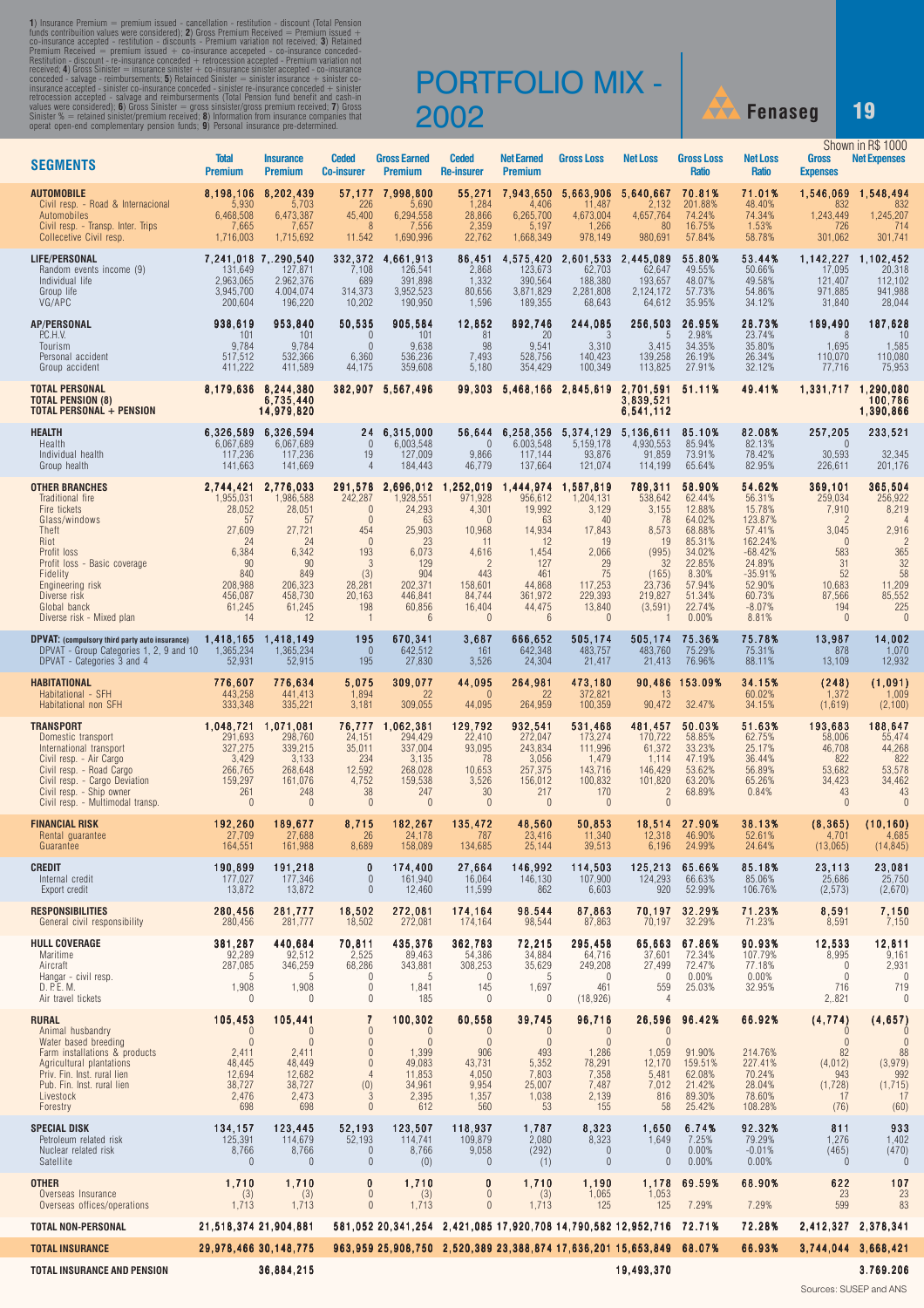# **1)** Insurance Premium = premium issued - cancellation - restitution - discount (Total Pension<br>tunds contribuition values were considered); **2)** Gross Premium Received = Premium issued +<br>co-insurance accepted - restitutio



# **PORTFOLIO MIX -**2001

| <b>SEGMENTS</b>                                                                                                                                                                                                                                        | <b>Total</b><br><b>Premium</b>                                                                                                      | <b>Insurance</b><br><b>Premium</b>                                                                                                       | <b>Ceded</b><br><b>Co-insurer</b>                                                                                                                  | <b>Gross Earned</b><br><b>Premium</b>                                                                                                     | <b>Ceded</b><br><b>Re-insurer</b>                                                                                     | <b>Net Earned</b><br><b>Premium</b>                                                                                                         | <b>Gross Loss</b>                                                                                                                  | <b>Net Loss</b>                                                                                                            | <b>Gross Loss</b><br><b>Ratio</b>                                                                                        | <b>Net Loss</b><br><b>Ratio</b>                                                                                                      | <b>Gross</b><br><b>Expenses</b>                                                                                 | Shown in R\$ 1000<br><b>Net Expenses</b>                                                                               |
|--------------------------------------------------------------------------------------------------------------------------------------------------------------------------------------------------------------------------------------------------------|-------------------------------------------------------------------------------------------------------------------------------------|------------------------------------------------------------------------------------------------------------------------------------------|----------------------------------------------------------------------------------------------------------------------------------------------------|-------------------------------------------------------------------------------------------------------------------------------------------|-----------------------------------------------------------------------------------------------------------------------|---------------------------------------------------------------------------------------------------------------------------------------------|------------------------------------------------------------------------------------------------------------------------------------|----------------------------------------------------------------------------------------------------------------------------|--------------------------------------------------------------------------------------------------------------------------|--------------------------------------------------------------------------------------------------------------------------------------|-----------------------------------------------------------------------------------------------------------------|------------------------------------------------------------------------------------------------------------------------|
| <b>AUTOMOBILE</b><br>Civil resp. - Road & International<br>Automobiles<br>Civil resp. - Transp. Inter. Trips<br>Collective Civil Resp.                                                                                                                 | 7,931,616<br>3,308<br>6,222,546<br>7,003<br>1,698,760                                                                               | 7,945,472<br>3,466<br>6,236,079<br>6,836<br>1,699,091                                                                                    | 83,949<br>134<br>66,376<br>167<br>17,272                                                                                                           | 7,721,250<br>3,554<br>6,046,679<br>6,516<br>1,664,501                                                                                     | 25,180<br>905<br>8.103<br>1,914<br>14,258                                                                             | 7,696,479<br>2,649<br>6,038,786<br>4,602<br>1,650,441                                                                                       | 5,303,431<br>884<br>4,406,720<br>3,918<br>891,910                                                                                  | 5,309,026<br>893<br>4,420,121<br>2,930<br>885,082                                                                          | 68.69%<br>24.87%<br>72.88%<br>60.13%<br>53.58%                                                                           | 68.98%<br>33.70%<br>73.20%<br>63.66%<br>53.63%                                                                                       | 1,558,056<br>417<br>1,259,129<br>590<br>297,920                                                                 | 1,498,844<br>406<br>1,209,852<br>548<br>288,037                                                                        |
| <b>LIFE/PERSONAL</b><br>Random events income (9)<br>Individual life<br>Group life<br>VG/APC                                                                                                                                                            | 4,329,987<br>101,822<br>392,699<br>3,644,757<br>190,710                                                                             | 4,384,840<br>99,882<br>391,864<br>3,707,755<br>185,339                                                                                   | 353,282<br>3,007<br>933<br>331,280<br>18,062                                                                                                       | 4,262,567<br>100,293<br>3,777,378<br>199,615<br>185,281                                                                                   | 75,915<br>2,679<br>856<br>69,968<br>2,412                                                                             | 4,187,239<br>97,614<br>198,787<br>3,707,964<br>182,874                                                                                      | 2,018,519<br>50,341<br>1,827,596<br>69,477<br>71,104                                                                               | 2,059,506<br>51,847<br>69,268<br>1,864,711<br>73,680                                                                       | 47.35%<br>50.19%<br>48.38%<br>34,81%<br>38.38%                                                                           | 49.19%<br>53.11%<br>34.85%<br>50.29%<br>40.29%                                                                                       | 1,075,757<br>14,448<br>966,465<br>65,660<br>29,184                                                              | 1,061,553<br>14,402<br>64,637<br>955,152<br>27,363                                                                     |
| <b>AP/PERSONAL</b><br>P.C.H.V.<br>Tourism<br>Personal accident<br>Group accident                                                                                                                                                                       | 808,185<br>82<br>9.782<br>542,942<br>255,379                                                                                        | 827,298<br>82<br>9.785<br>549,110<br>268,321                                                                                             | 67,103<br>0<br>$\overline{4}$<br>38,079<br>29,019                                                                                                  | 813,095<br>82<br>9.782<br>536,604<br>266,627                                                                                              | 12,804<br>41<br>195<br>8,738<br>3,831                                                                                 | 800,680<br>41<br>9,587<br>528,230<br>262,822                                                                                                | 198,358<br>43<br>3,857<br>124,700<br>69,758                                                                                        | 202,493<br>47<br>3.797<br>125,098<br>73,552                                                                                | 24.40%<br>52.94%<br>39.43%<br>23.24%<br>26.16%                                                                           | 25.29%<br>114.64%<br>39.60%<br>23.68%<br>27.99%                                                                                      | 178,710<br>3<br>993<br>113,214<br>64,499                                                                        | 173,437<br>1,061<br>107,829<br>64,544                                                                                  |
| <b>TOTAL PERSONAL</b><br><b>TOTAL PENSION (8)</b><br><b>TOTAL PERSONAL + PENSION</b>                                                                                                                                                                   |                                                                                                                                     | 5, 138, 172 5, 212, 138<br>6,321,586<br>11,533,724                                                                                       |                                                                                                                                                    | 420,384 5,075,662                                                                                                                         | 88,719                                                                                                                | 4,987,919                                                                                                                                   | 2,216,877                                                                                                                          | 2,261,999<br>2.939.754<br>5,201,753                                                                                        | 43.68%                                                                                                                   | 45.35%                                                                                                                               |                                                                                                                 | 1,254,467 1,234,991<br>94,620<br>1,329,611                                                                             |
| <b>HEALTH</b><br><b>Health ANS</b><br>Health<br>Individual health                                                                                                                                                                                      | 6,052,658<br>1,053,418<br>$\Omega$<br>2,102,451                                                                                     | 6,063,217<br>1,053,418<br>$\theta$<br>2,102,331                                                                                          | $\Omega$<br>$\theta$<br>3,674                                                                                                                      | 27,458 6,044,804<br>$\mathbf{0}$<br>$\theta$<br>2,447,483                                                                                 | 20,208<br>$\mathbf{0}$<br>$\mathbf{0}$<br>688                                                                         | 6,024,595<br>1,020,312<br>$\theta$<br>2,097,571                                                                                             | 4,963,318<br>$\Omega$<br>$\theta$<br>1.904.042                                                                                     | 5,011,928<br>848,269<br>$\theta$<br>1,675,057                                                                              | 82.11%<br>77.80%                                                                                                         | 83.19%<br>83.14%<br>79.86%                                                                                                           | 242,042<br>$\mathbf{0}$<br>$\mathbf{0}$<br>47,846                                                               | 233,989<br>48,844<br>0<br>40,404                                                                                       |
| Group health<br><b>OTHER BRANCHES</b><br>Traditional fire<br>Fire tickets<br>Glass/Windows<br>Theft<br>Riot<br>Profit loss<br>Profit loss - Basic coverage<br>Fidelity<br>Engineering risk<br>Diverse risk<br>Global bank<br>Diverse risk - Mixed plan | 2,896,789<br>2,111,331<br>1,461,983<br>22,564<br>46<br>21,707<br>24<br>4,586<br>222<br>1,069<br>156,486<br>402,060<br>40,586<br>(0) | 2,907,468<br>2,105,571<br>1,451,959<br>22,563<br>46<br>21,832<br>24<br>4,484<br>220<br>1,060<br>160,012<br>402,742<br>40,630<br>$\theta$ | 23,785<br>235,726<br>191,278<br>$\theta$<br>$\mathbf{0}$<br>462<br>$\overline{0}$<br>344<br>$\overline{3}$<br>16<br>15,071<br>28,428<br>125<br>(0) | 3.597.321<br>1,680,637<br>1,430,326<br>18,748<br>54<br>21,894<br>74<br>5,041<br>179<br>1,003<br>157,987<br>$\theta$<br>45,332<br>$\theta$ | 19,521<br>619,545<br>3,688<br>$\theta$<br>7,649<br>8<br>3,526<br>16<br>647<br>119,849<br>64,005<br>18,774<br>$\theta$ | 2,906,712<br>837,707 1,247,130<br>812,125<br>15,059<br>55<br>14,252<br>66<br>1,537<br>162<br>356<br>42,177<br>334,071<br>27,268<br>$\theta$ | 3,059,276<br>1,046,458<br>972,235<br>2,501<br>11<br>13,797<br>3<br>(25)<br>39<br>(147)<br>47,938<br>$\theta$<br>10,105<br>$\Omega$ | 2,488,602<br>749,566<br>507,648<br>2,548<br>16<br>9,055<br>23<br>(385)<br>43<br>(888)<br>18,699<br>210,411<br>2,259<br>138 | 85.04%<br>62.27%<br>67.97%<br>13.34%<br>20.28%<br>63.02%<br>4.47%<br>$-0.49%$<br>22.11%<br>$-14.70%$<br>30.34%<br>22.29% | 85.62%<br>60.10%<br>62.51%<br>16.92%<br>29.00%<br>63.53%<br>34.39%<br>$-25.06%$<br>26.37%<br>$-249.65%$<br>44.33%<br>62.98%<br>8.28% | 194,196<br>350,885<br>246,492<br>6,290<br>11<br>2,661<br>23<br>578<br>51<br>56<br>6,629<br>87,507<br>589<br>(1) | 144,741<br>337,922<br>234,518<br>6,275<br>11<br>2,615<br>$\frac{23}{558}$<br>51<br>53<br>6,363<br>86,958<br>497<br>(1) |
| <b>DPVAT:</b> (compulsory thrid party auto insurance)<br>DPVAT - Group Categories 1, 2, 9 and 10<br>DPVAT - Categories 3 and 4                                                                                                                         | 1,280,605<br>1,249,612<br>30,993                                                                                                    | 1,280,997<br>1,250,045<br>30,953                                                                                                         | 1,345<br>594<br>752                                                                                                                                | 625,900<br>607,315<br>18,585                                                                                                              | 25,497<br>20,852<br>4,645                                                                                             | 600,404<br>586,464<br>13,940                                                                                                                | 472,913<br>459,019<br>13,894                                                                                                       | 472,913<br>457,955<br>14,958                                                                                               | 75.56%<br>75.58%<br>74.76%                                                                                               | 78.77%<br>78.09%<br>107.30%                                                                                                          | 8,590<br>8,588                                                                                                  | 7,277<br>7,271                                                                                                         |
| <b>HABITATIONAL</b><br>Habitational - SFH<br>Habitational non SFH                                                                                                                                                                                      | 791,856<br>501.385<br>290,471                                                                                                       | 797,715<br>507,258<br>290,457                                                                                                            | 158,419<br>143,113<br>15,306                                                                                                                       | 298,923<br>875<br>298,048                                                                                                                 | 50,330<br>957<br>49,374                                                                                               | 248,619<br>(82)<br>248,701                                                                                                                  | 423,229<br>347,185<br>76,044                                                                                                       | (661)<br>73,010                                                                                                            | 72,350 141.58%<br>25.51%                                                                                                 | 29.10%<br>808.83%<br>29.36%                                                                                                          | (540)<br>593<br>(1, 132)                                                                                        | (4, 204)<br>(1,065)<br>(3, 139)                                                                                        |
| <b>TRANSPORT</b><br>Domestic transport<br>International transport<br>Civil resp. - Air Cargo<br>Civil resp. - Road Cargo<br>Civil resp. - Cargo Deviation<br>Civil resp. - Ship owner<br>Civil resp. - Multimodal transp.                              | 954,805<br>261,629<br>300,037<br>2,604<br>247,149<br>143,026<br>360<br>$\theta$                                                     | 980,295<br>268,410<br>312,124<br>3,415<br>252,109<br>143,904<br>334<br>$\theta$                                                          | 84,946<br>26,343<br>39,909<br>148<br>13,767<br>4,731<br>48<br>$\mathbf{0}$                                                                         | 1,021,441<br>282,107<br>323,241<br>3,613<br>261,495<br>150,617<br>368<br>$\theta$                                                         | 103,949<br>15,470<br>78,705<br>108<br>6,258<br>3,406<br>$\mathbf{0}$                                                  | 918,402<br>266,635<br>245,447<br>3,506<br>255,236<br>147,211<br>367<br>$\theta$                                                             | 506,312<br>165,938<br>108,594<br>2,020<br>119,191<br>110,612<br>(44)<br>$\theta$                                                   | 504,876<br>169,420<br>94,501<br>2,896<br>123,401<br>114,738<br>(80)<br>$\theta$                                            | 49.57%<br>58.82%<br>33.60%<br>55.92%<br>45.58%<br>73.44%<br>$-11.99%$                                                    | 54.97%<br>63.54%<br>38.50%<br>82.62%<br>48.35%<br>77.94%<br>$-21.70%$                                                                | 169,611<br>52,406<br>41,794<br>1,060<br>46,570<br>27,744<br>39<br>$\mathbf{0}$                                  | 165,426<br>51,038<br>40,833<br>999<br>45,316<br>27,201<br>38<br>$\theta$                                               |
| <b>FINANCIAL RISK</b><br>Rental guarantee<br>Guarantee                                                                                                                                                                                                 | 122,725<br>24,086<br>98,639                                                                                                         | 122,670<br>24,029<br>98,642                                                                                                              | 3,261<br>75<br>3,186                                                                                                                               | 120,229<br>22,024<br>98,205                                                                                                               | 80,185<br>738<br>79,447                                                                                               | 41,324<br>21,350<br>19,975                                                                                                                  | 39,613<br>8,870<br>30,743                                                                                                          | 36,636<br>9,289<br>27,348                                                                                                  | 32.95%<br>40.27%<br>31.31%                                                                                               | 88.66%<br>43.51%<br>136.91%                                                                                                          | (2,691)<br>4,478<br>(7, 169)                                                                                    | (918)<br>4,590<br>(5,508)                                                                                              |
| <b>CREDIT</b><br>Internal risk<br>Export risk                                                                                                                                                                                                          | 156,074<br>146,632<br>9,443                                                                                                         | 155,036<br>145,593<br>9,443                                                                                                              | 3,083<br>3,083<br>$\mathbf{0}$                                                                                                                     | 141.103<br>132,006<br>9,097                                                                                                               | 20,843<br>12,980<br>7,863                                                                                             | 120,623<br>119,390<br>1,233                                                                                                                 | 83,760<br>76,529<br>7,232                                                                                                          | 82,654<br>79,819<br>2,835                                                                                                  | 59.36%<br>57.97%<br>79.49%                                                                                               | 68.52%<br>66.86%<br>229.92%                                                                                                          | 21,592<br>23,497<br>(1, 905)                                                                                    | 21,816<br>23,719<br>(1, 903)                                                                                           |
| <b>RESPONSIBILITIES</b><br>General civil responsibility                                                                                                                                                                                                | 192,051<br>192,051                                                                                                                  | 193,147<br>193,147                                                                                                                       | 8,991<br>8,991                                                                                                                                     | 192,326<br>192,326                                                                                                                        | 106,524<br>106,524                                                                                                    | 88,188<br>88,188                                                                                                                            | 96,646<br>96,646                                                                                                                   | 75,206<br>75,206                                                                                                           | 50.25%<br>50.25%                                                                                                         | 85.28%<br>85.28%                                                                                                                     | 10,016<br>10,016                                                                                                | 9,474<br>9,474                                                                                                         |
| <b>HULL COVERAGE</b><br>Maritime<br>Aircraft<br>Hangar - civil resp.<br>D. P.E. M.<br>Air travel tickets                                                                                                                                               | 315,824<br>71,437<br>242,911<br>$\Omega$<br>1,475<br>$\theta$                                                                       | 274,887<br>71,656<br>201,751<br>$\mathbf{0}$<br>1,481<br>$\mathbb O$                                                                     | 71,666<br>5,023<br>66,642<br>$\mathbf{0}$<br>$\mathbf 0$<br>$\mathbf 0$                                                                            | 274,886<br>70,291<br>$\mathbf{0}$<br>$\mathbf{0}$<br>1,449<br>203,146                                                                     | 215,954<br>36,747<br>179,063<br>$\mathbf{0}$<br>145<br>$\mathbf{0}$                                                   | 46,931<br>34,278<br>11,349<br>$\theta$<br>1,304<br>$\mathbf 0$                                                                              | 145,085<br>46,919<br>3<br>$\Omega$<br>543<br>97,620                                                                                | 65,639<br>39,173<br>25,928<br>$\cup$<br>535<br>3                                                                           | 52.78%<br>66.75%<br>37.50%<br>48.05%                                                                                     | 139.86%<br>114.28%<br>228.46%<br>41.02%                                                                                              | 8,334<br>8,175<br>$\mathbf 0$<br>$\mathbf{0}$<br>566<br>(408)                                                   | 7,862<br>8,099<br>(792)<br>555<br>$\theta$                                                                             |
| <b>RURAL</b><br>Animal husbandry<br>Water based breeding<br>Farm installations & products<br>Agricultural plantations<br>Priv. Fin. Inst. rural lien<br>Pub. Fin. Inst. rural lien<br>Livestock<br>Forestry                                            | 81,568<br>$\Omega$<br>$\mathbf{0}$<br>$\theta$<br>34,706<br>12,791<br>31,063<br>2,496<br>513                                        | 81,137<br>$\theta$<br>$\mathbf{0}$<br>$\theta$<br>34,219<br>12,837<br>31,062<br>2,507<br>513                                             | 2,368<br>0<br>$\theta$<br>$\mathbf{0}$<br>2,063<br>252<br>$\mathbf{3}$<br>50<br>$\mathbf{0}$                                                       | 82,302<br>$\mathbf{0}$<br>$\mathbf{0}$<br>$\theta$<br>39,144<br>11,715<br>28,531<br>2,310<br>602                                          | 39,633<br>$\theta$<br>$\mathbf{0}$<br>$\mathbf{0}$<br>26,137<br>4,321<br>7,244<br>1,458<br>471                        | 42,670<br>$\Omega$<br>$\theta$<br>$\theta$<br>13,006<br>7,394<br>21,287<br>853<br>130                                                       | 38,006<br>$\Omega$<br>$\mathbf{0}$<br>$\theta$<br>20,469<br>6,336<br>9,700<br>1,389<br>112                                         | 21,531<br>$\theta$<br>$\mathbf{0}$<br>8,948<br>5,015<br>6,866<br>594<br>109                                                | 46.18%<br>52.29%<br>54.08%<br>34.00%<br>60.15%<br>18.56%                                                                 | 50.46%<br>68.80%<br>67.82%<br>32.25%<br>69.59%<br>83.74%                                                                             | (4, 033)<br>$\theta$<br>$\mathbf{0}$<br>(3, 548)<br>667<br>(962)<br>(47)<br>(143)                               | (4, 018)<br>$\theta$<br>(3, 552)<br>644<br>(975)<br>$(45)$<br>$(90)$                                                   |
| <b>SPECIAL DISK</b><br>Petroleum related risk<br>Nuclear related risk<br>Satellite                                                                                                                                                                     | 135,399<br>128,047<br>7,352<br>$\theta$                                                                                             | 128,700<br>121,348<br>7,352<br>$\mathbb O$                                                                                               | 62,595<br>62,595<br>$\theta$<br>$\mathbf 0$                                                                                                        | 129,835<br>122,485<br>7,351<br>$\theta$                                                                                                   | 122,922<br>115,558<br>7,364<br>$\mathbf 0$                                                                            | 7,707<br>(13)<br>$\theta$                                                                                                                   | 7,693 1,177,457<br>1,177,447<br>10<br>$\mathbf 0$                                                                                  | 9,108<br>10<br>$\pmb{0}$                                                                                                   | 9,118 906.88%<br>961.30%<br>0.14%                                                                                        | 118.51%<br>118.18%<br>$-76.41%$                                                                                                      | (210)<br>206<br>(417)<br>$\mathbf{0}$                                                                           | (162)<br>212<br>(375)<br>0                                                                                             |
| <b>OTHER</b><br>Overseas Insurance<br>Overseas offices/operations                                                                                                                                                                                      | 355<br>9<br>345                                                                                                                     | 355<br>9<br>345                                                                                                                          | 0<br>$\mathbf 0$<br>$\mathbf{0}$                                                                                                                   | 355<br>9<br>345                                                                                                                           | 0<br>$\mathbf{0}$<br>$\mathbf{0}$                                                                                     | 371<br>26<br>345                                                                                                                            | 1,610<br>367<br>1,243                                                                                                              | (1,690)<br>1,243                                                                                                           | $(447)$ 454.05%<br>3868.74%<br>360.26%                                                                                   | -120.42%<br>$-6405.86%$<br>360.26%                                                                                                   | 51<br>49<br>$\overline{c}$                                                                                      | 50<br>48<br>2                                                                                                          |
| <b>TOTAL NON-PERSONAL</b>                                                                                                                                                                                                                              | 20,126,867 20,129,200                                                                                                               |                                                                                                                                          |                                                                                                                                                    | 743,806 18,333,991 1,648,932 17,083,430 14,297,839 12,410,996 77.99%                                                                      |                                                                                                                       |                                                                                                                                             |                                                                                                                                    |                                                                                                                            |                                                                                                                          | 72.65%                                                                                                                               |                                                                                                                 | 2,361,704 2,273,357                                                                                                    |
| <b>TOTAL INSURANCE</b><br><b>TOTAL INSURANCE AND PENSION</b>                                                                                                                                                                                           | 25, 265, 039 25, 341, 254                                                                                                           | 31,662,840                                                                                                                               |                                                                                                                                                    | 1,64,191 23,409,653 1,737,652 22,071,349 16,514,716 14,672,972 70.55%                                                                     |                                                                                                                       |                                                                                                                                             |                                                                                                                                    | 17,612,726                                                                                                                 |                                                                                                                          | 66.48%                                                                                                                               |                                                                                                                 | 3,616,171 3,508,348<br>3,602,968                                                                                       |
|                                                                                                                                                                                                                                                        |                                                                                                                                     |                                                                                                                                          |                                                                                                                                                    |                                                                                                                                           |                                                                                                                       |                                                                                                                                             |                                                                                                                                    |                                                                                                                            |                                                                                                                          |                                                                                                                                      |                                                                                                                 | Sources: SUSEP and ANS                                                                                                 |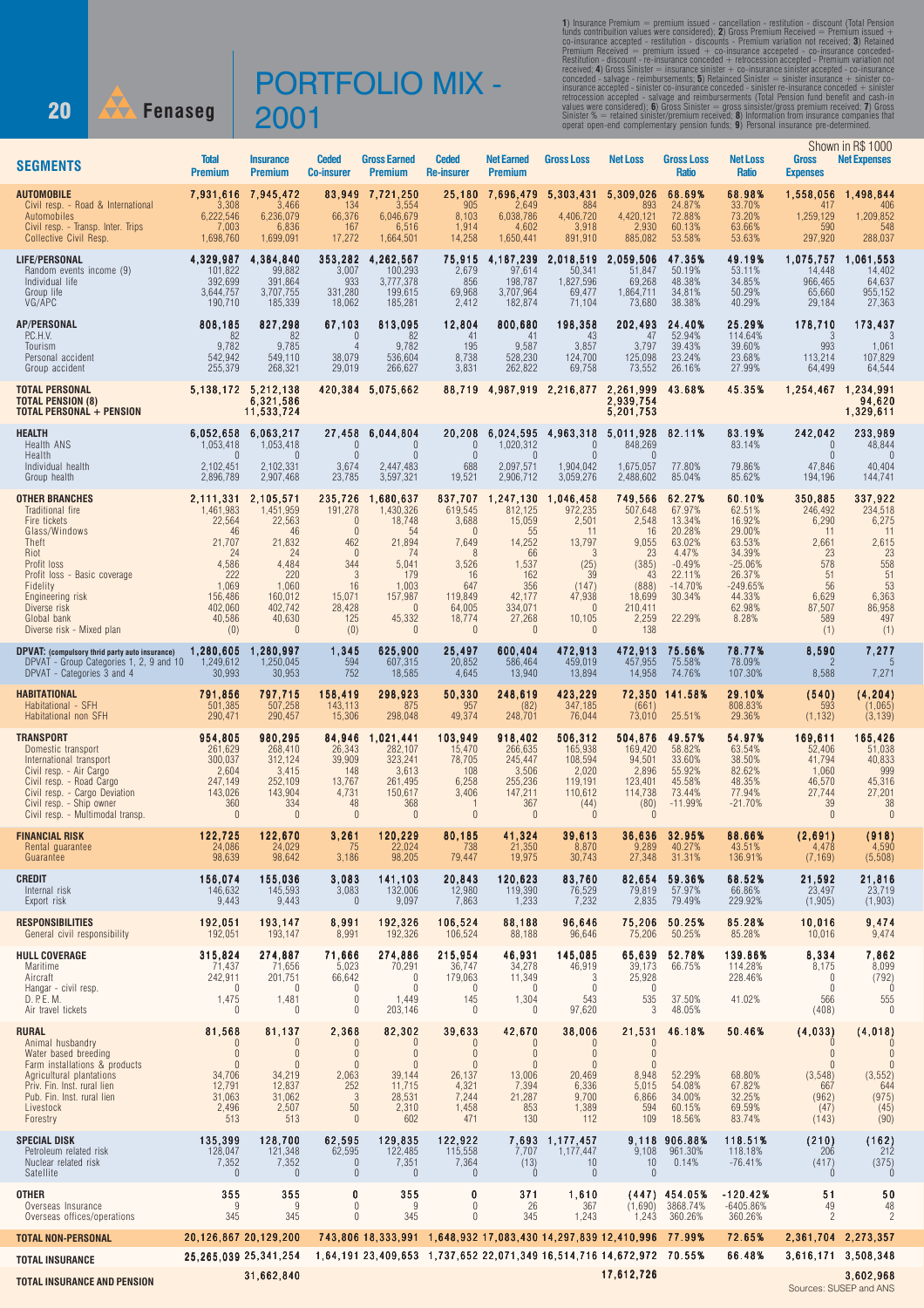1) Insurance Premium = premium issued - cancellation - restitution - discount (Total Pension<br>funds contribution values were considered); 2) Gross Premium Received = Premium issued +<br>co-insurance accepted - restitution - d

# PORTFOLIO MIX - 2002

| <b>Fenaseg</b> | -21 |
|----------------|-----|
|                |     |

| <b>SEGMENTS</b>                                                                                                                                                                                                                         | <b>Total</b><br><b>Premium</b>                                                                                            | <b>Insurance</b><br><b>Premium</b>                                                                                        | <b>Ceded</b><br><b>Co-insurer</b>                                                                               | <b>Gross Earned</b><br><b>Premium</b>                                                                                                  | <b>Ceded</b><br><b>Re-insurer</b>                                                                               | <b>Net Earned</b><br><b>Premium</b>                                                                                      | <b>Gross Loss</b>                                                                                                                   | <b>Net Loss</b>                                                                                                                 | <b>Gross Loss</b><br><b>Ratio</b>                                                                                       | <b>Net Loss</b><br><b>Ratio</b>                                                                                         | <b>Gross</b><br><b>Expenses</b>                                                                             | Shown in R\$ 1000<br><b>Net Expenses</b>                                                                 |
|-----------------------------------------------------------------------------------------------------------------------------------------------------------------------------------------------------------------------------------------|---------------------------------------------------------------------------------------------------------------------------|---------------------------------------------------------------------------------------------------------------------------|-----------------------------------------------------------------------------------------------------------------|----------------------------------------------------------------------------------------------------------------------------------------|-----------------------------------------------------------------------------------------------------------------|--------------------------------------------------------------------------------------------------------------------------|-------------------------------------------------------------------------------------------------------------------------------------|---------------------------------------------------------------------------------------------------------------------------------|-------------------------------------------------------------------------------------------------------------------------|-------------------------------------------------------------------------------------------------------------------------|-------------------------------------------------------------------------------------------------------------|----------------------------------------------------------------------------------------------------------|
| <b>AUTOMOBILE</b><br>Civil resp. - Road & International<br>Automobiles<br>Civil resp. - Transp. Inter. Trips<br>Collective Civil resp.                                                                                                  | 7,243,910<br>2,684<br>5,649,521<br>3,084<br>1,588,620                                                                     | 7.293.101<br>2,876<br>5,694,725<br>2,834<br>1,592,666                                                                     | 175,721<br>42<br>138,027<br>250<br>37,403                                                                       | 6,869,591<br>2,806<br>5,309,472<br>2,701<br>1,554,612                                                                                  | 29,651<br>435<br>8,653<br>609<br>19,954                                                                         | 6,840,529<br>2,371<br>5,301,078<br>2,067<br>1,535,013                                                                    | 4.980.468<br>298<br>4,083,405<br>762<br>896,003                                                                                     | 4,971,098<br>344<br>4,071,193<br>1,592<br>897,969                                                                               | 72.50%<br>10.63%<br>76.91%<br>28.21%<br>57.64%                                                                          | 72.67%<br>14.53%<br>76.80%<br>77.03%<br>58.50%                                                                          | 1,400,176<br>439<br>1,112,876<br>278<br>286,583                                                             | 1,350,407<br>453<br>1,071,912<br>293<br>277,750                                                          |
| <b>LIFE/PERSONAL</b><br>Random events income (9)<br>Individual life<br>Group life<br>VG/APC                                                                                                                                             | 3,991,299<br>88,402<br>299,443<br>3,406,709<br>196,746                                                                    | 4,005,868<br>87,853<br>299,175<br>3,434,023<br>184,818                                                                    | 384,070<br>1,380<br>863<br>352,237<br>29,589                                                                    | 3,786,946<br>87,257<br>145,776<br>3,372,042<br>181,872                                                                                 | 68,560<br>61<br>287<br>65,774<br>2,438                                                                          | 3,720,082<br>87,195<br>147,126<br>3,306,270<br>179,491                                                                   | 1,862,566<br>35,376<br>22,003<br>1,732,027<br>73,160                                                                                | 1,855,038<br>35,231<br>21,089<br>1,721,711<br>77,008                                                                            | 49.18%<br>40.54%<br>15.09%<br>51.36%<br>40.23%                                                                          | 49.87%<br>40.40%<br>14.33%<br>52.07%<br>42.90%                                                                          | 996,874<br>17,464<br>60,743<br>880,783<br>37,883                                                            | 984,297<br>16,424<br>57,738<br>872,711<br>37,423                                                         |
| <b>AP/PERSONAL</b><br>P.C.H.V.<br>Tourism<br>Personal accident<br>Group accident                                                                                                                                                        | 705,537<br>$\theta$<br>8.101<br>542,877<br>154,558                                                                        | 700,261<br>$\mathbf{0}$<br>8,100<br>541,325<br>150,836                                                                    | 70,336<br>$\mathbf{0}$<br>16<br>51,356<br>18,964                                                                | 695,258<br>$\mathbf{0}$<br>8,099<br>543,687<br>143,472                                                                                 | 11,315<br>$\mathbf{0}$<br>137<br>9,316<br>1,862                                                                 | 683,957<br>$\theta$<br>7,974<br>534,370<br>141,613                                                                       | 158,506<br>$\mathbf{0}$<br>2,146<br>121,688<br>34,673                                                                               | 162,542<br>(3)<br>1,857<br>123,463<br>37,225                                                                                    | 22.80%<br>26.49%<br>22.38%<br>24.17%                                                                                    | 23.76%<br>23.29%<br>23.10%<br>26.29%                                                                                    | 146,802<br>$\theta$<br>665<br>108,968<br>37,168                                                             | 143,605<br>751<br>107,858<br>34,996                                                                      |
| <b>TOTAL PERSONAL</b><br><b>TOTAL PENSION (8)</b><br><b>TOTAL PERSONAL + PENSION</b>                                                                                                                                                    | 4,696,836                                                                                                                 | 4,706,129<br>4,381,062<br>9,087,191                                                                                       |                                                                                                                 | 454,405 4,482,204                                                                                                                      | 79,875                                                                                                          | 4,404,040                                                                                                                | 2,021,072 2,017,580                                                                                                                 | 1,934,745<br>3,952,325                                                                                                          | 45.09%                                                                                                                  | 45.81%                                                                                                                  | 1,143,676                                                                                                   | 1,127,902<br>124,974<br>1,252,876                                                                        |
| <b>HEALTH</b><br>Health<br>Individual health<br>Group health                                                                                                                                                                            | 5,694,892<br>9,967<br>2,558,825<br>3,126,099                                                                              | 5,694,418<br>9,967<br>2.558.983<br>3,125,468                                                                              | 33,646<br>$\cup$<br>5,573<br>28,073                                                                             | 5,578,234<br>9,829<br>2.549.813<br>3,018,592                                                                                           | 149,730<br>$\Omega$<br>98,433<br>51,297                                                                         | 5,428,507<br>9,829<br>2,451,380<br>2,967,297                                                                             | 4,531,759<br>7,917<br>1,950,113<br>2,573,729                                                                                        | 4,359,341<br>7,812<br>1,859,475<br>2,492,054                                                                                    | 81.24%<br>80.54%<br>76.48%<br>85.26%                                                                                    | 80.30%<br>79.48%<br>75.85%<br>83.98%                                                                                    | 261,490<br>581<br>100,499<br>160,410                                                                        | 272,981<br>679<br>102,595<br>169,708                                                                     |
| <b>OTHER BRANCHES</b><br>Traditional fire<br>Fire tickets<br>Glass/windows<br>Theft<br>Riot<br>Profit loss<br>Profit loss - Basic coverage<br>Fidelity<br>Engineering risk<br>Diverse risk<br>Global banck<br>Diverse risk - Mixed plan | 1,701,021<br>1,173,729<br>7,697<br>63<br>17,857<br>140<br>3,809<br>150<br>775<br>126,044<br>348,342<br>22,413<br>$\theta$ | 1,712,137<br>1,179,058<br>7,695<br>63<br>17,750<br>140<br>3,867<br>146<br>788<br>126,034<br>353,978<br>22,617<br>$\theta$ | 135,363<br>3<br>$\mathbb O$<br>335<br>112<br>477<br>$\overline{4}$<br>20<br>12,354<br>24,476<br>234<br>$\theta$ | 173,377 1,709,167<br>1,52,807<br>5,158<br>88<br>17,823<br>101<br>4,774<br>(896)<br>(3, 47)<br>142,046<br>365,012<br>25,403<br>$\theta$ | 576,626<br>401,780<br>2,539<br>3<br>6,762<br>30<br>2,192<br>51<br>502<br>96,282<br>54,240<br>12,246<br>$\theta$ | 1,189,685<br>791,837<br>2,655<br>85<br>13,579<br>87<br>2,584<br>68<br>421<br>45,764<br>319,448<br>13,157<br>$\mathbf{0}$ | 1,168,327<br>837,304<br>733<br>14<br>16,071<br>(2)<br>3,084<br>$\mathbf{0}$<br>291<br>53,714<br>233,435<br>23,680<br>$\mathfrak{p}$ | 770,411<br>502,218<br>855<br>9<br>8,341<br>48<br>218<br>(0)<br>1,342<br>29,982<br>206,272<br>21,124<br>$\overline{\phantom{0}}$ | 68.36%<br>72.63%<br>14.20%<br>15.48%<br>90.17%<br>$-1.56%$<br>64.59%<br>0.00%<br>$-9.26%$<br>37.81%<br>63.95%<br>93.22% | 64.76%<br>63.42%<br>32.20%<br>10.40%<br>61.43%<br>55.59%<br>8.44%<br>$-0.05%$<br>318.51%<br>65.51%<br>64.57%<br>160.55% | 332,322<br>234,415<br>1,393<br>26<br>2,424<br>204<br>778<br>39<br>54<br>10,018<br>82,404<br>567<br>$\theta$ | 324.817<br>230,008<br>1,339<br>25<br>2,326<br>203<br>760<br>37<br>55<br>9,802<br>79,701<br>561<br>$\Box$ |
| <b>DPVAT:</b> (compulsory third party auto insurance)<br>DPVAT - Group Categories 1, 2, 9 and 10<br>DPVAT - Categorieas 3 and 4                                                                                                         | 1,206,050<br>1,174,008<br>32,042                                                                                          | 1,209,796<br>1,177,754<br>32,042                                                                                          | (3, 726)<br>(3, 727)                                                                                            | 1,212,671<br>1,176,129<br>36,542                                                                                                       | 648,710<br>629,646<br>19,064                                                                                    | 565,655<br>548,120<br>17,534                                                                                             | 330,524<br>315,013<br>15,511                                                                                                        | 437,076<br>426,021<br>11,055                                                                                                    | 27.26%<br>26.78%<br>42.45%                                                                                              | 77.27%<br>77.72%<br>63.05%                                                                                              | 7,606<br>627<br>6,979                                                                                       | 7,025<br>360<br>6,665                                                                                    |
| <b>HABITATIONAL</b><br>Habitational - SFH<br>Habitational non SFH                                                                                                                                                                       | 898,366<br>672,157<br>226,210                                                                                             | 893,294<br>674,570<br>218,724                                                                                             | 213,212<br>198,727<br>14,485                                                                                    | 883,052<br>664,594<br>218,459                                                                                                          | 698,870<br>659,024<br>39,846                                                                                    | 198,148<br>15,172<br>182,976                                                                                             | 465,170<br>384,150<br>81,020                                                                                                        | 77,950<br>7,102<br>70,847                                                                                                       | 52.68%<br>57.80%<br>37.09%                                                                                              | 39.34%<br>46.81%<br>38.72%                                                                                              | (7, 719)<br>(1, 446)<br>(6, 273)                                                                            | (7, 377)<br>(1, 534)<br>(5,844)                                                                          |
| <b>TRANSPORT</b><br>Domestic transport<br>International transport<br>Civil resp. - Air Cargo<br>Civil resp. - Road Cargo<br>Civil resp. - Cargo Deviation<br>Civil resp. - Ship owner                                                   | 819,011<br>232,176<br>235,402<br>2,055<br>219,848<br>128,982<br>548                                                       | 834,971<br>237,242<br>244,446<br>2,396<br>220,426<br>129,954<br>507                                                       | 62,939<br>20,469<br>28,240<br>4<br>10,996<br>3,154<br>76                                                        | 830,081<br>234,326<br>243,218<br>2,260<br>219,919<br>129,883<br>475                                                                    | 71,220<br>8,295<br>55,668<br>47<br>4,295<br>2,888<br>26                                                         | 784,667<br>232,426<br>206,956<br>2,213<br>215,624<br>126,993<br>455                                                      | 482,270<br>162,304<br>81,752<br>922<br>105,484<br>131,788<br>20                                                                     | 454,459<br>156,098<br>69,521<br>902<br>99,090<br>128,787<br>61                                                                  | 58.10%<br>69.26%<br>33.61%<br>40.78%<br>47.96%<br>101.47%<br>4.30%                                                      | 57.92%<br>67.16%<br>33.59%<br>40.77%<br>45.95%<br>101.41%<br>13.45%                                                     | 153,018<br>44,613<br>39,043<br>787<br>41,887<br>26,637<br>51                                                | 148,064<br>43,441<br>38,417<br>724<br>39,988<br>25,452<br>43                                             |
| <b>FINANCIAL RISK</b><br>Rental guarantee<br>Guarantee                                                                                                                                                                                  | 95,893<br>17,947<br>77,946                                                                                                | 97,824<br>17,906<br>79,919                                                                                                | 5,174<br>91<br>5,083                                                                                            | 85,699<br>(1, 356)<br>87,055                                                                                                           | 62,537<br>.502<br>61,034                                                                                        | 43,338<br>17,297<br>26,041                                                                                               | 14,659<br>10.141<br>4,518                                                                                                           | 17,343<br>13,144<br>4,199                                                                                                       | 17.11%<br>-747.95%<br>5.19%                                                                                             | 40,02%<br>75 99%<br>16.13%                                                                                              | 1,876<br>3,869<br>(1,993)                                                                                   | 2,691<br>3,758<br>(1,068)                                                                                |
| <b>CREDIT</b><br>Internal credit<br>Export credit                                                                                                                                                                                       | 129,988<br>123,418<br>6,569                                                                                               | 129,968<br>123,399<br>6,569                                                                                               | 2,408<br>2,408<br>$\mathbf{0}$                                                                                  | 124,338<br>118,263<br>6,075                                                                                                            | 16,334<br>10,554<br>5,780                                                                                       | 108,360<br>107,709<br>651                                                                                                | 41,686<br>33,497<br>8,189                                                                                                           | 36,056<br>33,805<br>2,251                                                                                                       | 33.53%<br>28.32%<br>134.79%                                                                                             | 33.27%<br>31.39%<br>345.86%                                                                                             | 23,132<br>24,439<br>(1, 307)                                                                                | 21,920<br>23,225<br>(1, 305)                                                                             |
| <b>RESPONSIBILITIES</b><br>General civil responsibility                                                                                                                                                                                 | 153,594<br>153,594                                                                                                        | 154,002<br>154,002                                                                                                        | 7,726<br>7,726                                                                                                  | 170,376<br>170,376                                                                                                                     | 79,816<br>79,816                                                                                                | 90,560<br>90,560                                                                                                         | 66,288<br>66,288                                                                                                                    | 55,354<br>55,354                                                                                                                | 38.91%<br>38.91%                                                                                                        | 61.12%<br>61.12%                                                                                                        | 13,885<br>13,885                                                                                            | 13,458<br>13,458                                                                                         |
| <b>HULL COVERAGE</b><br>Maritime<br>Aircraft<br>Hangar - civil resp.<br>D. P.E. M.<br>Air travel tickets                                                                                                                                | 151,035<br>48,696<br>100,714<br>$\theta$<br>1,625<br>$\mathbf{0}$                                                         | 157,291<br>49,453<br>106,208<br>$\theta$<br>1,631<br>$\mathbf{0}$                                                         | 19,874<br>3,057<br>16,817<br>$\mathbf{0}$<br>0<br>$\mathbf{0}$                                                  | 159,936<br>51,005<br>$\theta$<br>(91)<br>1,929<br>107,093                                                                              | 100,679<br>22,308<br>78,229<br>$\mathbf 0$<br>143<br>$\mathbf{0}$                                               | 60,168<br>28,697<br>29,724<br>$\mathbf{0}$<br>1,748<br>$\mathbf{0}$                                                      | 172,956<br>39,891<br>$\mathbf{0}$<br>$\mathbf{0}$<br>748<br>132,317                                                                 | 31,775<br>28,037<br>$\mathbf 0$<br>1,016<br>(10)                                                                                | 60,818 108.14%<br>78.21%<br>0.00%<br>38.77%<br>123.55%                                                                  | 101.08%<br>110.73%<br>94.33%<br>58.13%                                                                                  | 9,668<br>7,476<br>$\theta$<br>$\mathbf{0}$<br>947<br>1,245                                                  | 9,315<br>7,161<br>1,257<br>$\mathbf{0}$<br>898<br>$\theta$                                               |
| <b>RURAL</b><br>Agriculture<br>Priv. Fin. Inst. rural lien<br>Pub. Fin. Inst. rural lien<br>Livestock<br>Forestry                                                                                                                       | 78,163<br>43,036<br>9,403<br>23,593<br>1,534<br>596                                                                       | 79,946<br>44,899<br>9,293<br>23,593<br>1,565<br>596                                                                       | 6,980<br>6,247<br>677<br>10<br>46<br>$\theta$                                                                   | 53,835<br>42,340<br>8,113<br>1,062<br>1,536<br>785                                                                                     | 32,112<br>21,433<br>2,974<br>6,344<br>938<br>424                                                                | 41,900<br>21,036<br>5,164<br>14,724<br>603<br>373                                                                        | 181,363<br>171,339<br>3,647<br>5,082<br>1,026<br>268                                                                                | 24,590<br>2,905<br>3,802<br>1,331<br>247                                                                                        | 32,875 336.89%<br>404.68%<br>44.96%<br>478.41%<br>66.83%<br>34.10%                                                      | 78.46%<br>116.90%<br>56.24%<br>25.82%<br>220.73%<br>66.11%                                                              | (2,601)<br>(1,909)<br>570<br>(1, 337)<br>55<br>20                                                           | (2, 762)<br>(1,987)<br>529<br>(1, 373)<br>53<br>17                                                       |
| <b>SPECIAL DISK</b><br>Petroleum related risk<br>Nuclear related risk<br>Satellite                                                                                                                                                      | 28,454<br>25,237<br>3,217<br>$\theta$                                                                                     | 28,457<br>25,240<br>3,217<br>$\mathbf{0}$                                                                                 | 7,087<br>7,087<br>$\mathbf 0$<br>$\mathbf{0}$                                                                   | 31,589<br>29,153<br>3,218<br>(781)                                                                                                     | 25,310<br>21,999<br>3,311<br>$\mathbf{0}$                                                                       | 7,061<br>7,153<br>(93)<br>$\theta$                                                                                       | 4,104<br>4,104<br>$\mathbf{0}$<br>$\mathbf{0}$                                                                                      | 4,579<br>$\pmb{0}$                                                                                                              | 4,586 12.99%<br>14.08%<br>0.00%<br>0.00%                                                                                | 64.96%<br>64.01%<br>$-7.89%$                                                                                            | (67)<br>(43)<br>(23)<br>$\theta$                                                                            | (86)<br>(64)<br>(23)<br>$\Omega$                                                                         |
| <b>OTHER</b><br>Overseas Insurance<br>Overseas offices/operations                                                                                                                                                                       | 1,598<br>395<br>1,204                                                                                                     | 1,598<br>395<br>1,204                                                                                                     | $\pmb{0}$<br>$\theta$<br>$\mathbf{0}$                                                                           | 1,598<br>394<br>1,204                                                                                                                  | 0<br>$\mathbf{0}$<br>$\mathbf{0}$                                                                               | 1,598<br>394<br>1,204                                                                                                    | 5,319<br>1,799<br>3,520                                                                                                             | 1,614<br>3,520                                                                                                                  | 5,134 332.83%<br>456.05%<br>292.45%                                                                                     | 321.24%<br>409.11%<br>292.45%                                                                                           | 246<br>196<br>49                                                                                            | 245<br>196<br>49                                                                                         |
| <b>TOTAL NON-PERSONAL</b>                                                                                                                                                                                                               | 18,201,974 18,286,803                                                                                                     |                                                                                                                           |                                                                                                                 |                                                                                                                                        |                                                                                                                 | 704,419 17,710,170 2,491,596 15,360,173 12,444,893 11,282,502 70,27%                                                     |                                                                                                                                     |                                                                                                                                 |                                                                                                                         | 73,45%                                                                                                                  |                                                                                                             | 2,193,031 2,140,.699                                                                                     |
| <b>TOTAL INSURANCE</b>                                                                                                                                                                                                                  |                                                                                                                           | 22,898,810 22,992,932 1,158,824 22,192,374 2,571,471 19,764,212 14,465,965 13,300,082 65.18%                              |                                                                                                                 |                                                                                                                                        |                                                                                                                 |                                                                                                                          |                                                                                                                                     |                                                                                                                                 |                                                                                                                         | 67.29%                                                                                                                  |                                                                                                             | 3,336,706 3,268,601                                                                                      |
| <b>TOTAL INSURANCE AND PENSION</b>                                                                                                                                                                                                      |                                                                                                                           | 27,373,994                                                                                                                |                                                                                                                 |                                                                                                                                        |                                                                                                                 |                                                                                                                          |                                                                                                                                     | 15,234,827                                                                                                                      |                                                                                                                         |                                                                                                                         |                                                                                                             | 3,393,575                                                                                                |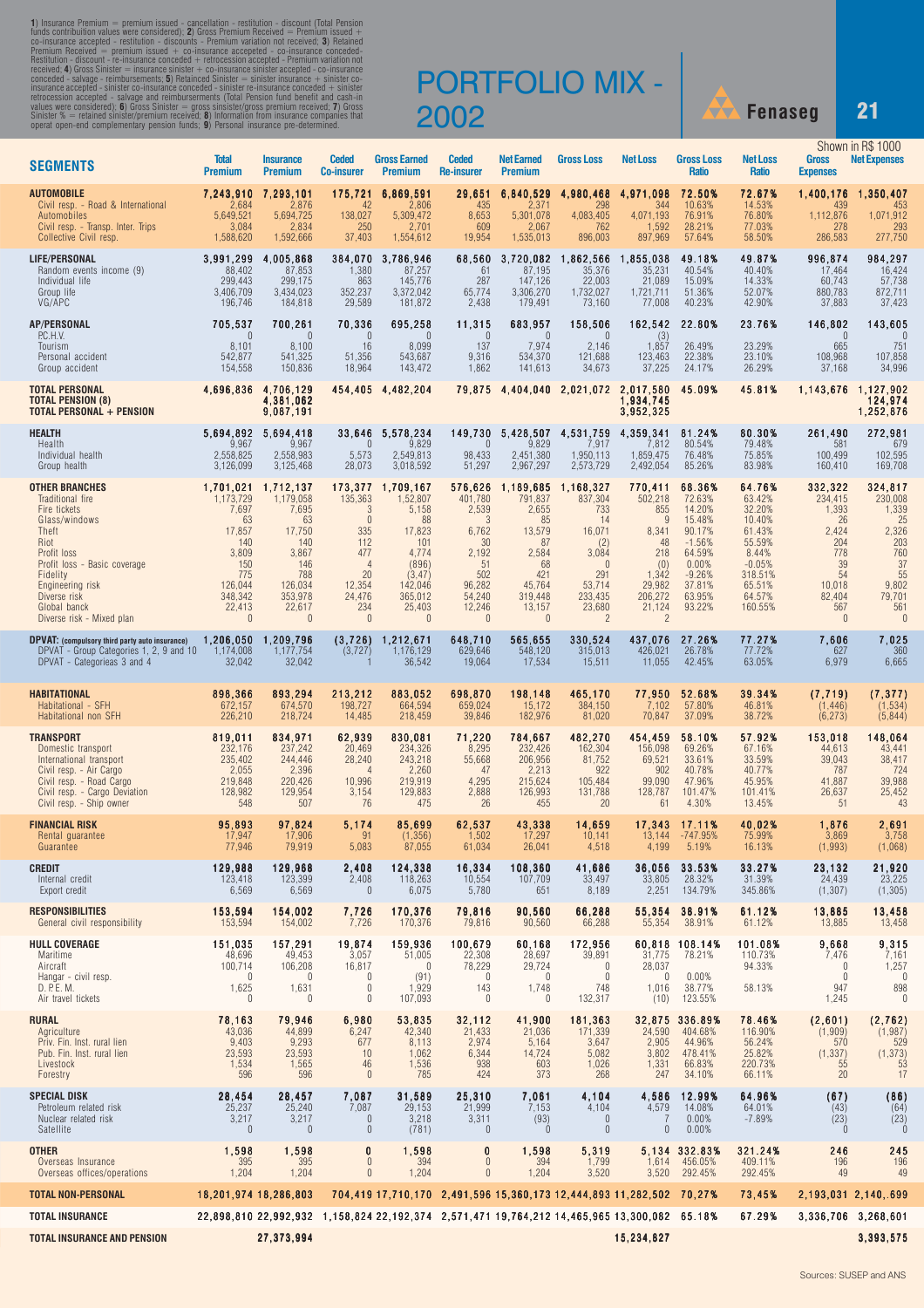| <b>Fenased</b> |  |
|----------------|--|

22

**1)** Insurance Premium = premium issued - cancellation - restitution - discount (Total Pension<br>tinds contribuition values were considered); **2)** Gross Premium Received = Premium issued +<br>co-insurance accepted - restitutio

| <b>SEGMENTS</b>                                                                                                                                                                                                                               | <b>Total</b><br><b>Premium</b>                                                                                            | <b>Insurance</b><br><b>Premium</b>                                                                                        | <b>Ceded</b><br><b>Co-insurer</b>                                                                                           | <b>Gross Earned</b><br><b>Premium</b>                                                                                      | <b>Ceded</b><br><b>Re-insurer</b>                                                                                                        | <b>Net Earned</b><br><b>Premium</b>                                                                                             | <b>Gross Loss</b>                                                                                   | <b>Net Loss</b>                                                                                           | <b>Gross Loss</b><br><b>Ratio</b>                                                                                   | <b>Net Loss</b><br><b>Ratio</b>                                                                                           | <b>Gross</b><br><b>Expenses</b>                                                                           | Shown in R\$ 1000<br><b>Net Expenses</b>                                                      |
|-----------------------------------------------------------------------------------------------------------------------------------------------------------------------------------------------------------------------------------------------|---------------------------------------------------------------------------------------------------------------------------|---------------------------------------------------------------------------------------------------------------------------|-----------------------------------------------------------------------------------------------------------------------------|----------------------------------------------------------------------------------------------------------------------------|------------------------------------------------------------------------------------------------------------------------------------------|---------------------------------------------------------------------------------------------------------------------------------|-----------------------------------------------------------------------------------------------------|-----------------------------------------------------------------------------------------------------------|---------------------------------------------------------------------------------------------------------------------|---------------------------------------------------------------------------------------------------------------------------|-----------------------------------------------------------------------------------------------------------|-----------------------------------------------------------------------------------------------|
| <b>AUTOMOBILE</b><br>Civil resp. - Road & International<br>Automobiles<br>Civil resp. - Transp. Inter. Trips<br>Collective Civil Resp.                                                                                                        | 6.296.174<br>1,643<br>4,781,945<br>1,395<br>1,511,191                                                                     | 6,296,512<br>1,595<br>4,794,154<br>1,381<br>1,499,382                                                                     | 57.177<br>226<br>45,400<br>8<br>11,542                                                                                      | 6.397.135<br>2,375<br>4,874,853<br>3,391<br>1,516,515                                                                      | 55,271<br>1,284<br>28,866<br>2,359<br>22,762                                                                                             | 6,341,985<br>1,091<br>4,845,995<br>1,032<br>1,493,867                                                                           | 4,728,970<br>1,076<br>3,820,952<br>823<br>906,119                                                   | 4.826.747<br>504<br>3,918,587<br>779<br>906,876                                                           | 73.92%<br>45.31%<br>78.38%<br>24.26%<br>59.75%                                                                      | 76.11%<br>46.17%<br>80.86%<br>75.54%<br>60.71%                                                                            | 1,241,424<br>208<br>964,900<br>152<br>276,163                                                             | 1,273,913<br>197<br>991,482<br>146<br>282,089                                                 |
| <b>LIFE/PERSONAL</b><br>Random events income (9)<br>Individual life<br>Group life<br>VG/APC                                                                                                                                                   | 3,575,089<br>46,633<br>203,320<br>3,119,037<br>206,099                                                                    | 3,552,425<br>45,195<br>203,938<br>3,105,703<br>197,588                                                                    | 332,372<br>7,108<br>689<br>314,373<br>10,202                                                                                | 3,448,324<br>46,972<br>100,102<br>3,102,716<br>198,534                                                                     | 86,662<br>2,868<br>1,332<br>80,867<br>1,596                                                                                              | 3,361,622<br>44,105<br>98,768<br>3,021,811<br>196,939                                                                           | 1,783,882<br>31,988<br>9,641<br>1,670,267<br>71,986                                                 | 1,740,376<br>33,868<br>10,026<br>1,624,742<br>71,740                                                      | 51.73%<br>68.10%<br>9.63%<br>53.83%<br>36.26%                                                                       | 51.77%<br>76.79%<br>10.15%<br>53.77%<br>36.43%                                                                            | 922,255<br>12,344<br>45,130<br>809,135<br>55,647                                                          | 938,995<br>12,231<br>45,055<br>826,227<br>55,482                                              |
| <b>AP/PERSONAL</b><br>P.C.H.V.<br>Tourism<br>Personal accident<br>Group accident                                                                                                                                                              | 634,795<br>$\theta$<br>6,775<br>559,016<br>69,005                                                                         | 615,873<br>$\mathbf{0}$<br>6,772<br>543,438<br>65,663                                                                     | 50,535<br>$\mathbf{0}$<br>$\mathbf{0}$<br>6,360<br>44,175                                                                   | 590,383<br>81<br>6,872<br>520,497<br>62,932                                                                                | 12,852<br>81<br>98<br>7,493<br>5,180                                                                                                     | 577,544<br>(0)<br>6,774<br>513,017<br>57,752                                                                                    | 157,106<br>8<br>3,613<br>143,102<br>10,382                                                          | 139,164<br>20<br>3,722<br>123,572<br>11,851                                                               | 26.61%<br>9.59%<br>52.57%<br>27.49%<br>16.50%                                                                       | 24.10%<br>$-85.456.52%$<br>54.94%<br>24.09%<br>20.52%                                                                     | 123,428<br>$\mathbf{0}$<br>800<br>105,903<br>16,725                                                       | 127,133<br>760<br>110,448<br>15,925                                                           |
| TOTAL PERSONAL<br>TOTAL PENSION (8)<br>TOTAL PERSONAL + PENSION                                                                                                                                                                               | 4,209,884                                                                                                                 | 4,168,298<br>3,061,473<br>7,229,771                                                                                       | 382,907                                                                                                                     | 4,038,707                                                                                                                  | 99,514                                                                                                                                   |                                                                                                                                 | 3,939,166 1,940,988                                                                                 | 1,879,540<br>1,345,247<br>3,224,787                                                                       | 48.06%                                                                                                              | 47.71%                                                                                                                    | 1,045,682                                                                                                 | 1,066,129<br>2,684<br>1,068,813                                                               |
| HEALTH<br>Health                                                                                                                                                                                                                              | 4,915,276<br>$\cup$                                                                                                       | 4,923,668<br>$\Omega$                                                                                                     | (6)<br>$\mathbf{0}$                                                                                                         | 4,709,195<br>$\mathbf{0}$                                                                                                  | 4,399<br>$\mathbf{0}$                                                                                                                    | $\Omega$                                                                                                                        | 4,704,796 3,806,929<br>$\theta$                                                                     | 3,717,524<br>$\sqrt{ }$                                                                                   | 80.84%                                                                                                              | 79.02%                                                                                                                    | 308,804<br>4                                                                                              | 312,419                                                                                       |
| Individual health<br>Group health                                                                                                                                                                                                             | 2,372,576<br>2,542,701                                                                                                    | 2,373,278<br>2,550,390                                                                                                    | $\mathbf{0}$<br>(6)                                                                                                         | 2,248,693<br>2,460,501                                                                                                     | $\Omega$<br>4,399                                                                                                                        | 2,248,693<br>2,456,102                                                                                                          | 1,693,178<br>2,113,751                                                                              | 1,655,141<br>2,062,383                                                                                    | 75.30%<br>85.91%                                                                                                    | 73.60%<br>83.97%                                                                                                          | 136,747<br>172,053                                                                                        | 142,954<br>169,462                                                                            |
| <b>OTHER BRANCHES</b><br>Tradicional fire<br>Fire tickets<br>Glass/Windows<br><b>Theft</b><br>Riot<br>Profit loss<br>Profit loss - Basic coverage<br>Fidelity<br>Engineering risk<br>Diverse risk<br>Global bank<br>Diverse risk - Mixed plan | 1,523,705<br>1,038,537<br>1,432<br>106<br>15,870<br>62<br>3,466<br>99<br>1,023<br>80,685<br>367,673<br>14,750<br>$\Omega$ | 1.530.938<br>1.036.196<br>1,421<br>106<br>15,934<br>65<br>3,746<br>99<br>1,027<br>83,928<br>373,813<br>14,602<br>$\Omega$ | 291,578<br>242,287<br>$\theta$<br>$\theta$<br>454<br>$\theta$<br>193<br>3<br>(3)<br>28,281<br>20,163<br>198<br>$\mathbf{1}$ | 2,399,097<br>1,667,701<br>5,461<br>127<br>24,340<br>73<br>7,171<br>33<br>1,293<br>203,663<br>461,675<br>27,560<br>$\Omega$ | 1.252.019<br>971,928<br>4,301<br>$\cup$<br>10,968<br>11<br>4,616<br>$\overline{c}$<br>443<br>158,601<br>84,744<br>16,404<br>$\mathbf{0}$ | 1,148,060 1,051,522<br>695,762<br>1,160<br>126<br>13,372<br>62<br>2,552<br>31<br>850<br>46,160<br>376,806<br>11,178<br>$\theta$ | 710,028<br>522<br>8<br>8,235<br>19<br>(535)<br>$\cup$<br>1,188<br>74,538<br>241,173<br>16,332<br>14 | 767,001<br>490,666<br>573<br>(16)<br>7,096<br>28<br>1,174<br>6<br>932<br>22,426<br>231,250<br>12,860<br>6 | 43.83%<br>42.58%<br>9.56%<br>5.98%<br>33.83%<br>26.30%<br>$-7.46%$<br>0.16%<br>91.87%<br>36.60%<br>52.24%<br>59.26% | 66.81%<br>70.52%<br>49.39%<br>$-12.97%$<br>53.06%<br>44.94%<br>46.01%<br>19.43%<br>109.65%<br>48.58%<br>61.37%<br>115.05% | 319,785<br>203,000<br>645<br>36<br>2,122<br>20<br>721<br>32<br>115<br>7,177<br>105,432<br>485<br>$\theta$ | 324,548<br>206,417<br>639<br>37<br>2,145<br>20<br>720<br>31<br>123<br>7,468<br>106,424<br>523 |
| <b>DPVAT:</b> (compulsory thrid party auto insurance)<br>DPVAT - Group Categories 1, 2, 9 and 10<br>DPVAT - Categories 3 and 4<br><b>DPVAT Extinct</b>                                                                                        | 1,062,062<br>678,889<br>28,855<br>354,318                                                                                 | 1,047,978<br>656,167<br>28,855<br>362,957                                                                                 | 195<br>$\mathbf{0}$<br>195<br>$\mathbf{0}$                                                                                  | 313,405<br>291,846<br>21,559<br>$\mathbf{0}$                                                                               | 3,687<br>161<br>3,526<br>$\mathbf{0}$                                                                                                    | 567,430<br>291,682<br>18,033<br>257,714                                                                                         | 165,187<br>155,729<br>9,458<br>$\theta$                                                             | 413,661<br>233,011<br>10,939<br>169,711                                                                   | 52.71%<br>53.36%<br>43.87%                                                                                          | 72.90%<br>79.89%<br>60.66%<br>65.85%                                                                                      | 10,691<br>937<br>4,349<br>5,405                                                                           | 11,386<br>920<br>4,350<br>6,117                                                               |
| <b>HABITATIONAL</b><br>Habitational - SFH<br>Habitational non SFH                                                                                                                                                                             | 1,040,022<br>842,890<br>197,132                                                                                           | 1,009,619<br>815,986<br>193,634                                                                                           | 5,075<br>1,894<br>3,181                                                                                                     | 230,543<br>46,802<br>183,741                                                                                               | 44,095<br>$\mathbf{0}$<br>44,095                                                                                                         | 186,447<br>46,802<br>139,645                                                                                                    | 645,429<br>586,384<br>59,044                                                                        | 33,162<br>48,758                                                                                          | 81,920 279.96%<br>1252.90%<br>32.13%                                                                                | 43.94%<br>70.86%<br>34.92%                                                                                                | (12, 524)<br>(5,839)<br>(6,685)                                                                           | (11, 419)<br>(5,024)<br>(6, 395)                                                              |
| TRANSPORT<br>Domestic transport<br>International transport<br>Civil resp. - Air Cargo<br>Civil resp. - Road Cargo<br>Civil resp. - Cargo Deviation<br>Civil resp. - Ship owner                                                                | 742,004<br>204,930<br>224,175<br>1,366<br>199,580<br>111,549<br>403                                                       | 752,409<br>206,967<br>232,060<br>1,360<br>199,591<br>112,037<br>394                                                       | 76,777<br>24,151<br>35,011<br>234<br>12,592<br>4,752<br>38                                                                  | 839,282<br>224,058<br>299,958<br>1,408<br>202,646<br>110,759<br>453                                                        | 129,792<br>22,410<br>93,095<br>78<br>10,653<br>3,526<br>30                                                                               | 709,442<br>201,676<br>206,787<br>1,329<br>191,993<br>107,233<br>424                                                             | 449,478<br>140,226<br>93,682<br>736<br>81,554<br>133,111<br>169                                     | 476,867<br>150,374<br>100,961<br>808<br>88,340<br>136,277<br>108                                          | 53.56%<br>62.58%<br>31.23%<br>52.27%<br>40,.24%<br>120.18%<br>37.23%                                                | 67.22%<br>74.56%<br>48.82%<br>60.75%<br>46.01%<br>127.08%<br>25.55%                                                       | 136,453<br>38,832<br>40,025<br>440<br>36,150<br>20,973<br>34                                              | 138,196<br>39,229<br>41,182<br>412<br>36,243<br>21,100<br>31                                  |
| <b>FINANCIAL RISK</b><br>Rental quarantee<br>Guarantee                                                                                                                                                                                        | 74,770<br>20,023<br>54,748                                                                                                | 74.039<br>19,865<br>54,174                                                                                                | 8,715<br>26<br>8,689                                                                                                        | 177.602<br>18,534<br>159,068                                                                                               | 135.472<br>181<br>134,685                                                                                                                | 43,895<br>17,772<br>26,124                                                                                                      | 80,193<br>18,483<br>61,710                                                                          | 33.127<br>17,082<br>16,045                                                                                | 45.15%<br>99.73%<br>38.79%                                                                                          | 75.47%<br>96.12%<br>61.42%                                                                                                | 6,285<br>3,365<br>2,920                                                                                   | 2,657<br>3,418<br>(761)                                                                       |
| <b>CREDIT</b><br>Internal risk<br>Export risk                                                                                                                                                                                                 | 98,887<br>94,747<br>4,140                                                                                                 | 98,716<br>94,576<br>4,140                                                                                                 | 0<br>$\theta$<br>$\mathbb O$                                                                                                | 113,383<br>101,237<br>12,146                                                                                               | 27,664<br>16,064<br>11,599                                                                                                               | 85,975<br>85,427<br>548                                                                                                         | 26,148<br>24,287<br>1,861                                                                           | 36,815<br>36,194<br>621                                                                                   | 23.06%<br>23.99%<br>15.32%                                                                                          | 42.82%<br>42.37%<br>113.32%                                                                                               | 18,239<br>19,067<br>(827)                                                                                 | 18,052<br>18,879<br>(827)                                                                     |
| <b>RESPONSIBILITES</b><br>General civil responsibility                                                                                                                                                                                        | 122,687<br>122,687                                                                                                        | 122,898<br>122,898                                                                                                        | 18,502<br>18,502                                                                                                            | 256,107<br>256,107                                                                                                         | 174,164<br>174,164                                                                                                                       | 82,570<br>82,570                                                                                                                | 53,771<br>53,771                                                                                    | 60,814<br>60,814                                                                                          | 21.00%<br>21.00%                                                                                                    | 73.65%<br>73.65%                                                                                                          | 11,792<br>11,792                                                                                          | 12,261<br>12,261                                                                              |
| <b>HULL COVERAGE</b><br>Maritime<br>Aircraft<br>Hangar - civil resp.<br>D. P.E. M.<br>Air travel tickets                                                                                                                                      | 176,168<br>43,553<br>130,020<br>$\Omega$<br>2,595<br>$\Omega$                                                             | 168,484<br>42,990<br>122,887<br>$\theta$<br>2,607<br>$\theta$                                                             | 70,811<br>2,525<br>68,286<br>$\theta$<br>$\mathbf 0$<br>$\mathbf 0$                                                         | 430,512<br>81,265<br>0<br>$\mathbf{0}$<br>2,755<br>346,493                                                                 | 362,783<br>54,386<br>308,253<br>$\mathbf{0}$<br>145<br>0                                                                                 | 67,351<br>26,686<br>38,055<br>$\mathbf{0}$<br>2,610<br>(0)                                                                      | 114,352<br>43,064<br>$\mathbb O$<br>$\mathbb O$<br>577<br>70,711                                    | 50,100<br>28,454<br>21,152<br>$\theta$<br>491<br>$\overline{4}$                                           | 26.56%<br>52.99%<br>20.93%<br>20.41%                                                                                | 74,39%<br>106.63%<br>55.58%<br>18.82%<br>$-1459.50%$                                                                      | 10,168<br>6,162<br>$\theta$<br>(1)<br>1,117<br>2,890                                                      | $9,867$<br>5,949<br>2,827<br>$(2)$<br>1,093<br>$\bigcap$                                      |
| <b>RURAL</b><br>Agriculture<br>Priv. Fin. Inst. rural lien<br>Pub. Fin. Inst. rural lien<br>Livestock<br>Forestry                                                                                                                             | 55,134<br>23,785<br>5,864<br>24,321<br>749<br>415                                                                         | 52,880<br>21,614<br>5,838<br>24,321<br>693<br>415                                                                         | $\overline{1}$<br>$\pmb{0}$<br>$\overline{4}$<br>(0)<br>3<br>$\mathbf{0}$                                                   | 88,537<br>55,168<br>8,598<br>22,121<br>1,914<br>736                                                                        | 60,558<br>44,637<br>4,050<br>9,954<br>1,357<br>560                                                                                       | 27,980<br>10,531<br>4,548<br>12,166<br>556<br>178                                                                               | 18,207<br>11,506<br>2,623<br>3,566<br>374<br>138                                                    | 10,618<br>6,538<br>2,062<br>1,655<br>823<br>(460)                                                         | 20.56%<br>20.86%<br>30.50%<br>16.12%<br>19.55%<br>18.69%                                                            | 37.95%<br>62.08%<br>45.33%<br>13.60%<br>147.95%<br>$-258.46%$                                                             | (1, 192)<br>222<br>542<br>(2, 288)<br>134<br>197                                                          | $(1, 211)$ <sub>229</sub><br>505<br>(2, 276)<br>136<br>195                                    |
| <b>SPECIAL DISK</b><br>Petroleum related risk<br>Nuclear related risk<br>Satellite                                                                                                                                                            | 39,110<br>35,246<br>3,865<br>$\theta$                                                                                     | 38,061<br>34,197<br>3,865<br>$\theta$                                                                                     | 52,193<br>52,193<br>$\mathbf 0$<br>$\mathbf 0$                                                                              | 132,659<br>121,827<br>10,831<br>$\overline{1}$                                                                             | 118,937<br>109,879<br>9,058<br>$\theta$                                                                                                  | 10,939<br>9,167<br>1,772<br>$\theta$                                                                                            | 5,517<br>5,517<br>$\mathbb O$<br>$\mathbb O$                                                        | 5,327<br>5,328<br>(1)<br>(0)                                                                              | 4.16%<br>4.53%<br>0.00%<br>0.00%                                                                                    | 48.69%<br>58.13%<br>$-0.07%$                                                                                              | 315<br>409<br>(96)<br>$\overline{2}$                                                                      | 311<br>412<br>(103)<br>2                                                                      |
| <b>OTHER</b><br>Overseas Insurance<br>Overseas offices/operations                                                                                                                                                                             | 2,455<br>826<br>1,629                                                                                                     | 2,455<br>826<br>1,629                                                                                                     | 0<br>$\mathbf 0$<br>$\mathbf 0$                                                                                             | 2,775<br>1,146<br>1,629                                                                                                    | 0<br>0<br>0                                                                                                                              | 2,775<br>1,146<br>1,629                                                                                                         | 3,125<br>1,834<br>1,292                                                                             | 2,061<br>1,292                                                                                            | 3,352 112.61%<br>159.97%<br>79.29%                                                                                  | 120.79%<br>179.77%<br>79.29%                                                                                              | 402<br>301<br>101                                                                                         | 401<br>301<br>101                                                                             |
| <b>TOTAL NON-PERSONAL</b>                                                                                                                                                                                                                     | 16, 148, 456 16, 118, 658                                                                                                 |                                                                                                                           |                                                                                                                             | 581,023 16,090,230 2,368,840 13,979,644 11,148,828 10,483,873                                                              |                                                                                                                                          |                                                                                                                                 |                                                                                                     |                                                                                                           | 69.29%                                                                                                              | 74.99%                                                                                                                    |                                                                                                           | 2,050,642 2,091,383                                                                           |
| <b>TOTAL INSURANCE</b>                                                                                                                                                                                                                        | 20,358,340 20,286,956                                                                                                     |                                                                                                                           |                                                                                                                             | 963,930 20,128,937 2,468,354 17,918,810 13,089,816 12,363,413 65.03%                                                       |                                                                                                                                          |                                                                                                                                 |                                                                                                     |                                                                                                           |                                                                                                                     | 69.00%                                                                                                                    |                                                                                                           | 3,096,325 3,157,512                                                                           |
| <b>TOTAL INSURANCE AND PENSION</b>                                                                                                                                                                                                            |                                                                                                                           | 23,348,429                                                                                                                |                                                                                                                             |                                                                                                                            |                                                                                                                                          |                                                                                                                                 |                                                                                                     | 13,708,660                                                                                                |                                                                                                                     |                                                                                                                           |                                                                                                           | 3,160,196                                                                                     |

**PORTFOLIO MIX -**

1999

Sources: SUSEP e ANS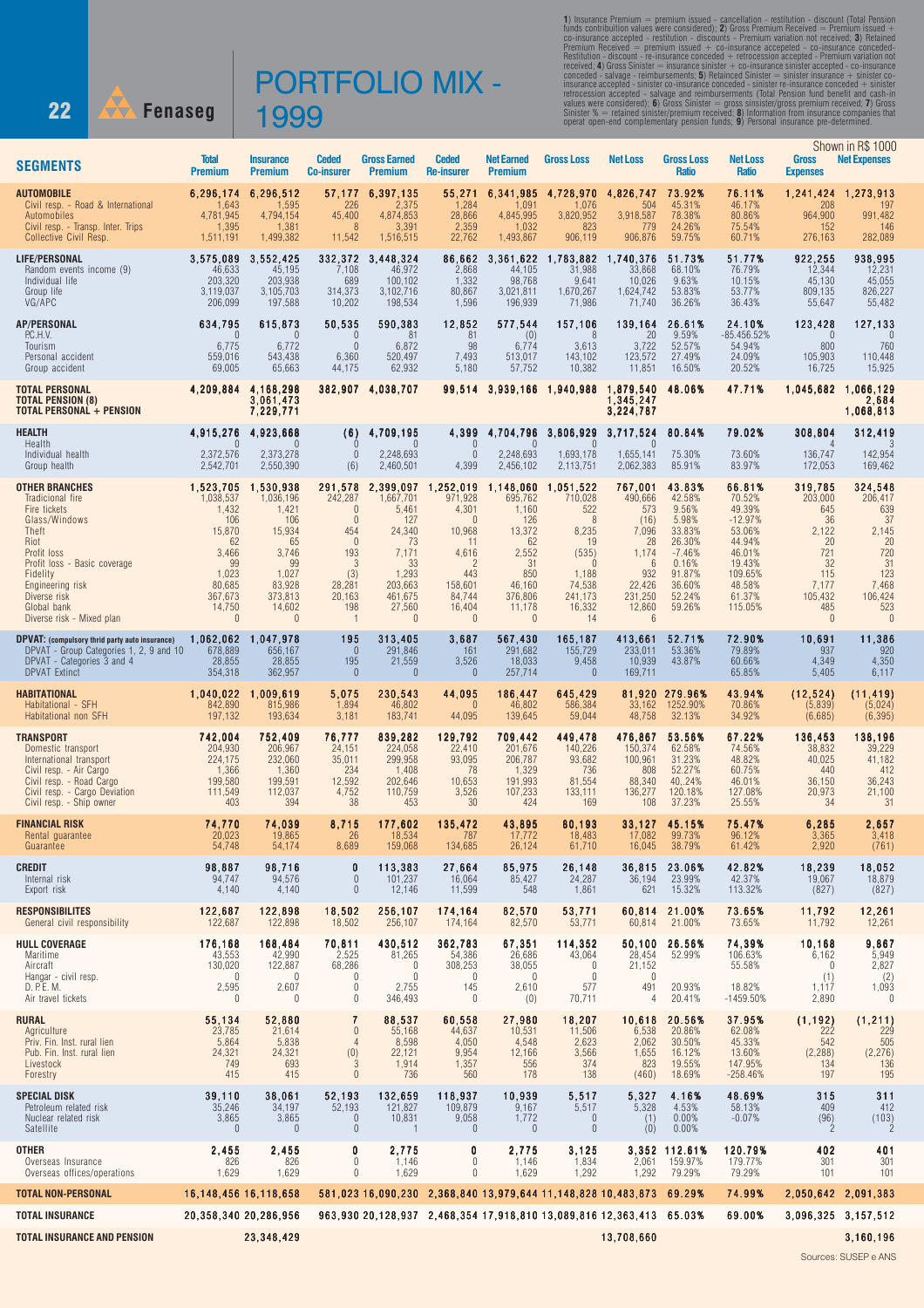# <span id="page-23-0"></span>Automobile Insurance

Automobile insurance in 2003 was one of the main lines of the insurance market presenting, however, a loss of relative participation in the market. In 2002, its market share was 27.2% and fell to 23.9% in face of the expansion of the life segment and the automobile industry crisis. However, in spite of its large share in relation to the other portfolios, automobile insurance has great expansion possibilities in view of the fact that only about 25% of all vehicles within Brazil are covered by automobile insurance polices.

# Coverage: Physical Damage + Facultative Auto Liability – 2003

|                          |                           |                           |                         | R\$ thousands        |
|--------------------------|---------------------------|---------------------------|-------------------------|----------------------|
| <b>Tariff Category</b>   | <b>Number of Vehicles</b> | <b>Insurance Premiums</b> | <b>Number of Losses</b> | <b>Losses Amount</b> |
| Domestic passenger autos | 6,972,056                 | 5,327,786                 | 1,472,866               | 4,605,605            |
| Imported passenger autos | 371,488                   | 624.926                   | 109.148                 | 510.697              |
| Pick-ups (all)           | 889,775                   | 1.594.064                 | 180,403                 | 1,005,160            |
| Cargo vehicles (all)     | 359,170                   | 1,248.,960                | 47,922                  | 677,439              |
| Motorcycles (all)        | 31,939                    | 44,092                    | 6.503                   | 28,170               |
| Buses (all)              | 22,853                    | 53.287                    | 2.468                   | 34,842               |
| Utility vehicles (all)   | 26,176                    | 34,049                    | 2.847                   | 21,772               |
| <b>Others</b>            | 6.072                     | 13.370                    | 1.591                   | 8.250                |
| <b>TOTAL</b>             | 8,679,529                 | 8,940,534                 | 1,823,749               | 6,891,935            |

# Consolidated Figures per State – 2003

| UF            |           | <b>Number of Vehicles Insurance Premiums</b> | <b>Number of Losses</b> | <b>Losses Amount</b> |
|---------------|-----------|----------------------------------------------|-------------------------|----------------------|
| <b>AC</b>     | 5,236     | 6,817                                        | 747                     | 3,361                |
| <b>AL</b>     | 43,709    | 45,626                                       | 6,582                   | 30,333               |
| <b>AM</b>     | 29,848    | 34,213                                       | 5,916                   | 24,195               |
| <b>AP</b>     | 4,558     | 5,256                                        | 563                     | 2,635                |
| <b>BA</b>     | 264,075   | 290,017                                      | 52,718                  | 232,707              |
| <b>CE</b>     | 121,414   | 109,487                                      | 30,054                  | 80,801               |
| DF            | 215,235   | 194,259                                      | 50,635                  | 148,403              |
| <b>ES</b>     | 134,391   | 143,903                                      | 27,713                  | 125,866              |
| GO            | 183,034   | 207,096                                      | 45,285                  | 181,342              |
| <b>MA</b>     | 35,995    | 47,372                                       | 7,292                   | 29,565               |
| <b>MG</b>     | 720,906   | 652,975                                      | 118,481                 | 562,077              |
| <b>MS</b>     | 77,964    | 94,915                                       | 12,481                  | 56,527               |
| <b>MT</b>     | 83,085    | 120,491                                      | 12,192                  | 64,823               |
| PA            | 77,568    | 87,882                                       | 13,858                  | 60,043               |
| <b>PB</b>     | 54,057    | 53,650                                       | 9,384                   | 36,939               |
| PE            | 196,924   | 194,575                                      | 30,335                  | 150,504              |
| PI            | 23,580    | 27,163                                       | 4,632                   | 16,141               |
| <b>PR</b>     | 591,761   | 551,849                                      | 81,477                  | 410,950              |
| <b>RJ</b>     | 868,607   | 1,061,879                                    | 168,558                 | 859,015              |
| <b>RN</b>     | 58,646    | 56,388                                       | 12,743                  | 38,136               |
| <b>RO</b>     | 21,085    | 30,746                                       | 3,152                   | 17,402               |
| <b>RR</b>     | 2,770     | 4,177                                        | 492                     | 2,362                |
| <b>RS</b>     | 629,806   | 520,208                                      | 93,556                  | 462,148              |
| <b>SC</b>     | 365,743   | 327,369                                      | 53,952                  | 255,568              |
| <b>SE</b>     | 38,811    | 43,480                                       | 7,634                   | 31,569               |
| <b>SP</b>     | 3,807,875 | 4,001,796                                    | 970,385                 | 2,995,131            |
| <b>TO</b>     | 22,845    | 26,945                                       | 2,932                   | 13,391               |
| <b>Brazil</b> | 8,679,529 | 8,940,534                                    | 1,823,749               | 6,891,935            |

R\$ thousands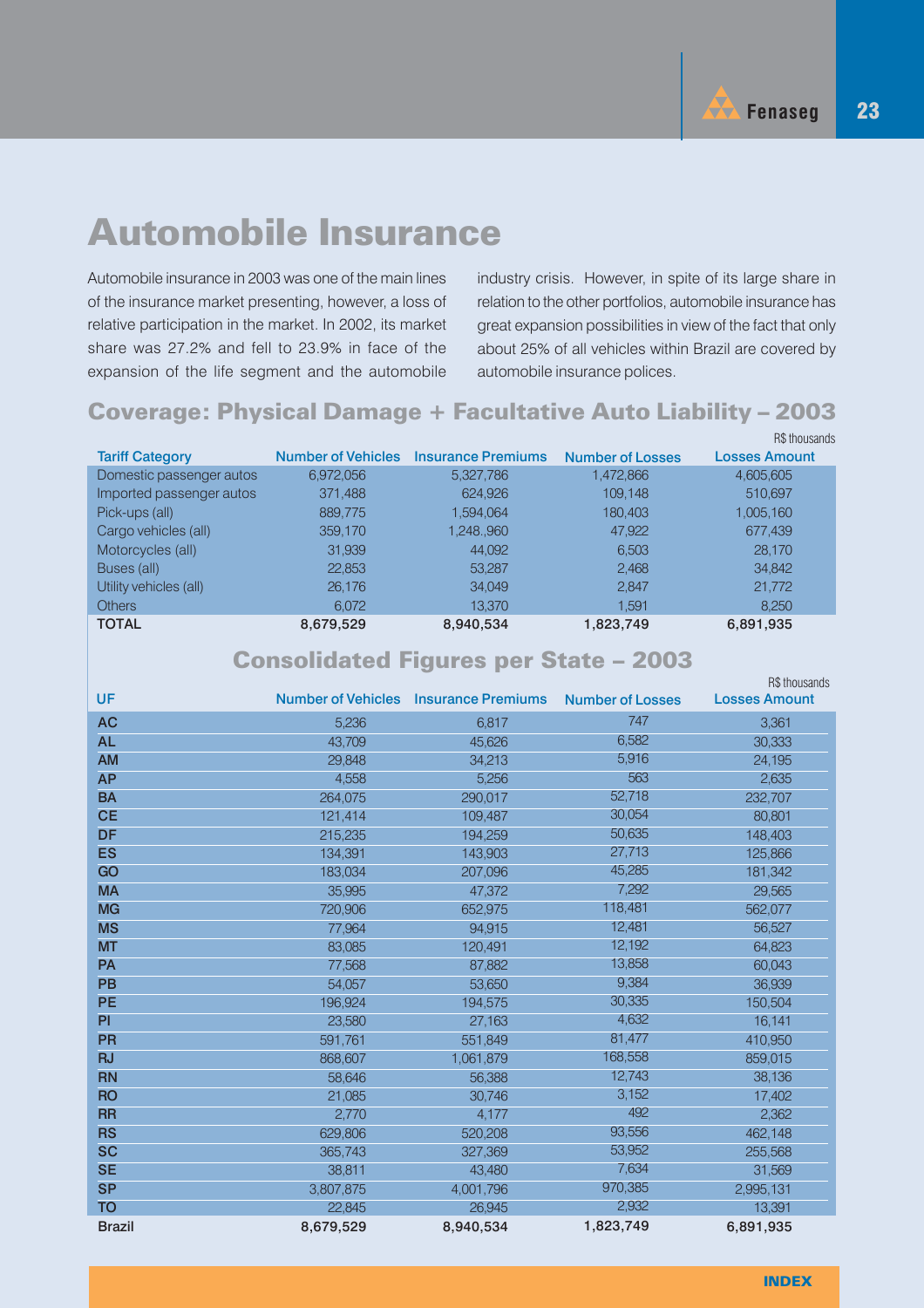<span id="page-24-0"></span>

# Coverage: Physical Damage + Facultative Auto Liability–Types of Losses – 2003

|                             |                         | R\$ thousands        |
|-----------------------------|-------------------------|----------------------|
| <b>Type of Loss</b>         | <b>Number of Losses</b> | <b>Losses Amount</b> |
| Robbery and Thelf           | 116,100                 | 2,273,392            |
| <b>Partial Loss</b>         | 577,376                 | 1,927,002            |
| <b>Total Loss</b>           | 58,813                  | 1,406,423            |
| <b>Fire</b>                 | 2.620                   | 34.651               |
| Other                       | 714,136                 | 228,955              |
| Liability - Boldily Injury  | 14.093                  | 68,110               |
| Liability - Material damage | 360,611                 | 953,402              |
| TOTAL                       | 1,823,749               | 6,891,935            |

# Health Insurance

Today, Health Insurance policies cover 5,7 million Brazilians, constituting 14.7% of the supplementary health care market in Brazil, estimated to include nearly 38,8 million people.

It is still a relatively small number considering the total Brazilian population (174 million). It can be expected that in the hypothesis of evolving to a favorable regulatory environment, there would still be an ample market to be captured.

The Brazilian supplementary health industry however has shown to be quite difficult these last few years. On one hand, one has seen the increase of medical-hospital costs above inflation rates, an increase in the frequency of use of the medical services, widening of the coverage

and the extinction of the limits of use instituted by Law nº 9656/98. On the other hand, the financial and premium adjustments authorized by the National Health Agency have been significantly lower than the actual needs demonstrated by the Insurers. The combination of these factors has reflected in the overall loss experience of health insurance, which hit the alarming level of 86% in 2003. Since 1994, when it reached 72%, the loss ratio has been deteriorating annually.

In 2003, the total volume of health insurance premium income reached R\$ 6,62 billion, representing a nominal growth of 4.6% in comparison with the year 2002. At the same time, the total volume of losses accumulated in 2003 reached R\$ 5,7 billion, representing a nominal growth of 12.5% in relation to the year 2002.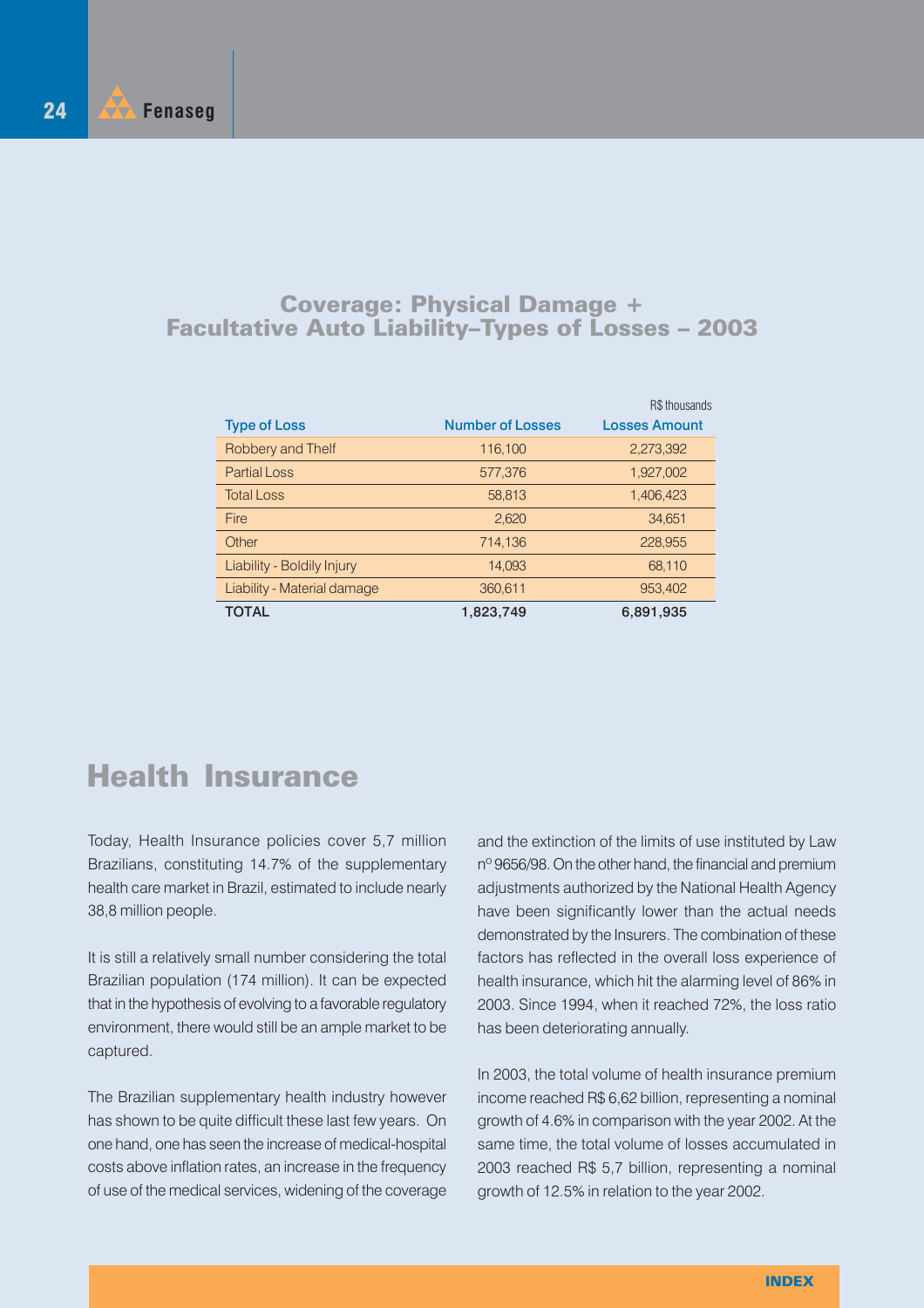

# <span id="page-25-0"></span>Life and Personal Accident Insurances

In 2003, premiums of life and personal accident insurances premiums had a growth of 60% in relation to 2002, totaling R\$ 13,191,102 thousand. With this result, the segment's share of the total premium income of the insurance industry increased from 27% in 2002 to 35% in 2003.

This result was due to the life products VGBL, VAGP, and VRGP. In 2003, the amount of premiums relating to these plans represented 53% of the total premium income of the whole segment. The VGBL was the exponent of the industry. The monthly data available for the beginning of 2004 (retained premiums) showed an amount of premium for January 2004 which is 151% greater than the premium for same month in 2003. However, in the first six months of 2004, a decreasing tendency (except in March) can be noted, although in each of these months the amount of premium in 2004 was greater than in 2003. The amount of claims increased in the period, with a slight fall in April.

# Life and Personal Accident Insurances Premium Income

|                                  | 2002             |         | 2003             |         |  |
|----------------------------------|------------------|---------|------------------|---------|--|
| <b>Branches</b>                  | <b>R\$ 1,000</b> | % Share | <b>R\$ 1,000</b> | % Share |  |
| <b>CREDIT LIFE INSURANCE</b>     |                  |         | 226,324          | 1.72%   |  |
| EDUCATIONAL INSURANCE            | -                |         | 13,712           | 0.10%   |  |
| <b>DIABILITY - RANDOM EVENTS</b> | 127.871          | 1.55%   | 184,727          | 1.40%   |  |
| <b>GROUP LIFE</b>                | 4,004,074        | 48.57%  | 4,165,876        | 31.58%  |  |
| <b>VG/APC</b>                    | 196.220          | 2.38%   | 155.144          | 1.18%   |  |
| PERSONAL ACCIDENTS               | 953,840          | 11.57%  | 940,325          | 7.13%   |  |
| <b>INDIVIDUAL LIFE</b>           | 415,367          | 5.04%   | 462.591          | 3.51%   |  |
| VGBL/VAGP/VRGP individual        | 2,547,009        | 30.89%  | 7,041,239        | 53.38%  |  |
| VGBL/VAGP/VRGP group             |                  |         | 1,165            | 0.01%   |  |
| <b>TOTAL</b>                     | 8,244,381        | 100%    | 13,191,102       | 100%    |  |

Source: SUSEP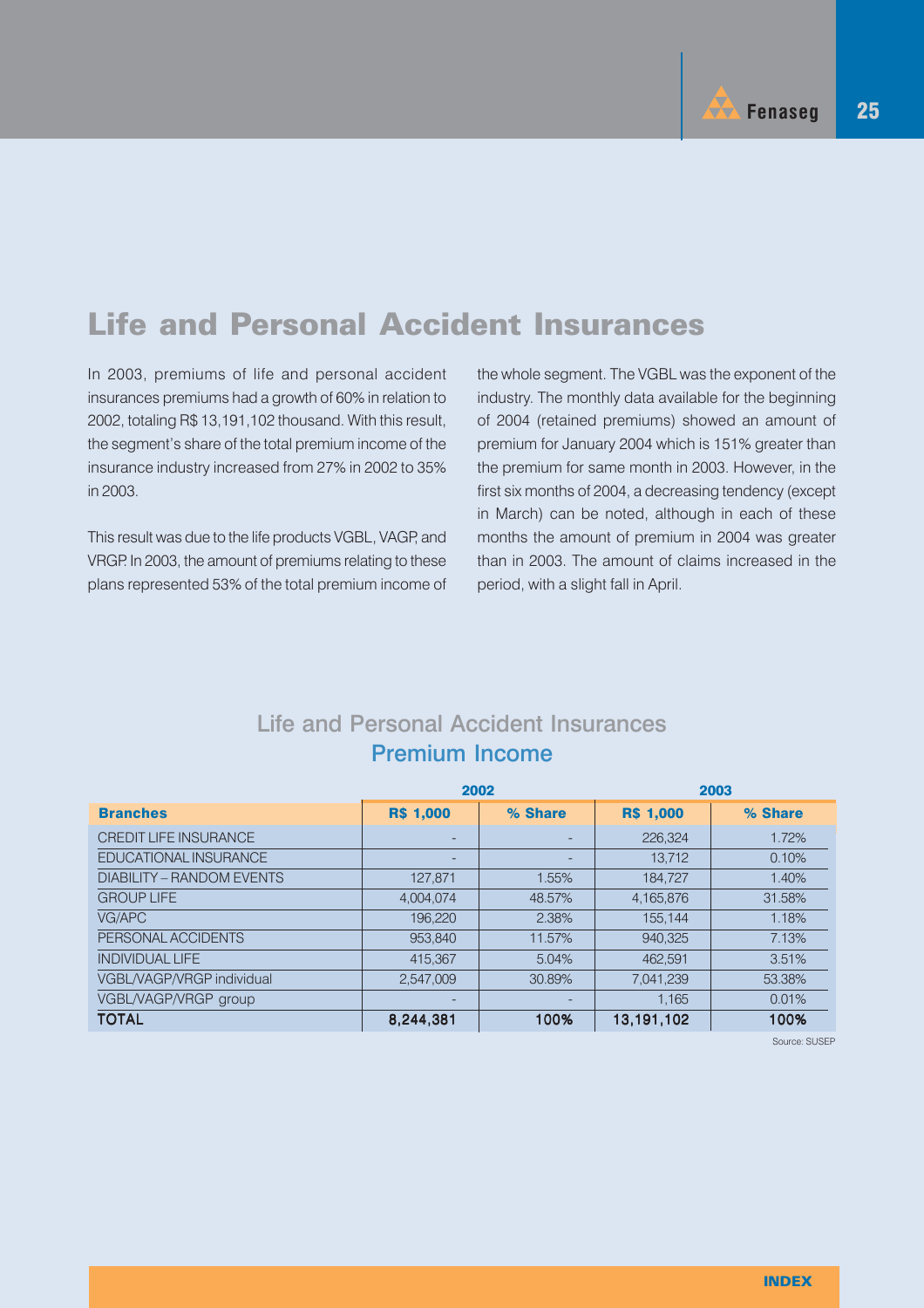<span id="page-26-0"></span>



# VGBL - Evolution of Premiums January-June 2003/2004

VGBL - Evolution of Premiums and Claims – January-June 2004



The amount of technical reverves for VGBL plans reached R\$ 13,545,836 thousand at the end of June 2004, 39% above that recorded at the end of 2003, increasing its participation in the insurance industry in the period from 15% to 18%.



# Technical Reserves - R\$ thousands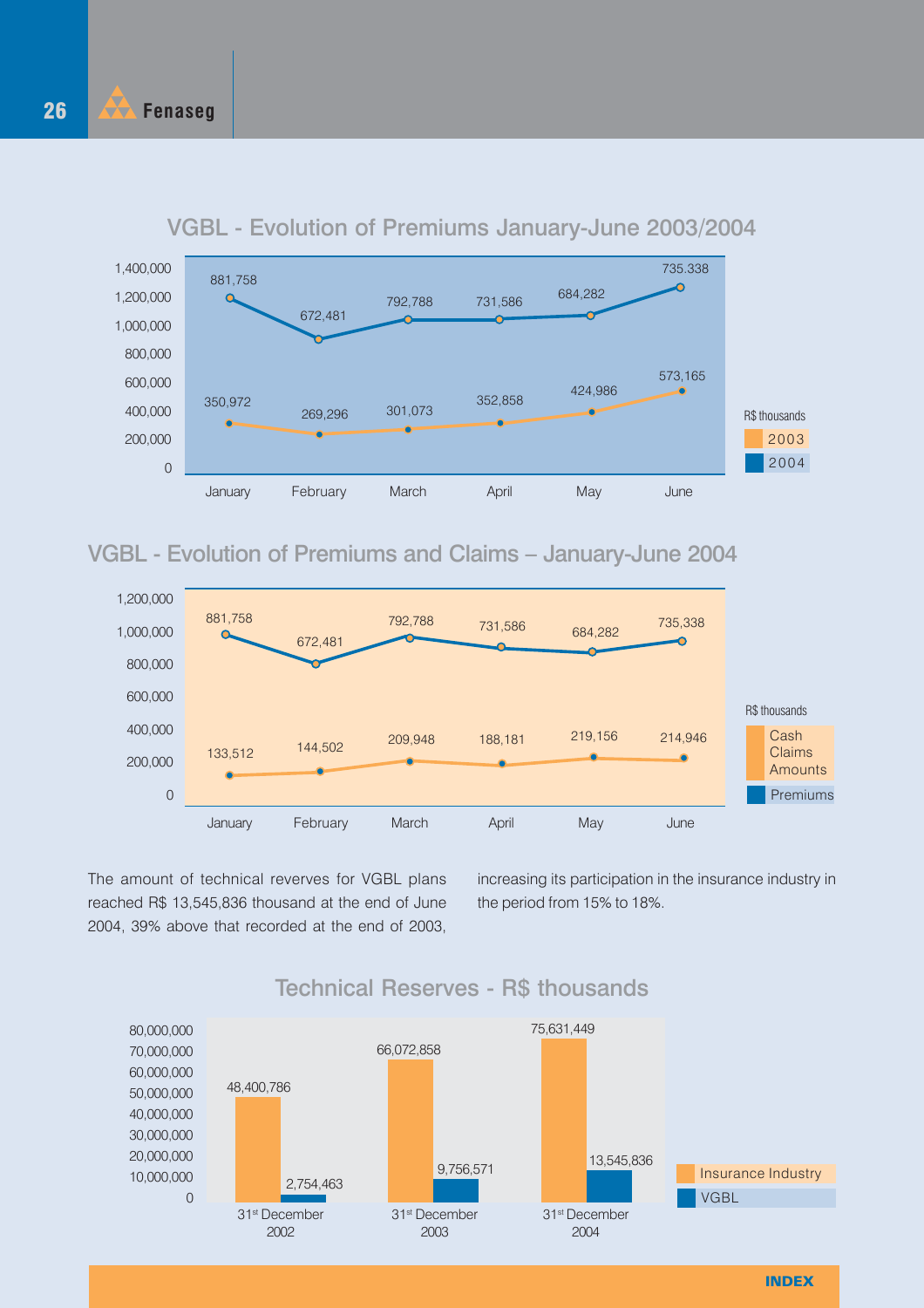

R\$ thousands

In 2003, personal accident insurance had a decrease of 0.15% in the volume of premium in relation to 2002. Insurance premiums, which in 2002 totaled R\$ 943,955, fell to R\$ 935,003 in 2003. Also, there was a large reduction in the share of individual insurances in that total. In 2002, its share was 56% of the total premium income, falling to 28% in 2003.



# Geographic Distribution - Insurers Period: 1997 – 2003

|                 | <b>States</b>           | 2003       | 2002       | 2001       | 2000       | 1999       | 1998                  | 1997   |
|-----------------|-------------------------|------------|------------|------------|------------|------------|-----------------------|--------|
| $01^{\circ}$    | São Paulo               | 52.34%     | 55.27%     | 52.03%     | 49.53%     | 47.73%     | 48.42%                | 47.87% |
| $02^{\circ}$    | Rio de Janeiro          | 13.96%     | 14.25%     | 15.91%     | 16.49%     | 19.16%     | 17.64%                | 17.21% |
| $03^\circ$      | <b>Minas Gerais</b>     | 5.96%      | 5.21%      | 4.95%      | 5.17%      | 5.39%      | 5.93%                 | 6.02%  |
| $04^\circ$      | Paraná                  | 5.06%      | 4.44%      | 4.52%      | 5.14%      | 5.05%      | 5.33%                 | 5.40%  |
| $05^\circ$      | Rio Grande do Sul       | 4.85%      | 4.25%      | 4.34%      | 4.71%      | 5.10%      | 5.26%                 | 5.35%  |
| $06^\circ$      | <b>Distrito Federal</b> | 3.28%      | 4.07%      | 4.09%      | 3.81%      | 2.95%      | 2.71%                 | 2.60%  |
| $07^\circ$      | Bahia                   | 2.99%      | 2.94%      | 3.60%      | 3.88%      | 3.67%      | 3.17%                 | 3.40%  |
| $08^\circ$      | Santa Catarina          | 2.59%      | 2.15%      | 2.30%      | 2.36%      | 2.34%      | 2.67%                 | 2.64%  |
| $09^\circ$      | Pernambuco              | 2.15%      | 2.20%      | 2.70%      | 2.70%      | 2.64%      | 2.39%                 | 2.52%  |
| 10 <sup>o</sup> | Goiás                   | 1.38%      | 0.99%      | 1.11%      | 1.21%      | 1.11%      | 1.32%                 | 1.94%  |
| 11 <sup>o</sup> | <b>Espírito Santo</b>   | 0.88%      | 0.74%      | 0.77%      | 0.87%      | 0.88%      | 0.94%                 | 0.86%  |
| $12^{\circ}$    | Ceará                   | 0.83%      | 0.61%      | 0.69%      | 0.76%      | 0.71%      | 0.79%                 | 0.72%  |
|                 | 13 <sup>°</sup> Pará    | 0.79%      | 0.63%      | 0.62%      | 0.67%      | 0.75%      | 0.70%                 | 0.75%  |
| $14^{\circ}$    | Mato Grosso do Sul      | 0.65%      | 0.54%      | 0.52%      | 0.56%      | 0.62%      | 0.66%                 | 0.58%  |
| $15^\circ$      | Mato Grosso             | 0.61%      | 0.35%      | 0.42%      | 0.42%      | 0.38%      | 0.44%                 | 0.50%  |
| $16^\circ$      | Amazonas                | 0.30%      | 0.18%      | 0.20%      | 0.25%      | 0.21%      | 0.25%                 | 0.27%  |
| $17^\circ$      | Paraíba                 | 0.24%      | 0.15%      | 0.15%      | 0.19%      | 0.21%      | 0.20%                 | 0.16%  |
| 18 <sup>o</sup> | Maranhão                | 0.24%      | 0.17%      | 0.18%      | 0.21%      | 0.21%      | 0.26%                 | 0.26%  |
| $19^\circ$      | Rio Grande do Norte     | 0.21%      | 0.21%      | 0.22%      | 0.26%      | 0.26%      | 0.25%                 | 0.25%  |
| $20^\circ$      | Alagoas                 | 0.21%      | 0.26%      | 0.24%      | 0.27%      | 0.27%      | 0.29%                 | 0.31%  |
| $21^{\circ}$    | Sergipe                 | 0.20%      | 0.12%      | 0.12%      | 0.12%      | 0.13%      | 0.14%                 | 0.15%  |
| $22^\circ$      | Piauí                   | 0.11%      | 0.10%      | 0.10%      | 0.11%      | 0.10%      | 0.08%                 | 0.10%  |
| $23^\circ$      | Rondônia                | 0.09%      | 0.08%      | 0.09%      | 0.10%      | 0.08%      | 0.10%                 | 0.09%  |
| $24^\circ$      | <b>Tocantins</b>        | 0.06%      | 0.05%      | 0.05%      | 0.12%      | 0.03%      | 0.03%                 | 0.03%  |
| $25^\circ$      | Amapá                   | 0.02%      | 0.02%      | 0.03%      | 0.02%      | 0.01%      | 0.02%                 | 0.01%  |
| $26^\circ$      | Acre                    | 0.01%      | 0.01%      | 0.02%      | 0.03%      | 0.02%      | 0.02%                 | 0.02%  |
| $27^\circ$      | Roraima                 | 0.01%      | 0.01%      | 0.01%      | 0.01%      | 0.01%      | 0.01%                 | 0.01%  |
|                 | Insurance Premium       | 37,327,451 | 30,148,775 | 25,341,254 | 22,992,932 | 20,286,956 | 19,398,060 18,394,786 |        |

Sources: SUSEP and ANS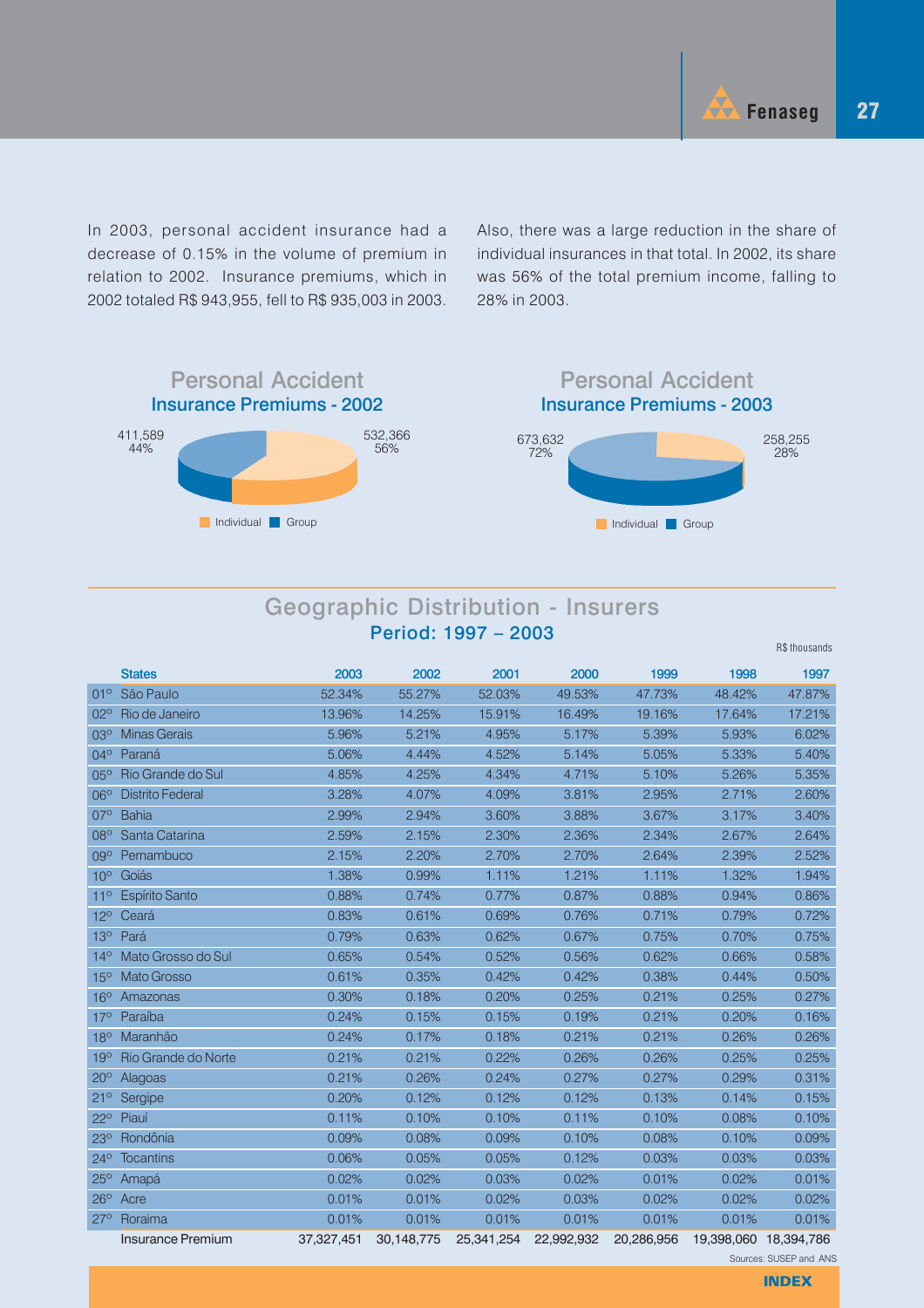<span id="page-28-0"></span>

# Open-end Complementary Pensions Funds

In 2003, the amount of contributions increased by 9% in relation to 2002, totaling R\$ 7,784,518 thousand. In spite of this, the share of the open complementary pension sector in the total income of the insurance industry decreased from 17% in 2002 to 15% in 2003. However, in 2003, insurers

maintained their share of 94% against 6% of the open non-profit entities.

PGBL plans continue to be responsible for the growth of contributions, increasing its share of the segment's total to 54% in 2003.



### Contributions

Comparing the first six months of 2004 to the same period of 2003, one can notice that the downward trend in 2003 was reverted, although no assurance can be made regarding the maintaining of the trajectory of contributions throughout 2004.

In 2003, the total amount of cash claim values had a growth of 26% in relation to 2002; in the PGBL plans that increase was of 33%. The data relative to the first half of 2004 shows a stabilizing tendency for the claim as from March, whereas recuperation in the amount of contributions took place in May.

### **PGBL** Evolution of Contributions January to June of 2003 and 2004

|               | <b>Contributions</b> |           |  |
|---------------|----------------------|-----------|--|
| <b>Period</b> | 2003                 | 2004      |  |
| January       | 275,209              | 448,100   |  |
| February      | 263,264              | 356,604   |  |
| <b>March</b>  | 397,132              | 336,981   |  |
| April         | 412,111              | 273,721   |  |
| May           | 336,198              | 373,401   |  |
| June          | 253,743              | 408,012   |  |
| <b>TOTAL</b>  | 1,937,657            | 2,196,819 |  |

|               | <b>Total of Cash Claim Values</b> |                                |           |                           |  |  |
|---------------|-----------------------------------|--------------------------------|-----------|---------------------------|--|--|
|               |                                   |                                |           | R\$ thousands             |  |  |
| <b>Period</b> |                                   | <b>All Plans % of increase</b> |           | <b>PGBL</b> % of increase |  |  |
| 2002          | 3,381,826                         |                                | 1.139.971 |                           |  |  |
| 2003          | 4.276.778                         | 26%                            | 1,510,771 | 33%                       |  |  |
|               |                                   |                                |           | Source: SUSFP             |  |  |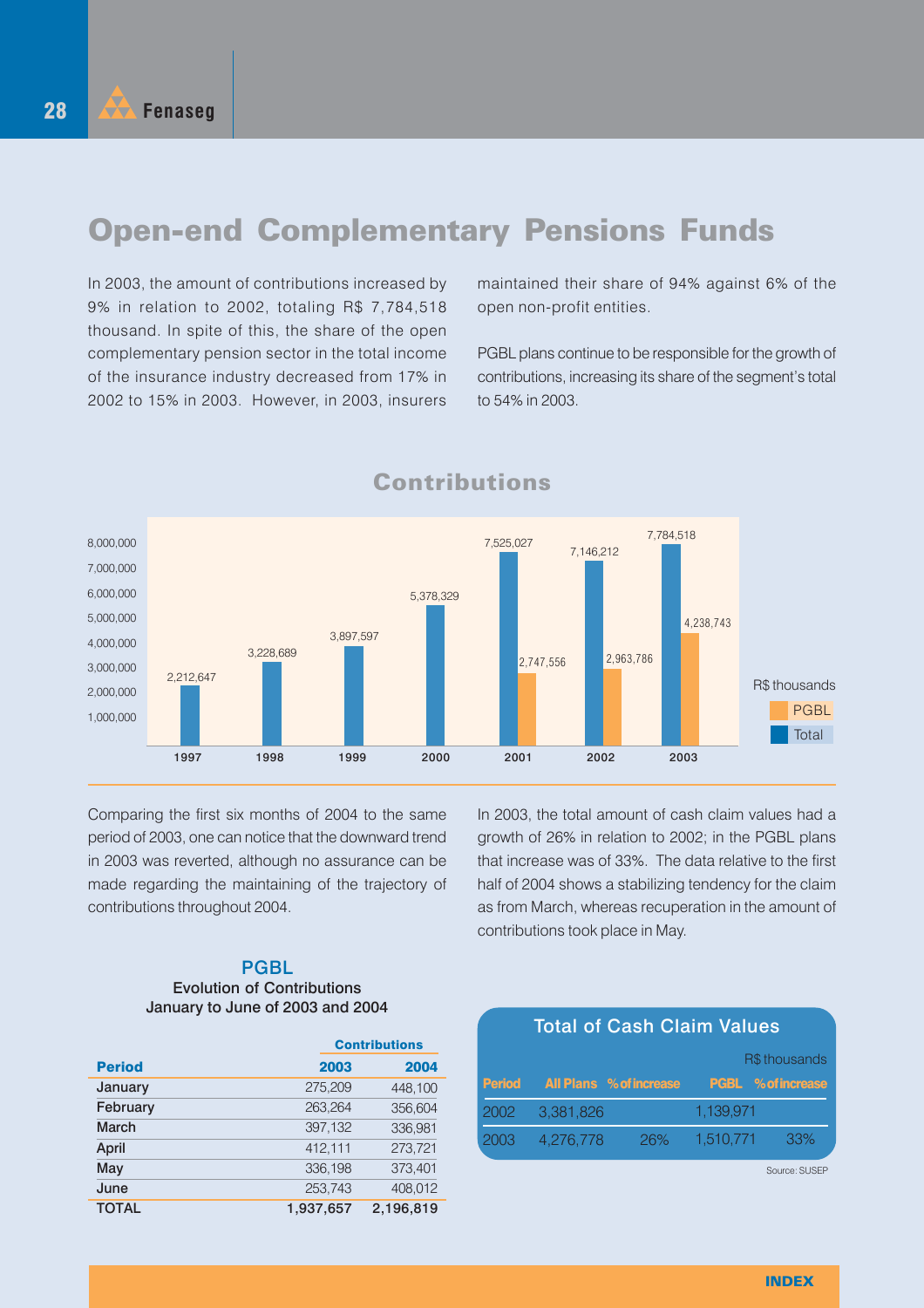29

<span id="page-29-0"></span>

## Evolution of Contributions and Claim from January to June 2004

The total benefits paid in 2003 amounted to R\$ 713,911 thousand, presenting a growth of 6.49% in relation to 2002. The benefits paid out by PGBL´s recorded a growth expansion of 45.10% - thus reaching a total of R\$ 34,507 thousand in 2003.

| <b>Benefits Paid</b> |         |                                                          |        |               |  |  |  |
|----------------------|---------|----------------------------------------------------------|--------|---------------|--|--|--|
|                      |         | <b>Period</b> All Plans % of increase PGBL % of increase |        | R\$ thousands |  |  |  |
| 2002                 | 670,378 |                                                          | 23,781 |               |  |  |  |
| 2003                 | 713.911 | 6.49%                                                    | 34.507 | 45.1%         |  |  |  |
|                      |         |                                                          |        | Source: SUSFP |  |  |  |

In spite of the increase of the amount of cash surrender values and benefits, the provisions increased 30% in the period Dec/02 to Dec/03, ending 2003 with R\$ 34,665,477 thousand. PGBL plans provisions had a growth of 71% in the same period. At the end of June of 2004, the amount of the reserves for these plans already represented 37% of the total reserves of the open-end complementary pension funds.



# Technical Reserves (R\$ 1,000)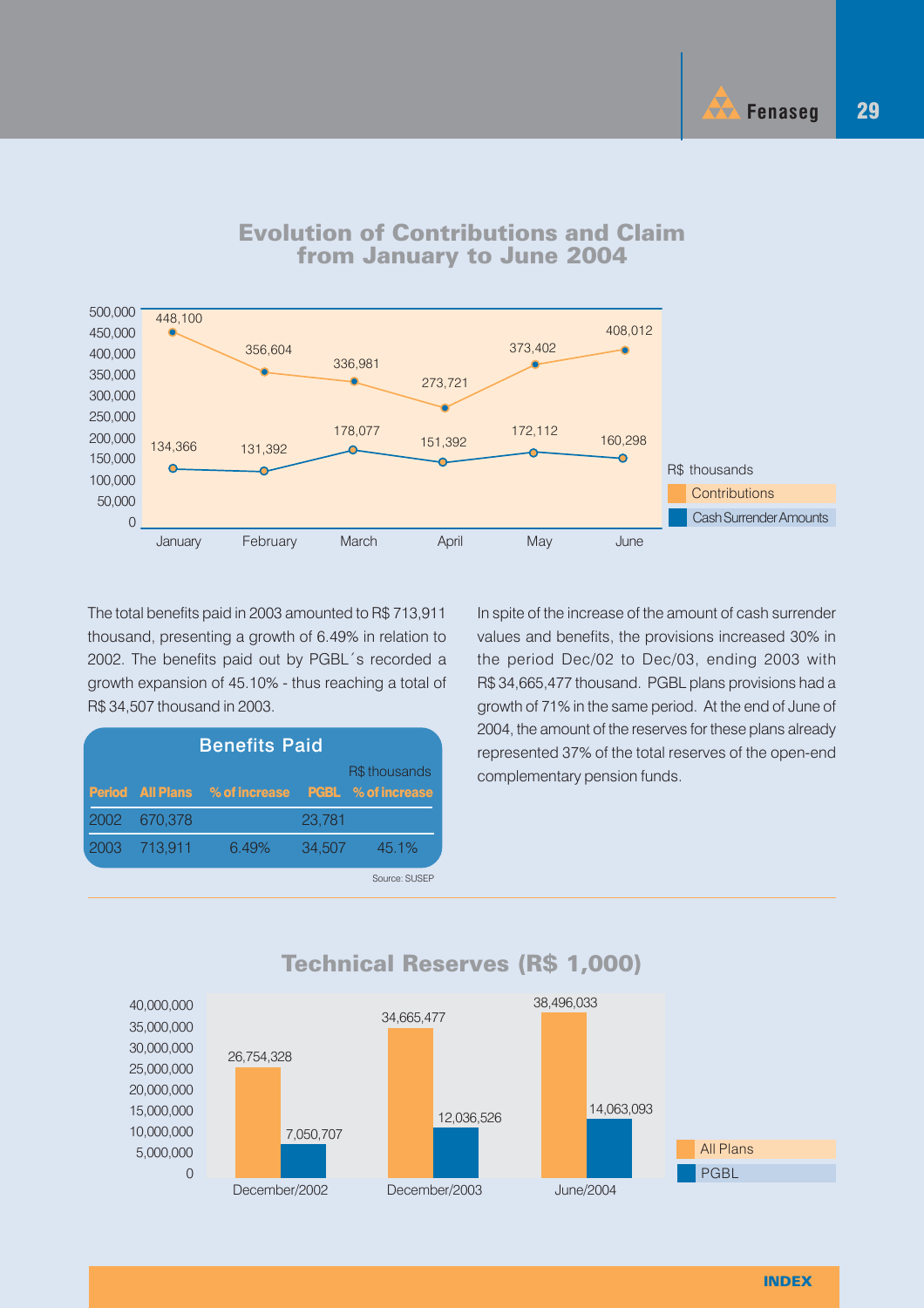

# Geographic Distribution - Participation - Insurers that Operate Private Pensions Funds + EAPC's

### Period: 2001 - 2003

|                 | <b>States</b>             | 2003      | 2002      | 2001      |  |
|-----------------|---------------------------|-----------|-----------|-----------|--|
| $01^{\circ}$    | São Paulo                 | 51.26%    | 51.03%    | 55.90%    |  |
| $02^{\circ}$    | Rio de Janeiro            | 13.97%    | 13.54%    | 11.60%    |  |
| $03^\circ$      | <b>Minas Gerais</b>       | 7.38%     | 7.33%     | 6.14%     |  |
| $04^\circ$      | Rio Grande do Sul         | 5.17%     | 5.10%     | 4.24%     |  |
| $05^\circ$      | Paraná                    | 4.48%     | 4.66%     | 6.39%     |  |
| $06^{\circ}$    | <b>Bahia</b>              | 2.91%     | 2.97%     | 2.62%     |  |
| $07^\circ$      | Santa Catarina            | 2.47%     | 2.65%     | 2.07%     |  |
| $08^\circ$      | Pernambuco                | 1.56%     | 1.61%     | 1.50%     |  |
| $09^\circ$      | <b>Distrito Federal</b>   | 1.50%     | 1.44%     | 1.26%     |  |
| 10 <sup>o</sup> | Goiás                     | 1.26%     | 1.31%     | 1.17%     |  |
| 11 <sup>°</sup> | Ceará                     | 1.25%     | 1.29%     | 1.18%     |  |
| $12^{\circ}$    | <b>Espírito Santo</b>     | 1.09%     | 1.00%     | 0.86%     |  |
| 13 <sup>o</sup> | <b>Mato Grosso</b>        | 0.94%     | 1.00%     | 0.76%     |  |
| $14^{\circ}$    | Pará                      | 0.91%     | 1.02%     | 1.01%     |  |
| 15 <sup>o</sup> | Mato Grosso do Sul        | 0.82%     | 0.88%     | 0.78%     |  |
| 16 <sup>o</sup> | Paraíba                   | 0.61%     | 0.69%     | 0.55%     |  |
| $17^\circ$      | Amazonas                  | 0.54%     | 0.44%     | 0.24%     |  |
| $18^{\circ}$    | Maranhão                  | 0.51%     | 0.48%     | 0.42%     |  |
| $19^\circ$      | Rio Grande do Norte       | 0.45%     | 0.41%     | 0.30%     |  |
| $20^\circ$      | Sergipe                   | 0.39%     | 0.39%     | 0.40%     |  |
| $21^{\circ}$    | Alagoas                   | 0.26%     | 0.24%     | 0.22%     |  |
| $22^{\circ}$    | Piauí                     | 0.21%     | 0.20%     | 0.15%     |  |
| $23^\circ$      | Rondônia                  | 0.15%     | 0.12%     | 0.09%     |  |
| $24^\circ$      | <b>Tocantins</b>          | 0.09%     | 0.07%     | 0.05%     |  |
| $25^\circ$      | Amapá                     | 0.07%     | 0.06%     | 0.04%     |  |
| $26^\circ$      | Acre                      | 0.06%     | 0.05%     | 0.04%     |  |
| $27^\circ$      | Roraima                   | 0.05%     | 0.04%     | 0.03%     |  |
|                 | <b>Insurance Premiums</b> | 7,784,518 | 7,146,211 | 7,525,028 |  |

Source: SUSEP

R\$ thousands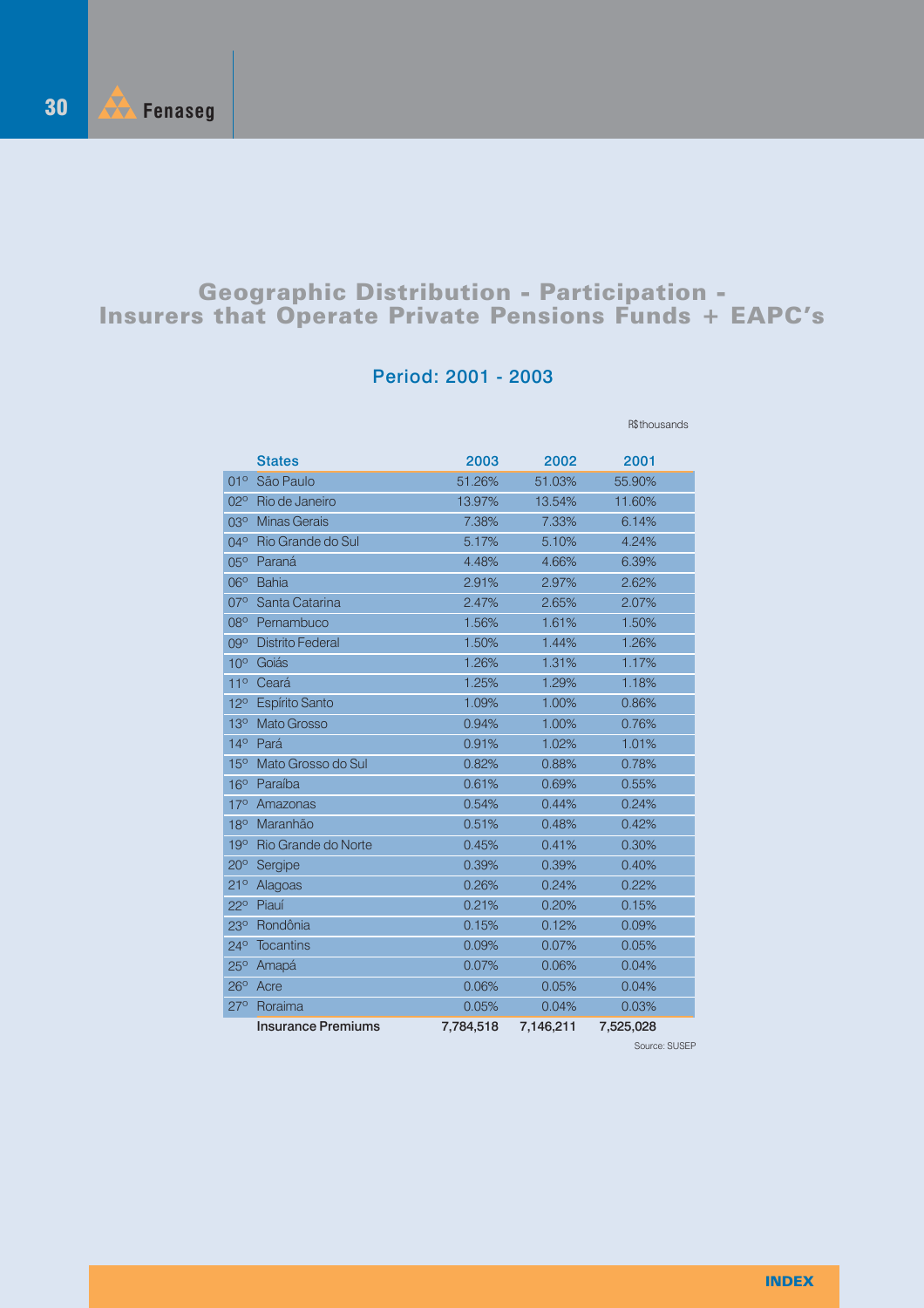# <span id="page-31-0"></span>**Capitalization**

In 2003, the 15 capitalization companies that operated in the industry obtained a gross revenue of R\$ 6,02 billion, which, in comparison with the amount of R\$ 5,22 billion. in 2002, represented an increase of 15.4%.

The capitalization plans, with greater emphasis on savings programs than on the attractive lottery draws for capitalization plan holders have been consolidating in the last 4 years, during which there was an expansion of monthly-payment plans as opposed to the slower growth of plans based on single payment plans.

It became evident in the monthly-payment plans that the basis of behavior of whoever acquired this kind of security was the concept of savings and secondly the possibility of winning lottery draw prizes; whereas the prize potential concept always prevailed in the sale of single-payment plans – the savings concept was secondary, although this aspect was always present.

In 2003, the monthly payments plans accumulated a premium volume of R\$ 4,43 billion against a premium volume of R\$ 3,10 billion in 2000, showing an increase of 42.9% in the period.

In 2003, the single-payment plans totaled premiums in the amount of R\$ 1,59 billion against the amount totaled in 2000 of R\$ 1,29 billion, with an increase in the period of 23.3%, that is, an increase of little more than half the increase of the monthly-payments plans.

The number of capitalization contracts issued also confirmed the greater demand in the last 4 years for monthly-payments schemes rather than for the singlepayment: plans, the first group showed an increase of 58.4% in the period (from 94,5 million in 2000 to 149,7 million in 2003), compared to the increase of the single payment plans of 33.4% (from 126,3 million in 2000 to 169,0 million in 2003).

Technical reserves, on the average, in 2003, reached the amount of R\$ 7,81 billion which, compared to the average recorded in 2002 of R\$ 6,59 billion, represents an increase of 18.6% – an increment greater by more than 3 percentage points than the increase in revenue of 15.4%.

The assets of immediate liquidity also benefited from this behavior. The average value in 2003 was of R\$ 9,15 billion compared to the average value of 2002 of R\$ 7,52 billion, showing an increase of 21.5%.

The increase of the technical reserves and assets of immediate liquidity was higher than the increase of the revenues because the new monthly payments plans have longer terms, which conferred greater stability to the cash flow, more than from the single-payment capitalization contracts.

The stability of the cash flow and its greater volume in 2003 than in the previous years allowed better return on the net worth (ROE) which, in 2003, reached 37.9% p.a. compared to 28.35% p.a. in 2002, despite the increase of 25,0% in the net worth, from R\$ 2,85 billion, in average in 2002, to R\$ 3,56 billion, in average in 2003.

The profitability on the total assets (ROA) also consigned an increase consistent in its rate of remuneration which, on the average of the assets, climbed from 7.64% p.a. in 2002 to 10.25% p.a. in 2003, in spite of the 21.1% increase of 25.0% these same assets in the period.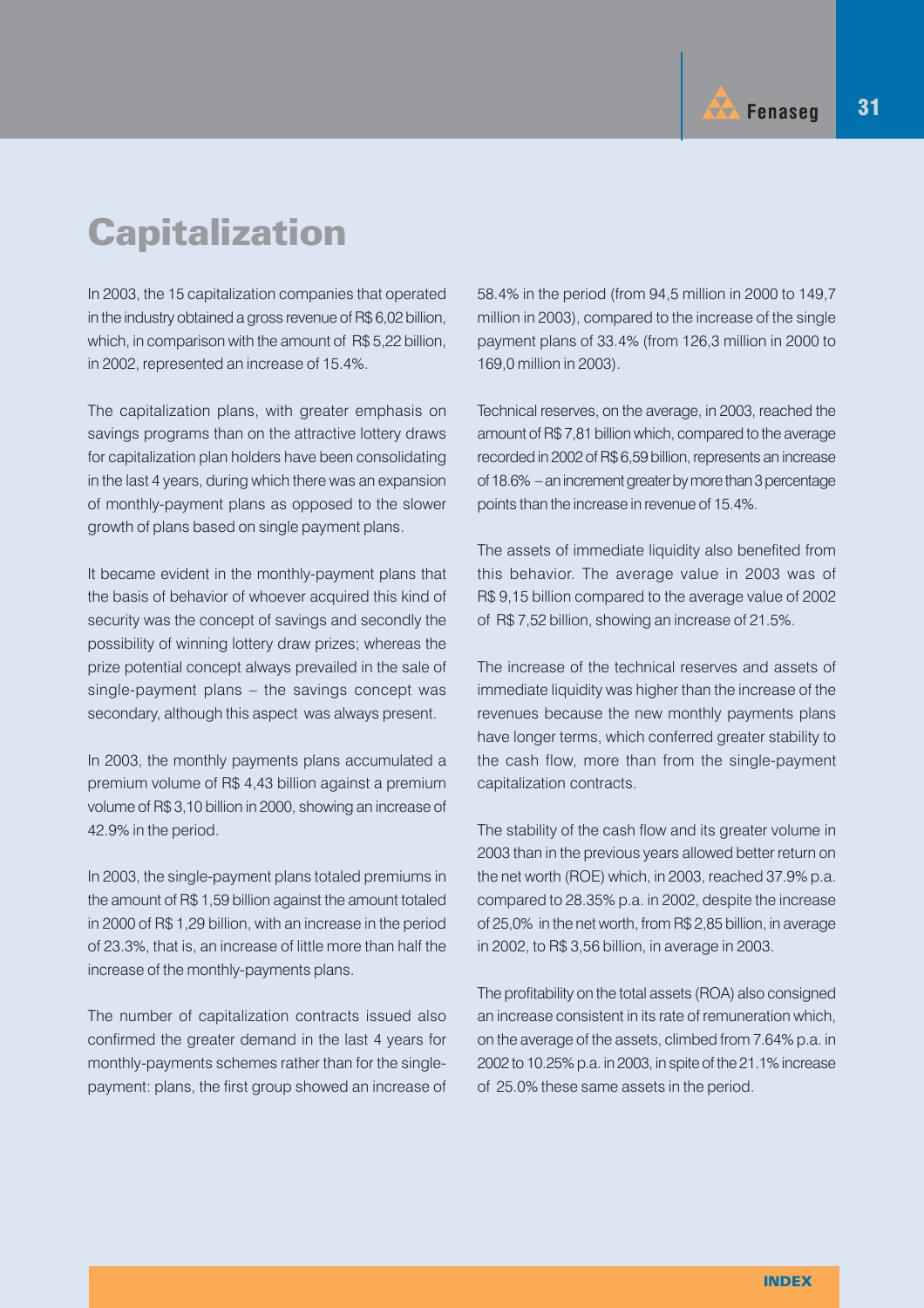<span id="page-32-0"></span>

|                                                           | 1997                 | 1998                 | 1999                 | 2000                 | 2001                 | 2002                           | R\$ thousands<br>2003 |
|-----------------------------------------------------------|----------------------|----------------------|----------------------|----------------------|----------------------|--------------------------------|-----------------------|
| Income                                                    | 4,420,772            | 3.553.996            | 4.090.174            | 4,391,491            | 4.789.563            | 5.217.204                      | 6,022,577             |
| Increase $(\%) 1997 = 100\%$                              | 100.00%              | 80.39%               | 92.52%               | 99.34%               | 108.34%              | 118.02%                        | 136,23%               |
| <b>Technical Reserves</b><br>Increase $(\%) 1997 = 100\%$ | 3.700,600<br>100.00% | 4.087.049<br>110.44% | 4.579.035<br>123.74% | 5.534.615<br>149.56% | 6.315.391<br>170.66% | 7,202,962 8,223,082<br>194.64% | 222.21%               |

# Brazilian Capitalization Market

Source: SUSEP



# Capitalization - Number of Plans and Annual Income

| Single                                                        | 2003                       | 2002                     | 2001                     | 2000                     | 1999                     | 1998                     | 1997                     |
|---------------------------------------------------------------|----------------------------|--------------------------|--------------------------|--------------------------|--------------------------|--------------------------|--------------------------|
| <b>Payment Plans</b><br>Number of plans<br>Amount (R\$ 1,000) | 169,010,430<br>1,592,059   | 136,251,675<br>1,544,181 | 149,354,256<br>1,414,757 | 126,325,467<br>1,290,929 | 174,116,344<br>1,238,473 | 159,578,891<br>729,390   | 266,414,883<br>1,977,310 |
| <b>Monthly Payments Plans</b>                                 |                            |                          |                          |                          |                          |                          |                          |
| <b>News Plans</b><br>Number of plans<br>Amount (R\$ 1,000)    | 23,525,457<br>316,587      | 20,073,896<br>285,893    | 6,811,036<br>209,445     | 6,581,359<br>181,548     | 6,015,068<br>181,933     | 4,788,775<br>162,426     | 5,125,360<br>170,002     |
| <b>Monthly Payments Plans</b><br>In Force Plans               |                            |                          |                          |                          |                          |                          |                          |
| Number of plans<br>Amount (R\$ 1,000)                         | 126, 151, 952<br>4,113,932 | 91,920,303<br>3,387,131  | 87,395,900<br>3,165,360  | 87,936,087<br>2,919,013  | 70,959,064<br>2,669,768  | 66,302,583<br>2,662,180  | 57,495,536<br>2,273,460  |
| <b>All Plans</b>                                              |                            |                          |                          |                          |                          |                          |                          |
| <b>Total Number of plans</b><br>Amount (R\$ 1,000)            | 318,687,840<br>6,022,577   | 248,245,873<br>5,217.204 | 243,561,191<br>4,789,563 | 220.842.912<br>4,391,491 | 251,090,477<br>4,090,174 | 230,670,249<br>3,553,996 | 329,035,778<br>4,420,772 |
| Claims                                                        |                            |                          |                          |                          |                          |                          |                          |
| Number of plans<br>Amount (R\$ 1,000)                         | 126,509,635<br>4,538,583   | 142,757,558<br>3,508,090 | 165,238,194<br>3,356,291 | 162.176.042<br>2,715,446 | 173,458,734<br>3.045.957 | 193,511,790<br>2,516,628 | 357,876,693<br>3.709,793 |
| <b>Prize Winning Plans</b>                                    |                            |                          |                          |                          |                          |                          |                          |
| (Lottery Draw)<br>Number of plans<br>Amount (R\$ 1,000)       | 140,930<br>259,001         | 133,753<br>211,951       | 139,166<br>561,939       | 122,525<br>497,343       | 107,459<br>193,222       | 71,834<br>196,341        | 36,899<br>275,904        |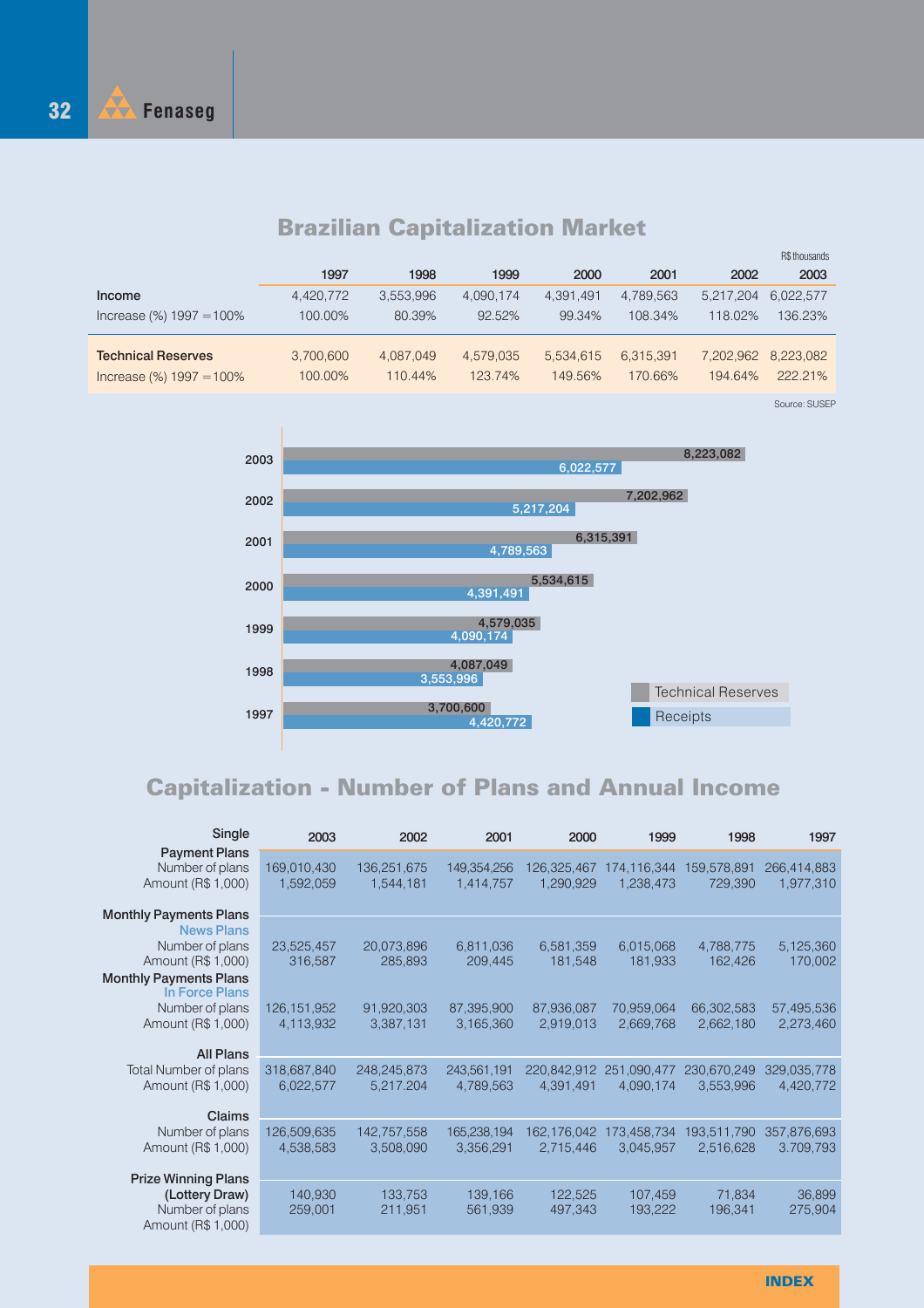|                 | <b>States</b>           | 2003      | 2002      | 2001      |
|-----------------|-------------------------|-----------|-----------|-----------|
| $01^{\circ}$    | São Paulo               | 38.52%    | 38.96%    | 39.85%    |
| $02^{\circ}$    | Rio de Janeiro          | 11.88%    | 11.75%    | 12.22%    |
| $03^\circ$      | <b>Minas Gerais</b>     | 8.34%     | 8.00%     | 8.35%     |
| $04^\circ$      | Rio Grande do Sul       | 6.73%     | 6.93%     | 7.23%     |
| $05^\circ$      | Paraná                  | 6.42%     | 5.72%     | 5.99%     |
| $06^\circ$      | Santa Catarina          | 3.87%     | 3.66%     | 3.50%     |
| $07^\circ$      | Bahia                   | 3.48%     | 3.37%     | 3.42%     |
| $08^\circ$      | <b>Distrito Federal</b> | 2.89%     | 4.97%     | 2.78%     |
| $09^\circ$      | Goiás                   | 2.61%     | 2.38%     | 2.51%     |
| 10 <sup>o</sup> | Pernambuco              | 1.94%     | 1.96%     | 1.96%     |
| 11 <sup>°</sup> | Ceará                   | 1.77%     | 1.70%     | 1.64%     |
| $12^{\circ}$    | <b>Espírito Santo</b>   | 1.76%     | 1.75%     | 1.75%     |
| 13 <sup>o</sup> | <b>Mato Grosso</b>      | 1.34%     | 1.22%     | 1.13%     |
| $14^\circ$      | Pará                    | 1.28%     | 1.21%     | 1.22%     |
| 15 <sup>o</sup> | Mato Grosso do Sul      | 1.22%     | 1.13%     | 1.03%     |
| 16 <sup>o</sup> | Maranhão                | 0.82%     | 0.74%     | 0.71%     |
| 17 <sup>°</sup> | Paraíba                 | 0.81%     | 0.73%     | 0.76%     |
| 18 <sup>o</sup> | Rio Grande do Norte     | 0.77%     | 0.72%     | 0.75%     |
| $19^\circ$      | Amazonas                | 0.64%     | 0.62%     | 0.62%     |
| $20^\circ$      | Sergipe                 | 0.63%     | 0.50%     | 0.52%     |
| 21°             | Alagoas                 | 0.56%     | 0.50%     | 0.58%     |
| $22^{\circ}$    | Rondônia                | 0.50%     | 0.47%     | 0.49%     |
| $23^\circ$      | Piauí                   | 0.44%     | 0.40%     | 0.42%     |
| $24^{\circ}$    | <b>Tocantins</b>        | 0.29%     | 0.25%     | 0.25%     |
| $25^\circ$      | Acre                    | 0.18%     | 0.15%     | 0.12%     |
| $26^\circ$      | Roraima                 | 0.16%     | 0.09%     | 0.08%     |
| $27^\circ$      | Amapá                   | 0.15%     | 0.13%     | 0.11%     |
|                 | Receipts                | 6,022,577 | 5,217,204 | 4,789,564 |

# <span id="page-33-0"></span>Geographic Distribuition - Income

Source: SUSEP

# Participation of Foreign Capital in the Insurance Industry

Brazil is the main Latin American market for financial applications and thanks to the present monetary stability is perceived as a country with great appeal for international capital. Major foreign investments have been made in diverse segments of the economy.

Up to 1994, foreign capital only held a 4% participation in the insurance industry, being restricted to the traditional insurance activities at that time. With the stabilization of the economy and the consequent increase in investment attractiveness, that participation increased to 6.3%, still timid in face of the restrictions to foreign capital existent at the time, principally regarding shareholding control of the companies. However, after 1996, with the opening of the market and the extending of the same treatment to foreign capital as to national capital, there was expressive evolution, foreign capital in 2003 having reached a 33.22% share of the volume of income premiums in the general insurance activity, 35.93% of the volume of contributions collected in the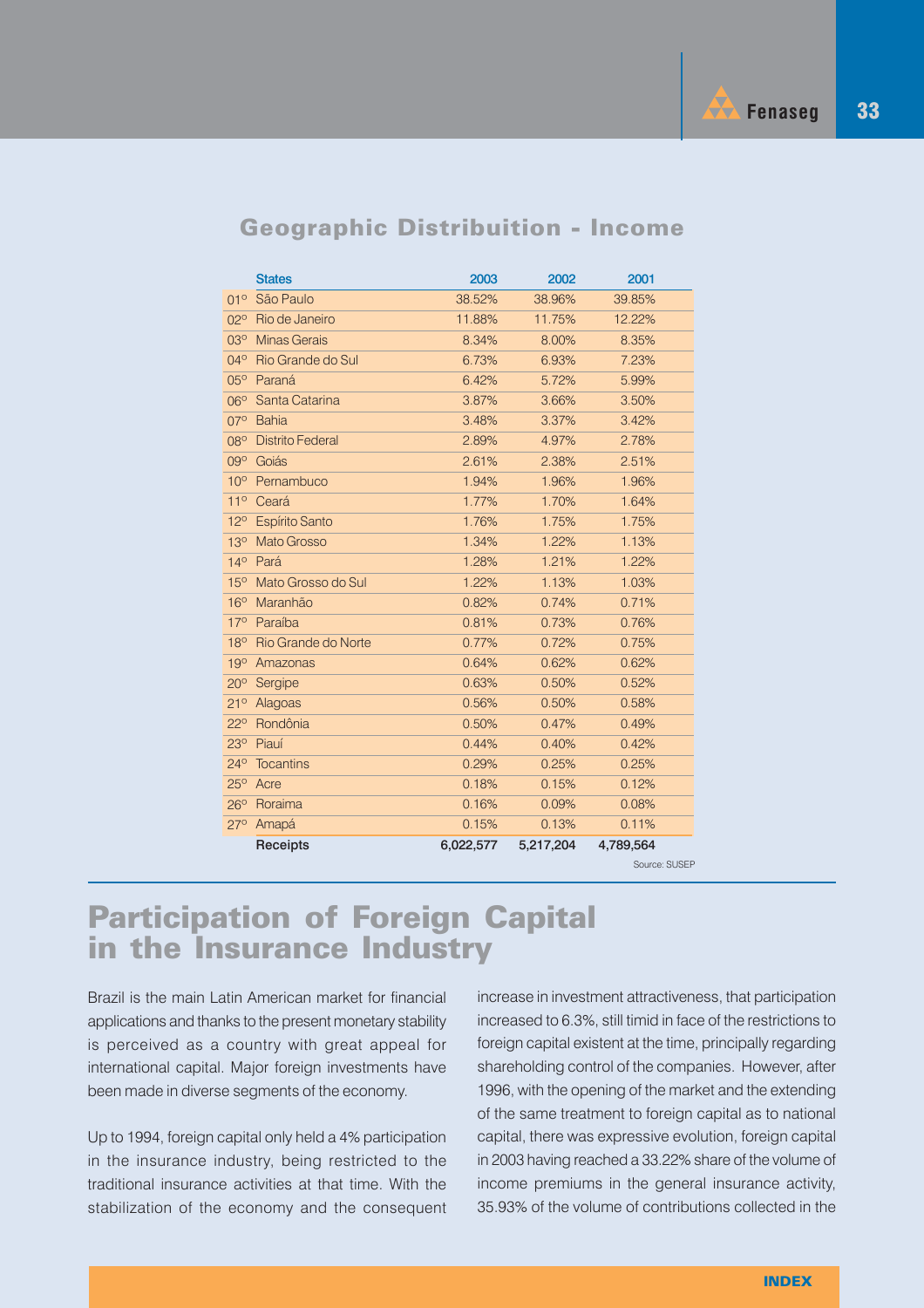<span id="page-34-0"></span>36 **Fenaseg**

Foreign capital in the Brazilian insurance industry comes mainly from interests located in Holland, U.S.A. Spain, France, United Kingdom and Japan. More than 30 companies already mark a significant presence in Brazil, amongst them: ABN AMRO, ACE, Aetna, AGF, AIG, Allianz, Assurant, Axa, BBV, Canada Life, CCF, CGU, Chubb, Cigna, Generali, Gerling, Hannover, Hartford, HSBC, ING Group, Kyoei, Liberty, Mapfre, Met Life, Mitsui-Marine, Nationwide, Principal, Prudential, Reliance, Royal & SunAlliance, Santander, Winterthur, Yasuda and Zurich.

# Insurance Industry Participation of Foreign Capital In the Income of the Insurance Industry - 2003



# Insurance Industry Participation of Foreign Capital in Total Premiums of the Insurance Industry



### Foreign Participation - Origin Insurance Industry

|                 |                                 |                |          |            | R\$ thousands |
|-----------------|---------------------------------|----------------|----------|------------|---------------|
|                 |                                 | 2003           |          | 2002       |               |
|                 | <b>Nationality</b>              | <b>Premium</b> | %        | Premium    | $\%$          |
| $1^{\circ}$     | <b>Dutch</b>                    | 3,552,227      | 28.64%   | 4,204,450  | 39.78%        |
| $2^{\circ}$     | American                        | 2,412,914      | 19.46%   | 2,222,670  | 21.03%        |
| $3^\circ$       | French                          | 1,747,864      | 14.09%   | 1,537,723  | 14.55%        |
| $4^\circ$       | <b>Spanish</b>                  | 1,883,811      | 15.19%   | 921,748    | 8.72%         |
| $5^\circ$       | Japanese                        | 790,472        | 6.37%    | 728,049    | 6.89%         |
| $6^\circ$       | <b>Italian</b>                  | 296,844        | 2.39%    | 284,509    | 2.69%         |
| $7^\circ$       | English                         | 938,462        | 7.57%    | 203,690    | 1.93%         |
| $8^\circ$       | <b>Swiss</b>                    | 173,596        | 1.40%    | 186,261    | 1.76%         |
| $9^\circ$       | German                          | 385,920        | 3.11%    | 110,167    | 1.04%         |
| 10 <sup>o</sup> | Luxemburg                       | 93,060         | 0.75%    | 56,867     | 0.54%         |
| $11^{\circ}$    | Australian                      | 41,157         | 0.33%    | $\Omega$   | $0.00\%$      |
| $12^{\circ}$    | Uruguayan                       | 39.364         | 0.32%    | 51,395     | 0.49%         |
| 13 <sup>o</sup> | Bermudan                        | 37,916         | 0.31%    | 34,360     | 0.33%         |
| $14^\circ$      | <b>Virgin Islands</b>           | $\Omega$       | 0.00%    | 13,453     | 0.13%         |
| $15^\circ$      | Canadian                        | 8,151          | 0.07%    | 7,345      | 0.07%         |
| 16 <sup>o</sup> | <b>Bahamian</b>                 | $\Omega$       | $0.00\%$ | 4,377      | 0.04%         |
| $17^\circ$      | Argentinean                     | 60             | $0.00\%$ | 2,910      | 0.03%         |
| $18^\circ$      | <b>Others</b>                   | $\Omega$       | 0.00%    | $\Omega$   | 0.00%         |
|                 | Sub-Total Foreign Part.         | 12,401,820     | 33.22%   | 10,569,975 | 35.06%        |
|                 | <b>Total Insurance Industry</b> | 37,327,451     | 100%     | 30,149,261 | 100%          |

Sources: SUSEP and ANS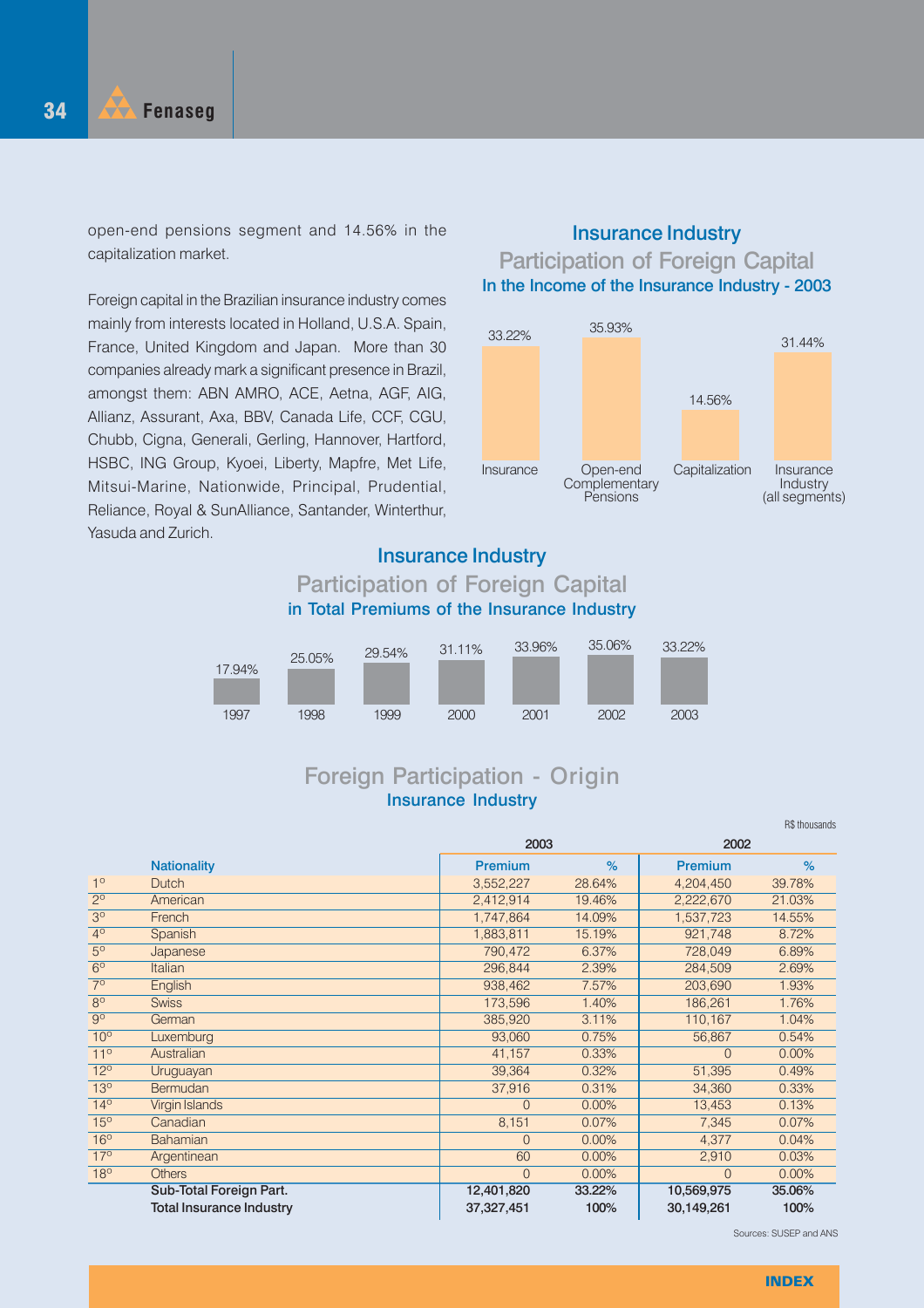**Fenaseg** 35

# Open-end Complementary Pension Plans

Participation of Foreign Capital in the Contributions Collected for the Complementary Pensions



### Foreign Participation - Origin Complementary Pensions Plans Market

|                 |                                |                     |        | R\$ thousands       |          |
|-----------------|--------------------------------|---------------------|--------|---------------------|----------|
|                 |                                | 2003                |        | 2002                |          |
|                 | <b>Nationality</b>             | <b>Contribution</b> | $\%$   | <b>Contribution</b> | %        |
| 1 <sup>0</sup>  | American                       | 1,116,414           | 39.92% | 942,791             | 39.70%   |
| $2^{\circ}$     | <b>Dutch</b>                   | 342,646             | 12.25% | 594,282             | 25.02%   |
| 3 <sup>o</sup>  | <b>Spanish</b>                 | 503,101             | 17.99% | 418,889             | 17.64%   |
| $4^\circ$       | English                        | 352,801             | 12.61% | $\Omega$            | $0.00\%$ |
| 5 <sup>o</sup>  | French                         | 320,470             | 11.46% | 281,088             | 11.84%   |
| $6^\circ$       | Luxemburg                      | 40,274              | 1.44%  | 34,082              | 1.44%    |
| $7^\circ$       | German                         | 40,333              | 1.44%  | 29,074              | 1.22%    |
| $8^\circ$       | Japanese                       | 27,662              | 0.99%  | 19,944              | 0.84%    |
| $9^\circ$       | Canadian                       | 27,368              | 0.98%  | 19,281              | 0.81%    |
| 10 <sup>o</sup> | <b>Italian</b>                 | 20,183              | 0.72%  | 16,753              | 0.71%    |
| 11 <sup>°</sup> | Uruguayan                      | 4,751               | 0.17%  | 10,089              | 0.42%    |
| $12^{\circ}$    | <b>Swiss</b>                   | 718                 | 0.03%  | 8,506               | 0.36%    |
| 13 <sup>o</sup> | <b>Others</b>                  | $\mathbf{O}$        | 0.00%  | $\Omega$            | $0.00\%$ |
|                 | Sub-Total Foreign Part.        | 2,796,720           | 35.93% | 2,374,780           | 33.23%   |
|                 | <b>Total Pensions Industry</b> | 7,784,518           | 100%   | 7,146,211           | 100%     |

Source: SUSEP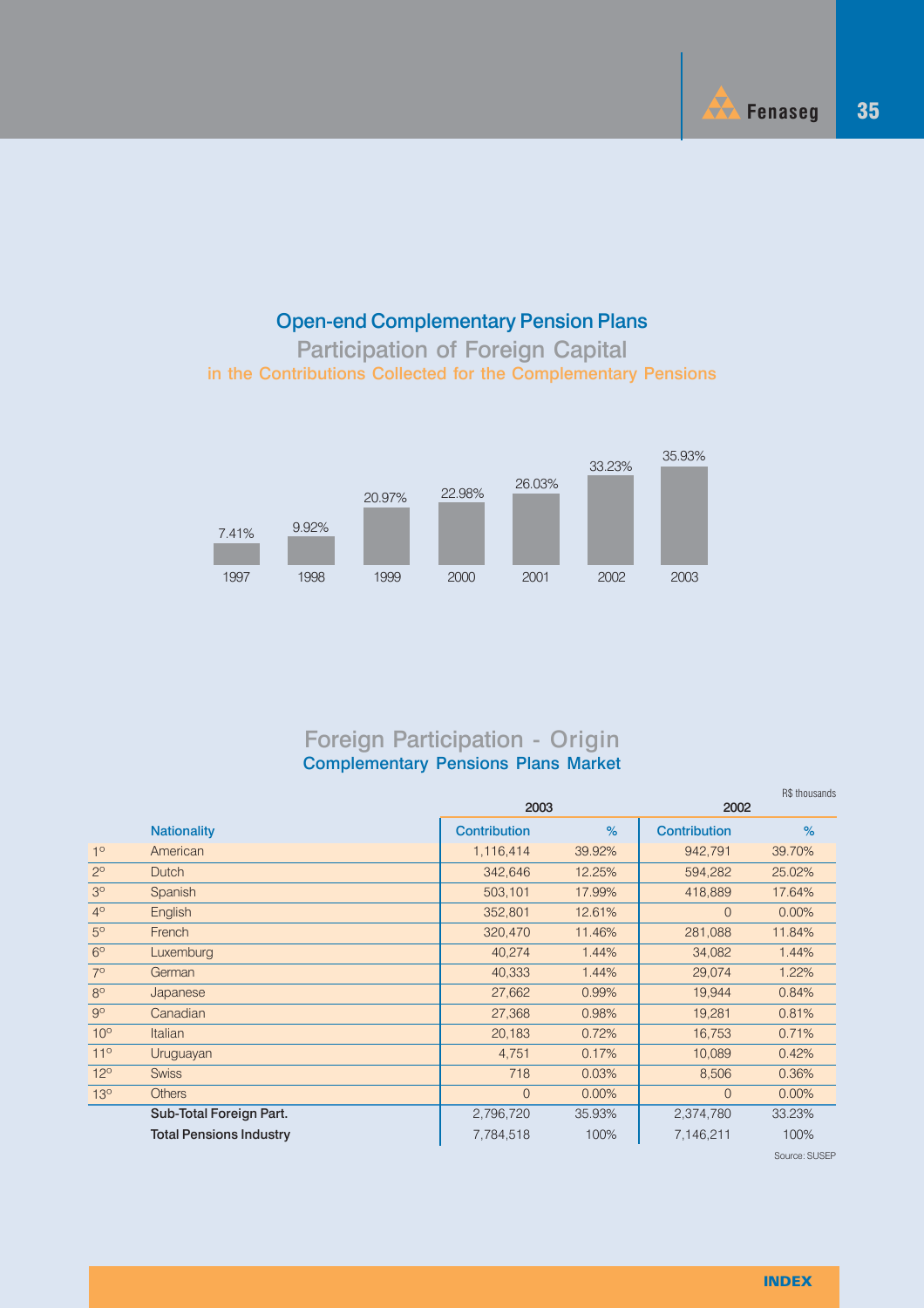

## Capitalization Plans Industry Participation of Foreign Capital in the Total Income of the Industry



#### Foreign Participation - Origin Capitalization Plans Industry

|                |                                |                 |        |                 | R\$ thousands |
|----------------|--------------------------------|-----------------|--------|-----------------|---------------|
|                |                                | 2003            |        | 2002            |               |
|                | <b>Nationality</b>             | <b>Receipts</b> | $\%$   | <b>Receipts</b> | $\%$          |
| 1 <sup>0</sup> | American                       | 393,796         | 44.92% | 386,056         | 48.44%        |
| $2^{\circ}$    | <b>Dutch</b>                   | 201,433         | 22.97% | 240,948         | 30.24%        |
| 3 <sup>o</sup> | French                         | 154,633         | 17.64% | 169.910         | 21.32%        |
| $4^\circ$      | English                        | 126,894         | 14.47% |                 |               |
|                | Sub-Total Foreign Part.        | 876,757         | 14.56% | 796,914         | 15.27%        |
|                | <b>Total Pensions Industry</b> | 6,022,577       | 100%   | 5,217,204       | 100%          |
|                |                                |                 |        |                 |               |

Source: SUSEP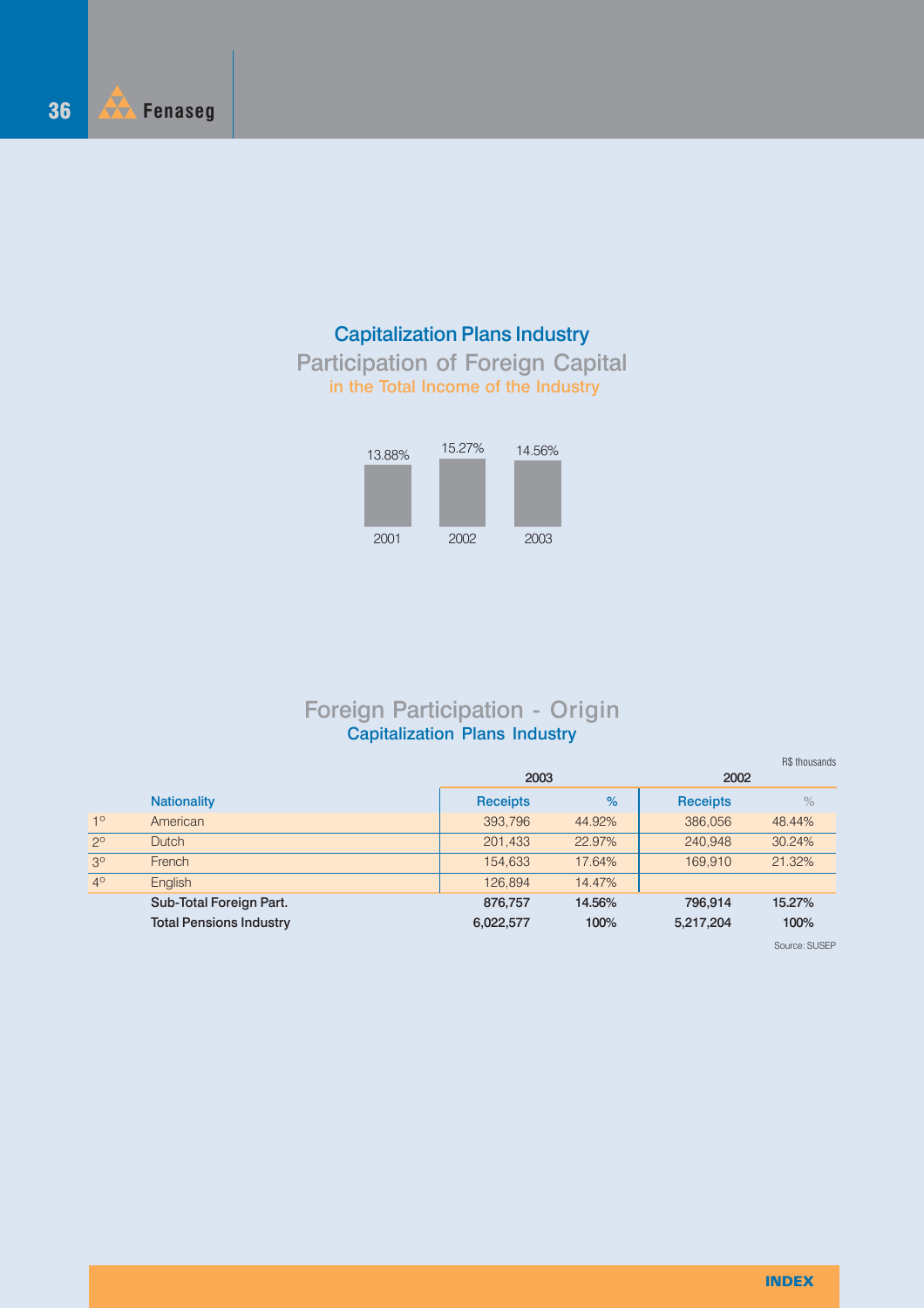# Brazilian Insurance

# Industry 1st half of the year – 2004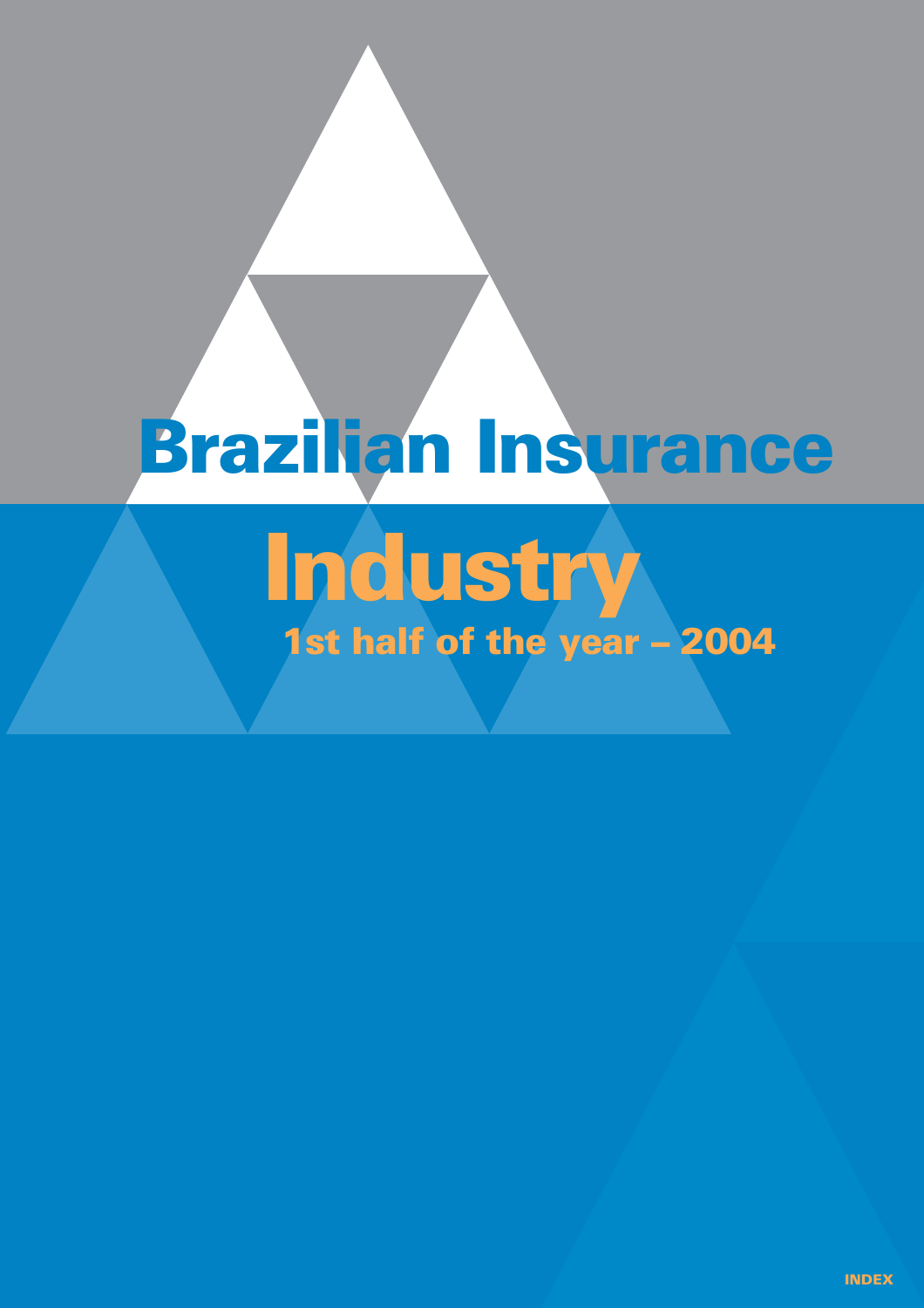

# Insurance industry

The Insurance Industry overall income 18.35% in relation to the same period of 2003; an increase of 23.19% being registered in the insurance segment, 12.15% in capitalization and 2.10% in open-end complementary pension funds.

Worthy of note is the fact that the total of the insurance industry investments in June of 2004 reached the volume of R\$ 104 billion, of which, R\$ 28,4 billion being net worth assets of the companies and R\$ 75,6 billion recorded as technical provisions assets. At the end of June 2004, the total amount of the technical provisions of the insurance industry registered a growth of 33.4% in relation to the same date of last year and it should be highlighted the growth of 61.2% in the provisions of the insurance segment, as a result of the performance of the life insurance line (with emphasis on the products with an element of savings). Provisions in the pension segment increased by 23.3%, and in the capitalization plans by 10.8%.

# Insurance Industry

|                                          |              | Total Income in the period January to June of 2004 and 2003 | R\$ thousands             |
|------------------------------------------|--------------|-------------------------------------------------------------|---------------------------|
| <b>Receipts</b>                          | Jan/Jun 2004 | <b>Jan/Jun 2003</b>                                         | $%$ of<br><b>Increase</b> |
| <b>Insurance</b>                         | 23.19%       |                                                             |                           |
| <b>Open-end Completary Pension Funds</b> | 4,118,402    | 4,033,526                                                   | 2.10%                     |
| <b>Insurance Companies</b>               | 3,886,827    | 3,811,527                                                   | 1.98%                     |
| <b>Non-Profit Entities</b>               | 231,575      | 221,999                                                     | 4.31%                     |
| Capitalization                           | 12.15%       |                                                             |                           |
| <b>Total</b>                             | 28,511,357   | 24,090,543                                                  | 18.35%                    |

# **Insurance Industry<br>See Because at the end of June**

#### Technical Reserves at

R\$ thousands

R\$ thousands

| <u>iculiliual neselves al lile ellu Ul Julie</u> | $%$ of     |            |                 |
|--------------------------------------------------|------------|------------|-----------------|
| <b>Technical Reserves</b>                        | 2004       | 2003       | <b>Increase</b> |
| Insurance                                        | 28.427.954 | 17,632,774 | 61.22%          |
| <b>Open-end Completary Pension Funds</b>         | 38,496,024 | 31,213,411 | 23.33%          |
| <b>Insurance Companies</b>                       | 37,716,902 | 30,486,792 | 23.72%          |
| <b>Non-Profit Entities</b>                       | 779.122    | 726,620    | 7.23%           |
| Capitalization                                   | 8,707,469  | 7,862,564  | 10.75%          |
| <b>Total</b>                                     | 75,631,447 | 56,708,750 | 33,37%          |

Sources: SUSEP and ANS

R\$ thousands

#### Insurance Industry Not Worth at the end of June

|                                          | <u>NGC VYOLUL ACUIG GINI OL UULIG</u> |            |                           |
|------------------------------------------|---------------------------------------|------------|---------------------------|
| <b>Net Assets</b>                        | 2004                                  | 2003       | $%$ of<br><b>Increase</b> |
| <b>Insurance</b>                         | 25,020,104                            | 18,515,478 | 35.13%                    |
| <b>Open-end Completary Pension Funds</b> | 768,647                               | 670,151    | 14.70%                    |
| <b>Insurance Companies</b>               |                                       |            |                           |
| <b>Non-Profit Entities</b>               | 768.647                               | 670.151    | 14.70%                    |
| Capitalization                           | 2.608.629                             | 3,546,710  | $-26.45%$                 |
| Total                                    | 28,397,379                            | 22,732,339 | 24.92%                    |

Sources: SUSEP and ANS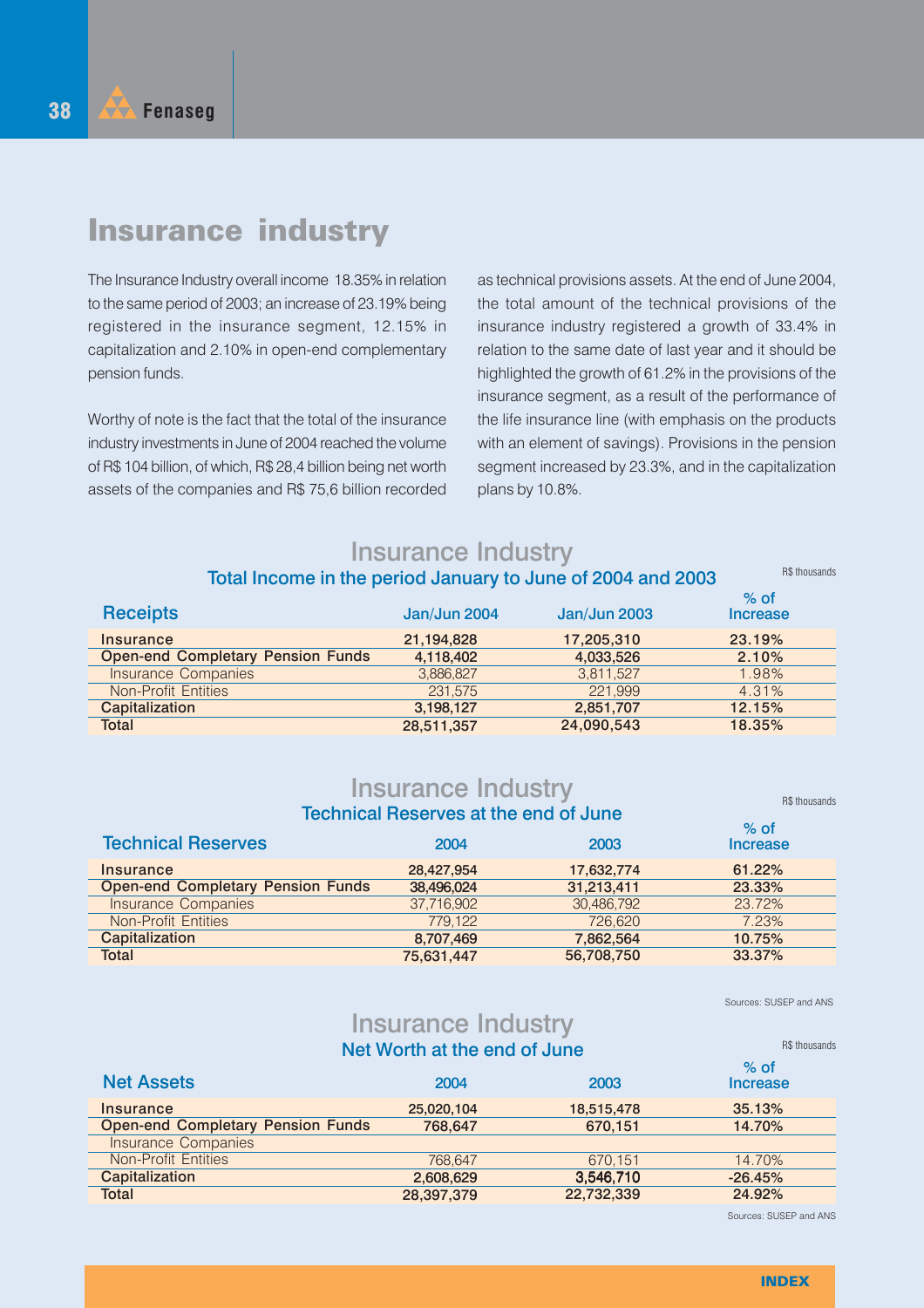# **Insurance**

The insurance industry, in the 1st half of the year 2004, had a premium income of R\$ 21.2 billion, an increase of 23.2% over the amount of R\$ 17.2 billion in the same period of 2003.

If the volume of annual premium income of the insurance industry maintains its growth rate of nearly 23.0% from 2002 to 2003 (when total premium income grew from R\$ 30.1 billion to R\$ 37.3), the premium income of 2004 is going to get close to, if not overtake the amount of R\$ 46.2 billion, thus recording an increase greater than 50% between 2002 and 2004.

Life insurance was responsible for this intense acceleration of the industry, which in the 1st half of 2004, thanks to the success of VGBL plans, obtained a premium income of R\$7.37 billion – 54.4% greater than the income in the 1st half of 2003 (R\$4.77 billion) – with a prospect of reaching R\$17.9 billion by the end of the year.

Automobile and health insurances business are facing extremely difficult market situations.

Domestic market sales of the automobile industry in the 1st half of 2004 remained stagnant, projecting an annual volume of around 1.4 million automobiles, with no prospects for expansion, and prices following the increase of internal costs, thus flattening the already tight purchase capacity of the consumer.

Total automobile insurance premium income in the 1st six months of 2004 amounted to R\$ 4.9 billion - an increase of 13.7% in relation to same period of 2003, due almost entirely to the rise in prices.

The health insurance segment in the 1st half of 2004 recorded an increase of 11.6% with total premium income reaching R\$ 3.64 billion against R\$ 3.26 billion in the first half of 2003.

The increase reflected the parameter of 11.75% adopted by the ANS to contain the complaints made by insurance policyholders in view of the last rise in insurance premiums, authorized by the ANS, to adjust prices to actual costs (an adjustment that was due since 1999).

That rise resulted from the insufficiency of the prior adjustments which kept the prices practically fixed, and the expansion of obligatory insurance services. Such measures had been adopted by the regulatory agency in Brazil – the ANS – over the last few years without considering the necessary balance between the needs of the Insurers and those of the Users.

#### Insurance Industry Data from January to June of 2004, as at 30<sup>th</sup> June 2004

R\$ thousands

| <b>Insurance Branches</b> | <b>Premium Income</b> | <b>Incurred Losses</b> | <b>Loss Ratio</b> |
|---------------------------|-----------------------|------------------------|-------------------|
| Automobile                | 4,897,613             | 3,682,515              | 74.41%            |
| Life                      | 7.370.927             | 1,471,260              | 54.18%            |
| Health                    | 3.639.069             | 3,040,938              | 87.39%            |
| Property                  | 1,828,128             | 723,698                | 45.44%            |
| <b>Personal Accident</b>  | 509,077               | 151,737                | 30.15%            |
| <b>DPVAT</b>              | 911,903               | 335,676                | 78.28%            |
| Home                      | 384.334               | 75,635                 | 40.21%            |
| <b>Transport</b>          | 691.839               | 335,532                | 46.65%            |
| <b>Financial Risks</b>    | 133.038               | 18,063                 | 23.74%            |
| Credit                    | 176.951               | 114,574                | 53.52%            |
| Liability                 | 178,963               | 84,267                 | 66.81%            |
| <b>Special Risks</b>      | 126,509               | 1,476                  | 23.19%            |
| Hull                      | 258,710               | 147.854                | 65.55%            |
| Rural                     | 87,066                | 125,557                | 49.52%            |
| <b>Others</b>             | 983                   | 1.994                  | 202.93%           |
| <b>TOTAL</b>              | 21,195,109            | 10,310,776             | 68.03%            |

Sources: SUSEP and ANS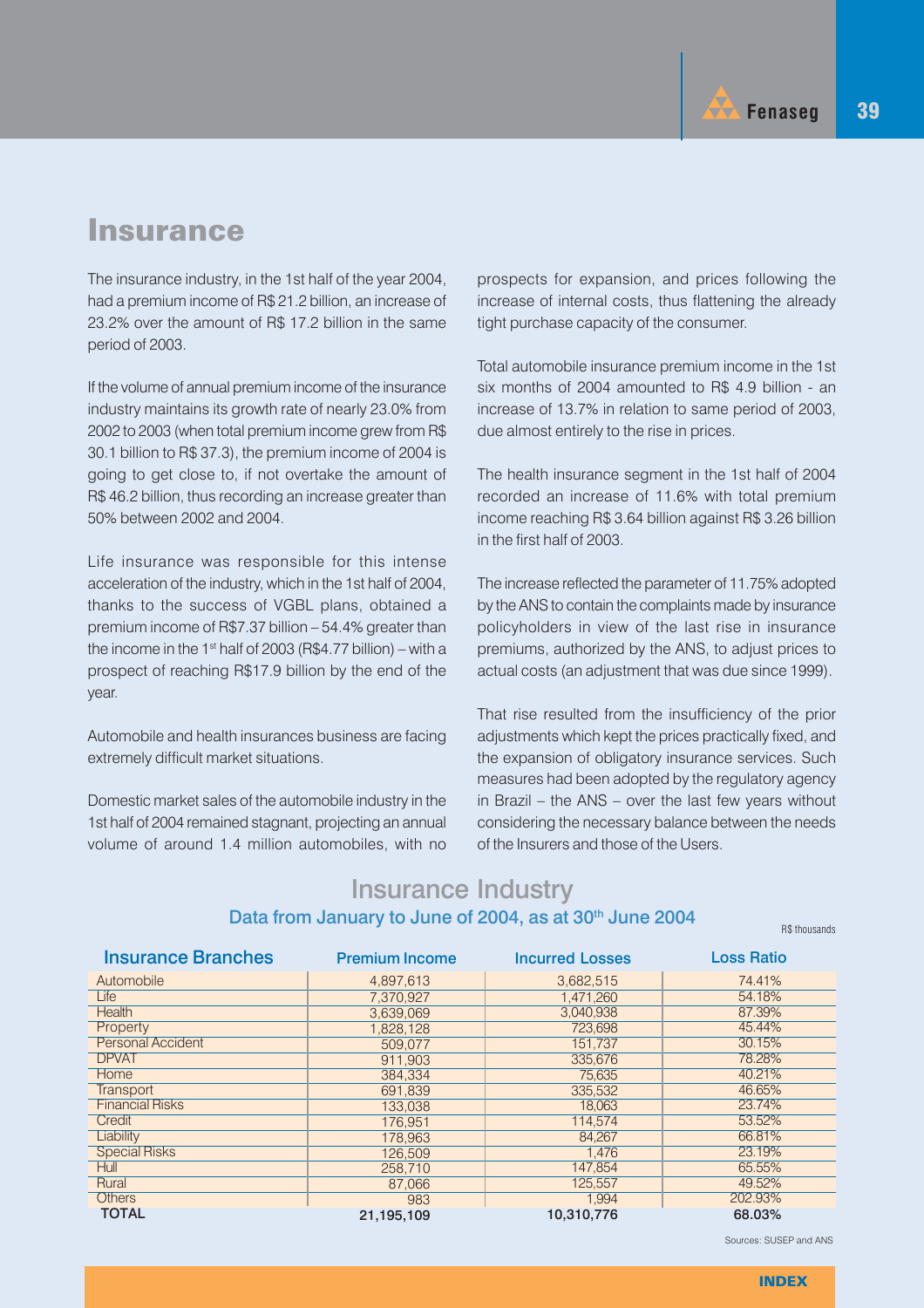

# Open-end Complementary Pensions Funds

The contributions in the 1st six months of 2004 amounted to R\$ 4,12 billion, with a prospect of reaching R\$ 8,53 billion at the end of the year; this amount, compared to the contributions in 2003 of R\$ 7,78 billion, would indicate an increase of 9.63% from one year to the other.

Over the last twelve months there was, between July/ 2003 and April/2004, a trend to a decrease in the monthly totals of contributions, but in May and June 2004 these totals are showing a trend of increase.

In the 1st half of 2004, PGBL plans registered contributions of R\$ 2,04 billion – a growth of 9.51% in relation to R\$ 1,87 billion in the first half of 2003. In the same period of 2004, the traditional plans contributions amounted to R\$ 2,07 billion – decreasing by 3.18% in relation to the first half of 2003 and practically equaled those of PGBL.

The technical provisions for all pensions plans reached R\$ 38,50 billion at 30th of June 2004, an amount 23.34% greater than that of R\$ 31,21 billion at 30<sup>th</sup> of June 2003.

As at 30<sup>th</sup> of June 2004, PGBL plans provisions amounted to R\$ 14,06 billion, representing 27.02% of the total technical provisions, whereas the traditional plans provisions amounted to R\$ 24,43 billion, that is, 46.95% of the total.

## Open-end Complementary Pensions Funds Data from January to June of  $2004 - As$  at  $30<sup>th</sup>$  of june 2004

|                           | <b>Insurers</b>     | <b>Non-Profit Entities</b> | <b>Totals</b>        | R\$ thousands<br><b>PGBL</b> |
|---------------------------|---------------------|----------------------------|----------------------|------------------------------|
| Contributions             | 3,886,327<br>94.38% | 231,575<br>5.62%           | 4,118,402<br>100.00% | 2,196,819<br>53.34%          |
| <b>Benefits Paid</b>      | 275,277             | 139,107                    | 414,384              | 18,337                       |
| <b>Total Liquidations</b> | 895,237             | 10,217                     | 905,454              | 354,580                      |
| Partial Liquidations      | 1,288,553           | 841                        | 1,289,394            | 573,057                      |
| <b>Tecnical Reserves</b>  | 37,716,902          | 779,122                    | 38,496,024           | 14,063,093                   |

Source: SUSEP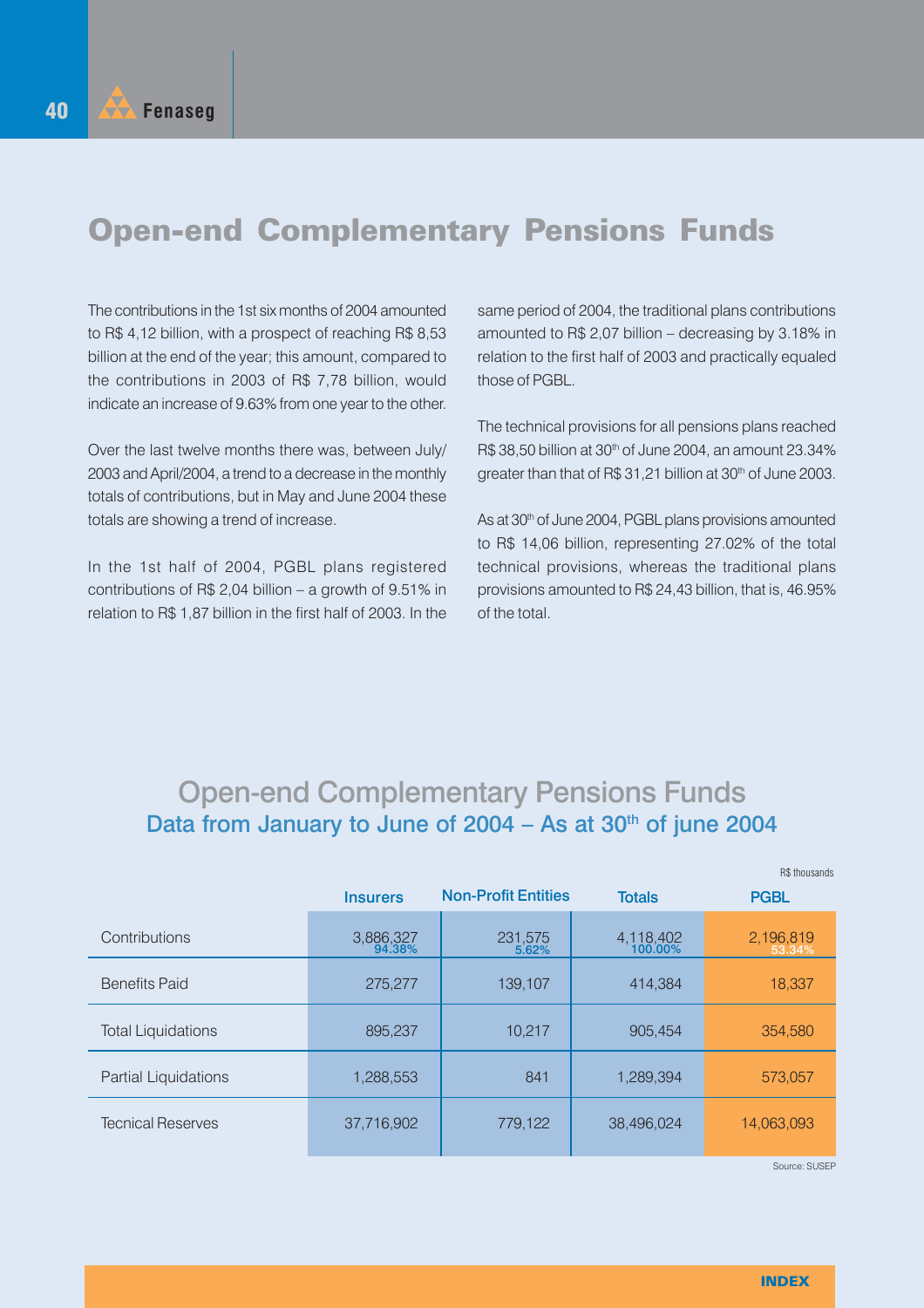# **Capitalization**

The revenue arising from capitalization securities in the 1st half of 2004 was R\$ 3,20 billion, with an increase of 12.26% in relation to the R\$ 2,85 billion in the 1st half of 2003.

The industry's goal of R\$ 7,0 billion for 2004 is based on the current profile of the capitalization securities buyer, who has been emphasizing more on savings but without losing sight of the lottery draws.

The monthly payments plans, which contain the savings element, produced revenues of R\$ 2,37 billion in the 1st six months of 2004, representing 74.2% of the total for the period.

The single-payment plans, which focused on their lottery draw benefit, collected an amount of R\$ 826,4 million, equivalent to 25.8% of the total for the period.

#### Capitalization Industry Data from January to June of 2004

|                                        |               | R\$ thousands             |
|----------------------------------------|---------------|---------------------------|
|                                        | <b>Number</b> | <b>Amount (R\$ 1,000)</b> |
| <b>Single Payment Plans</b>            | 150,263,009   | 826,443                   |
| Monthly Payment Plans (New Plans)      | 8,347,317     | 158,128                   |
| Monthly Payment Plans (In Force Plans) | 81,279,090    | 2,213,557                 |
| Liquidations                           | 73,437,538    | 2,280,864                 |
| <b>Prize Winnings Plans</b>            | 74.753        | 144,280                   |
|                                        |               |                           |

Source: Fenaseg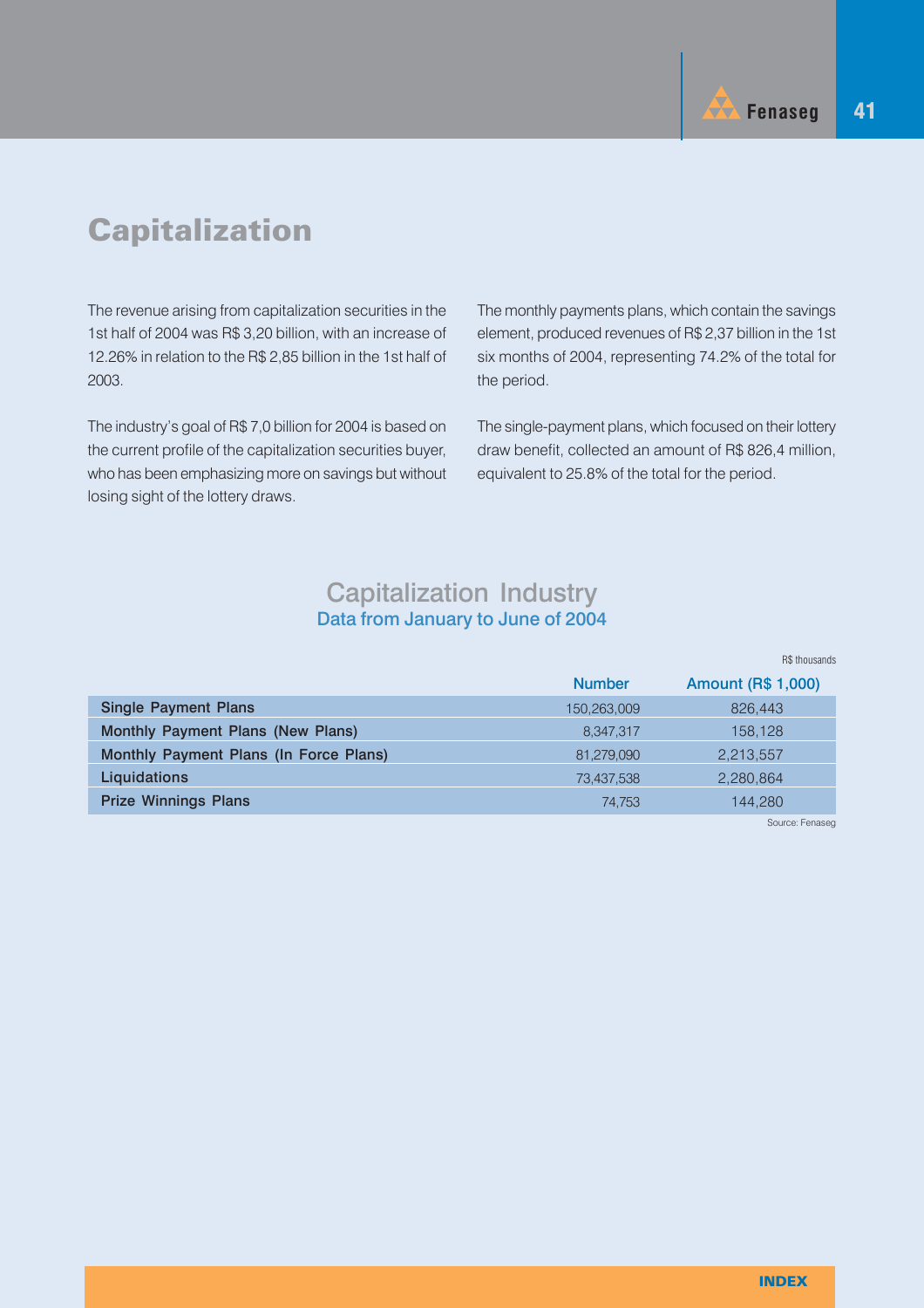42

#### The Insurance Companies 1st Six Months of 2004, as at 30th of June 2004

|                                                                    |                                |                              |                                |                   | <b>Complementary Pension Plans Segment (2)</b> |                                |                      | <b>Both Segments (1 and 2)</b> | R\$ thousands                       |                              |                                                                      |                             |                            |
|--------------------------------------------------------------------|--------------------------------|------------------------------|--------------------------------|-------------------|------------------------------------------------|--------------------------------|----------------------|--------------------------------|-------------------------------------|------------------------------|----------------------------------------------------------------------|-----------------------------|----------------------------|
| <b>Insurance Companies</b>                                         | <b>Total</b><br><b>Premium</b> | <b>Net</b><br><b>Premium</b> | <b>Claims</b><br><b>Losses</b> | <b>Claims</b>     | <b>Net Commercial</b><br><b>Expenses</b>       | <b>Contributors</b>            | <b>Benefits</b>      | <b>Total</b>                   | <b>Paid Liquidation Liquidation</b> |                              | <b>Partial Commercial Management</b><br><b>Expenses Expenses (*)</b> | <b>Net</b><br><b>Profit</b> | <b>Net</b><br><b>Worth</b> |
| ABSOLUTA SEGUROS S.A.                                              | $\overline{0}$                 | $\mathbf{0}$                 | $\overline{0}$                 | $\mathbf{0}$      | $\pmb{0}$                                      | $\mathbf{0}$                   | $\mathbf{0}$         | $\mathbf{0}$                   | $\overline{0}$                      | $\theta$                     | $\vert$                                                              | (9)                         | 1,977                      |
| ACE SEGURADORA S.A                                                 | 183,709                        | 148,670                      | 62,534                         | 56,883            | 42,589                                         | $\overline{0}$                 | $\theta$             | $\overline{0}$                 | $\overline{0}$                      | $\theta$                     | 35,681                                                               | 10,409                      | 70,919                     |
| AGF BRASIL SEGUROS S.A.                                            | 425,047                        | 292,271                      | 249,088                        | 181,420           | 68,453                                         | $\overline{0}$                 | $\theta$             | $\overline{0}$                 | $\theta$                            | $\theta$                     | 82,992                                                               | 38,375                      | 447,468                    |
| AGF SAÚDE S.A.                                                     | 86,070                         | 86,212                       | 63,219                         | 63,009            | 6,152                                          | $\mathbf{0}$                   | $\theta$             | $\theta$                       | $\theta$                            | $\mathbf{0}$                 | 8,568                                                                | 5,760                       | 53,752                     |
| AGF VIDA E PREVIDÊNCIA PRIVADA S.A.                                | 9,940                          | 4,961                        | $\overline{0}$                 | $\pmb{0}$         | 30                                             | 148,986                        | 733                  | 27,200                         | 19,182                              | 405                          | 5,203                                                                | 2,234                       | 55,858                     |
| AIG BRASIL CIA DE SEGUROS S.A                                      | 27,683                         | 19,476                       | 5,580                          | 10,852            | 2,012                                          | $\Omega$                       | $\theta$             | $\theta$                       | $\theta$                            | $\theta$                     | 2,369                                                                | 6.839                       | 83,149                     |
| ALFA SEGUROS E PREVIDÊNCIA S.A.                                    | 80,074                         | 64,689                       | 46,034                         | 43,972            | 11,159                                         | 8,493                          | $\theta$             | 4,373                          | 2,528                               | $\theta$                     | 12,967                                                               | 464                         | 29,990                     |
| ALVORADA VIDA S.A.                                                 | $\overline{0}$                 | $\bf{0}$                     | $\theta$                       | (7)               | $\theta$                                       | $\mathbf{0}$                   | $\theta$             | $\theta$                       | $\theta$                            | $\mathbf{0}$                 | 289                                                                  | 864                         | 18,652                     |
| AMERICAN LIFE COMPANHIA DE SEGUROS<br>AMIL SEGURADORA S.A.         | 9,078                          | 5,182                        | 533                            | 3,158             | 655                                            | $\theta$                       | $\theta$<br>$\theta$ | $\theta$<br>194                | $\overline{0}$<br>$\overline{0}$    | $\theta$<br>$\mathbf{0}$     | 2,066                                                                | (275)<br>45                 | 7,373                      |
| APS SEGURADORA S.A.                                                | 102<br>10,160                  | 111<br>5,648                 | 100<br>810                     | 105<br>3,631      | (0)<br>531                                     | 215<br>$\overline{0}$          | $\theta$             | $\theta$                       | $\overline{0}$                      | $\theta$                     | 252<br>1,601                                                         | 42                          | 4,583<br>8,956             |
| ASSURANT SEGURADORA S.A.                                           | 21,199                         | 21,083                       | 2,832                          | 4,053             | 1,694                                          | $\Omega$                       | $\theta$             | $\theta$                       | $\overline{0}$                      | $\theta$                     | 8,012                                                                | 173                         | 26,461                     |
| AUREA SEGUROS S.A.                                                 | 18,547                         | 4,341                        | 5,069                          | 2,967             | (2, 188)                                       | $\overline{0}$                 | $\theta$             | $\theta$                       | $\theta$                            | $\theta$                     | 4,659                                                                | (260)                       | 8,030                      |
| AVS SEGURADORA S.A                                                 | 114                            | 216                          | $\theta$                       |                   | 29                                             | $\Omega$                       | $\theta$             | $\theta$                       | $\overline{0}$                      | $\mathbf{0}$                 | $\overline{0}$                                                       | 338                         | 8,551                      |
| AXA SEGUROS BRASIL S.A.                                            | 72,565                         | 58,882                       | 39,823                         | 38,121            | 13,638                                         | $\overline{0}$                 | $\theta$             | $\theta$                       | $\overline{0}$                      | $\mathbf{0}$                 | 15,284                                                               | 1,420                       | 60,161                     |
| <b>BANERJ SEGUROS S.A.</b>                                         | 13,273                         | 6,790                        | 923                            | 6,827             | $\theta$                                       | $\Omega$                       | $\theta$             | $\theta$                       | $\overline{0}$                      | $\mathbf{0}$                 | 2,892                                                                | 2,994                       | 217,782                    |
| <b>BANESTES SEGUROS S.A.</b>                                       | 36,644                         | 32,300                       | 19,196                         | 20,914            | 5,787                                          | $\overline{0}$                 | $\theta$             | $\theta$                       | $\theta$                            | $\theta$                     | 6,353                                                                | 2,444                       | 33,047                     |
| <b>BCS SEGUROS S.A.</b>                                            | $\overline{0}$                 | $\theta$                     | $\theta$                       | $\overline{0}$    | $\theta$                                       | $\Omega$                       | $\theta$             | $\theta$                       | $\overline{0}$                      | $\mathbf{0}$                 | 137                                                                  | 711                         | 31,578                     |
| BEMGE SEGURADORA S.A.                                              | 16,077                         | 8,750                        | 325                            | 8,771             | $\overline{1}$                                 | $\Omega$                       | $\theta$             | $\overline{0}$                 | $\overline{0}$                      | $\theta$                     | 2,723                                                                | 14,202                      | 272,254                    |
| <b>BRADESCO SAUDE S.A</b>                                          | 1,472,634                      | 1,439,429                    | 1,258,174                      | 1,321,264         | 46,233                                         | $\Omega$                       | $\theta$             | $\theta$                       | $\overline{0}$                      | $\theta$                     | 149,854                                                              | (17, 163)                   | 548,138                    |
| <b>BRADESCO SEGUROS S.A.</b>                                       | 1,034,300                      | 810,183                      | 620,846                        | 668,304           | 135,467                                        | $\theta$                       | $\theta$             | $\overline{0}$                 | $\overline{0}$                      | $\overline{0}$               | 187,304                                                              | 374,714                     | 3,860,489                  |
| BRADESCO VIDA E PREVIDÊNCIA S.A.                                   | 2.411.297                      | 512,319                      | 258,036                        | 337,566           | 134,077                                        | 1,014,420                      | 172,594              | 421,735                        | 510,748                             | 47,561                       | 123,840                                                              | 388,917                     | 2,053,595                  |
| BRASIL VEICULOS COMPANHIA DE SEGUROS S.A.                          | 297,790                        | 249,204                      | 183,846                        | 176,270           | 27,930                                         | $\theta$                       | $\theta$             | $\theta$                       | $\overline{0}$                      | $\mathbf{0}$                 | 32,194                                                               | 14,264                      | 176,721                    |
| BRASILPREV SEGUROS E PREVIDÊNCIA S.A.                              | 426,209                        | 6,334                        | $\theta$                       | 623               | 4,057                                          | 659,250                        | 38,045               | 105,206                        | 120,183<br>$\overline{0}$           | 13,138                       | 55,324                                                               | 57,439                      | 172,292                    |
| BRASILSAUDE COMPANHIA DE SEGUROS<br>CAIXA SEGURADORA S.A.          | 60,474<br>492,091              | 60,465<br>293,969            | 42,677<br>175,916              | 44,474<br>163,656 | 3,117<br>2,736                                 | $\theta$<br>$\theta$           | $\theta$<br>$\theta$ | $\theta$<br>$\theta$           | $\overline{0}$                      | $\theta$<br>$\theta$         | 7,855<br>58,312                                                      | 1,525<br>147,234            | 41,250<br>885,916          |
| CAIXA VIDA E PREVIDÊNCIA S.A.                                      | 385,752                        | 88,931                       | 79,691                         | 79,691            | 4,202                                          | 180,576                        | 1,582                | 33,731                         | 44,251                              | 5,306                        | 10,455                                                               | 5,230                       | 40,199                     |
| CANADÁ LIFE PREVIDÊNCIA E SEGUROS S.A.                             | 13,126                         | 12,632                       | 4,469                          | 7,206             | 2,035                                          | 17,702                         | $\theta$             | 6,919                          | 3,915                               | 115                          | 7,818                                                                | (7,001)                     | 10,683                     |
| CARDIF DO BRASIL SEGUROS E PREVIDÊNCIA S                           | 31,906                         | 25,579                       | 7,101                          | 7,724             | 13,379                                         | 1,728                          | $\theta$             | 212                            | 1,526                               | $\overline{1}$               | 7,461                                                                | (2,626)                     | 16,248                     |
| CENTAURO SEGURADORA S.A                                            | 7,564                          | 3,884                        | 273                            | 2,539             | 136                                            | $\Omega$                       | $\theta$             | $\theta$                       | $\theta$                            | $\theta$                     | 942                                                                  | 5                           | 1,217                      |
| CHUBB DO BRASIL CIA DE SEGUROS                                     | 120,952                        | 90,235                       | 50,048                         | 46,886            | 19,482                                         | $\theta$                       | $\theta$             | $\theta$                       | $\overline{0}$                      | $\theta$                     | 31,350                                                               | 7,230                       | 80,054                     |
| CIA SEGUROS PREVIDÊNCIA DO SUL                                     | 36,180                         | 29,299                       | 13,302                         | 14,864            | 6,030                                          | 8                              | 5                    | 302                            | $\theta$                            | $\mathbf{0}$                 | 8,011                                                                | 857                         | 29,375                     |
| CIA. SEGUROS MINAS-BRASIL                                          | 163,477                        | 136,962                      | 97,498                         | 95,744            | 27,151                                         | 7,492                          | 158                  | 3,731                          | 3,417                               | 123                          | 36,507                                                               | (426)                       | 79,540                     |
| CIGNA COMPANHIA DE SEGUROS                                         | $\overline{0}$                 | $\mathbf 0$                  | $\theta$                       | $\overline{0}$    | $\theta$                                       | $\Omega$                       | $\theta$             | $\theta$                       | $\overline{0}$                      | $\pmb{0}$                    | 205                                                                  | (62)                        | 2,201                      |
| CIGNA SEGURADORA S.A.                                              | (1)                            | (1)                          | (346)                          | (2, 241)          | $\mathbf{0}$                                   | $\theta$                       | $\theta$             | $\pmb{0}$                      | $\overline{0}$                      | $\theta$                     | 2,809                                                                | 283                         | 14,185                     |
| CITIINSURANCE DO BRASIL VIDA E PREVIDÊNCIA                         | 52,238                         | 50,087                       | 8,624                          | 12,548            | 14,650                                         | 13.682                         | $\theta$             | 451                            | 1,714                               | 64                           | 8,084                                                                | 3,439                       | 24,575                     |
| COMBINED SEGUROS BRASIL S.A.                                       | 3,975                          | 3,908                        | 4,290                          | 1,839             | 3,560                                          | $\overline{0}$                 | $\theta$             | $\theta$                       | $\overline{0}$                      | $\overline{0}$               | 2,242                                                                | (506)                       | 9,800                      |
| COMPANHIA DE SEGUROS ALIANÇA DA BAHIA                              | 35,418                         | 19,529                       | 20,126                         | 13,649            | 4,412                                          | $\overline{0}$                 | $\theta$             | $\theta$                       | $\overline{0}$                      | $\mathbf{0}$                 | 10,454                                                               | 10,033                      | 81,212                     |
| COMPANHIA DE SEGUROS ALIANÇA DO BRASIL                             | 494,897                        | 447,116                      | 239,873                        | 183,994           | 102,334                                        | $\overline{0}$<br>$\mathbf{0}$ | $\theta$<br>$\theta$ | $\theta$<br>$\theta$           | $\overline{0}$<br>$\theta$          | $\mathbf{0}$<br>$\mathbf{0}$ | 53,121                                                               | 59,940                      | 203,508                    |
| COMPANHIA DE SEGUROS GRALHA AZUL<br>COMPANHIA EXCELSIOR DE SEGUROS | 15,468<br>42,134               | 6,814<br>9,702               | 3,645<br>1,790                 | 8,996<br>4,087    | 106<br>1,322                                   | $\overline{0}$                 | $\theta$             | $\theta$                       | $\mathbf{0}$                        | $\mathbf{0}$                 | 1,633<br>3,989                                                       | 35,239<br>1,016             | 613,785<br>12,128          |
| COMPANHIA MUTUAL DE SEGUROS                                        | 7,362                          | 6,755                        | 3,036                          | 1,485             | 580                                            | $\mathbf{0}$                   | $\theta$             | $\theta$                       | $\theta$                            | $\mathbf{0}$                 | 2,137                                                                | 18                          | 9,227                      |
| CONAPP CIA NACIONAL DE SEGUROS                                     | 29,214                         | 21,137                       | 16,049                         | 21,549            | 1,592                                          | $\mathbf{0}$                   | $\theta$             | $\theta$                       | $\theta$                            | $\theta$                     | 4,031                                                                | (4,602)                     | 21,466                     |
| CONFIANÇA CIA DE SEGUROS                                           | 63,001                         | 57,865                       | 37,170                         | 37,105            | 7,225                                          | $\mathbf{0}$                   | $\theta$             | $\overline{0}$                 | $\Omega$                            | $\mathbf{0}$                 | 7,529                                                                | 2.366                       | 30,840                     |
| COSESP - CIA DE SEGUROS DO ESTADO DE SÃO PAULO 261,696             |                                | 223,822                      | 160,845                        | 122,265           | 25,134                                         |                                |                      | U                              |                                     | U                            | 25,929                                                               | 14,364                      | 166,468                    |
| EULER HERMES SEGUROS DE CRÉDITO S.A.                               | 3,008                          | 198                          | 142                            | 34                | (398)                                          | $\overline{0}$                 | $\theta$             | $\theta$                       | $\theta$                            | $\theta$                     | 1,460                                                                | (425)                       | 7,297                      |
| EULER HERMES SEGUROS DE CRÉDITO À EXPORTAÇÃO S.A. 678              |                                | 29                           | $\overline{0}$                 | $\pmb{0}$         | (9)                                            | 0                              | $\theta$             | $\theta$                       | $\mathbf{0}$                        | $\theta$                     | 346                                                                  | 148                         | 8,381                      |
| FEDERAL DE SEGUROS S.A.                                            | 30,508                         | 24,733                       | 8,180                          | 11,037            | 4,213                                          | $\mathbf{0}$                   | $\theta$             | $\theta$                       | $\overline{0}$                      | $\theta$                     | 5,234                                                                | 246                         | 26,989                     |
| FEDERAL VIDA E PREVIDÊNCIA S.A.                                    | $\overline{0}$                 | $\theta$                     | $\overline{0}$                 | $\overline{0}$    | $\theta$                                       | $\mathbf{0}$                   | $\theta$             | $\pmb{0}$                      | $\mathbf{0}$                        | $\mathbf{0}$                 | 32                                                                   | $\theta$                    | 1,800                      |
| FINASA SEGURADORA S.A.                                             | $\overline{0}$                 | $\mathbf 0$                  | $\overline{0}$                 | $\theta$          | $\mathbf{0}$                                   | $\mathbf{0}$                   | $\theta$             | $\theta$                       | $\theta$                            | $\mathbf{0}$                 | 392                                                                  | 176                         | 9,416                      |
| GENERALI DO BRASIL CIA NACIONAL DE SEGUROS                         | 134,810                        | 86,907                       | 65,706                         | 55,438            | 19,082                                         | $\mathbf{0}$                   | $\theta$             | $\theta$                       | $\mathbf{0}$                        | $\mathbf{0}$                 | 17,978                                                               | 1,060                       | 71,224                     |
| <b>GENTE SEGURADORA S.A.</b>                                       | 7,718                          | 3,842                        | 260                            | 2,853             | 67                                             | $\mathbf{0}$                   | $\theta$             | $\theta$                       | $\theta$                            | $\pmb{0}$                    | 1,106                                                                | 30                          | 6,086                      |
| GERLING SUL AMÉRICA S.A. SEGUROS INDUSTRIAIS                       | 15,338                         | 7,495                        | 10,295                         | 5,391             | 731                                            | $\overline{0}$                 | $\theta$             | $\pmb{0}$                      | $\overline{0}$                      | $\mathbf{0}$                 | 2,730                                                                | (299)                       | 9,725                      |
| GOLDEN CROSS SEGURADORA S.A.<br>GRALHA AZUL SAÚDE S.A.             | 0<br>10,577                    | $\overline{2}$               | $\bf{0}$<br>8,899              | (52)<br>8,150     | 236                                            | $\mathbf{0}$<br>$\mathbf{0}$   | $\theta$<br>$\theta$ | $\theta$<br>$\theta$           | $\theta$<br>$\overline{0}$          | $\theta$<br>$\mathbf{0}$     | 2,550<br>724                                                         | (885)<br>2,162              | 45,102<br>16,796           |
| HANNOVER INTERNATIONAL SEGUROS S.A.                                | 136,175                        | 11,214<br>126,627            | 103,404                        | 89,738            | 28,045                                         | $\mathbf{0}$                   | $\theta$             | $\theta$                       | $\theta$                            | $\theta$                     | 23,859                                                               | 1,368                       | 71,286                     |
| <b>HSBC SEGURO SAÚDE S.A.</b>                                      | (16)                           | (7)                          | 1,005                          | 901               | $\mathbf{0}$                                   | $\overline{0}$                 | $\theta$             | $\theta$                       | $\theta$                            | $\mathbf{0}$                 | 729                                                                  | 2,092                       | 57,820                     |
| HSBC SEGUROS (BRASIL) S.A.                                         | 348,569                        | 338,795                      | 216,712                        | 196,174           | 45,497                                         | $\mathbf{0}$                   | $\theta$             | $\theta$                       | $\theta$                            | $\theta$                     | 56,351                                                               | 51,723                      | 350,727                    |
| HSBC VIDA E PREVIDÊNCIA (BRASIL) S.A.                              | 123,295                        | 22,660                       | $\overline{0}$                 | 5,535             | 162                                            | 202,849                        | 632                  | 12,458                         | 64,205                              | 6,897                        | 18,601                                                               | 5,733                       | 39,656                     |
| ICATU HARTFORD SEGUROS S.A.                                        | 141,211                        | 119,261                      | 53,515                         | 74,418            | 16,350                                         | 136,370                        | 6,467                | 9,744                          | 60,592                              | 2,636                        | 33,903                                                               | 24,563                      | 244,035                    |
| INDIANA SEGUROS S.A.                                               | 132,725                        | 126,736                      | 99,771                         | 85,900            | 30,634                                         | $\theta$                       | $\theta$             | $\pmb{0}$                      | $\mathbf{0}$                        | $\mathbf{0}$                 | 26,095                                                               | 1,361                       | 55,579                     |
| INTERBRAZIL SEGURADORA S.A.                                        | 66,925                         | 29,944                       | 13,929                         | 15,804            | 4,334                                          | $\bf{0}$                       | $\theta$             | $\pmb{0}$                      | $\theta$                            | $\theta$                     | 11,031                                                               | (949)                       | 20,024                     |
| INVESTPREV SEGUROS E PREVIDÊNCIA S.A.                              | 2,167                          | 473                          | $\overline{0}$                 | (2)               | $\mathbf{0}$                                   | 11,583                         | $6\phantom{1}$       | 3,097                          | 2,582                               | $\mathbf{0}$                 | 369                                                                  | 343                         | 7,360                      |
| ITAŬ PREVIDÊNCIA E SEGUROS S.A.                                    | 1,306,622                      | 188,251                      | 30,469                         | 47,096            | 25,678                                         | 344,766                        | 2,786                | 62,373                         | 133,039                             | 1,057                        | 60,684                                                               | 183,822                     | 2,010,343                  |
| ITAÙ SEGUROS S.A.                                                  | 923,289                        | 696,138                      | 495,922                        | 396,660           | 150,198                                        | $\mathbf{0}$                   | $\theta$             | $\pmb{0}$                      | $\mathbf{0}$                        | $\overline{0}$               | 153,441                                                              | 270,436                     | 2,474,438                  |
| <b>ITAUSEG SAUDE S.A.</b>                                          | 36,650                         | 34,384                       | 58,704                         | 58,713            | 47                                             | $\theta$                       | $\theta$             | $\pmb{0}$                      | $\theta$                            | $\pmb{0}$                    | 1,025                                                                | (20, 781)                   | 104,723                    |
| J. MALUCELLI SEGURADORA S.A.                                       | 35,087                         | 5,722                        | (268)                          | 2,672             | (4,005)                                        | 0                              | $\pmb{0}$            | $\theta$                       | $\overline{0}$                      | $\mathbf{0}$                 | 4,846                                                                | 4,749                       | 27,307                     |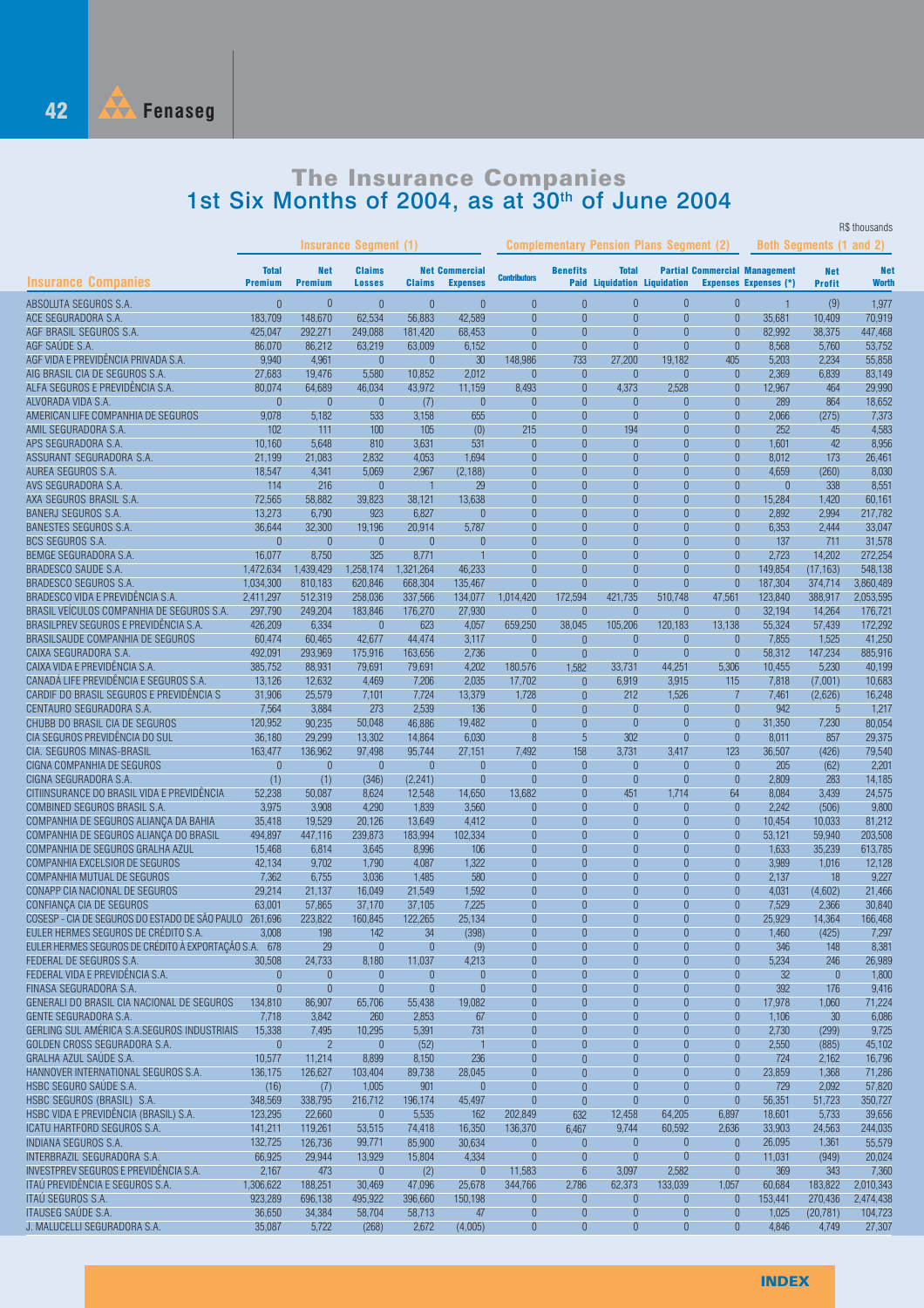#### The Insurance Companies 1st Six months of 2004, as at  $30<sup>th</sup>$  of june 2004

|                                                                                        |                                |                              | Insurance Segment (1)          |                   |                                          | R\$ thousands<br><b>Complementary Pension Plans Segment (2)</b><br><b>Both Segments (1 and 2)</b> |                                  |                            |                                     |                                  |                                                                      |                             |                            |
|----------------------------------------------------------------------------------------|--------------------------------|------------------------------|--------------------------------|-------------------|------------------------------------------|---------------------------------------------------------------------------------------------------|----------------------------------|----------------------------|-------------------------------------|----------------------------------|----------------------------------------------------------------------|-----------------------------|----------------------------|
| <b>Insurance Companies</b>                                                             | <b>Total</b><br><b>Premium</b> | <b>Net</b><br><b>Premium</b> | <b>Claims</b><br><b>Losses</b> | <b>Claims</b>     | <b>Net Commercial</b><br><b>Expenses</b> | <b>Contributors</b>                                                                               | <b>Benefits</b>                  | <b>Total</b>               | <b>Paid Liquidation Liquidation</b> |                                  | <b>Partial Commercial Management</b><br><b>Expenses Expenses (*)</b> | <b>Net</b><br><b>Profit</b> | <b>Net</b><br><b>Worth</b> |
| JAVA NORDESTE SEGUROS S.A.                                                             | 6,958                          | 3,272                        | $\theta$                       | 2,532             | $\pmb{0}$                                | $\overline{0}$                                                                                    | $\overline{0}$                   | $\theta$                   | $\overline{0}$                      | $\mathbf{0}$                     | 626                                                                  | -7                          | 1,442                      |
| KYOEI DO BRASIL COMPANHIA DE SEGUROS                                                   | 12,883                         | 9,875                        | 1,539                          | 7,455             | 626                                      | $\theta$                                                                                          | $\overline{0}$                   | $\theta$                   | $\overline{0}$                      | $\mathbf{0}$                     | 3,658                                                                | (457)                       | 23,388                     |
| LIBERTY PAULISTA SEGUROS S.A.                                                          | 279,082                        | 245,726                      | 185,641                        | 170,744           | 52,288                                   | $\theta$                                                                                          | $\overline{0}$                   | $\theta$                   | $\overline{0}$                      | $\overline{0}$                   | 64,813                                                               | 1,032                       | 132,416                    |
| MAPFRE SEGURADORA DE GARANTIAS E CRÉDITO                                               | 16,211                         | 293                          | $\theta$                       | 29                | (2,019)                                  | $\theta$                                                                                          | $\overline{0}$                   | $\theta$                   | $\overline{0}$                      | $\overline{0}$                   | 1,471                                                                | 1,459                       | 16,793                     |
| MARÍTIMA SAÚDE SEGUROS S.A.                                                            | 108,309                        | 105,494                      | 78,089                         | 76,241            | 7,005                                    | $\theta$                                                                                          | $\overline{0}$                   | $\theta$                   | $\overline{0}$                      | $\overline{0}$                   | 19,868                                                               | 3,149                       | 25,340                     |
| <b>MARÍTIMA SEGUROS S.A.</b>                                                           | 276,535                        | 236,743                      | 152.282                        | 129.823           | 54,988                                   | $\theta$                                                                                          | $\overline{0}$                   | $\theta$                   | $\overline{0}$                      | $\mathbf{0}$                     | 64,826                                                               | 4,297                       | 143,077                    |
| MAXLIFE SEGURADORA DO BRASIL S.A.                                                      | 258<br>4,265                   | 115<br>4,254                 | $\theta$<br>1,581              | 35<br>1,685       | 15                                       | $\theta$                                                                                          | $\theta$<br>$\theta$             | $\theta$                   | $\overline{0}$<br>$\overline{0}$    | $\overline{0}$<br>$\overline{0}$ | 159<br>1,708                                                         | (155)                       | 3,502                      |
| MBM SEGURADORA S.A.<br>METROPOLITAN LIFE SEGUROS E PREVIDÊNCIA                         | 79,438                         | 72,010                       | 37,101                         | 38,683            | 478<br>19,069                            | $\theta$<br>4,269                                                                                 | 34                               | $\overline{4}$<br>1,104    | 1,129                               | $\overline{0}$                   | 29,914                                                               | 58<br>(7, 199)              | 7,213<br>63,349            |
| MINAS BRASIL SEGUR. VIDA E PREVIDÊNCIA S.A.                                            | $\overline{0}$                 | $\overline{0}$               | $\theta$                       | $\theta$          | $\mathbf{0}$                             | $\theta$                                                                                          | $\theta$                         | $\theta$                   | $\overline{0}$                      | $\overline{0}$                   | 163                                                                  | 180                         | 8,763                      |
| MITSUI SUMITOMO SEGUROS S.A.                                                           | 97,320                         | 64,669                       | 64,051                         | 51,660            | 12,493                                   | $\theta$                                                                                          | $\theta$                         | $\overline{0}$             | $\overline{0}$                      | $\mathbf{0}$                     | 14,528                                                               | 220                         | 122,085                    |
| MONGERAL S.A. SEG. E PREV.                                                             | 569                            | 569                          | $\theta$                       | $\overline{0}$    | 85                                       | 17.710                                                                                            | 5,693                            | 1,186                      | 921                                 | 7,052                            | 8.889                                                                | 488                         | 19,944                     |
| NATIONALE NEDERLANDEN                                                                  | $\theta$                       | $\overline{0}$               | $\theta$                       | (5)               | $\theta$                                 | $\theta$                                                                                          | $\overline{0}$                   | $\overline{0}$             | $\overline{0}$                      | $\overline{0}$                   | 148                                                                  | 608                         | 11,317                     |
| NATIONWIDE MARÍTIMA VIDA E PREVIDÊNCIA S.A.                                            | 54,266                         | 44,703                       | 16,450                         | 24,264            | 13,864                                   | 33.984                                                                                            | $\overline{4}$                   | 7,292                      | 6.268                               | 186                              | 24,590                                                               | (16, 937)                   | 70,016                     |
| NOBRE SEGURADORA DO BRASIL S.A.                                                        | 22,894                         | 15,272                       | 4,956                          | 6,601             | 3,462                                    | $\theta$                                                                                          | $\overline{0}$                   | $\theta$                   | $\mathbf{0}$                        | $\theta$                         | 5,256                                                                | 145                         | 14,969                     |
| NOTRE DAME SEGURADORA S.A.                                                             | 44,848                         | 44,847                       | 36,705                         | 37,643            | 1.007                                    | $\theta$                                                                                          | $\overline{0}$                   | $\theta$                   | $\overline{0}$                      | $\theta$                         | 5,751                                                                | 560                         | 18,670                     |
| PANAMÉRICANA DE SEGUROS S.A.                                                           | 29,962                         | 25,281                       | 3,883                          | 7,634             | 470                                      | $\theta$                                                                                          | $\overline{0}$                   | $\overline{0}$             | $\overline{0}$                      | $\overline{0}$                   | 11,720                                                               | 2,129                       | 50,359                     |
| PARANA CIA. DE SEGUROS                                                                 | 11,208<br>25,084               | 5,272                        | 321                            | 5,307             | $\theta$                                 | $\theta$<br>$\theta$                                                                              | $\overline{0}$<br>$\theta$       | $\theta$<br>$\theta$       | $\overline{0}$<br>$\overline{0}$    | $\overline{0}$<br>$\theta$       | 2,345                                                                | 128,247                     | 1,168,547                  |
| PHENIX SEGURADORA S.A.<br>PORTO SEGURO - SEGURO SAÚDE S.A.                             | 210,841                        | 35,733<br>209,955            | 29,017<br>154,043              | 29,091<br>152,467 | 12,768<br>14,221                         | $\theta$                                                                                          | $\overline{0}$                   | $\theta$                   | $\overline{0}$                      | $\theta$                         | 5,931<br>35,209                                                      | 21,808<br>12,997            | 46,864<br>106,679          |
| PORTO SEGURO CIA. DE SEGUROS GERAIS                                                    | 958,390                        | 880,406                      | 564,715                        | 503,050           | 212,240                                  | $\theta$                                                                                          | $\theta$                         | $\theta$                   | $\overline{0}$                      | $\mathbf{0}$                     | 217,257                                                              | 64,351                      | 725,122                    |
| PORTO SEGURO VIDA E PREVIDÊNCIA S.A.                                                   | 7,844                          | 1,232                        | 611                            | 87                | 976                                      | 46.755                                                                                            | 320                              | 12,872                     | 6.986                               | 1,514                            | 4,666                                                                | 4,243                       | 96,174                     |
| PQ SEGUROS S.A.                                                                        | 7,332                          | 3,449                        | 10                             | 2,778             | $\theta$                                 | $\theta$                                                                                          | $\theta$                         | $\theta$                   | $\mathbf{0}$                        | $\theta$                         | 2,937                                                                | (514)                       | 14,304                     |
| PRUDENTIAL DO BR SEGUROS DE VIDA                                                       | 38,093                         | 14,736                       | 2,024                          | 6,027             | 4,216                                    | $\theta$                                                                                          | $\theta$                         | $\theta$                   | $\overline{0}$                      | $\theta$                         | 25,923                                                               | (11, 249)                   | 39,536                     |
| <b>QBE BRASIL SEGUROS S.A.</b>                                                         | 25,560                         | 18,410                       | 7,835                          | 8,857             | 3,638                                    | $\theta$                                                                                          | $\theta$                         | $\theta$                   | $\overline{0}$                      | $\theta$                         | 5,496                                                                | 292                         | 17,619                     |
| REAL PREVIDÊNCIA E SEGUROS S.A.                                                        | 531,578                        | 447,999                      | 312,714                        | 295,423           | 70.073                                   | $\bf{0}$                                                                                          | $\theta$                         | 9                          | $\overline{0}$                      | $\theta$                         | 74,512                                                               | 26,338                      | 379,895                    |
| REAL VIDA E PREVIDÊNCIA S.A.                                                           | 158,661                        | 262                          | $\theta$                       | 7                 | $\theta$                                 | 73,816                                                                                            | 8,124                            | 18,288                     | 44,366                              | 153                              | 15,077                                                               | 3,370                       | 81,698                     |
| RIO BRANCO SEGURADORA S.A.                                                             | $\overline{0}$                 | $\overline{0}$               | $\theta$                       | $\theta$          | $\theta$                                 | $\theta$                                                                                          | $\theta$                         | $\bf{0}$                   | $\mathbf{0}$                        | $\overline{0}$                   | $\theta$                                                             | $\theta$                    | $\Omega$                   |
| ROYAL & SUNALLIANCE SEGUROS (BRASIL) S.A.                                              | 77,095                         | 69,489                       | 43,440                         | 30,896            | 14,930                                   | $\theta$                                                                                          | $\theta$                         | $\theta$                   | $\overline{0}$                      | $\theta$                         | 19,757                                                               | 8,976                       | 91,784                     |
| RURAL SEGURADORA S.A.                                                                  | 11,263                         | 11,073                       | 3,643                          | 2.339             | 362                                      | $\theta$                                                                                          | $\theta$<br>18                   | $\theta$<br>9              | $\overline{0}$<br>$\overline{0}$    | $\mathbf{0}$<br>$\theta$         | 1,895<br>3.618                                                       | 9.895<br>378                | 84,307                     |
| SABEMI SEGURADORA S.A.<br>SAFRA SEGUROS S.A.                                           | 6,962<br>46.194                | 6,993<br>24.007              | 626<br>20,630                  | 745<br>6.843      | 1,874<br>42                              | 43<br>9.237                                                                                       | 79                               | 3.608                      | 3.849                               | $\overline{0}$                   | 9.647                                                                | 11,723                      | 21,565<br>95,188           |
| SAFRA SEGUROS GERAIS S.A.                                                              | $\overline{0}$                 | $\overline{0}$               | $\theta$                       | $\theta$          | $\theta$                                 | $\theta$                                                                                          | $\theta$                         | $\theta$                   | $\mathbf{0}$                        | $\overline{0}$                   | 81                                                                   | 1,101                       | 8,301                      |
| SALUTAR SAUDE SEGURADORA S.A.                                                          | 939                            | 937                          | 756                            | 685               | $\overline{2}$                           | $\theta$                                                                                          | $\theta$                         | $\overline{0}$             | $\overline{0}$                      | $\overline{0}$                   | 191                                                                  | 310                         | 6,204                      |
| SANTA CATARINA SEGUROS E PREVIDÊNCIA S.A.                                              | 3,120                          | 3,033                        | 3,350                          | 1,750             | 460                                      | 190                                                                                               | $\theta$                         | 349                        | 262                                 | $\overline{0}$                   | 1,181                                                                | (592)                       | 2,551                      |
| SANTANDER BANESPA SEGUROS S.A.                                                         | 1,358                          | 150                          | 53                             | 89                | 136                                      | $\bf{0}$                                                                                          | $\theta$                         | $\bf{0}$                   | $\theta$                            | $\overline{0}$                   | 83                                                                   | 914                         | 8,114                      |
| SANTANDER SEGUROS S.A.                                                                 | 246,678                        | 37,484                       | 26,828                         | 31,348            | 5,433                                    | 231,369                                                                                           | 643                              | 38,141                     | 74,197                              | $\overline{0}$                   | 18,496                                                               | 32,164                      | 237,389                    |
| SANTOS CIA. DE SEGUROS, GARANTIAS E CRÉDITO                                            | 29                             | 21                           | 98                             | 26                | (41)                                     | $\bf{0}$                                                                                          | $\theta$                         | $\theta$                   | $\mathbf{0}$                        | $\overline{0}$                   | 151                                                                  | 311                         | 8,545                      |
| SANTOS SEGURADORA S.A.                                                                 | 41,230                         | 32,277                       | 12,379                         | 15,379            | 6,230                                    | 849                                                                                               | $\theta$                         | 734                        | 398                                 | $\overline{0}$                   | 6,014                                                                | 2,043                       | 26,833                     |
| SAEPAR SEGURO SAUDE S.A.                                                               | 849,579                        | 847,095                      | 714,376                        | 734,145           | 50,583                                   | $\theta$                                                                                          | $\overline{0}$                   | $\theta$                   | $\theta$                            | $\mathbf{0}$                     | 80,392                                                               | (7, 792)                    | 358,781                    |
| SEGURADORA BRASILEIRA DE CRÉDITO À EXPORTAÇÃO S.A.<br>SEGURADORA BRASILEIRA RURAL S.A. | 6,049<br>2,042                 | 1,260<br>187                 | 3,315<br>7.182                 | 654<br>33         | (1, 452)<br>(968)                        | $\theta$<br>$\bf{0}$                                                                              | $\overline{0}$<br>$\overline{0}$ | $\theta$<br>$\theta$       | $\overline{0}$<br>$\overline{0}$    | $\overline{0}$<br>$\overline{0}$ | 4,835<br>989                                                         | 1,505<br>364                | 13,650<br>8,831            |
| SEGURADORA DE CRÉDITO DO BRASIL S.A.                                                   | $\bf{0}$                       | $\overline{0}$               | $\theta$                       | $\theta$          | $\theta$                                 | $\theta$                                                                                          | $\theta$                         | $\theta$                   | $\overline{0}$                      | $\theta$                         | 612                                                                  | (146)                       | 7,372                      |
| SEGURADORA ROMA S.A.                                                                   | 39.688                         | 34.555                       | 13.844                         | 14.825            | 13,201                                   | $\theta$                                                                                          | $\overline{0}$                   | $\theta$                   | $\overline{0}$                      | $\overline{0}$                   | 6.461                                                                | 606                         | 23,139                     |
| SINAF PREVIDENCIAL CIA. DE SEGUROS                                                     | 10,659                         | 6,716                        | 6/8                            | 3,228             | 1,219                                    | $\cup$                                                                                            | $\mathbf{0}$                     | $\cup$                     | $\cup$                              | $\cup$                           | 1,441                                                                | 299                         | 4,864                      |
| SOMA SEGURADORA S.A.                                                                   | 11,988                         | 7,491                        | 10,793                         | 1,487             | 1,023                                    | 20                                                                                                | $\mathbf{0}$                     | 15                         | 31                                  | $\mathbf{0}$                     | 6,969                                                                | (169)                       | 6,678                      |
| SUDAMERIS GENERALI CIA. NAC. DE SEG. E PREV. S.A.                                      | 10,151                         | 8,551                        | 2,616                          | 2,006             | 3,106                                    | 24,754                                                                                            | 645                              | 13,498                     | 8,303                               | 174                              | 2,734                                                                | 3,726                       | 20,882                     |
| SUL AMÉRICA CIA. DE SEGURO SAUDE S.A.                                                  | 652,375                        | 649.155                      | 544,074                        | 563,128           | 1,570                                    | $\theta$                                                                                          | $\overline{0}$                   | $\bf{0}$                   | $\mathbf{0}$                        | $\mathbf{0}$                     | 95,666                                                               | (13, 622)                   | 858,791                    |
| SUL AMÉRICA CIA. NACIONAL DE SEGUROS                                                   | 903,271                        | 695,470                      | 520,629                        | 453,088           | 158,117                                  | $\theta$                                                                                          | $\overline{0}$                   | $\boldsymbol{0}$           | $\overline{0}$                      | $\overline{0}$                   | 142,638                                                              | 13,407                      | 1,054,239                  |
| SUL AMÉRICA SEGUROS DE VIDA E PREVIDÊNCIA S.A. 173,146                                 |                                | 159,303                      | 108,653                        | 122,797           | 34,383                                   | 60,725                                                                                            | 13,106                           | 10,624                     | 14,172                              | 3,391                            | 23,783                                                               | (11, 896)                   | 165,985                    |
| SULINA SEGURADORA S.A.                                                                 | 23,696                         | 10,303<br>99,208             | 3,802                          | 4,588<br>65,550   | 177                                      | $\theta$<br>$\theta$                                                                              | $\overline{0}$<br>$\overline{0}$ | $\theta$<br>$\overline{0}$ | $\mathbf{0}$<br>$\overline{0}$      | $\mathbf{0}$                     | 4,491                                                                | 1,018                       | 8,830                      |
| TOKIO MARINE BRASIL SEGURADORA S.A.<br>UBF GARANTIAS & SEGUROS S.A.                    | 124,296<br>32,940              | 4,074                        | 70,644<br>1,595                | 2,950             | 18,704<br>(2, 472)                       | $\bf{0}$                                                                                          | $\overline{0}$                   | $\overline{0}$             | $\overline{0}$                      | $\mathbf{0}$<br>$\mathbf{0}$     | 23,290<br>3,738                                                      | 4,847<br>1,129              | 112,303<br>14,489          |
| UNIÃO NOVO HAMBURGO SEGUROS S.A.                                                       | 141,807                        | 124,445                      | 143,496                        | 151,122           | 24,920                                   | $\theta$                                                                                          | $\overline{0}$                   | $\overline{0}$             | $\overline{0}$                      | $\mathbf{0}$                     | 49,667                                                               | (87, 213)                   | 39,622                     |
| UNIBANCO AIG SAUDE SEGURADORA S.A.                                                     | 59,500                         | 59,817                       | 46,904                         | 46,956            | 4,335                                    | $\bf{0}$                                                                                          | $\overline{0}$                   | $\overline{0}$             | $\overline{0}$                      | $\pmb{0}$                        | 2,540                                                                | 3,890                       | 41,652                     |
| UNIBANCO AIG PREVIDÊNCIA S.A.                                                          | 189,669                        | 5,965                        | $\theta$                       | 2,747             | 3,911                                    | 595,277                                                                                           | 20,248                           | 90,366                     | 142,104                             | 5,612                            | 19,374                                                               | 26,995                      | 167,815                    |
| UNIBANCO AIG SEGUROS S.A.                                                              | 1,134,049                      | 709,785                      | 545,506                        | 394,133           | 122,557                                  | $\bf{0}$                                                                                          | $\overline{0}$                   | $\theta$                   | $\overline{0}$                      | $\mathbf{0}$                     | 122,570                                                              | 137,760                     | 1,294,027                  |
| UNIMED SEGURADORA S.A.                                                                 | 34,466                         | 34,109                       | 36,376                         | 24,185            | 117                                      | 11,994                                                                                            | 602                              | 3,613                      | 3,400                               | 212                              | 9.905                                                                | 2,156                       | 44,834                     |
| UNIMED SEGUROS SAUDE S.A.                                                              | 46,287                         | 46,286                       | 33,519                         | 34,165            | 1,594                                    | $\bf{0}$                                                                                          | $\overline{0}$                   | $\theta$                   | $\overline{0}$                      | $\mathbf{0}$                     | 8,996                                                                | 2,109                       | 23,111                     |
| VANGUARDA COMPANHIA DE SEGUROS GERAIS                                                  | $\overline{0}$                 | $\theta$                     | $\theta$                       | (0)               | $\theta$                                 | $\bf{0}$                                                                                          | $\theta$                         | $\overline{0}$             | $\theta$                            | $\mathbf{0}$                     | 98                                                                   | 53                          | 3,259                      |
| VERA CRUZ SEGURADORA S.A.                                                              | 451,804                        | 339,088                      | 287,292                        | 238,647           | 76,187                                   | $\overline{0}$                                                                                    | $\overline{0}$                   | $\overline{0}$             | $\overline{0}$                      | $\mathbf{0}$                     | 58,088                                                               | 9,783                       | 184,074                    |
| VERA CRUZ VIDA E PREVIDÊNCIA S.A.<br>XL INSURANCE BRAZIL SEGURADORA S.A.               | 171,144<br>12,987              | 166,266<br>7,327             | 56,836<br>1,811                | 73,863<br>1,061   | 60,104<br>734                            | 27,209<br>$\bf{0}$                                                                                | 2,753<br>$\overline{0}$          | 1,800<br>$\theta$          | 14,285<br>$\overline{0}$            | 84<br>$\mathbf{0}$               | 19,030<br>6,142                                                      | 1,940<br>1,025              | 78,126<br>56,628           |
| YASUDA SEGUROS S.A.                                                                    | 148,047                        | 123,894                      | 95,097                         | 80,552            | 23,639                                   | $\bf{0}$                                                                                          | $\overline{0}$                   | $\overline{0}$             | $\theta$                            | $\mathbf{0}$                     | 24,020                                                               | 12,288                      | 102,108                    |
| ZURICH BRASIL SEGUROS S.A.                                                             | 97,437                         | 36,712                       | 19,136                         | 15,226            | 5,640                                    | $\bf{0}$                                                                                          | $\boldsymbol{0}$                 | $\boldsymbol{0}$           | $\overline{0}$                      | $\pmb{0}$                        | 12,186                                                               | 1,392                       | 34,386                     |
| TOTAL COMPANHIAS DE SEGUROS                                                            |                                | 21,195,109 14,042,244        | 9,983,237                      |                   | 9,552,575 2,170,671                      | 3,886,320                                                                                         | 275,277                          | 895,237                    | 1,288,553                           | 95.686                           | 2,894,139                                                            |                             | 2,117,312 25,020,104       |

(1) Include tax expenses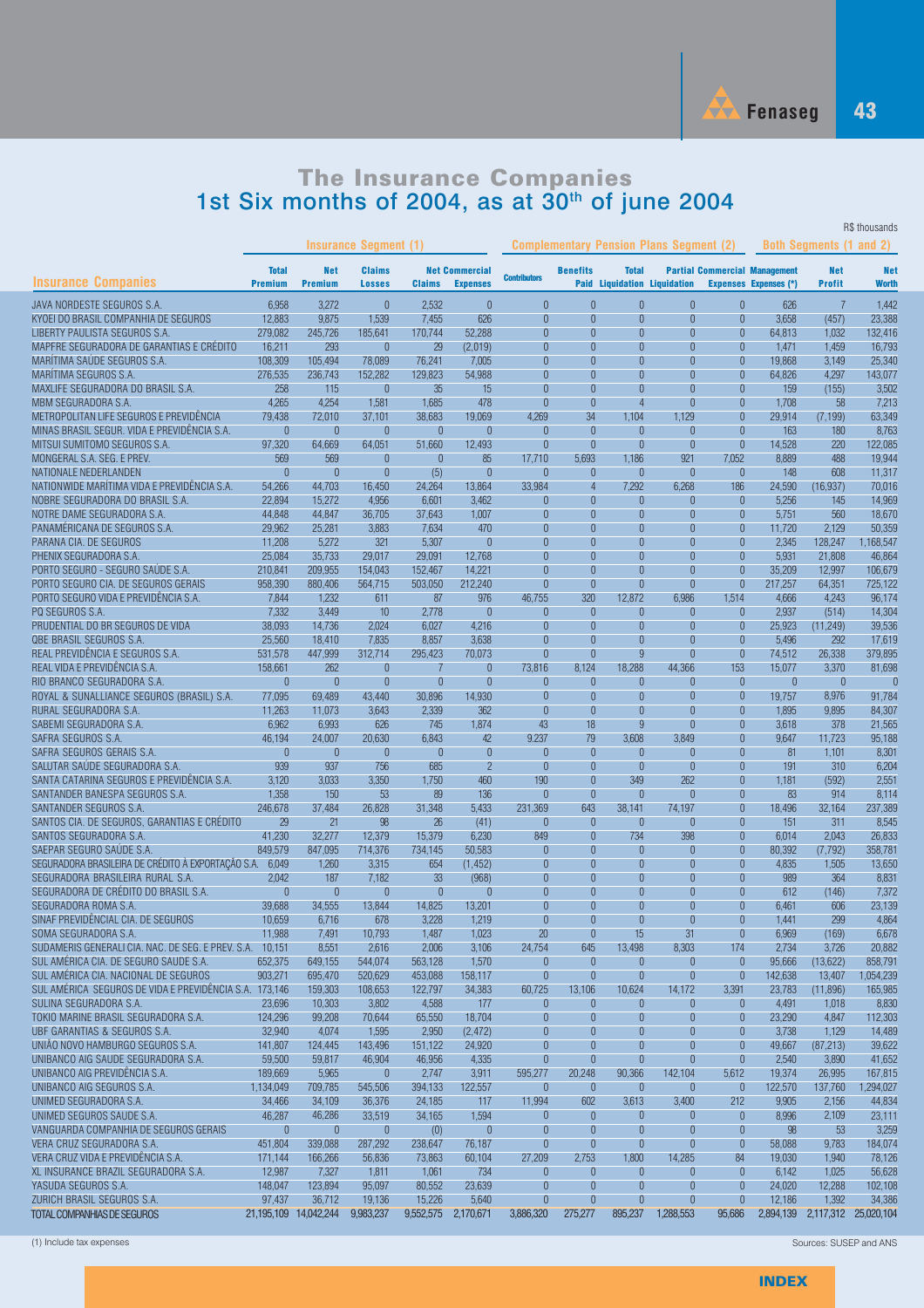

#### The Insurance Companies 1st Six months of 2004, as at  $30<sup>th</sup>$  of June 2004

R\$ thousands

|                                                                                           | Insurance Segment (1)          |                              | <b>Complementary Pension Plans Segment (2)</b> |               |                                          |                      | <b>Both Segments (1 and 2)</b> |                                                     |                |                |                                                                      |                             |                            |
|-------------------------------------------------------------------------------------------|--------------------------------|------------------------------|------------------------------------------------|---------------|------------------------------------------|----------------------|--------------------------------|-----------------------------------------------------|----------------|----------------|----------------------------------------------------------------------|-----------------------------|----------------------------|
| <b>Insurance Companies</b>                                                                | <b>Total</b><br><b>Premium</b> | <b>Net</b><br><b>Premium</b> | <b>IClaims</b>                                 | <b>Claims</b> | <b>Net Commercial</b><br><b>Expenses</b> | <b>Contribuitors</b> | <b>Benefits</b>                | <b>Total</b><br><b>Paid Liquidation Liquidation</b> |                |                | <b>Partial Commercial Management</b><br><b>Expenses Expenses (*)</b> | <b>Net</b><br><b>Profit</b> | <b>Net</b><br><b>Worth</b> |
| ACVAT - PREVIDÊNCIA PRIVADA                                                               |                                |                              |                                                |               |                                          | 401                  | 267                            | $\theta$                                            | $\overline{0}$ | $\overline{1}$ | 265                                                                  | $\mathbf{3}$                | 3,481                      |
| APLUB - PREVIDÊNCIA PRIVADA                                                               |                                |                              |                                                |               |                                          | 25,654               | 14,282                         | 2,662                                               | $\overline{0}$ | 2,024          | 6.718                                                                | 665                         | 67,304                     |
| ARC PREVIDÊNCIA PRIVADA                                                                   |                                |                              |                                                |               |                                          | 190                  | 15                             | 144                                                 | $\overline{0}$ | 15             | 233                                                                  | (305)                       | 4,428                      |
| ARCESP PREVIDÊNCIA                                                                        |                                |                              |                                                |               |                                          | 43                   | $\mathbf{1}$                   | $\mathbf{0}$                                        | $\overline{0}$ | $\mathbf{0}$   | 72                                                                   | (15)                        | 1,470                      |
| ASPECIR PREVIDÊNCIA                                                                       |                                |                              |                                                |               |                                          | 1,973                | 201                            | $\mathbf{0}$                                        | $\overline{0}$ | 444            | 1,386                                                                | 1,640                       | 7,812                      |
| BAMÉRCIO S/A PREVIDÊNCIA PRIVADA                                                          |                                |                              |                                                |               |                                          | 13                   | $\mathbb O$                    | $\mathbf 0$                                         | $\overline{0}$ | $\mathbf{0}$   | 427                                                                  | (1,087)                     | 6,948                      |
| <b>BOSTON PREVIDÊNCIA PRIVADA</b>                                                         |                                |                              |                                                |               |                                          | $\mathbf{0}$         | $\mathbf{0}$                   | $\mathbf{0}$                                        | $\overline{0}$ | $\mathbf{0}$   | $\overline{0}$                                                       | (166)                       | 9,139                      |
| CAPEMI - CX. PEC. PENS. E MONTEP.                                                         |                                |                              |                                                |               |                                          | 108,565              | 65,174                         | 3,649                                               | $\overline{0}$ | 4,049          | 44,219                                                               | 38,424                      | 274,024                    |
| EMPRESARIAL DE PREVIDÊNCIA PRIVADA                                                        |                                |                              |                                                |               |                                          | 202                  | $\mathbb O$                    | $\mathbf{0}$                                        | $\overline{0}$ | 33             | 278                                                                  | (5)                         | 1,410                      |
| EQUATORIAL PREVIDÊNCIA PRIVADA                                                            |                                |                              |                                                |               |                                          | 435                  | 27                             | $\mathbf{0}$                                        | $\overline{0}$ | 115            | 519                                                                  | 129                         | 3,429                      |
| FAMÍLIA BANDEIRANTE PREVIDÊNCIA PR                                                        |                                |                              |                                                |               |                                          | 1,123                | 19                             | 16                                                  | $\overline{0}$ | 17             | 236                                                                  | 721                         | 1,785                      |
| <b>GBOEX - GRÊMIO BENEFICIENTE</b>                                                        |                                |                              |                                                |               |                                          | 47,018               | 44,299                         | 595                                                 | 34             | 2,339          | 14,786                                                               | 3,523                       | 231,475                    |
| LUTERPREV- ENTIDADE LUTERANA DE PR                                                        |                                |                              |                                                |               |                                          | 1,259                | 103                            | 185                                                 | 290            | 29             | 420                                                                  | 1,055                       | 1,927                      |
| MBM PREVIDÊNCIA PRIVADA                                                                   |                                |                              |                                                |               |                                          | 5,448                | 3,421                          | 212                                                 | $\overline{0}$ | 351            | 4,329                                                                | 1,419                       | 30,614                     |
| MONGERAL PREVIDÊNCIA PRIVADA                                                              |                                |                              |                                                |               |                                          | 17,064               | 5,572                          | 990                                                 | 515            | $\mathbf{0}$   | $\mathbf{0}$                                                         | $\mathbf{0}$                | $\overline{0}$             |
| NEWPREV PREVIDÊNCIA PRIVADA S/A                                                           |                                |                              |                                                |               |                                          | $\mathbf{0}$         | $\mathbb O$                    | $\theta$                                            | $\overline{0}$ | $\mathbf{0}$   | 12                                                                   | (12)                        | 361                        |
| NOSSA CAIXA PREVIDÊNCIA S/A                                                               |                                |                              |                                                |               |                                          | 2.301                | $\mathbf{0}$                   | $\overline{c}$                                      | $\overline{c}$ | 30             | 1,368                                                                | 151                         | 23,825                     |
| PECULIO ABRAHAM LINCOLN - AMAL                                                            |                                |                              |                                                |               |                                          | 2,263                | 581                            | 90                                                  | $\overline{0}$ | 386            | 1,350                                                                | 3,149                       | 19,723                     |
| PECÚLIO UNIÃO PREVIDÊNCIA PRIVADA                                                         |                                |                              |                                                |               |                                          | 825                  | 130                            | 9                                                   | $\overline{0}$ | $\mathbf{0}$   | 675                                                                  | 455                         | 7,802                      |
| PREVBRAS SOCIEDADE NAC DE PREVIDÊN                                                        |                                |                              |                                                |               |                                          | 217                  | $\mathbf{3}$                   | 172                                                 | $\overline{0}$ | $\mathbf{3}$   | 205                                                                  | 13                          | 900                        |
| PREVICORP PREVIDÊNCIA PRIVADA                                                             |                                |                              |                                                |               |                                          | 147                  | $\,8\,$                        | $\mathbf{0}$                                        | $\overline{0}$ | $\mathbf{0}$   | 103                                                                  | 53                          | 1,637                      |
| PREVIMIL SOCIEDADE PREVIDÊNCIA PRI                                                        |                                |                              |                                                |               |                                          | 1,648                | 872                            | 35                                                  | $\pmb{0}$      | 466            | 2,202                                                                | 68                          | 2,337                      |
| RECÍPROCA ASSISTÊNCIA                                                                     |                                |                              |                                                |               |                                          | 2,019                | 815                            | 503                                                 | $\overline{0}$ | 138            | 913                                                                  | (170)                       | 6,053                      |
| RSPP PREVIDÊNCIA PRIVADA                                                                  |                                |                              |                                                |               |                                          | 6,637                | 2,357                          | 781                                                 | $\overline{0}$ | 1,222          | (9,738)                                                              | (3,697)                     | 15,344                     |
| SABEMI PREVIDÊNCIA PRIVADA                                                                |                                |                              |                                                |               |                                          | 418                  | 124                            | $\mathbf{0}$                                        | $\overline{0}$ | 12             | 226                                                                  | 41                          | 1,286                      |
| SOCIEDADE AUXILIADORA                                                                     |                                |                              |                                                |               |                                          | 525                  | 90                             | 133                                                 | $\overline{0}$ | 60             | 520                                                                  | (388)                       | 5,068                      |
| SOCIEDADE CAXIENSE DE MÚTUO SOCORR                                                        |                                |                              |                                                |               |                                          | 64                   | 73                             | 12                                                  | $\overline{0}$ | $\mathbf{0}$   | 263                                                                  | (8)                         | 5,842                      |
| SUCV UNIÃO DE PREVIDÊNCIA                                                                 |                                |                              |                                                |               |                                          | 342                  | 248                            | $\overline{1}$                                      | $\mathbf 0$    | $\overline{7}$ | 460                                                                  | (247)                       | 3,104                      |
| UNIÃO PREVIDÊNCIA COMETA DO BRASIL                                                        |                                |                              |                                                |               |                                          | 2,720                | 344                            | 27                                                  | $\pmb{0}$      | 522            | 1,200                                                                | 1,918                       | 17,424                     |
| UNIPREV UNIÃO PREVIDENCIÁRIA                                                              |                                |                              |                                                |               |                                          | 1,613                | 11                             | $\mathbf 0$                                         | $\pmb{0}$      | $\mathbf{0}$   | 629                                                                  | 656                         | 4,880                      |
| UPOFA UNIÃO PREVIDENCIAL                                                                  |                                |                              |                                                |               |                                          | 486                  | $70\,$                         | $\mathbb O$                                         | $\mathbf 0$    | 226            | 329                                                                  | 413                         | 7,818                      |
| <b>Total EAPC's</b>                                                                       |                                |                              |                                                |               |                                          | 231,612              | 139,107                        | 10,217                                              | 841            | 12,489         | 74,606                                                               | 48,394                      | 768,647                    |
| Total Insurance and Open-End Pensions 21,195,109 14,042,244 9,983,237 9,552,575 2,170,671 |                                |                              |                                                |               |                                          | 4,117,932            | 414,384                        | 905,454                                             | 1,289,394      |                | 108,176 2,968,744                                                    |                             | 2,165,706 25,788,751       |

(1) Include tax expenses

Sources: SUSEP and ANS

[INDEX](#page-2-0)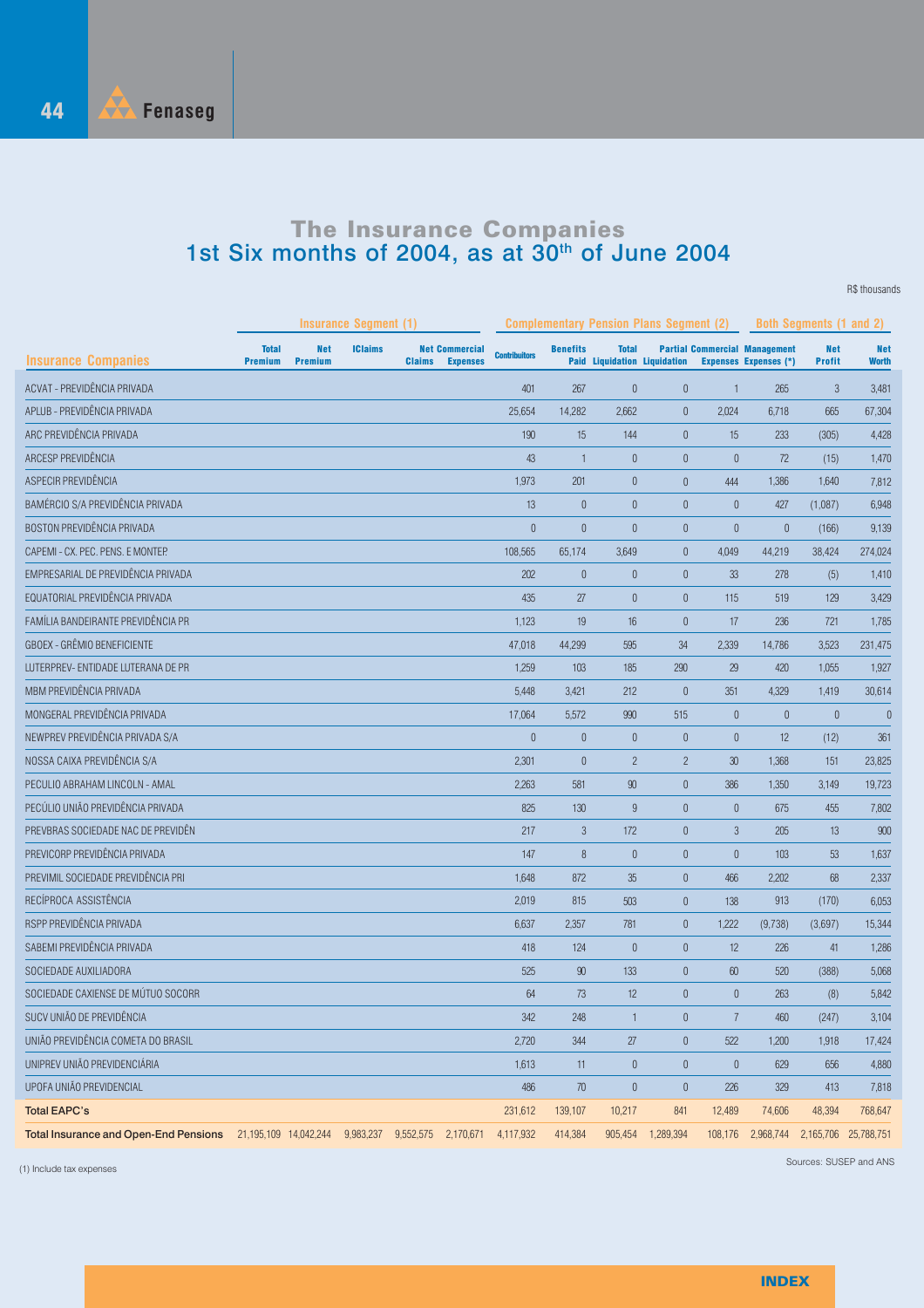

R\$ thousands

#### The Capitalization Companies 1st Six months of 2004, as at  $30<sup>th</sup>$  of June 2004

**Capitalization Companies** Alfa Capitalização S.A. Aplub Capitalização Atlântica Capitalização S.A. Bradesco Capitalização S.A. Brasilcap Capitalização S.A. Caixa Capitalização S.A. Cia Itaú de Capitalização S.A. Creficap Capitalização S.A. Global Capitalização S.A. Horizonte Capitalização S.A. Hsbc Capitalização (Brasil) S.A. Hsbc Financial Capitalização Icatu Hartford Capitalização S.A. Liderança Capitalização S.A. Motrin Capitalização S.A. Real Capitalização S.A. Rural Capitalização S.A. Santander Capitalização S.A. Santos Capitalização S.A. Sul América Capitalização S.A. Unibanco Companhia de Capitalização **Tota** 0 6,324 0 702,445 802,933 223,290 425,618 0  $\,$  0  $\,$ 67 0 82,318 277,618 168,785 0 107,393 0 137,876 17,689 106,790 138,982 3,198,127  $\pmb{0}$ 6,837 0 2,008,792 2,110,973 959,403 991,337 0  $\,$  0  $\,$ 16 54,857 179,653 864,347 324,533 0 265,536 0 309,285 18,342 294,449 319,108 8,707,469  $\pmb{0}$ 2,277 0 546,412 527,692 196,641 341,169 0 0 22 3,264 26,819 218,978 68,350 0 59,678  $\overline{0}$ 44,294 8,314 93,663 74,557 2,212,130 0 0 0  $\pmb{0}$ 68,733 0 0 0  $\Omega$  $\pmb{0}$ 0  $\overline{0}$ 0 0  $\pmb{0}$  $\overline{0}$  $\overline{0}$  $\overline{0}$  $\overline{0}$  $\overline{0}$ 0 68,733 0 602 0 201 58,029 11,414 14,484 0  $\overline{0}$  $\pmb{0}$ 0 62 28,068 34,396  $\pmb{0}$ 7,128 0 2,181 268 6,064 22,486 185,383 708 1,288 182 46,784 22,551 19,988 65,190 143 116 107 1,045 8,069 36,570 64,954 44 11,864 183 6,546 6,892 30,643 4,889 328,755 (113) 233 549 133,116 66,163 17,335 78,826 (143) 127 1 1,084 11,405 9,613 9,272 129 4,589 664 18,250 20 9,818 44,940 405,881 8,258 13,241 13,388 454,399 121,798 143,583 806,028 4,396 6,363 677 20,922 35,742 68,563 240,367 2,794 64,175 14,863 39,030 14,652 178,874 356,517 2,608,629 **Management**<br>Expenses (\*) Expenses (\*) Receipts Net Profit Net Worth **Technical Reserves** Total Liquidation Partial Liquidation **Commercial Expenses** 

(1) Include tax expenses Source: SUSEP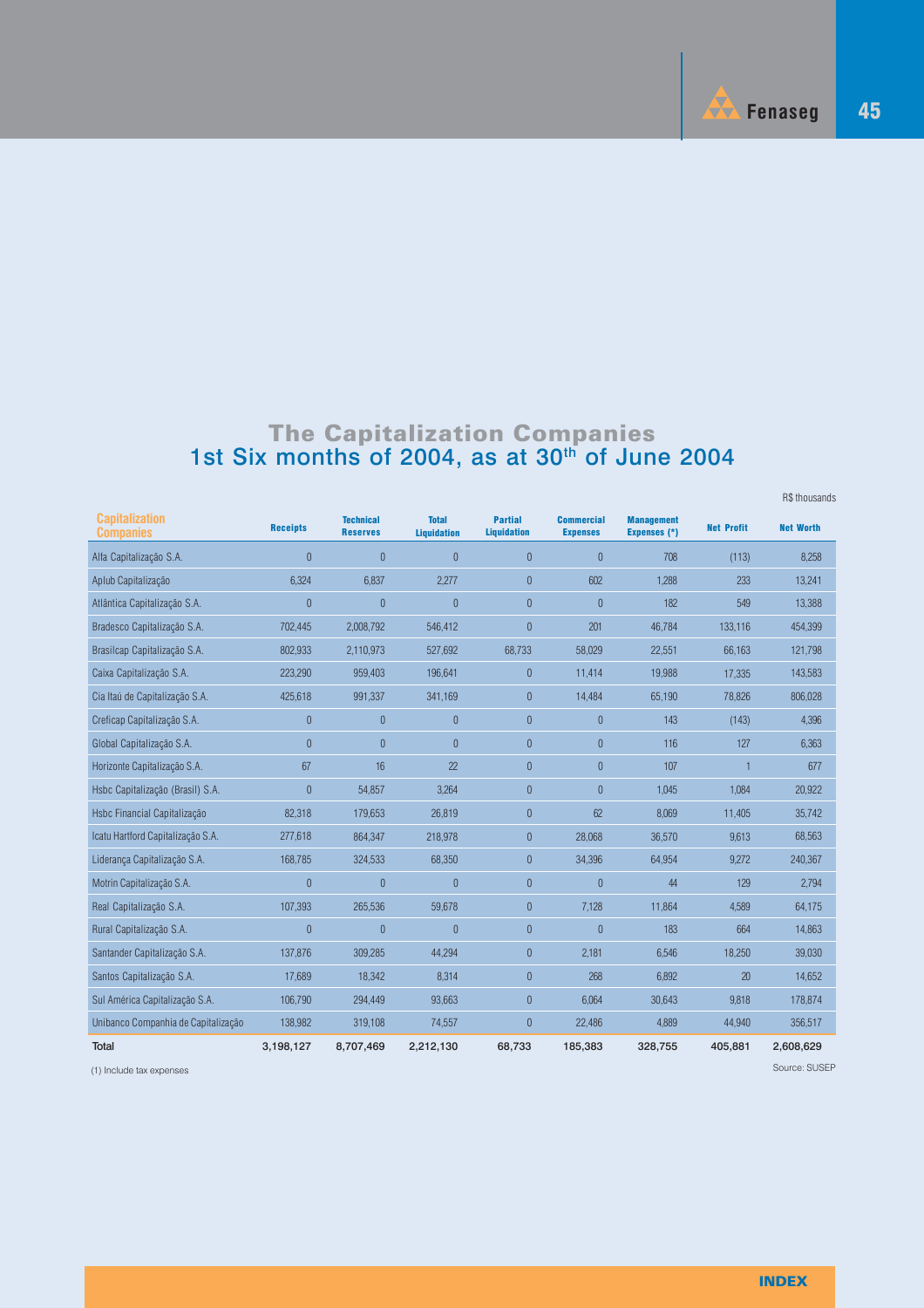# International Insurance **Industry**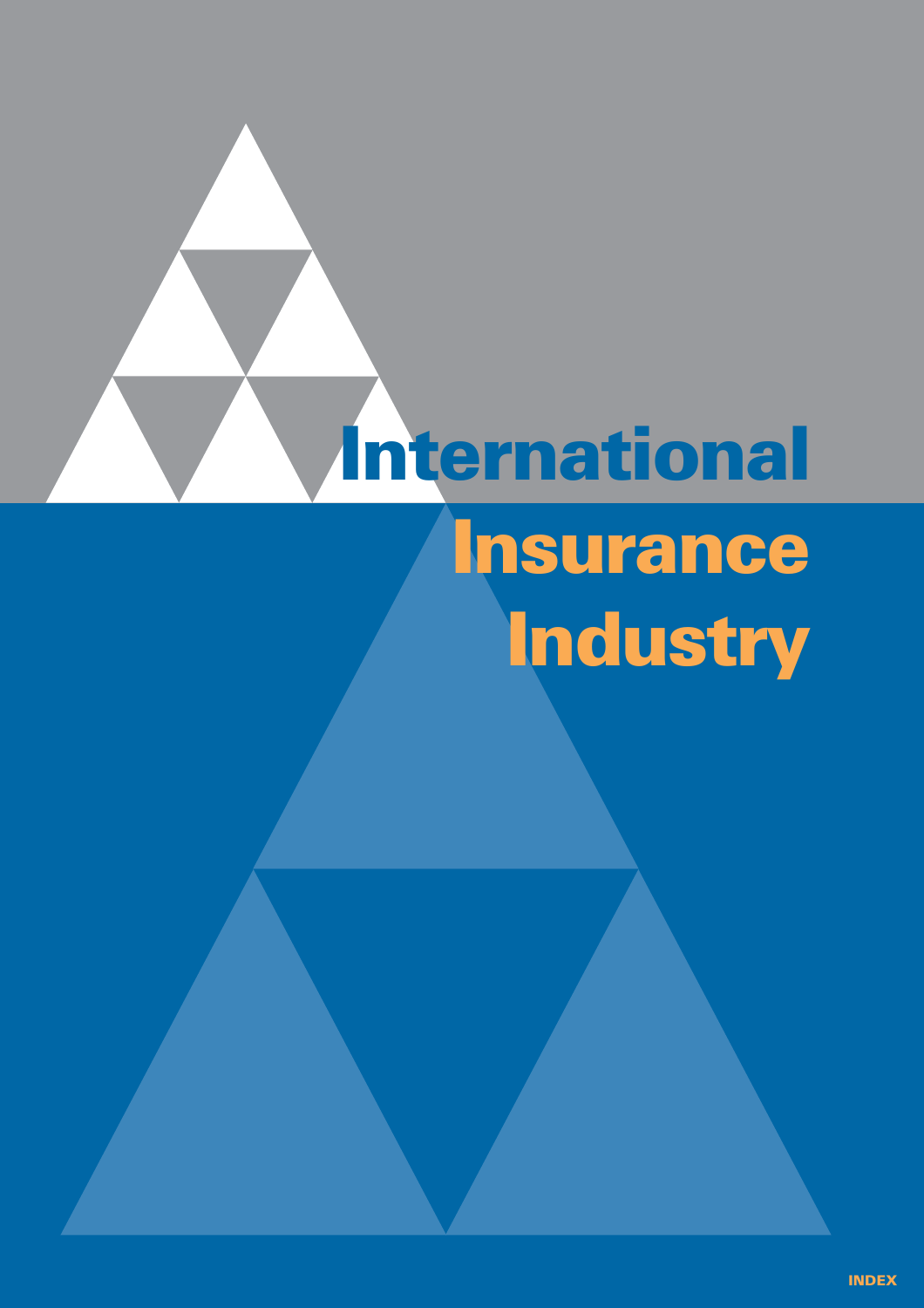

Premium (US\$ million)

# World Market

The world insurance market growth in 2003 was of 11.7% in relation to the year 2002, with a total volume of written premiums of US\$2,941 trillion. This growth was a result of a 15.5 % increase in Non-Life Insurance premiums, whereas Life Insurance premiums only increased by 9%. Nevertheless, Life Insurance still responds for 57% of the total volume of insurance premiums in the world market.

The most developed countries in the world continue to present absolute hegemony over the insurance industry, as the 5 largest national markets respond for 72% of all the written premiums in the world.

The U.S.A. and Japan, in this order, continue to be the largest world insurance markets and jointly are responsible for 52% of the world production of insurance. It should be highlighted, however, that the

North American insurance Industry is 120% larger than the Japanese. These two countries are followed by the four largest economies of Europe: England (8.39%), Germany (5.81%), France (5.57%) and Italy (3.80%).

In 2003, Brazil's total annual volume of Life and Non-Life premiums still ranked as 22<sup>nd</sup> in the world, in spite of the worsening of the Brazilian economy, which in 2003 went down from the 13<sup>th</sup> to the 15<sup>th</sup> position in the world ranking. In 2003, Brazil's premium per capita ratio ranked 55th in the world and premium to GNP ratio ranked 51st. In the Non-Life segment there was a significant movement - from 16<sup>th</sup> to 19th in the ranking. In Brazil, Life Insurance still has a smaller dimension in relation to Non-Life Insurance, differently to what occurs in the more developed markets; therefore, it still shows its potential growth.

#### World Insurance Industry – 2003/2002

|                     |                 |                                       | Life            |                        |                 |                        | Non-Life        |                        |                 |                        | $Life + Non-Life$ |                        |                                    | % Share            |
|---------------------|-----------------|---------------------------------------|-----------------|------------------------|-----------------|------------------------|-----------------|------------------------|-----------------|------------------------|-------------------|------------------------|------------------------------------|--------------------|
| <b>Country</b>      | Ranking<br>2003 | <b>Premium</b><br>2003                | Ranking<br>2002 | <b>Premium</b><br>2002 | Ranking<br>2003 | <b>Premium</b><br>2003 | Ranking<br>2002 | <b>Premium</b><br>2002 | Ranking<br>2003 | <b>Premium</b><br>2003 | Ranking<br>2002   | <b>Premium</b><br>2002 | <b>Individual</b>                  | <b>Accumulated</b> |
| <b>EEUU</b>         | 10              | 480.919                               | $1^{\circ}$     | 480,452                | $1^{\circ}$     | 574,579                | $1^{\circ}$     | 525,533                | $1^{\circ}$     | 1,055,498              | $1^{\circ}$       | 1,005,985              | 35.89%                             | 35.89%             |
| Japão               | $2^{\circ}$     | 381.335                               | $2^{\circ}$     | 353,909                | $2^{\circ}$     | 97,530                 | $2^{\circ}$     | 92,031                 | $2^{\circ}$     | 478.865                | $2^{\circ}$       | 445,940                | 16.28%                             | 52.18%             |
| Inglaterra          | 3 <sup>o</sup>  | 154,842                               | 3 <sup>o</sup>  | 159,758                | $4^\circ$       | 91,891                 | $3^{\circ}$     | 77,076                 | $3^{\circ}$     | 246,733                | 3 <sup>o</sup>    | 236,834                | 8.39%                              | 60.57%             |
| Alemanha            | 5 <sup>o</sup>  | 76,738                                | $5^\circ$       | 60,860                 | $3^{\circ}$     | 94,073                 | $4^\circ$       | 74,916                 | $4^\circ$       | 170,811                | $4^\circ$         | 135,776                | 5.81%                              | 66.38%             |
| França              | $4^\circ$       | 105.436                               | $4^\circ$       | 80,310                 | $5^\circ$       | 58,244                 | 5 <sup>o</sup>  | 44,832                 | $5^\circ$       | 163,680                | $5^{\circ}$       | 125,142                | 5.57%                              | 71.94%             |
| Itália              | $6^\circ$       | 71.694                                | $6^\circ$       | 52,444                 | $6^\circ$       | 40,066                 | $6^\circ$       | 31,616                 | $6^\circ$       | 111.760                | $6^\circ$         | 84,060                 | 3.80%                              | 75.74%             |
| Coréia do Sul       | $7^\circ$       | 41,998                                | $7^\circ$       | 40,190                 | 11 <sup>o</sup> | 17,760                 | 10 <sup>o</sup> | 16,530                 | $7^\circ$       | 59.758                 | $7^\circ$         | 56,720                 | 2.03%                              | 77.77%             |
| Canadá              | $12^{\circ}$    | 22,841                                | 13 <sup>o</sup> | 20,683                 | $7^\circ$       | 36,303                 | $7^\circ$       | 27,747                 | $8^\circ$       | 59,144                 | $8^\circ$         | 48,430                 | 2.01%                              | 79.79%             |
| Holanda             | $9^\circ$       | 25.371                                | 11 <sup>o</sup> | 20,842                 | $9^{\circ}$     | 24,895                 | $9^\circ$       | 18,917                 | 9 <sup>o</sup>  | 50,266                 | 10 <sup>o</sup>   | 39,759                 | 1.71%                              | 81.50%             |
| Espanha             | 16 <sup>o</sup> | 20,042                                | $9^\circ$       | 24,939                 | $8^\circ$       | 26,972                 | $8^{\circ}$     | 20,466                 | 10 <sup>o</sup> | 47,014                 | $9^\circ$         | 45,405                 | 1.60%                              | 83.09%             |
| China               | $8^\circ$       | 32,442                                | $8^\circ$       | 25,202                 | 13 <sup>o</sup> | 14,468                 | 13 <sup>o</sup> | 11,760                 | 11 <sup>o</sup> | 46,910                 | 11 <sup>o</sup>   | 36,962                 | 1.60%                              | 84.69%             |
| Suíça               | 10 <sup>o</sup> | 24.713                                | 10 <sup>o</sup> | 22,303                 | $12^{\circ}$    | 16,047                 | $12^{\circ}$    | 13,238                 | $12^{\circ}$    | 40.760                 | $12^{\circ}$      | 35,541                 | 1.39%                              | 86.08%             |
| Austrália           | 13 <sup>o</sup> | 22,341                                | 14 <sup>o</sup> | 19,971                 | 10 <sup>o</sup> | 18,044                 | 11 <sup>o</sup> | 13,748                 | 13 <sup>o</sup> | 40,385                 | 13 <sup>o</sup>   | 33,719                 | 1.37%                              | 87.45%             |
| Bélgica             | $14^\circ$      | 21.004                                | 16 <sup>o</sup> | 13,878                 | $14^{\circ}$    | 12,810                 | $14^\circ$      | 9,999                  | 14 <sup>o</sup> | 33.814                 | 15 <sup>o</sup>   | 23,877                 | 1.15%                              | 88.60%             |
| Taiwan              | 11 <sup>°</sup> | 23,739                                | $12^{\circ}$    | 20,765                 | $16^{\circ}$    | 8,662                  | 15 <sup>o</sup> | 7,949                  | 15 <sup>o</sup> | 32,401                 | $14^{\circ}$      | 28,714                 | 1.10%                              | 89.70%             |
| Africa do Sul       | 15 <sup>o</sup> | 20.728                                | 15 <sup>o</sup> | 16.592                 | $25^\circ$      | 4.670                  | $26^\circ$      | 2,983                  | 16 <sup>o</sup> | 25,398                 | 16 <sup>o</sup>   | 19,575                 | 0.86%                              | 90.56%             |
| Suécia              | $17^\circ$      | 14,297                                | 18 <sup>o</sup> | 10,947                 | $20^\circ$      | 6,742                  | 21°             | 4,992                  | 17 <sup>o</sup> | 21,039                 | 17 <sup>o</sup>   | 15,939                 | 0.72%                              | 91.28%             |
| Irlanda             | $22^{\circ}$    | 9.037                                 | $22^{\circ}$    | 6.823                  | 18 <sup>o</sup> | 8,291                  | $20^\circ$      | 5,988                  | 18 <sup>o</sup> | 17,328                 | $21^{\circ}$      | 12,811                 | 0.59%                              | 91.87%             |
| <b>India</b>        | 18 <sup>o</sup> | 13,590                                | $17^\circ$      | 11,515                 | $28^\circ$      | 3,712                  | $25^\circ$      | 3,149                  | 19 <sup>o</sup> | 17,302                 | 18 <sup>o</sup>   | 14,664                 | 0.59%                              | 92.46%             |
| Dinamarca           | $20^\circ$      | 10.944                                | $21^{\circ}$    | 8,379                  | $22^{\circ}$    | 5,793                  | $22^{\circ}$    | 4,684                  | $20^\circ$      | 16.737                 | $19^\circ$        | 13,063                 | 0.57%                              | 93.03%             |
| <b>Áustria</b>      | $24^\circ$      | 6,586                                 | $24^\circ$      | 5,378                  | $17^\circ$      | 8,410                  | 18 <sup>o</sup> | 6,589                  | $21^{\circ}$    | 14,996                 | $23^\circ$        | 11,967                 | 0.51%                              | 93.54%             |
| Brasil <sup>*</sup> | $25^\circ$      | 6.306                                 | $26^\circ$      | 4,756                  | 19 <sup>o</sup> | 8,259                  | 16 <sup>o</sup> | 7,865                  | $22^{\circ}$    | 14,565                 | $22^{\circ}$      | 12,621                 | 0.50%                              | 94.03%             |
| Finlândia           | $19^\circ$      | 11,065                                | $19^\circ$      | 9,170                  | $31^\circ$      | 3,058                  | $27^\circ$      | 2,456                  | $23^\circ$      | 14,123                 | $24^{\circ}$      | 11,626                 | 0.48%                              | 94.51%             |
| Rússia              | $29^\circ$      | 4.868                                 | $28^\circ$      | 3,318                  | $15^{\circ}$    | 9,220                  | $19^\circ$      | 6,266                  | $24^\circ$      | 14.088                 | $26^\circ$        | 9,584                  | 0.48%                              | 94.99%             |
| Hong Kong           | 21°             | 10.117                                | $20^\circ$      | 8,400                  | $33^\circ$      | 2,377                  | $28^\circ$      | 2,342                  | $25^\circ$      | 12,494                 | $25^\circ$        | 10,742                 | 0.42%                              | 95.42%             |
| Noruega             | $27^\circ$      | 6.031                                 | $25^\circ$      | 4,901                  | $23^\circ$      | 5,501                  | $23^\circ$      | 4,504                  | $26^\circ$      | 11,532                 | $27^\circ$        | 9,405                  | 0.39%                              | 95.81%             |
| México              | $30^\circ$      | 4.230                                 | $23^\circ$      | 5.995                  | $21^{\circ}$    | 6.690                  | 17 <sup>o</sup> | 6,941                  | $27^\circ$      | 10,920                 | $20^\circ$        | 12,936                 | 0.37%                              | 96.18%             |
| Portugal            | $26^\circ$      | 6,122                                 | $27^\circ$      | 4,207                  | $24^{\circ}$    | 4,688                  | $24^\circ$      | 3,789                  | $28^\circ$      | 10,810                 | $28^\circ$        | 7,996                  | 0.37%                              | 96.55%             |
| Demais              |                 | 43.138                                |                 | 37.174                 |                 | 58,402                 |                 | 49,506                 |                 | 101,540                |                   | 86,680                 | 3.45%                              | 100.00%            |
| <b>Total</b>        |                 | 1,672,514                             |                 | 1,534,061              |                 | 1,268,157              |                 | 1,098,412              |                 | 2,940,671              |                   | 2,632,473              | 100,00%                            |                    |
|                     |                 | Does not include Capitalization data. |                 |                        |                 |                        |                 |                        |                 |                        |                   |                        | Sources: Swiss Re, Sigma nº 3/2004 |                    |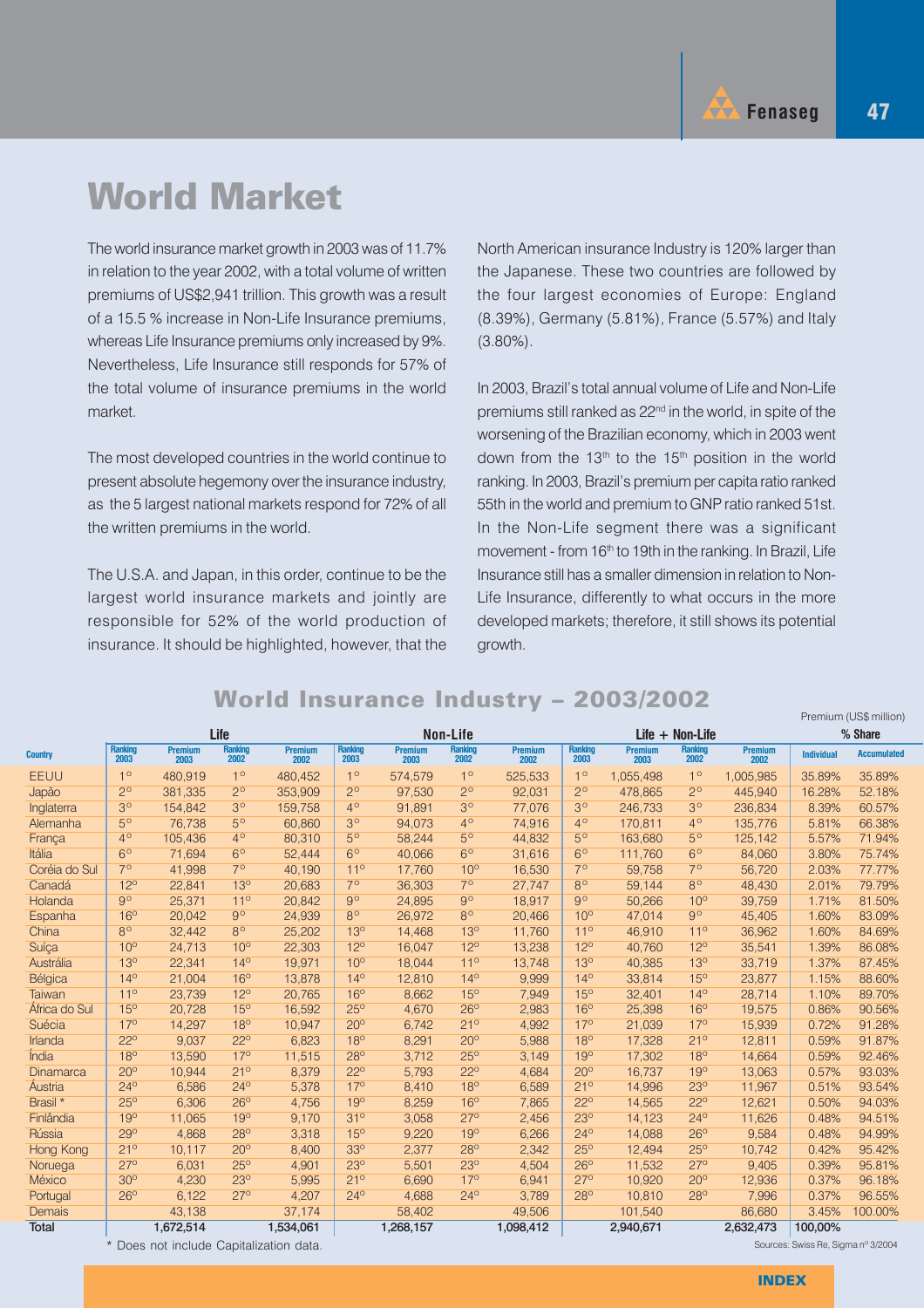

# Latin America

In 2003, the Brazilian Insurance industry consolidated itself as the largest one in Latin America, with a volume of annual premiums 33% larger than that of the Mexican insurance industry, which ranked 2<sup>nd</sup>.

Brazilian Non-Life Insurance annual premium volume has traditionally ranked in the first position in Latin America and, in 2003, its share of the total written premiums for non-life insurances in the region was 32.0%. In the Life segment, the participation of Brazil in 2003 was raised to the 1st place with participation of 39.2% of the total volume of written premiums.

As for the density of the insurance (Premium per capita), it remains extremely low in almost all the Latin American countries with the exception of the Bahamas and

Barbados, being less than US\$100 in more than half of the countries whereas the average in the developed countries is US\$1,000 per capita. Brazil is situated in 10th place in relation to Premium per capita, which also demonstrates its potential growth. The volume of premiums per capita in Brazil grew from US\$ 72,2 in 2002 to US\$ 82,6 in 2003, US\$ 35,8 in the life sectors and US\$ 46,8 in the non-life.

With reference to the penetration of insurance (Premium x GNP relationship) Brazil is situated in 7th place amongst the Latin American countries, a low average of penetration in the other countries also being evidenced with the exception of the Bahamas and Barbados where levels of penetration are similar to those of industrialized countries.

|                 |                 | Life          |         |                 |                 | Non-Life |         |                 |                 | Life and Non-Life          |        |         |         |                           |                  | Premium - US\$ million |
|-----------------|-----------------|---------------|---------|-----------------|-----------------|----------|---------|-----------------|-----------------|----------------------------|--------|---------|---------|---------------------------|------------------|------------------------|
|                 | Ranking         |               | Premium |                 | Ranking         |          | Premium |                 | Ranking         | Country                    |        | Premium |         | Premium per capita (US\$) | Share of GNP (%) |                        |
| 2003            | 2002            | 2003          | 2002    | 2003            | 2002            | 2003     | 2002    | 2003            | 2002            |                            | 2003   | 2002    | 2003    | 2002                      | 2003             | 2002                   |
| 10              | $2^{\circ}$     | 6,306         | 4,756   | 10              | 10              | 8,259    | 7.865   | $1^{\circ}$     | $2^{\circ}$     | <b>Brazil</b>              | 14,565 | 12,621  | 82,6    | 72,2                      | 2.96%            | 2.79%                  |
| $2^{\circ}$     | 1 <sup>0</sup>  | 4,230         | 5,995   | $2^{\circ}$     | $2^{\circ}$     | 6,690    | 6,941   | $2^{\circ}$     | 1 <sup>0</sup>  | <b>Mexico</b>              | 10,920 | 12,936  | 106,5   | 126,7                     | 1.80%            | 2.01%                  |
| $3^\circ$       | $3^\circ$       | 2,171         | 1,624   | $6^\circ$       | $6^\circ$       | 1,225    | 974     | 3 <sup>o</sup>  | $3^\circ$       | Chile                      | 3,396  | 2,598   | 216,3   | 165,6                     | 4.09%            | 4.04%                  |
| $4^\circ$       | $4^\circ$       | 928           | 743     | $3^\circ$       | $4^\circ$       | 2.365    | 1.651   | $4^\circ$       | $4^\circ$       | Argentina                  | 3,293  | 2,394   | 85,9    | 62,9                      | 2.54%            | 2.35%                  |
| 13 <sup>o</sup> | 13 <sup>o</sup> | 65            | 62      | $4^\circ$       | 3 <sup>o</sup>  | 2,093    | 1,964   | $5^\circ$       | $6^\circ$       | Venezuela                  | 2,158  | 2,027   | 84,5    | 81,3                      | 2.89%            | 2.06%                  |
| $5^\circ$       | $5^\circ$       | 548           | 550     | $5^\circ$       | $5^\circ$       | 1,449    | 1,577   | $6^\circ$       | $5^\circ$       | Colombia                   | 1,998  | 2,127   | 45,1    | 48,3                      | 2.56%            | 2.62%                  |
| $6^\circ$       | $7^\circ$       | 366           | 232     | $7^\circ$       | $8^\circ$       | 507      | 444     | $7^\circ$       | $7^\circ$       | Peru                       | 873    | 676     | 32,1    | 25,3                      | 1.44%            | 1.19%                  |
| $7^\circ$       | $6^\circ$       | 348           | 327     | 18 <sup>o</sup> | 18 <sup>o</sup> | 162      | 153     | $8^\circ$       | $9^\circ$       | <b>Trinidad and Tobago</b> | 510    | 480     | 383,9   | 381,6                     | 5.11%            | 5.02%                  |
| 16 <sup>o</sup> | $17^\circ$      | 46            | 35      | $8^\circ$       | $9^\circ$       | 412      | 369     | $9^\circ$       | $11^{\circ}$    | Equador                    | 458    | 403     | 34,4    | 23,7                      | 1.72%            | 1.54%                  |
| $9^\circ$       | $9^\circ$       | 173           | 189     | $13^\circ$      | $11^{\circ}$    | 236      | 258     | 10 <sup>o</sup> | $10^{\circ}$    | Jamaica                    | 410    | 447     | 155,1   | 171,1                     | 5.56%            | 5.57%                  |
| $8^{\circ}$     | $8^\circ$       | 223           | 217     | 17 <sup>°</sup> | $16^\circ$      | 183      | 178     | $11^{\circ}$    | $12^{\circ}$    | <b>Bahamas</b>             | 405    | 395     | ,274,1  | ,248,6<br>$\overline{1}$  | 7.98%            | 8.81%                  |
| $17^\circ$      | $16^\circ$      | 33            | 42      | $9^\circ$       | $7^\circ$       | 368      | 473     | $12^{\circ}$    | $8^\circ$       | Dominican Rep.             | 400    | 515     | 45,7    | 60,4                      | 2.43%            | 2.42%                  |
| 10 <sup>o</sup> | 10 <sup>o</sup> | 127           | 122     | 11 <sup>°</sup> | $12^{\circ}$    | 261      | 246     | 13 <sup>o</sup> | 13 <sup>o</sup> | Panama                     | 388    | 368     | 129,7   | 127,3                     | 3.64%            | 3.34%                  |
| 11 <sup>°</sup> | $11^{\circ}$    | 104           | 95      | $12^{\circ}$    | 13 <sup>o</sup> | 246      | 229     | $14^\circ$      | $15^{\circ}$    | <b>El Salvador</b>         | 350    | 324     | 52,7    | 49,7                      | 2.35%            | 2.28%                  |
| 18 <sup>o</sup> | 18 <sup>o</sup> | 28            | 29      | 10 <sup>o</sup> | 10 <sup>o</sup> | 290      | 314     | $15^\circ$      | $14^\circ$      | <b>Costa Rica</b>          | 318    | 342     | 79,1    | 86,7                      | 1.88%            | 2.03%                  |
| $12^{\circ}$    | $12^{\circ}$    | 99            | 86      | $15^{\circ}$    | 17 <sup>o</sup> | 189      | 174     | $16^\circ$      | $17^\circ$      | <b>Barbados</b>            | 288    | 260     | 1,064,1 | 820,1                     | 11.29%           | 8.86%                  |
| $15^\circ$      | $15^{\circ}$    | 48            | 44      | $14^\circ$      | $14^{\circ}$    | 222      | 215     | $17^\circ$      | $18^\circ$      | Guatemala                  | 271    | 259     | 22,0    | 21,6                      | 1.12%            | 1.15%                  |
| $14^\circ$      | $14^\circ$      | 52            | 59      | $16^\circ$      | $15^\circ$      | 185      | 208     | $18^\circ$      | $16^{\circ}$    | Uruguay                    | 238    | 267     | 69,9    | 80,8                      | 2.16%            | 2.45%                  |
|                 |                 | 175           | 196     |                 |                 | 459      | 532     |                 |                 | <b>Others</b>              | 634    | 728     |         |                           |                  |                        |
|                 |                 | 16,070 15,403 |         |                 |                 | 25,801   | 24,765  |                 |                 | Total                      | 41,873 | 40,167  | 78,3    | 75,5                      | 2.45%            | 2.39%                  |

#### Latin American Insurance Industry - 2003/2002

\* Does not include Capitalization data. Sources: Swiss Re, Sigma nº 3/2004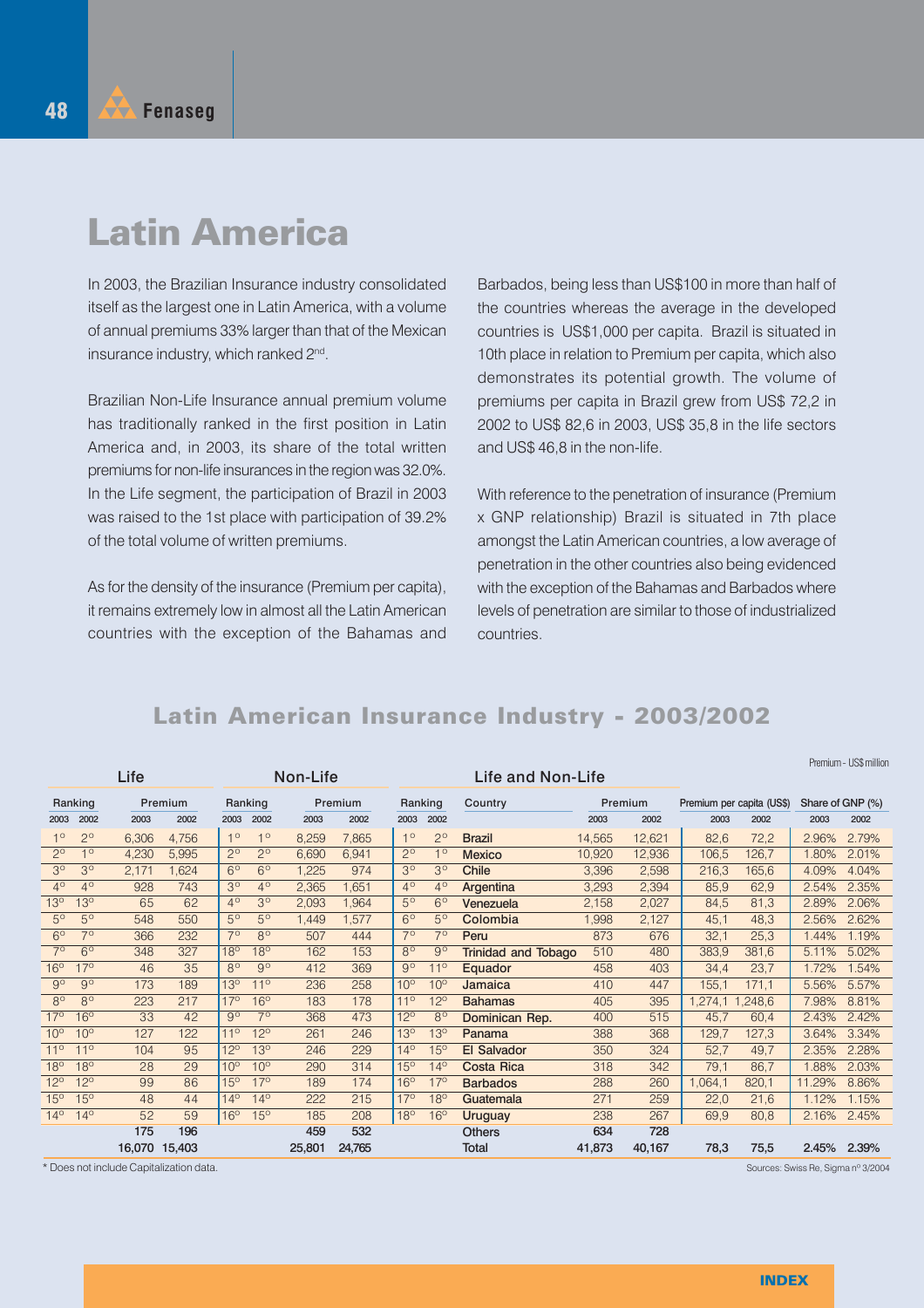



### Share of GNP - 2003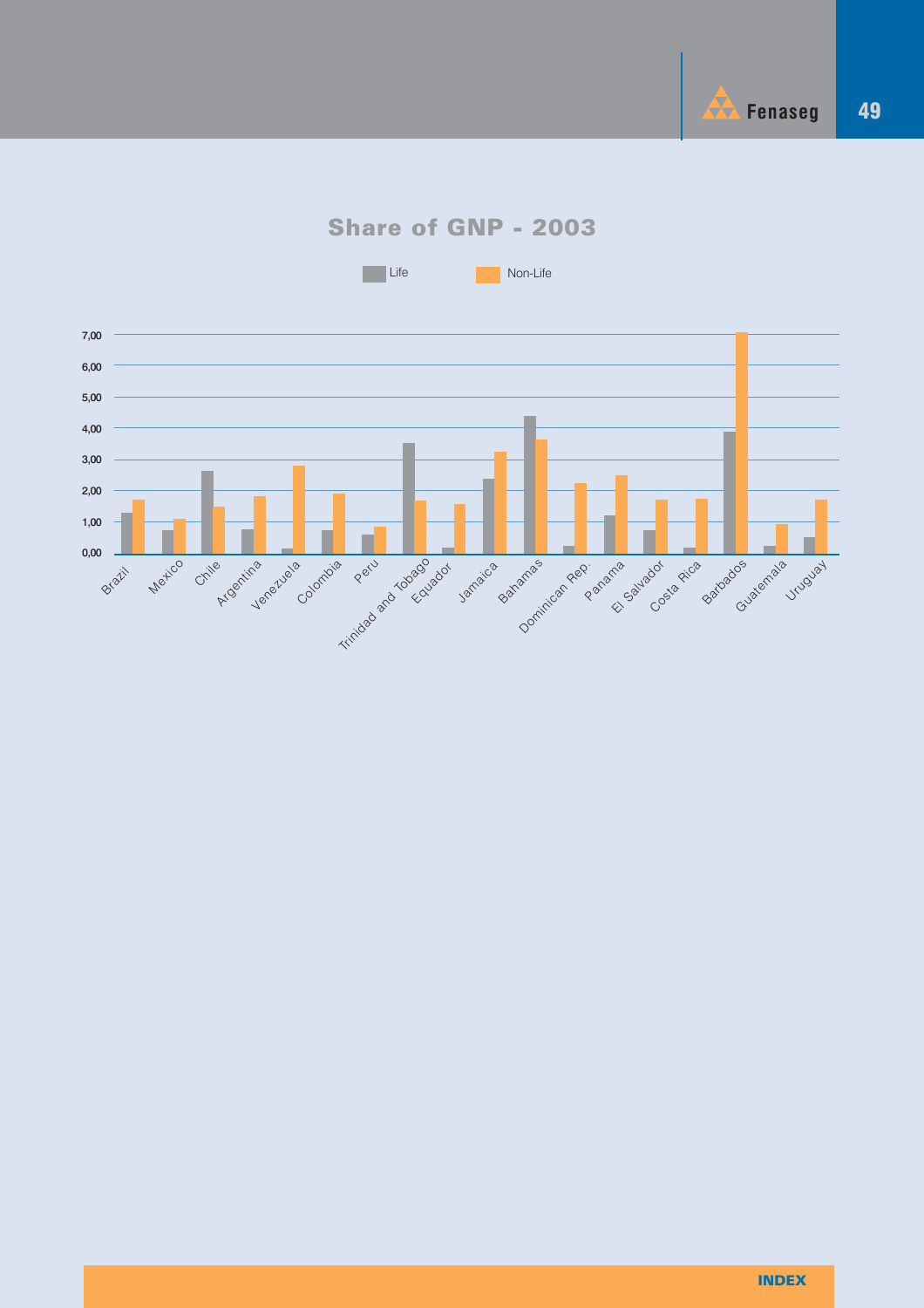# Sectorial Plan

The 2nd Sectorial Plan for the Insurance Industry was launched during the investiture ceremony of the fifth mandate of president João Elisio Ferraz de Campos as the head of FENASEG, on May 11<sup>th</sup> of 2004.

The Plan defines the vectors for institutional action, operation, and production of the insurance industry, Open-end Complementary Pensions Funds and Capitalization business over the next years.

The Plan is divided into four parts. The  $1<sup>st</sup>$  part –  $A$ *Retrospective View - does the mapping of the various* programs previously published. The principal points of reference were the Director Plan of the Insurance System, Capitalization and Complementary Pensions produced in the Ministries of the Economy, Finance and Planning of the Federal Government in 1992, and the First Sectorial Plan for the Insurance Industry prepared by FENASEG in 1994, under the first administration of the current president.

The analysis of the diverse institutional documents produced throughout these 12 years and the comparison with the 2nd Plan shows the phases of modernization and growth through which the sector passed and the advances in relation to the demands of the time. Recurring problems are also observed as referent to the monopolies of reinsurance and workers compensation insurance, themes present since the 1<sup>st</sup> Plan in 94. Preoccupation with the timidity of the insurance base, the retracted demand in the industrial area, the need for better understanding by society, the opinion formers and especially the consumer was noted and also the exaggerated normative presence of the State. For old problems, modern solutions. And for current difficulties, immediate solutions.

The 2nd part of the Plan – *Potentials for Growth -* deals with the importance of the insurance industry for the development of the country, for social protection of the citizens and the productive sector and the potential for growth.

Quantitatively translating, the insurance industry, in its large numbers the Plan shows that the sector, which currently responds for more than 3.4% of the GNP and employs more than 210 thousand persons, presents extremely favorable conditions for its growth.

In 2003, the sum of the technical reserves and the net worth of all the companies that operate in the country went beyond 95 billion.

Separately, the volume of technical reserves is equivalent to more than 6% of the GNP. And if the reserves of the Closed Pension Funds are added, these reserves represent 20% of the Brazilian GNP.

In developed countries the insurance industry plays an important role in channeling resources for financing the economy through the formation of long term savings and the investment of reserves. This qualifies the insurance industry as an institutional investor.

In Brazil, they are also strategic sectors in the formation of domestic savings and financing agents of the economy, since there are the only segments that put an amount of reserves of this size at the disposal of the country.

One aspect still not well known by public opinion is the social function of the insurance industry which is well reflected in the extension and quality of the protection that is assured to the productive agents and the families: in 2003, approximately R\$ 20 billion was paid in indemnities to insured parties. This amount represents close on 70% of the total volume of premiums collected by the Insurers.

In the Health Insurance segment alone, more than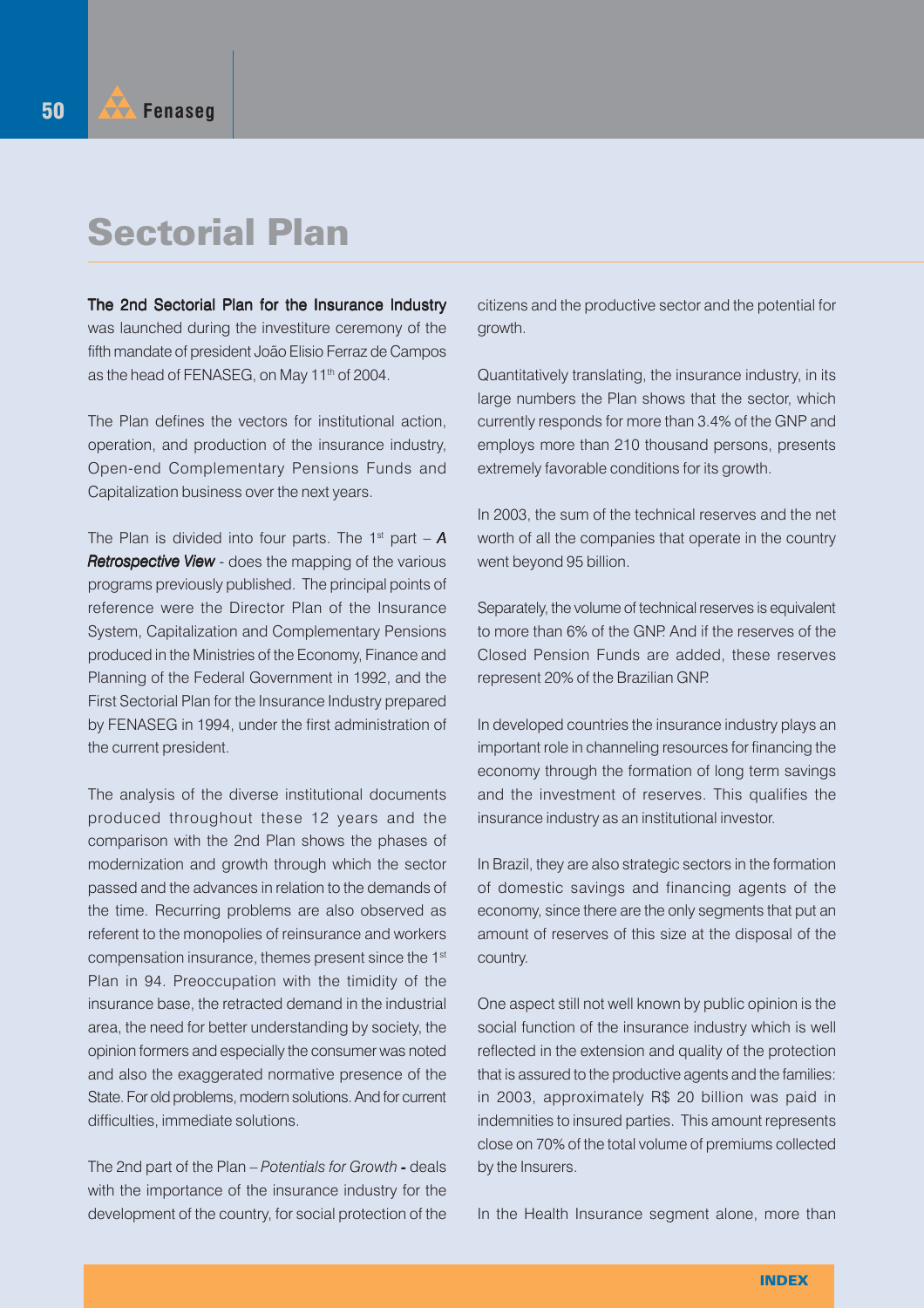

R\$ 5,6 billion was paid by insurers in the coverage of more than 100 million medical-hospital procedures.

The Plan is explicit then in the fact that the importance of the insurance industry for the country very much transcends the limits of fulfillment of contractually assumed obligations by the companies in face of the consumer. It shows that given the nature of its operations, the industry assumes great relevance as a strategic sector for the formation of domestic savings and financial agent of the economy.

In its third part *– The Market and the State –* the 2nd Sectorial Plan registers the marked change in relations between economic agents and government. It is undeniable that the state logic of regulation and supervision has evolved in the sense of a more developing function, clearly perceived in the emphasis that has been given, above all by SUSEP, to the modernization of the products – and to the improvement of relations of the companies with the consumer.

In consonance with this new posture, the insurance market proposed to operate jointly with the government and public and private institutions aiming at its institutional reorganization, unification and strengthening of the structure of the regulation and supervision of the national system of private insurance.

In practical terms, this intended reorganization implies, for example, the institutional and regulatory redefinition of the current model of the reinsurance industry in Brazil, transferring to SUSEP what still remains of the regulatory and supervisory powers in the jurisdiction of the IRB-Brasil Re. It also presupposes the perfecting of legal and regulatory mechanisms that insert within the ambit of the CNSP and SUSEP the original and exclusive competence to regulate and supervise all and any activity that may be technically and legally characterized as Insurance. Above all, the industry intends to support

the government in every effort that it directed to the legal redefinition and institutional strengthening of SUSEP, to amplify the character of development agent of the market besides its functions as a regulatory and supervisory body.

In terms of strengthening and modernization of the structure of regulation, work is going to be done in the sense of the normative simplification of the sector, seeking to increase the freedom of the production and commercialization agents with the unrestricted observance, however, of accountability and solvency requirements.

In this chapter are listed the principal actions – to be taken by the Government – that would contribute to the growth of the sector and consequently the long term reserves, indispensable for leveraging the development of the country. Amongst these actions is the effective abolition of the reinsurance and workers compensation insurance monopolies, the adoption of tax mechanisms that allow and boost the growth of the internal savings, especially in life insurance and pension plans, and measures that allow the reduction of costs in low income products, aiming at widening the insured base.

 In this way, the Plan defends the application of zero CPMF tax rate in the movements of provisions and technical reserves assets and funds of the insurance market obligations; the deduction of the acquisition expenses from the calculation base of the PIS and COFINS; the reduction to a zero rate in the IOF for all insurance policies that offer risk coverage of persons, and for other types of insurances a reduction to the rate of 2%; the re-ordering and consolidation of the tax rules applicable to the product of pension character, personal insurance plans and complementary pensions, the elaboration of more flexible norms for personal insurance and Open-end Complementary Pension Funds so as to allow the migration of resources between open-end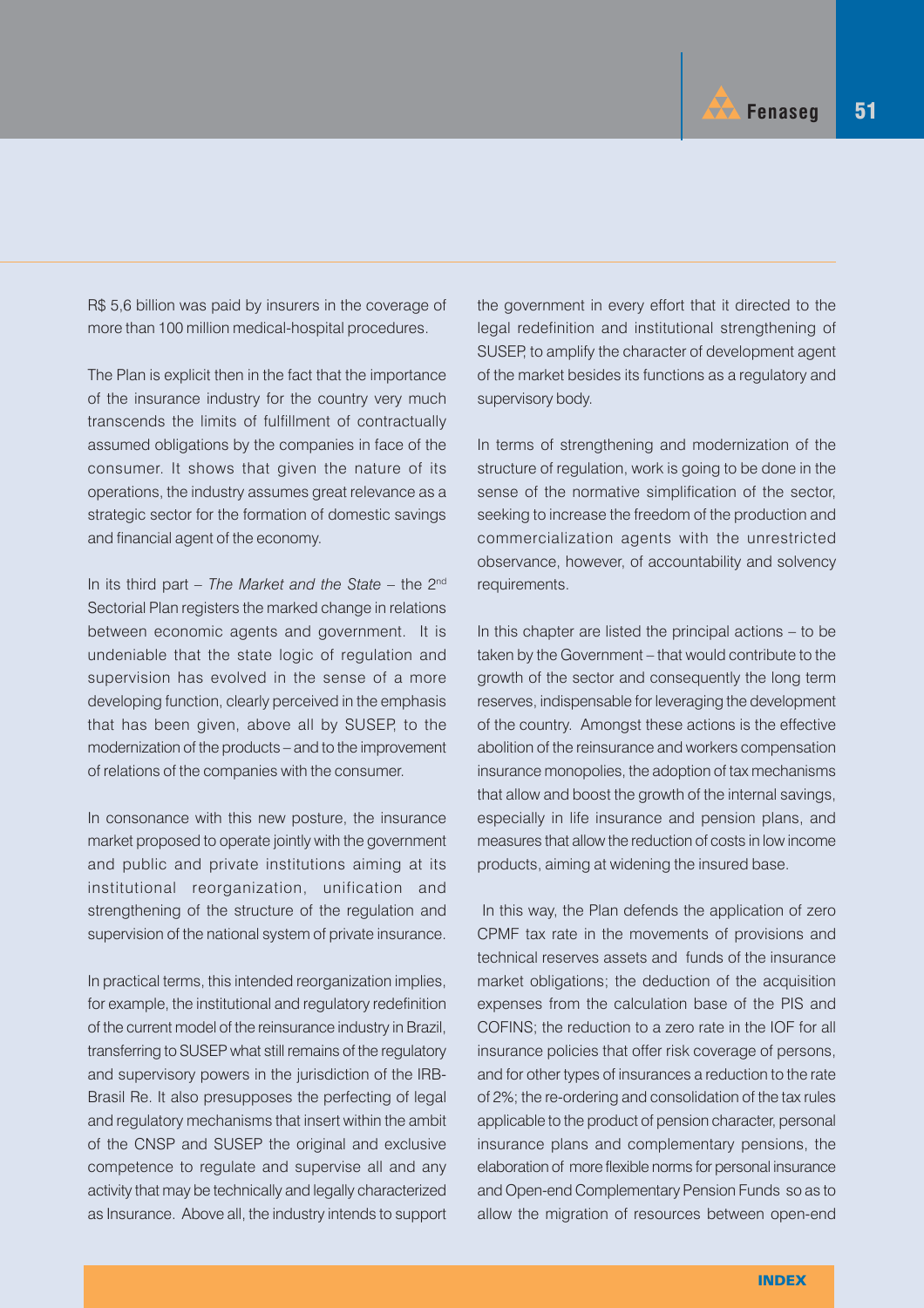plans, close-end plans, FAPI's and FGTS and the development of mechanisms that aim at mitigating risks, allowing the periodical re-agreeing of technical parameters.

Moreover, the insurance industry wants the guarantee that the rules that define the operation of the market will be both stable and long-lasting. Stability will allow citizens to invest with greater tranquility about their future without running the risk that the normative bases will be altered over time.

Finally in the 4th part – *The Insurance Market and its Operations* – the 2nd Sectorial Plan fixed objectives and goals – qualitative and quantitative - of the sector, specifying that actions must be implemented, indicating the strategic option to be followed. The general objective of the programmed actions is to maintain the consistency of the trajectory of evolution of the insurance industry, raising the participation of the sector, over the short term, to the level of 5% of the Brazilian GNP.

The methodology used here was combining the current diagnosis of the insurance sectors with a list of specific actions to take, with the purpose of perfecting procedures, boosting growth of the sector and to better fulfill the greater mission which is the protection of Brazilians and their assets.

As for the institutional aspect, actions are defined that concern the industry in its totality, giving emphasis to the perfecting of the consumption relationships, improvement of the insurance industry image and greater transparency in the making of contracts. It also deals with actions relative to the preparation of insurance professionals for the industry, the improvement of the production and administration of information in the industry, the creation of markets for newer products of popular character and the combating of insurance fraud. The 4<sup>th</sup> part also deals with the specific themes of the diverse insurance sectors, Open-end Complementary Pensions and Capitalization, combining the analysis of

its current situation, diagnosis, and needs with the actions to be developed throughout the next years.

All these actions aim at boosting the insurance industry, Open-end Complementary Pensions and Capitalization to grow with competence and modernity, conditions so that insurance can represent a powerful lever of social inclusion, raising the human development index of the Brazilian society.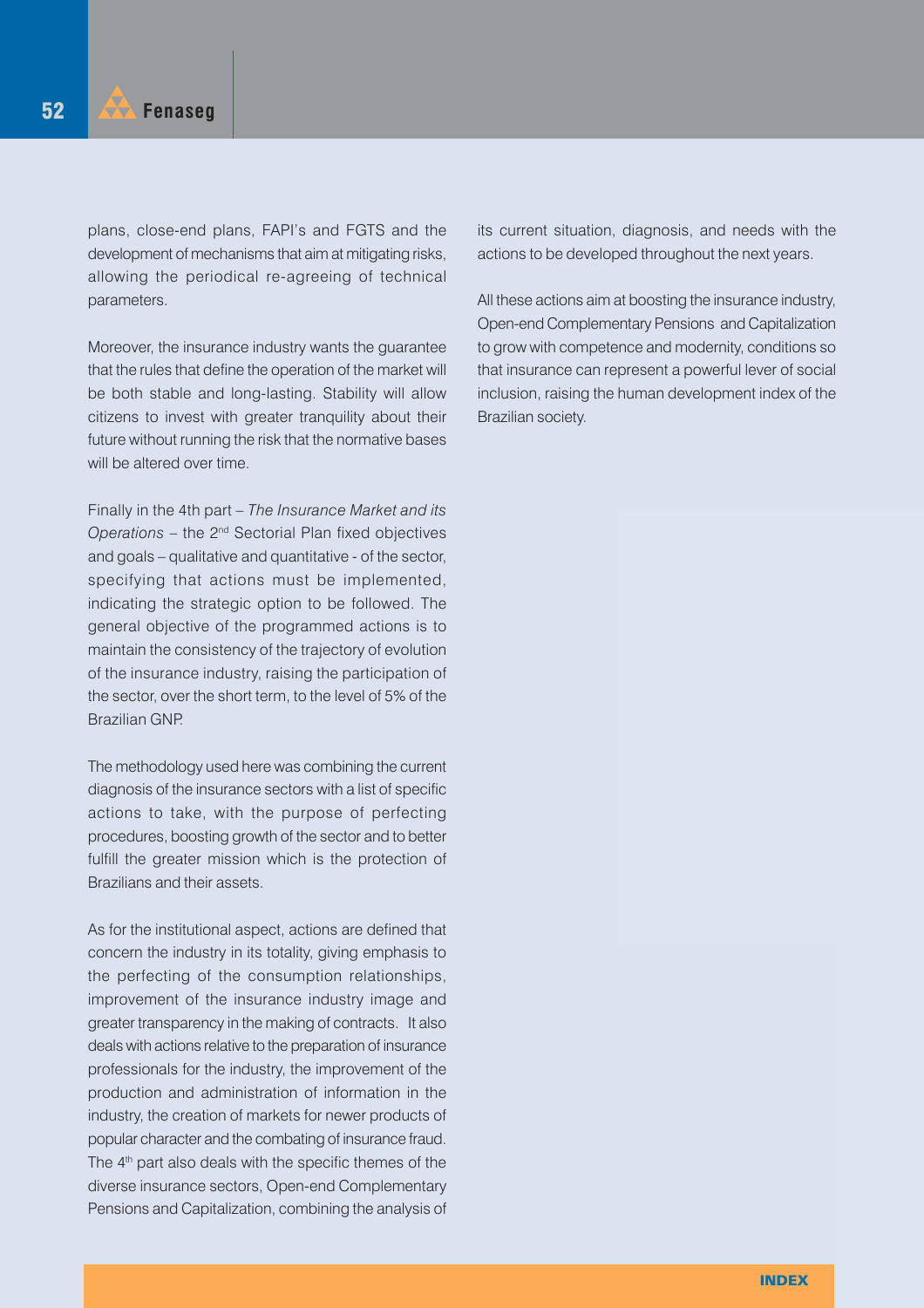# **National System**

# of Private Insurance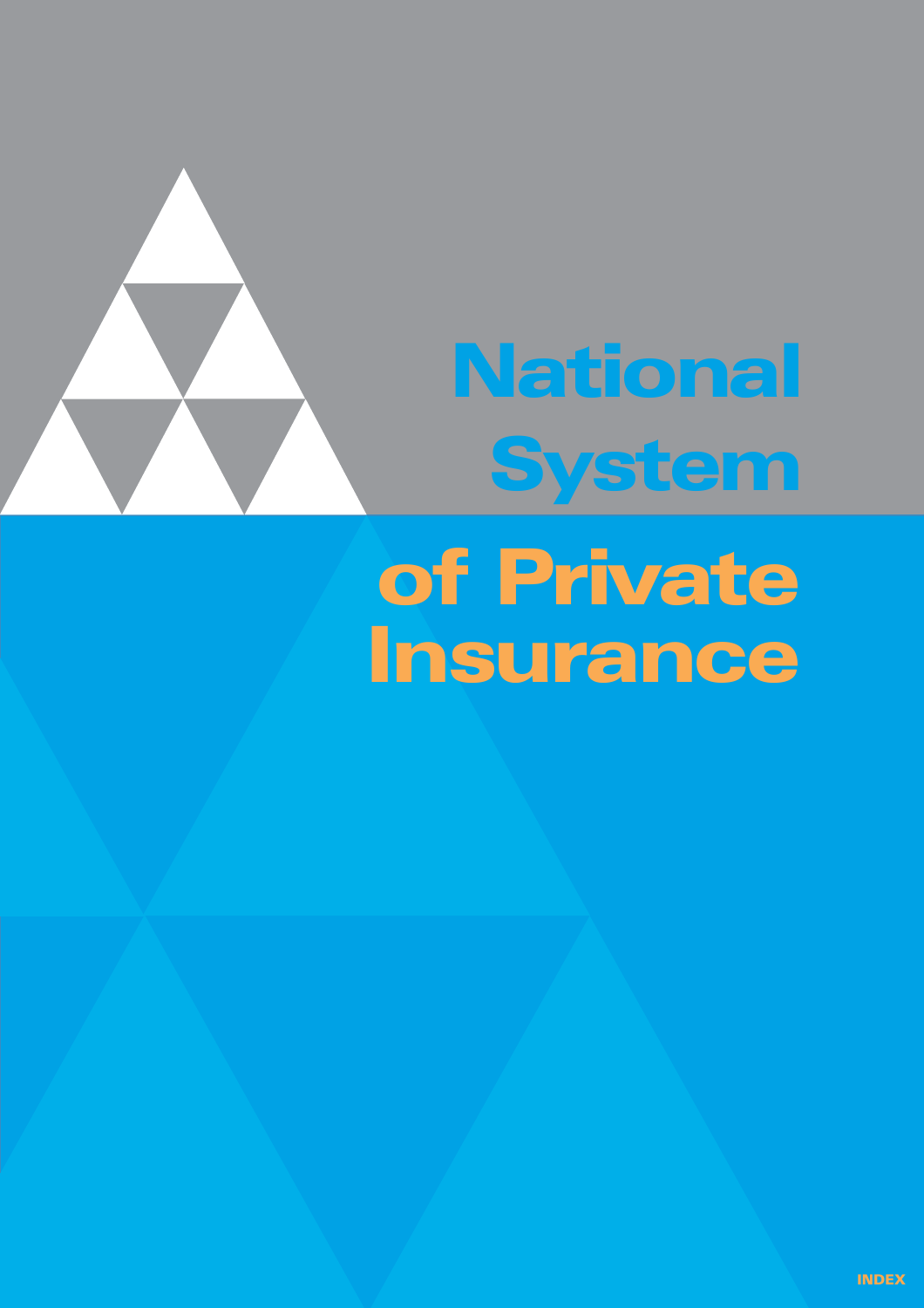



The Federal Government has the power to formulate the policy governing private insurance, to establish its norms and to inspect the operations in the national market. Decree n<sup>o</sup> 73, of November 21st of 1966, altered by Laws nº 9.656/98 and nº 10.190/2001, which govern the insurance operations, instituted the National Private Insurance System, composed of the CNSP, SUSEP, IRB-Brasil Re, entities authorized to operate in the Private Insurance Capitalization segment, Open-end Complementary Pensions and include qualified Insurance Brokers.

# CNSP – National Council on Private Insurance

It is the responsibility of the CNSP, to set-up the directives and norms of the government policy on private insurance in Brazil.

#### Composition of the CNSP

Its composition was defined by Decree nº 73/66, later altered by Law nº 10.190, of 14/02/2001. The CNSP is composed of the Minister of State Finance, SUSEP Superintendent and representatives of the Ministry of Justice, Ministry of Welfare and Social Assistance, Central Bank of Brazil and the Securities Commission.

The following are highlighted from the list of activities which are within the exclusive jurisdiction of CNSP:

- To elaborate directives and norms of the policy on private insurance.
- To regulate the constitution, organization, functioning and inspection of those entities that exercise activities subordinate to the National System of Private Insurance as well as the application of the penalties established in the legislation and regulation.
- To determine the general characteristics of contracts of insurance; open-end complementary pensions plans; capitalization; and reinsurance.
- To establish the general directives for the reinsurance operations.
- To judge the appeals on decisions made by SUSEP and IRB.
- To prescribe the constitution criteria for corporate statutes pertaining to Insurance and Capitalization Companies, Open-end Complementary Pension Entities and ReInsurers, fixing the legal and technical limits of their respective operations.
- To regulate both brokerage operations in the market and the insurance broker profession itself.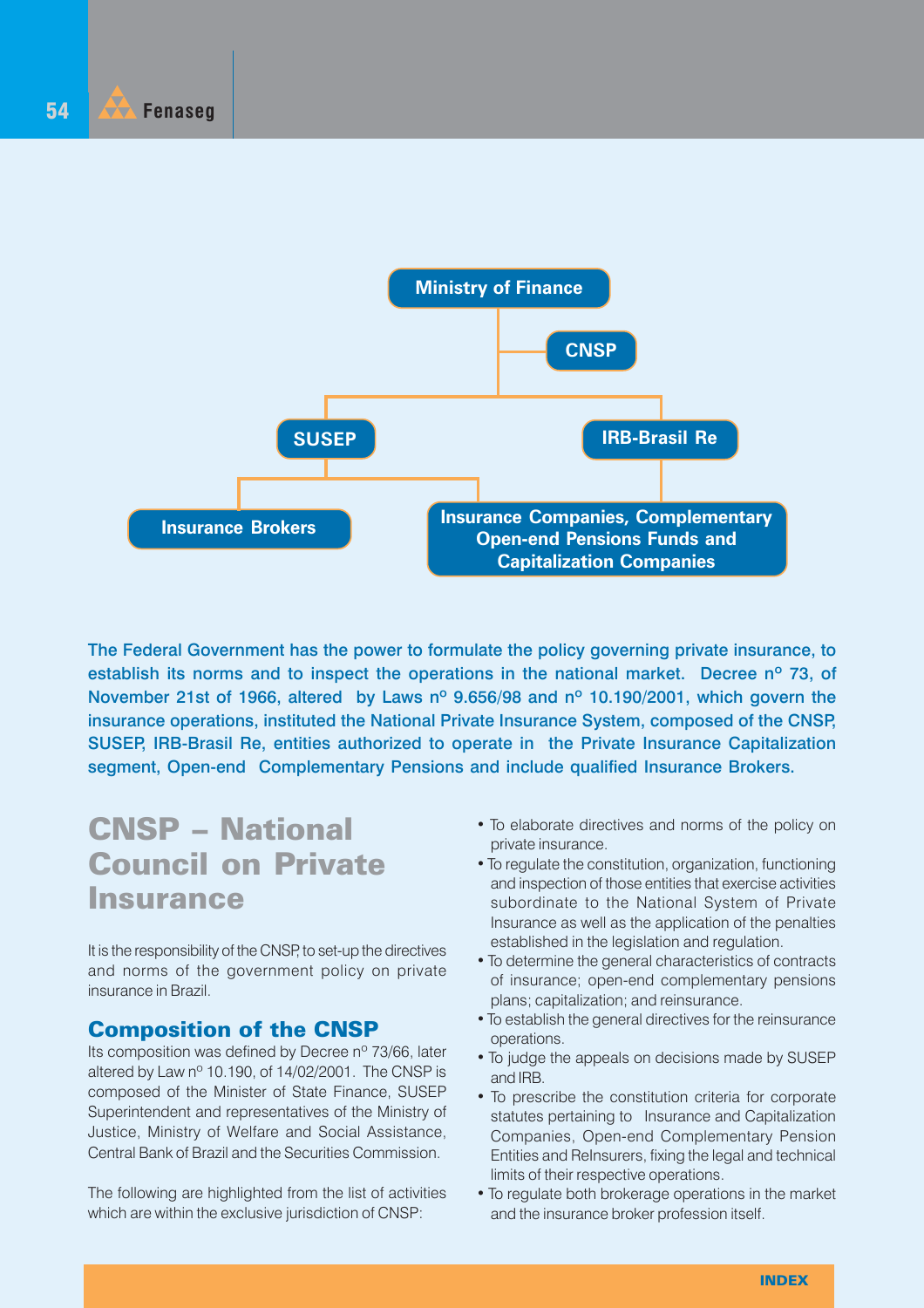

# SUSEP – Superintendence of Private Insurance

Superintendent: Mr. Renê de Oliveira Garcia Junior In 2004, SUSEP prepared its Strategic Planning where it defines its mission as being: to act in the regulation, supervision, inspection and to give incentive to the *Insurance activity, Open-end Complementary Pensions and Capitalization activities in an agile, efficient, ethical and transparent way, protecting the rights of the consumers and the interests of society in general.*

Amongst its policies, defined as master lines for actions and accepted as being un-negotiable elements of the strategic planning policy, some highlights to be considered:

#### Protection of Consumer Rights

The main goal is to defend the transparency and integrity of the contractual relations and to foment actions and procedures for the combat of insurance fraud. Included in the directives of this policy are: to ensure transparency in the commercialization of products and to act jointly with the consumer defense bodies.

#### Policy of Market Promotion

It includes the quantitative and qualitative development of supervised markets. Amongst the directives to be followed in this area is the promotion of new products offers based on clear and long-lasting rules, the search for better corporative incentives and favorable taxation schemes, principally for popular and social products, and stimulate the formation of a long-term savings habit.

#### Supervision Policy Based on Risks

Supervision and inspection focused on the risk management of the companies, preserving their solvency and economical-financial capacity. For this aim, one of the main directives is to monitor capital adequacy, the operational liabilities and the quality of the assets.

#### Regulation Policy

Consolidation and simplification of the applicable norms. The objective is to make the norms in effect clear and transparent, to promote the self-regulation of the industry emphasizing the responsibility of its administrators and

professionals; to promote de-regulation eliminating the excess of norms and simplifying procedures.

#### Information Technology Policy

To implement information technology systems in order to improve the efficiency and reliability of SUSEP's decision making process. Highlighted amongst these directives: to operate jointly with the market, with the aim of unifying the data base and information resources useful for the activities of supervision and inspection and to use digital certification as a control instrument and the safe exchange of information between the industry and SUSEP.

#### Special Regimes Policy

To give agility and transparency to the settlement procedures, tax direction and intervention. To propose revision of the legislation, standardization of procedures, perfecting and updating of the follow-up and control routines applied to companies under special regime.

#### Specific Actions Policy

To prepare norms that propitiate portability and migration between the complementary pension plans, to promote the "shielding" of the technical provisions assets and to stimulate and make viable the offer of "popular products".

# IRB-Brasil Re

President: Mr. Lidio Duarte

The Reinsurance Institute of Brazil – IRB-Brasil Re was created in 1939 as a mixed public/private company with the objective of regulating the co-insurance, reinsurance and retrocession as well as for promoting the development of insurance operations in the country. The IRB-Brasil Re went into operation one year after its creation, on April the fourth in 1940.

On August 21st of 1996, the Brazilian National Congress approved the Constitutional Amendment nº 13, through which the monopoly of reinsurance was extinguished in Brazil, until then delegated exclusively to the IRB. One year later, on June 17th of 1997, Provisional Measure nº 1578 transformed the IRB into IRB-Brasil Resseguros S.A., a joint shareholder company, remaining as a mixed public and private company with the federal government as the controlling shareholder. The same proportion of 50% participation for the national Insurance companies was maintained.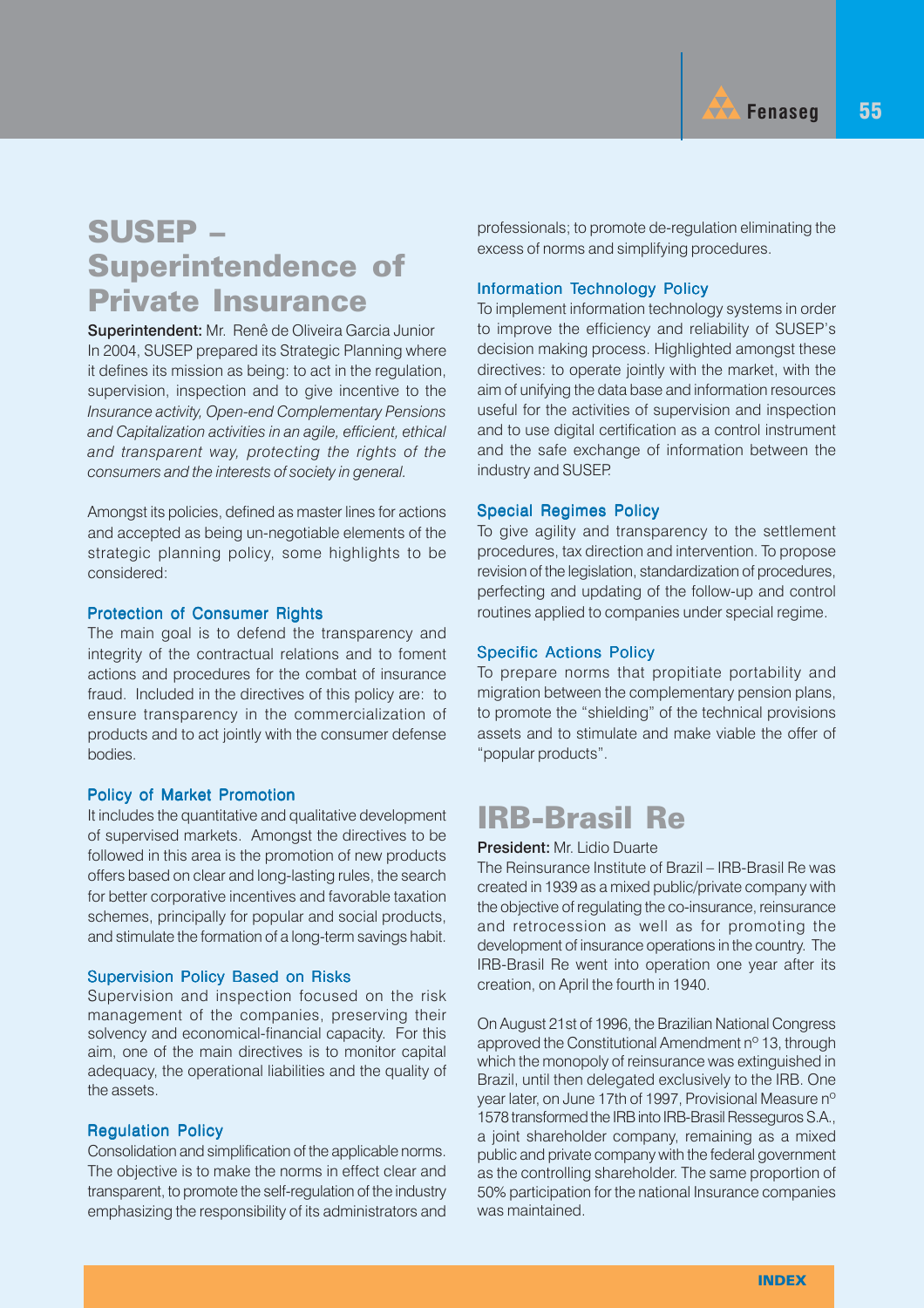

Its privatization is part of the National Privatization Program (PND), under the command of the BNDES, and it was included in the Letter of Intentions from the Brazilian Government to the IMF in November of 1998. On December 20th of 1999, Law nº 9.932/99 transferred the power to regulate and supervise the reinsurance activities in the country to SUSEP, making viable the privatization of the IRB and the consequent opening of the reinsurance market.

However, in June of 2000 the Labor Party (PT) filed a suit of Unconstitutionality (ADIn) nº 2.223-7 with the Federal High Court (STF).

In this suit the presiding judge granted an injunction, referenced by the Plenary of the STF, suspending the effects of the aforementioned law until final judgment of the ADIn process in question. In the face of such a decision, the auction process of the IRB-Brasil Re and the opening of the reinsurance industry were paralyzed.

On March 29th of 2003, Constitutional Amendment nº 40 was approved, permitting the regulation of Art. 192, which deals with the National Financial System, in parts. In view of this definition, each group of activities of the National Financial System can be regulated by specific Complementary Law.

On 12/06/2003, in the Chamber of Deputies, the Complementary Law Project nº 55/2003 was presented in sequence, transferring the power to regulate and supervise reinsurance and retrocession operations from IRB-Brasil Re to SUSEP.

In July of 2004 in the normal dealings of the Direct Action of Unconstitutionality, the Attorney General of the Republic and the General Advocacy of the Union handed down reports in the sense that the profound alterations in the tenor of Art. 192 of the Constitution made by the Constitutional Amendment  $n^{\Omega}$  40/2003 would have set aside the need for the Complementary Law, which would entail the loss of the object of the ADIn action.

During the period for response to this ruling, the PT Party did not give voice and as such, the records have been sent to the Judgment Minister for final decision on the matter.

It is hoped that in the event the referred to reports are accepted by the STF, the suit may be closed for loss of object, which means the return of the efficacy of Law  $n^{\Omega}$ 9.932/99.

# Insurance Companies, **Complementary** Open-end Pensions Funds and Capitalization Companies.

#### Insurance Companies

The insurance market is operated by insurance companies incorporated under the form of limited liability corporations with nominative shares (Laws nbrs. 6.404/1976 and 10.303/2001).

The Insurers are given authorization to operate in nonlife insurances, in life insurance or in both. The Insurers that have authorization to operate exclusively in the life sector can also commercialize pension plans, as set forth by Complementary Law nº 109/2001. To operate in the health sector the Insurers must be specialized, as outlined in Law nº 9.656/98.

The authorization for operation is granted by the Minister of Finance after analysis by the Superintendency of Private Insurance (SUSEP) or by the National Agency of Supplementary Health (ANS), in the case of Insurance Companies specialized in health.

In 2003, 108 Insurance Companies operated with private general insurance and 14 specialized Insurance companies operated with private healthcare plans.

#### Complementary Open-end Pensions Funds

The Open-end Complementary Pensions plans industry is operated by Insurance Companies that have authorization to operate in the life sector and by nonprofit entities that must be incorporated, in both cases, as limited liability corporations with nominative shares, as set forth by Complementary Law nº 109/2001, complementary open-end pensions funds entities are incorporated as non-profit civil companies in compliance with Law  $n^{\circ}$  6.435/77 and may keep their juridical organization. The authorization for operation is granted by the Minister of Finance after analysis by the Superintendence of Private Insurance – SUSEP.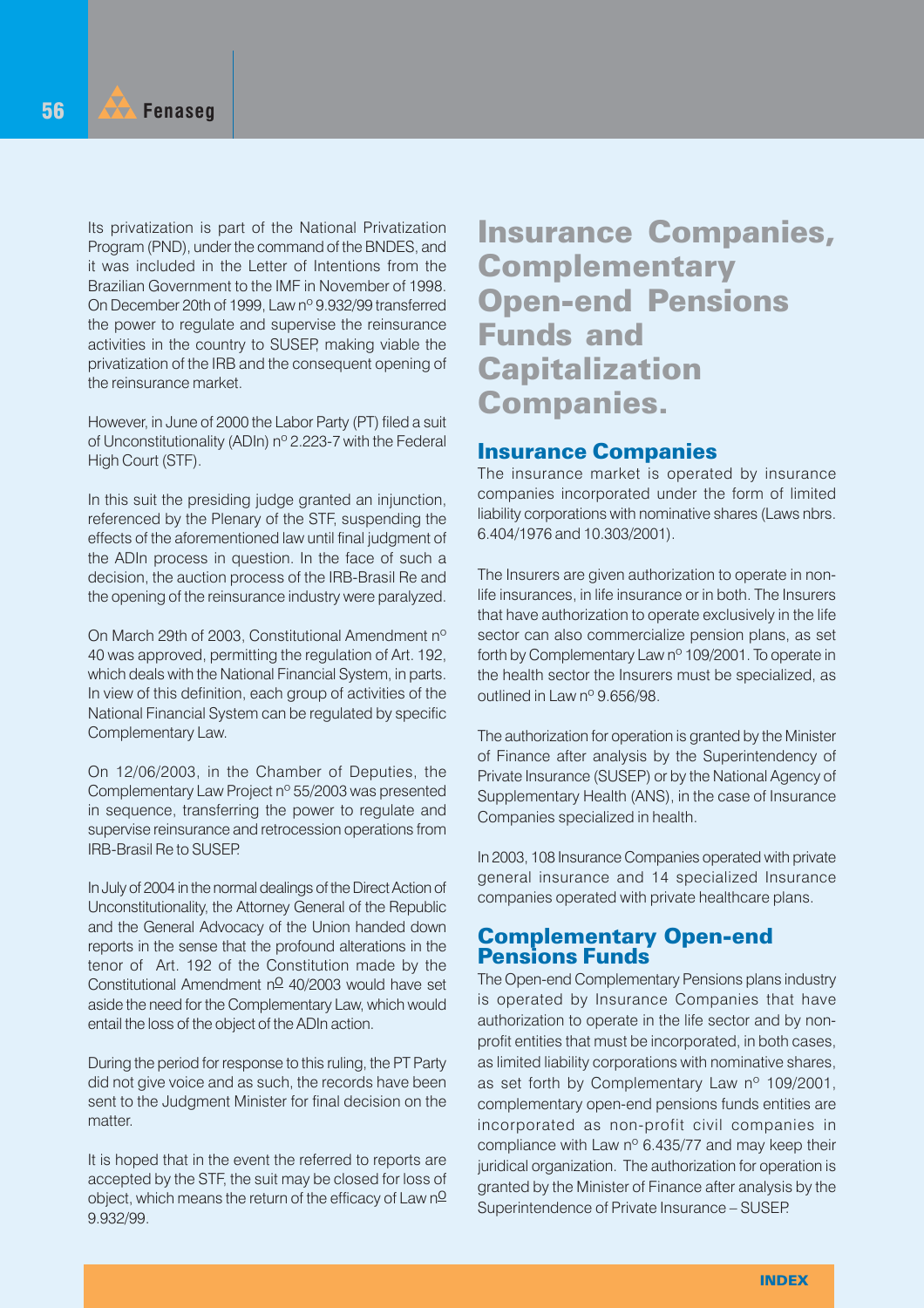

The authorization covers operations with pension plans, savings and/or income plans.

In the year of 2003, 39 insurance companies with authorization to operate in the life sector operated openend plans of complementary pensions. In the same way, 29 non-profit open-end entities operated with pension plans.

#### Capitalization Companies

The capitalization industry is operated by capitalization companies incorporated under the form of limited liability corporations with nominative shares. The authorization for operation is granted by the Minister of Finance after analysis by the Superintendence of Private Insurance (Susep).

In 2003, 15 capitalization companies commercialized capitalization securities.

# Insurance Brokers

The brokers are organized into state trade Associations affiliated to the National Federation of Insurance Brokers (FENACOR). There are currently 67,091 brokers registered as active, 43,575 being individual brokers and 23,516 corporate bodies.

The insurance broker, as a professional individual or a corporate body, is the intermediary authorized to solicit and promote insurance contracts between the Insurance companies and the individuals or corporate bodies of private law, being qualified to intermediate life and non-life insurances, capitalization plans, and open-end complementary pension plans. License to operate as an insurance broker depends on prior qualification and registration. This qualification is obtained through the Insurance Brokers´ Exam administered by the National Insurance School Foundation (FUNENSEG), in accordance with CNSP Resolution nº 45/2000 and SUSEP Circulars numbers 127, 140 and 146, all of 2000.

The registry of the life insurance, capitalization and pension plans broker is done by indication of the insurance, capitalization companies or entities openend of complementary pensions amongst candidates approved in the qualification exam promoted by the National Insurance School Foundation (Funenseg), or in

specific evaluation exams by discipline applied to participants of qualification courses held in consonance with the CNSP Resolution nº 62/2001 and SUSEP Circular nº 177/2001.

From the year 2002, the periodical re-registering of the brokers was instituted, being applied to the insurance brokers and to the life insurance, capitalization and pensions plans brokers, the periodicity of which will be 3 years and is regulated by SUSEP Circulars nbrs. 202, 207 and 222, all of 2002.

Source: Fenacor web site: www.fenacor.com.br.

# Supplementary Health

The regulation of the Complementary Health sector in Brazil demands that Insurers that operate in the health sector transform themselves into specialized Insurers, being subordinated to a new structure of regulation and inspection linked to the Ministry of Health, together with other types of operators of private health care plans.



#### Forum on Supplementary Health

The Forum on Supplementary Health was held in three stages, between the months June and November of 2003. The event gathered representatives of all the sectors of society which are involved in the relationship between the industry, government and academic area to discuss themes pertinent to private health care with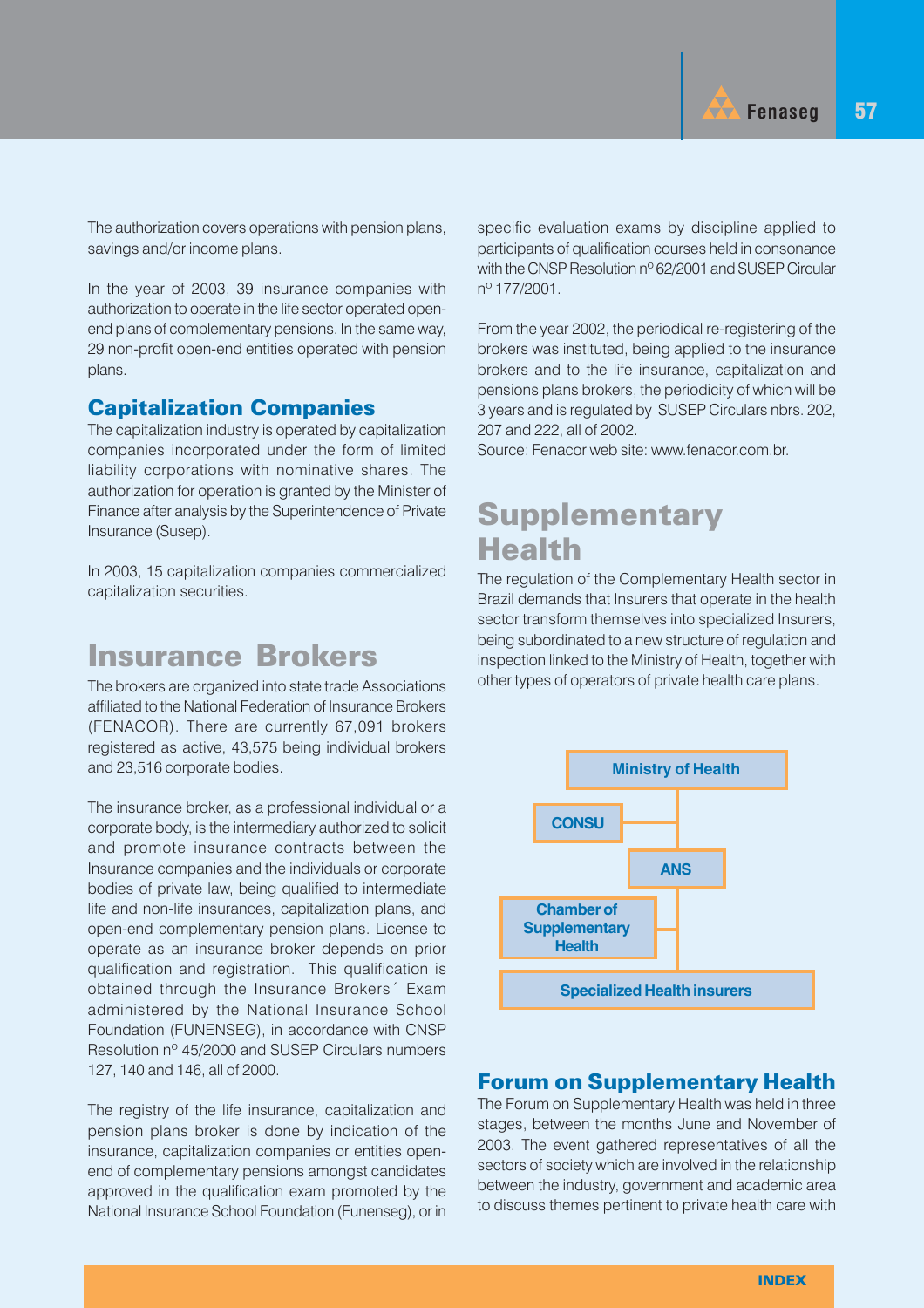the objective of establishing a national health policy that embraces the supplementary sector.

The holding of the Forum aimed at jointly seeking new perspectives and strategies to surpass the logic of the organization of the system as from the offer and to propitiate the improvement of the quality of life and the conditions of attention to health of the population.

Fenaseg prepared a work aimed at contributing to the debates of the Forum on Supplementary Health that presented the diagnosis of the supplementary health system, as well as showing solutions for the principal problems of the sector. The material was segmented, containing the following themes: Actuarial and Financial Balance; Policy of Adjustments, Regulatory Aspects, ANS Competence, and Proposal of Alterations in Law nbr. 9.656/98.

#### CONSU – Council on Supplementary Health

Created by Law nbr 9.656/98, and later altered by Decree nbrs 4.044 of December 6th of 2001, CONSU is the collegiate body member of the regimental structure of the Ministry of Health, being composed of the Minister of Justice – who presides over it – by the Minister of Health, the Minister of Finance and the Minister of Planning, Budgeting and Management, apart from the President of ANS who is the Secretary of the Council. CONSU is in charge of the following activities:

- 1. To establish and supervise the execution of general policies and directives of the supplementary health sector.
- 2. To approve the management contract of ANS.
- 3. To supervise and monitor the actions and operation of ANS.
- 4. To fix general directives for the constitution, organization, functioning and inspection of the companies operators of products that Law nº 9.656/ 98 deals with.
- 5. To deliberate on the creation of technical chambers of consultative character, so as to subsidize the decisions.

#### ANS – National Agency of Supplementary Health

President: Fausto Pereira dos Santos

Created by Law nbr 9.961, of January 28th of 2000, ANS

is a government body, under special regime, subordinate to the Ministry of Health. Its mission is to promote the defense of public interest in supplementary healthcare, regulating the sector operators including as to their relationships with service providers and consumers, thus contributing to the development of health actions in the country. Amongst its duties the following are highlighted:

- To propose general policies and directives to National Council on Supplementary Health (CONSU) for the regulation of the supplementary health sector.
- To establish parameters and indicators of quality and coverage in health care for their own services and of third parties offered by the operators.
- To establish norms for repaying the General Health System.
- To make norms for the concepts of preexistent sickness and lesions.
- For the purposes of the application of Law nbr. 9.656 of 1998, to define the segmentation of the operators and administrators of private healthcare plans, considering their peculiarities.
- To decide on the establishing of sub-segmentation of the types of plans defined in items I to IV of art. 12 of Law nbr. 9.656 of 1998.
- To authorize adjustments and revisions of the policyholders' contributions to the private healthcare plans in accordance with the general parameters and directives fixed jointly by the Ministries of Finances and of Health.
- To establish norms and standards for the sending of information of economical-financial nature by the operators with a view to the ratification of adjustments and revisions.
- To inspect the activities of the operators of private healthcare plans and to zeal for the fulfillment of the norms with respect to their operation.
- To articulate with the consumer defense agencies aiming at the efficacy of the protection and defense of the consumer of private healthcare services, observing the provisions set forth in Law - nbr. 8.078, of September 11th of 1990.

#### Chamber of Supplementary Health

The Chamber of Supplementary Health is a consultative body that has the main objective of promoting the discussion of themes relevant to the supplementary healthcare sector in Brazil, apart from giving support to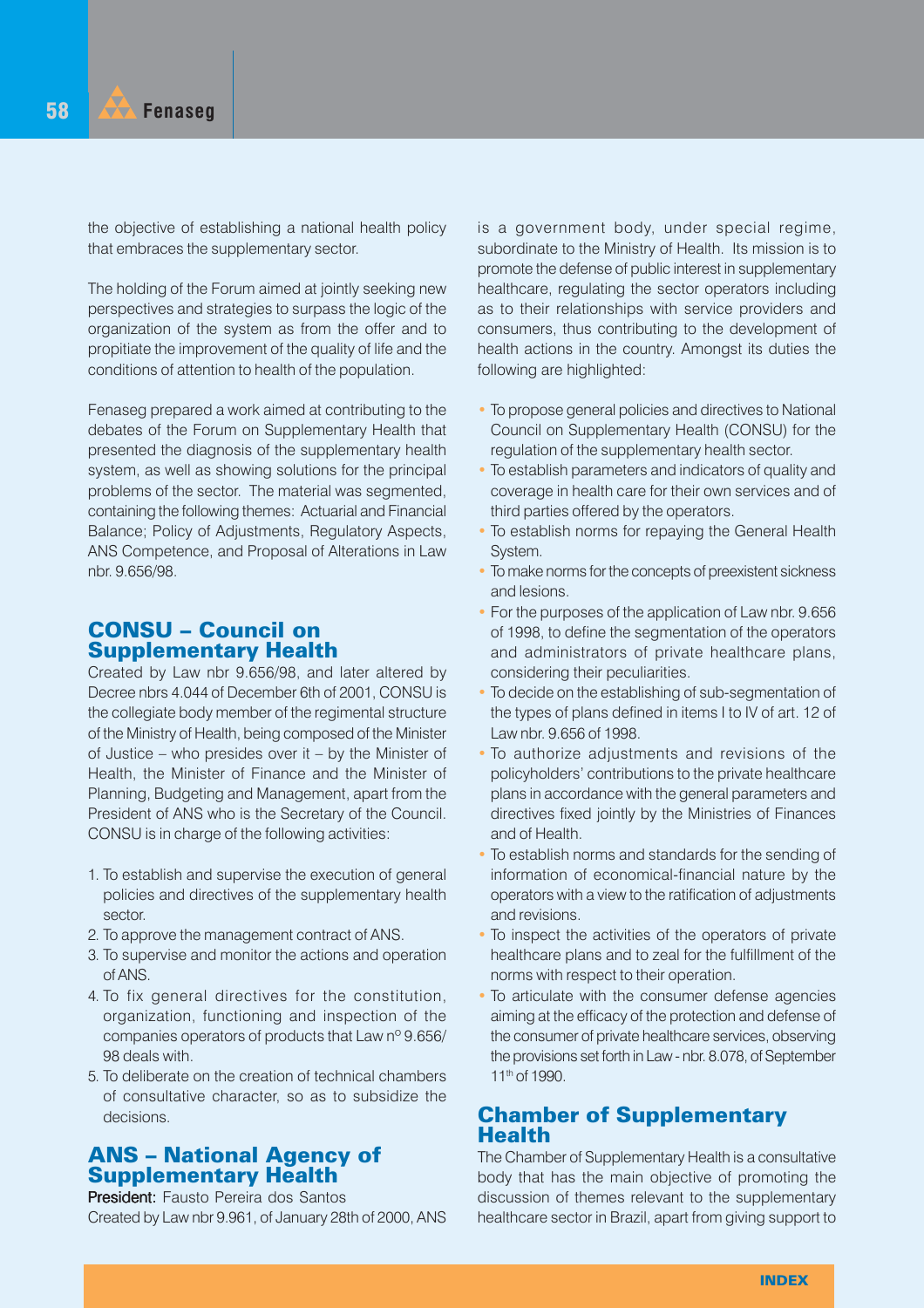

the decisions of CONSU and ANS. The Chamber of Supplementary Health has the following members:

I - The Director-President of ANS, or his deputy, as the Chamber's President;

II - A director of ANS, as the Chamber's Secretary;

- III A representative of each Ministry listed below:
- Finance.
- Pensions and Social Welfare.
- Labor and Employment.
- Justice
- Health.

IV - A representative of each body and entity listed below:

- •National Health Council.
- •National Council of State Secretaries of Health.
- •National Council of the Municipal Secretaries of Health.
- •Federal Council on Medicine.
- •Federal Council on Dentistry.
- •Federal Council on Nursing.
- •Brazilian Federation of Hospitals.
- •National Confederation of Health, Hospitals, Establishments and Services.
- •Confederation of the Santas Casas de Misericórdia, Hospitals and Philanthropic Entities.
- •National Confederation of Manufacturing Industries.
- •National Confederation of Commerce.
- •Trade Association "*Central Única dos Trabalhadores*".
- •Trade Association "*Força Sindical*".
- •Trade Association "*Social Democracia Sindical*"

V - A representative of each entity listed below:

- •Consumer Defense.
- •Consumer Associations of private healthcare plans.
- •Self management healthcare segment.
- •Group medicine companies.
- •Cooperatives of medical services that operate in supplementary health.
- •Group dentistry companies.
- •Cooperatives of dental services that operate in supplementary health.
- •Handicap and special pathology entities.
- •National Federation of Private Insurance and Capitalization Companies (Fenaseg).

#### Specialized Health Insurers

With the approval of Law nbr. 9.656/98, which regulated the supplementary health sector in Brazil and created ANS – National Health Agency and CONSU – Supplementary Health Council, it became necessary to equate the health insurance operations to the private healthcare plans so as to adapt such operations to the legal requirements.

Law nbr. 10.185, of February 12th of 2001, classified Health Insurance as a private healthcare plan and a specialized health insurer as an operator of a healthcare plan, for the effects of Law nbr. 9.656 of 1998.

It was determined for the Insurance companies that were already operating with Health Insurance in 2001 that they should provide the specialization by July 1st of 2001, when they would then be under the jurisdiction of CONSU and ANS.

With the advent of the RDC nbr. 65/01, ANS regulated this segment applying to specialized health insurers, where fitting, those provisions set forth in the SUSEP and CNSP norms published before December 21st of 2000, which subject matters had not been regulated by ANS and CONSU.

In 2003 / 2004, the following health insurers operated in the Brazilian market:

- AGF Saúde S.A.
- Bradesco Saúde S.A.
- Brasil Saúde Companhia de Seguros
- Gralha Azul Saúde S.A.
- HSBC Seguro Saúde S.A.
- Itauseg Saúde S.A.
- Marítima Saúde Seguros S.A.
- Notre Dame Seguradora S.A.
- Porto Seguro Seguro Saúde S.A.
- Salutar Saúde Seguradora S.A.
- Sul América Companhia de Seguro Saúde S.A.
- Sul América Seguro Saúde S.A.
- Unibanco AIG Saúde Seguradora S.A.
- Unimed Seguros Saúde S.A.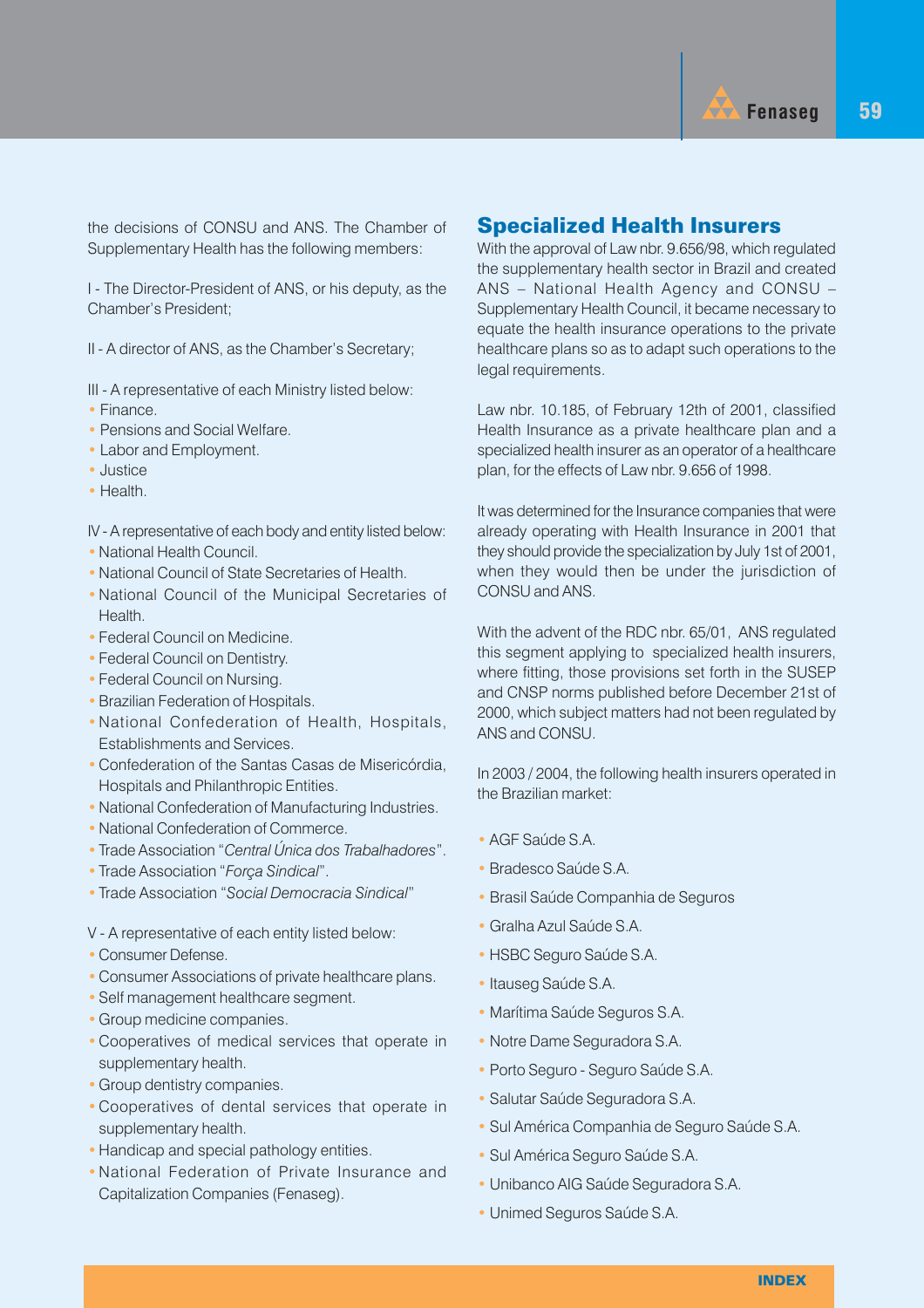

# Reinsurers

At the start of 2001, eighteen offices of representation of foreign reinsurers were set-up and awaited the opening of the reinsurance market in Brazil. In 2004, only nine companies remained, restricting their local investments and technical and administrative staff. The non-definition as to the opening of the reinsurance market has been weighing heavily on the permanence of these companies in the country.

List of the reinsurers that keep an Office of representation in the country:

#### Reinsures

- 1. Allianz América Latina S.C. Ltda.
- 2. Converium Re
- 3. Employers Re
- 4. Mapfre Re Assessoria Ltda.
- 5. Munchener do Brasil Serviços Técnicos Ltda.
- 6. Scor Brasil
- 7. Swiss Re Brasil Serviços e Participações Ltda.
- 8. Transatlantic Re
- 9. Xl Latin American Re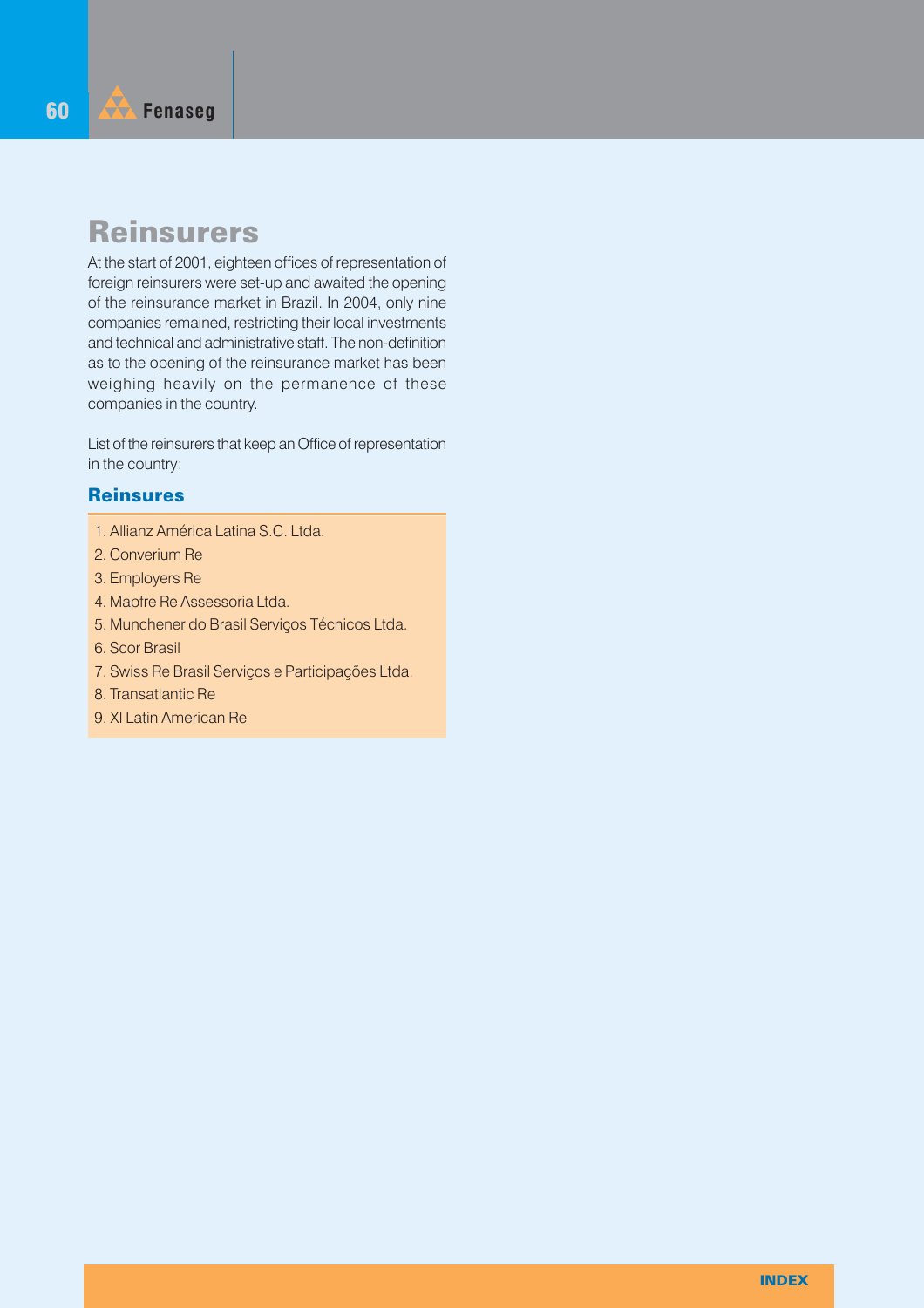

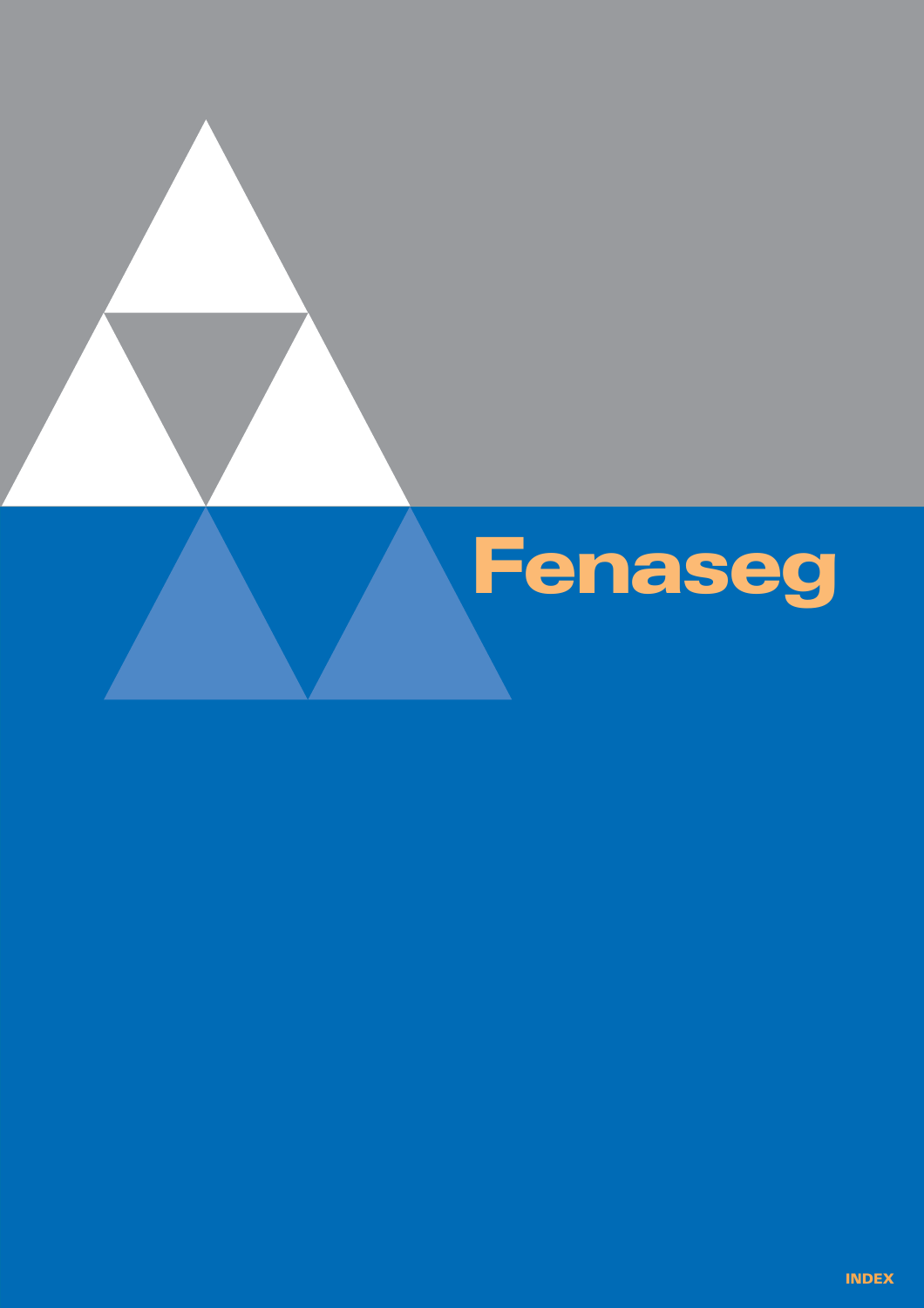**Organization Chart** Organization Chart



64 **Fenaseg**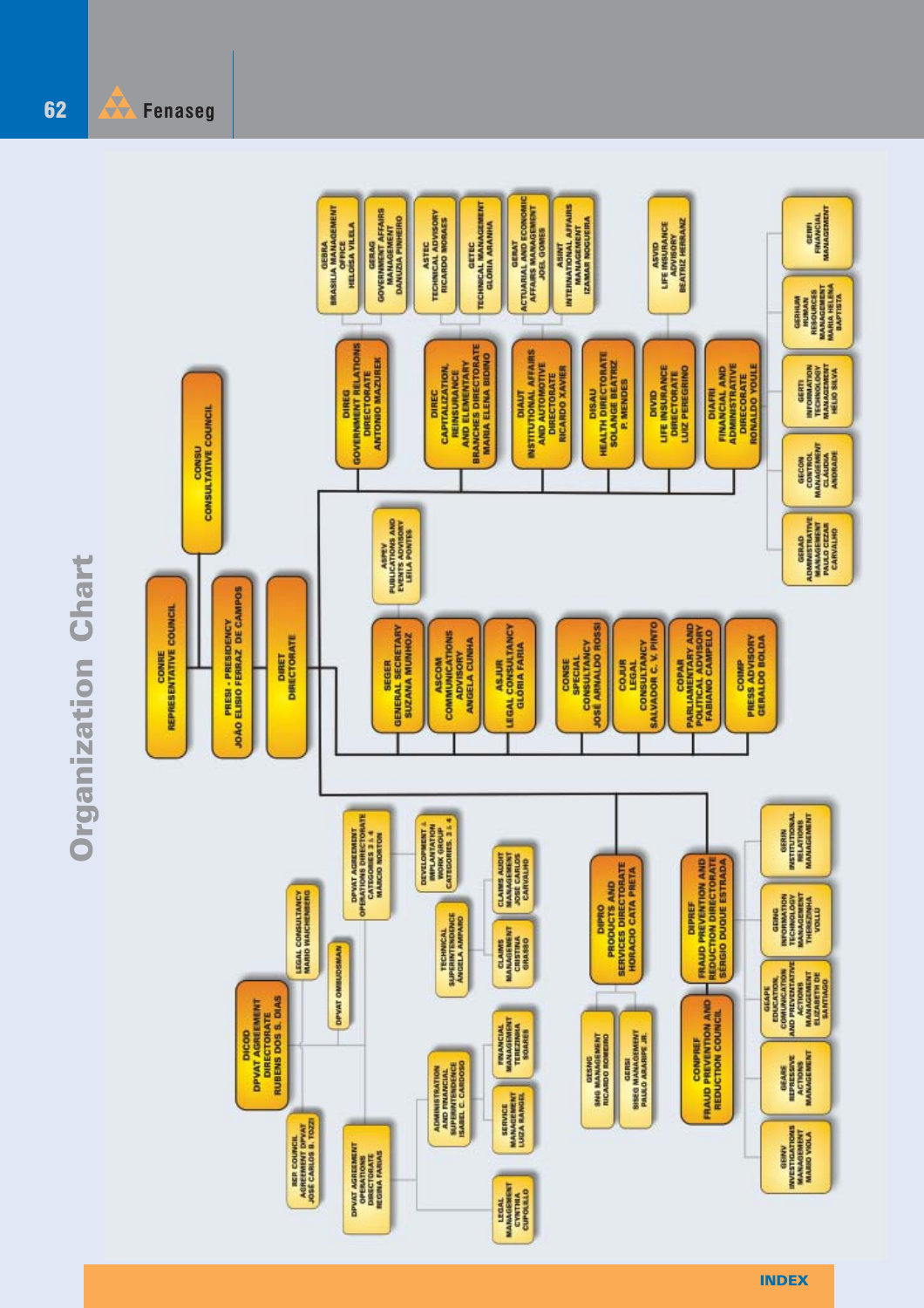**Fenaseg** 63

The National Federation of Private Insurance and Capitalization Companies (Fenaseg), with Head Office and domicile in the City of Rio de Janeiro, is the trade association of higher degree for the purposes of study, coordination, protection and legal representation of the economic categories of private insurance, capitalization and Open-end Complementary Pension Fund entities.

Founded on June 25th of 1951 by the assembly of delegates of five insurance trade associations from Bahia, Minas Gerais, Rio de Janeiro, Rio Grande do Sul and São Paulo, it has the objective of promoting the orderly and efficient development of these markets, defining and defending their rights and politically representing its members. Officially recognized on November 30<sup>th</sup> of 1953, its net worth is made up by the contributions from its member companies, contributions from the trade Associations and financial or real estate revenues.

Fenaseg currently congregates the 8 Regional Trade Associations of Private Insurers established in the States of Bahia, Minas Gerais, Paraná, Pernambuco, Rio de Janeiro, Rio Grande do Sul, Santa Catarina and São Paulo and 116 companies operating in the insurance industry, of which, 91 are incorporated as non-life, life, or general insurance companies (36 of these also operate with open-end complementary pensions plans); 13 are incorporated as capitalization companies; and 12 are incorporated as health insurance companies. Fenaseg members write 98.5% of the total annual premiums stemming from these markets.

# Basic Functions

With the new levels of return reached by the national economy, there is a multiplication of the operative fields where the presence, vigilance and action of Fenaseg is demanded both as a coordinator and a representative of its member companies. In line with its objective to promote the orderly and efficient development of these markets, defining and defending their interests, Fenaseg politically represents the productive sector which today is one of the main contributors to the economic and social growth of the country.

As such, Fenaseg carries out the following proposals for action and objectives:

- To promote and defend the institutions of private insurance, capitalization and private pension funds.
- To represent the interests of its affiliates before the Government Authorities.
- To collaborate with the Government in the study, preparation of laws and solutions related to the respective economic sectors of its member companies.
- To promote conciliatory agreements in labour disputes and to sign contracts and accords.
- To appoint the representatives of its affiliates for participation in events that deal with matters pertinent to their economic sector.
- To maintain consultancy and advisory services for all affiliates and to develop technical studies and prepare proposals concerning market interests, notably on topics related to de-regulation of the sector and the flexibility of the monopolies.
- To promote harmony between its affiliates and help to resolve divergences that occasionally may arise.

## Events

Seminars 2003 March Perspectives for Insurance in the New Government

Event held in Belo Horizonte on 13<sup>th</sup> March 2003. Activity promoted by the local Insurance Trade Association having Dr. Antônio Penteado de Mendonça, journalist, as lecturer.

#### What to Expect of the Insurance Industry in 2003

Event held in Blumenau on 14Th March 2003. Activity promoted by the Insurance Trade Association of Santa Catarina, having Mr. Horácio Cata Preta, Fenaseg Director, as lecturer. At that time the *Fenaseg Guide – New Civil Code* was presented.

#### Plan for Preventing and Combating Insurance Fraud

Event held in Joinville on 17<sup>th</sup> of March 2003. Activity promoted by the Insurance Trade Association of Santa Catarina, having Mr. Sérgio Duque Estrada and Mr. Horácio Cata Preta, Fenaseg Directors, as lecturers, with the objective of presenting the new plan. At that time the *Fenaseg Guide – New Civil Code* was presented.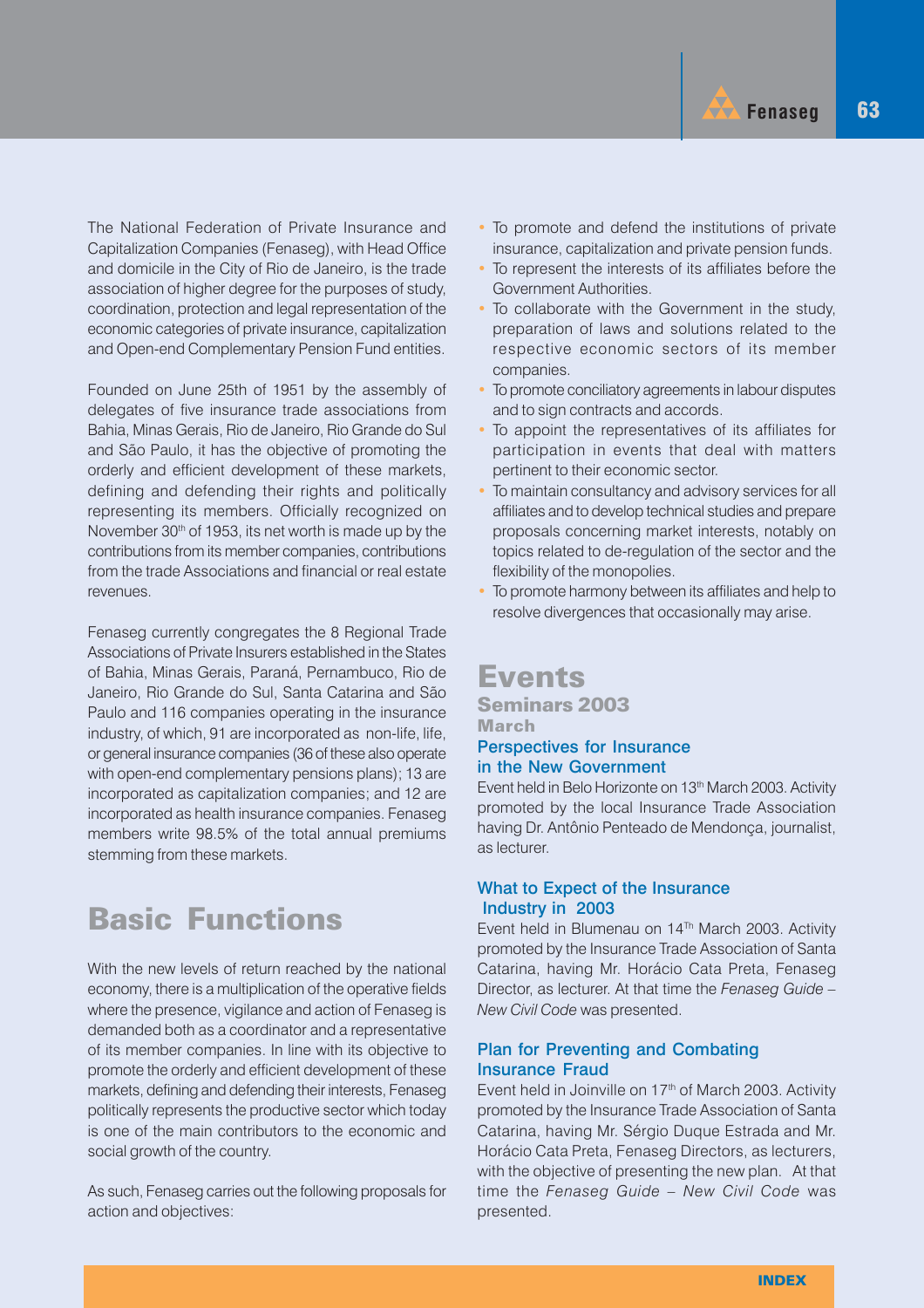

#### Relationship Marketing

Event held in the State of Rio Grande do Sul, on 25<sup>th</sup> March 2003, in the local Insurance Trade Association Auditorium, being an integral part of a series of meetings denominated "*Cultural Project – Cycle of Lectures*". The objective of this Project was to assist affiliates and interested parties in day to day themes in their respective areas of operation.

#### April

#### Management in Health

A presentation held in the State of Paraná, on 1<sup>st</sup> of April 2003, in the local Insurance Trade Association Auditorium and promoted by the Health Committee of the Trade Association.

#### **May**

#### Integrated Plan for Prevention and Reduction of Frauds

Event held in the State of Rio Grande do Sul, on 15<sup>th</sup> of May 2003, in the local Insurance Trade Association Auditorium, being an integral part of a series of meetings denominated "*Cultural Project – Cycle of Lectures*". In this event the actions to prevent and combat insurance fraud in the State were presented to the Insurers.

#### Reinsurance - National and International **Markets**

Event held in Belo Horizonte, on 15<sup>th</sup> of May 2003, promoted by the local Insurance Trade Association, having Mr. Lídio Duarte – President of IRB Brasil Resseguros – as lecturer.

#### Guarantee Insurance: seeking for its legal nature

Event held in the State of Paraná, on 28<sup>th</sup> of May 2003, for the launching of the book written by Dr. Gladimir Adriani Poletto.

#### June

#### Ethics in the Insurance Market

Event held in Criciúma on 10<sup>th</sup> of June 2003, promoted by the Insurance Trade Association of Santa Catarina. Mr. Henrique Furtado Arruda, Coordinator of the Inter-Trade Association Ethics Commission came as lecturer.

#### July

#### Cycle of Lectures RH – Tobacco addiction

Event held in Rio de Janeiro on 29<sup>th</sup> of July 2003. Lectures held on a monthly basis for the internal FENASEG public – an initiative from the Human Resources area.

#### August Ethics in the Insurance Industry

Event held in Joinville on 5<sup>th</sup> of August 2003, promoted by the Insurance Trade Association of Santa Catarina. Mr. Henrique Furtado Arruda, Coordinator of the Inter-Trade Association Ethics Commission came as lecturer.

#### Brokers Data Bank Workshop - BDCOR

Event held in Rio de Janeiro (6<sup>th</sup> of August 2003) and in São Paulo (12<sup>th</sup> August 2003), an initiative of the Board of Projects and Services, where this new service of data bank was presented to the market.

#### Introduction to the Concept of Preferential Risks

Event held in Belo Horizonte on 12<sup>th</sup> of August 2003, promoted by the local Insurance Trade Association, having the lecture given by executives of Transamérica Resseguradora. The technical characteristics of the product, preferential classes in Brazil, examples, considerations in the evaluations of risks, aspects of marketing and conclusions were discussed.

#### Multi-risks Insurance – Underwriting and Loss Adjusting Aspects

Event held in Florianópolis on 19<sup>th</sup> of August 2003, promoted by the Insurance Trade Association of Santa Catarina, having Mr. Paulo Wolff Filho – HSBC Seguros Brasil S.A. – and Mr. José Vicente da Silva – Liberty Paulista Seguros S.A as lecturers.

#### Cycle of Lectures RH – Healthy Feeding Habits

Event held in Rio de Janeiro on 26<sup>th</sup> of August 2003; lecture given by Mrs. Sueli Couto of INCA to the internal public of Fenaseg, an initiative of the Human Resources Area.

#### SISEG – Integrated Technical Data System of Insurance and Frontier Project

Event held in the State of Rio Grande do Sul on 29<sup>th</sup> of August 2003, in the local Insurance Trade Association Auditorium, as an integral part of the series of meetings denominated "*Cultural Project – Cycle of Lectures*". In this event, participants shared expectations and mapped the difficulties for the improvement of the market.

#### September

#### Frontier Project

Event held in Rio de Janeiro (2<sup>nd</sup> of September 2003)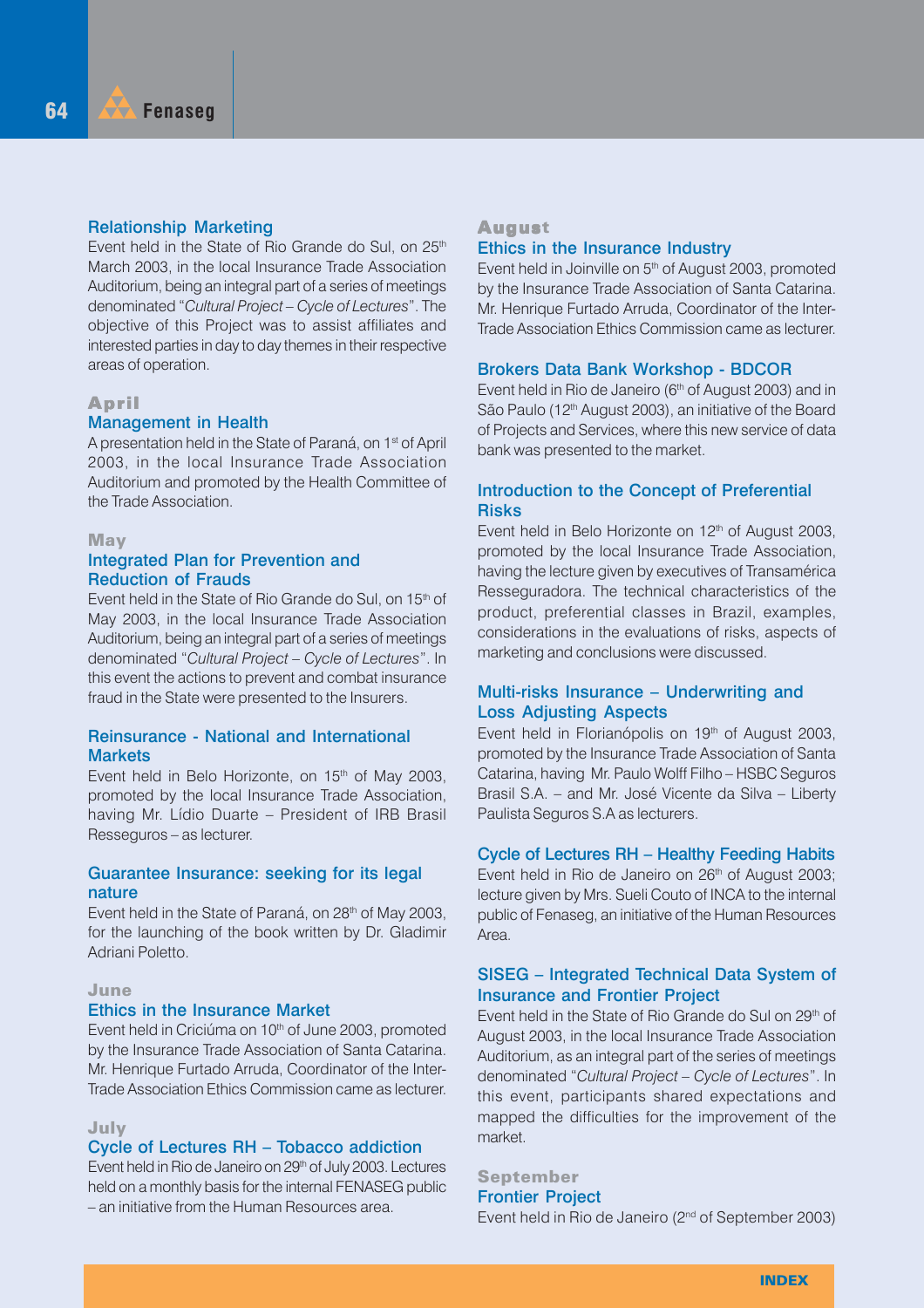

and in São Paulo (9<sup>th</sup> of September 2003); an initiative of the Board of Projects and Services where the new Sinivem/Fenaseg Project was presented to the industry.

#### Insurance Trade Association of Minas Gerais and IMES - Instituto Mineiro de Seguros – Cycle of Lectures

Project held in Belo Horizonte on 4th, 11th and 25<sup>th</sup> of September 2003, covering various themes of interest to the local insurance market such as:

- *Aspects of the Current Policy on Insurance and Private Pensions Funds* - Prof. Cláudio Contador - lecturer;
- *Transport Insurance under the Optic of the New Civil Code* - Dr. Landulfo de Oliveira Júnior;
- *The New Civil Code and its implications for Life Insurance and Complementary Pension Plans* lecturer Dr. Sérgio Mello.;
- *Changes in the Health Care Plans* Dr. Valdir Câmara
- *Treatment of the business partnership under the new Civil Code* - Dr. Cleber Batista de Souza, lecturer;
- *The National Insurance Market and Automobile Insurance* - Dr. Maurício Tadeu Barros Morais, lecturer;
- *The Insurance Contract and the New Civil Code* Dr. Joaquim Celestino Pereira, lecturer.

#### Cycle of Lectures RH – Quality of Life - Stress as a Generator of Illness

Event held in Rio de Janeiro on 10<sup>th</sup> of September 2003; lecture given by Dr. Marcos Brazão of the Guanabara Nuclear Medicine Center to the internal public of Fenaseg, an initiative of the Human Resources Area.

#### Consumer Defense

Event held in Rio de Janeiro on 12<sup>th</sup> of September 2003, in the Funenseg Auditorium; promoted by the Insurance Trade Association of Rio de Janeiro, had Mrs. Nadja Sampaio, the journalist of O Globo newspaper, as lecturer.

#### Insurance – Fundamentals

Event held in Rio de Janeiro on 22<sup>nd</sup> of September 2003, in the Helio Alonso Faculty Auditorium. Activity promoted by the Insurance Trade Association of Rio de Janeiro, the lecture being about insurance, given by Janes Rocha, journalist of Jornal Valor Econômico, to students of social communication.

#### The New Civil Code – Polemic Aspects and the Responsibility of the Broker in face of The New Civil Code

Event held in Joinville on 23rd of September 2003. Activity promoted by the Insurance Trade Association of Santa Catarina, having Mr. Lodi Sodré – Legal Adviser of the Insurance Trade Association – and Mr. Edson Passold – Legal Adviser of the Brokers Trade Association of Santa Catarina as lecturers.

#### Educational Aspects: Helping or Upsetting Professional Careers

Event held in Rio Grande do Sul on 30<sup>th</sup> of September 2003, in the local Insurance Trade Association Auditorium, being an integral part of a series of meetings denominated "*Cultural Project – Cycle of Lectures*". In this event factors such as pressure, stress, violence and personal and professional expectations were discussed as variables in personal relations and quality of life.

#### **October**

#### Technical Legal Seminar for the Procons of the State of Minas Gerais

Event held in Belo Horizonte on 13th and 14<sup>th</sup> of October 2003. In this event, 80 representatives of the Procons of the capital and interior cities of the State participated and the principal lectures were: "*Insurance and its Technical Fundamentals*", given by Mr. José Américo Peón de Sá; "*Automobile lnsurance*", given by Mr. Julio de Souza Avellar; "*Health Insurance*", given by Mr. João Alceu Amoroso Lima and "*The Insurance Contract and the New Civil Code*", given by Dr. Sérgio Mello.

#### Publishing of the Fenaseg Social Balance Sheet

Event held in Rio de Janeiro on 14<sup>th</sup> of October 2003, with the lecture "*Corporate Social Responsibility*" given by Frei Beto – Theologist and Special Adviser to the Presidency of the Republic.

#### Cycle of Lectures RH - Motivation: Improving your Self Esteem

Event held in Rio de Janeiro on 15<sup>th</sup> of October 2003, lecture given by Mrs. Rosemeire Henriques of DGG – Education and Consultation to the internal public of Fenaseg. An initiative of the Human Resources Area.

#### Information Technology Workshop

Event held in Rio de Janeiro on 28<sup>th</sup> of October 2003, annual meeting of the Technical Committee on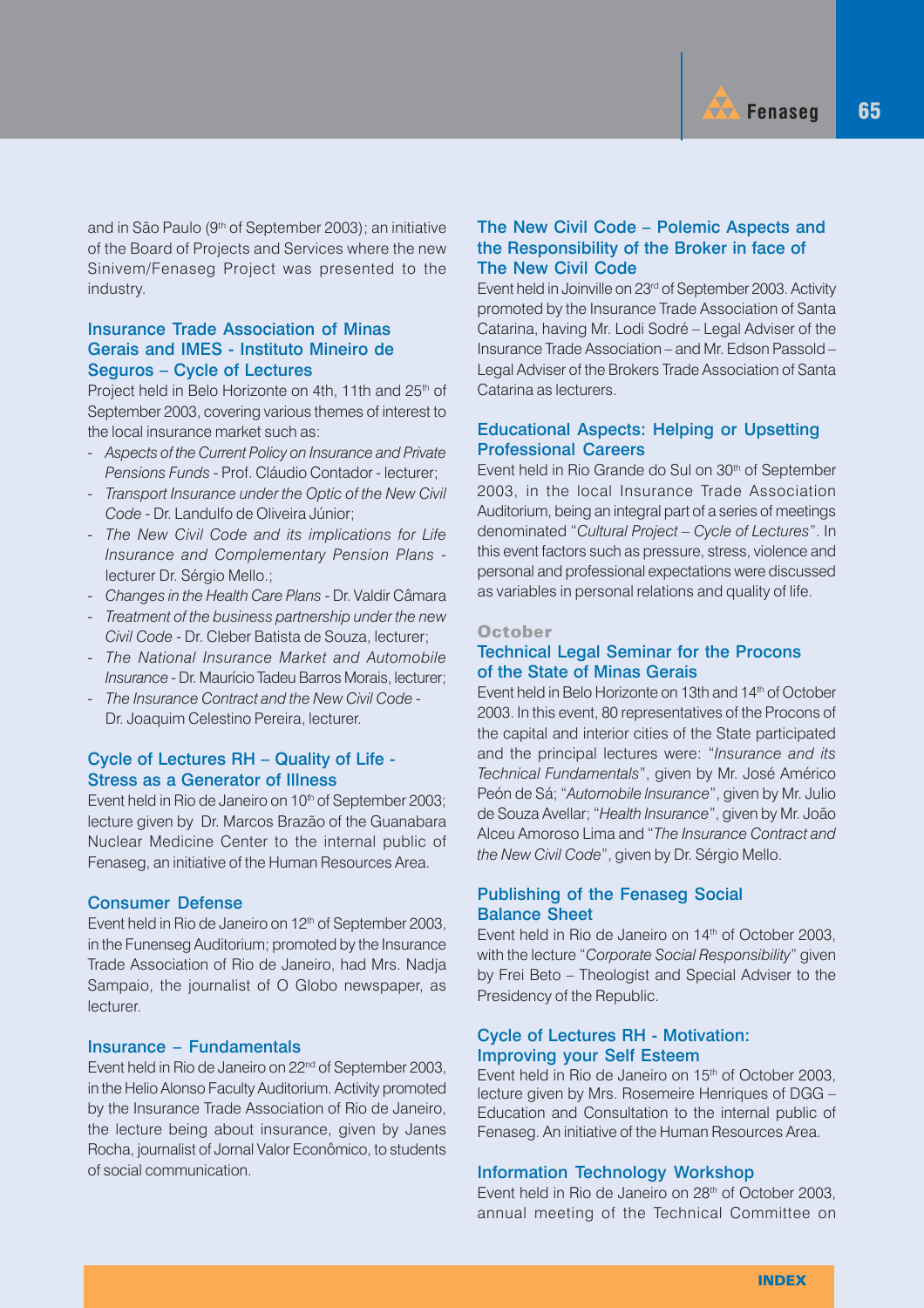

Information Technology for planning of the technology actions for the year 2004.

#### November

#### Personal Risk – Subscription of Risks and Commercialization

Event held in Blumenau on 11<sup>th</sup> of November 2003. Activity promoted by the Insurance Trade Association of Santa Catarina, having Mr. Albert Junqueira – Mapfre Seguros – and Mr. Cesar Saut – Icatu Hartford, as lecturers.

#### First Catarinense Meeting of Insurers and Insurance Brokers

Event held in Florianópolis on 17<sup>th</sup> of November 2003. The activity, promoted by the Insurance Trade Association of Santa Catarina, counted on the participation of FENASEG's President, Mr. João Elisio Ferraz de Campos, who presented data relevant to the Brazilian insurance industry and the actions developed by the Federation.

#### 2ª Brazilian Conference on Insurance, Reinsurance, Private Pension and Capitalization - Conseguro

Event held in Rio de Janeiro, in the period from 24<sup>th</sup> to 26<sup>th</sup> of November 2003, counted on the participation of 1,400 visitors, 10 stands, international lecturers and the most renowned national lecturers.

#### December

#### Unemployment – Concepts, Statistics and Public Policies

Event held in Rio de Janeiro on 10<sup>th</sup> of December 2003, having Professor Carlos Alberto Ramos - Doctor in Economics at the University of Paris and Master in Economics at the University of Brasília, as lecturer – with the objective of improving the understanding of actuaries, technicians and those responsible for the products of the Insurers of the questions related to the theme, so that they can better evaluate the unemployment risk through better knowledge of the diverse meanings of the phenomenon, the factors that determine it and the aspects that most interest and influence the products of unemployment insurance.

#### Technical-Legal/Procon Seminar 2003 and 4th Insurance Law Encounter

Event held in the State of Rio Grande do Sul on 10<sup>th</sup> of December 2003, in the local Insurance Trade Association

Auditorium, being an integral part of a series of meetings denominated "*Cultural Project – Cycle of Lectures*".

#### Events with Support from Fenaseg - 2003

As from 2003, Fenaseg adopted a policy of institutional marketing directed to get the Federation closer to new markets or correlated markets. In this way, it started the work of backing other events.

#### June

#### Insurance and the New Civil Code

Seminar held in São Lourenço, in the period from 19th to 21<sup>st</sup> of June 2003. An initiative of the Legal Director; the program was composed with suggestions from lecturers and infrastructure actions.

#### September

#### XXV National Encounter of the Credit, Financing and Investment Institutions – ACREFI

Meeting held in Salvador in the period from 4th to 07th of September 2003. The support was given by the Director of Projects and Services through the acquisition of a stand and institutional promotion of the Fenaseg logo trademark, its publications and the SNG and Frontiers projects.

#### President's Lunch/Renê Garcia – American Chamber of Commerce

Event held in Rio de Janeiro on 18<sup>th</sup> of September 2003. The lunch gathered the main executives associated with the Chamber to hear the directives from the Superintendent of SUSEP, Mr. Renê Garcia. This action of the President promoted the Fenaseg logo trademark and allowed the effective participation of the Federation in the debates through its representative Mr. Julio Avelar, who sat at the special guest table.

#### **October**

#### I National Conference of the Cities – Ministry of the Cities

Event held in Brasília in the period from 23rd to 26<sup>th</sup> of October 2003. The conference gathered more than 3,000 visitors amongst mayors and principal representatives of municipalities and state governments. This action of the Director of Projects and Services through the use of a stand, logo trademark in folders, banners of the event and advertising in specialized magazines promoted the institutional trademark as well as the publications of Fenaseg.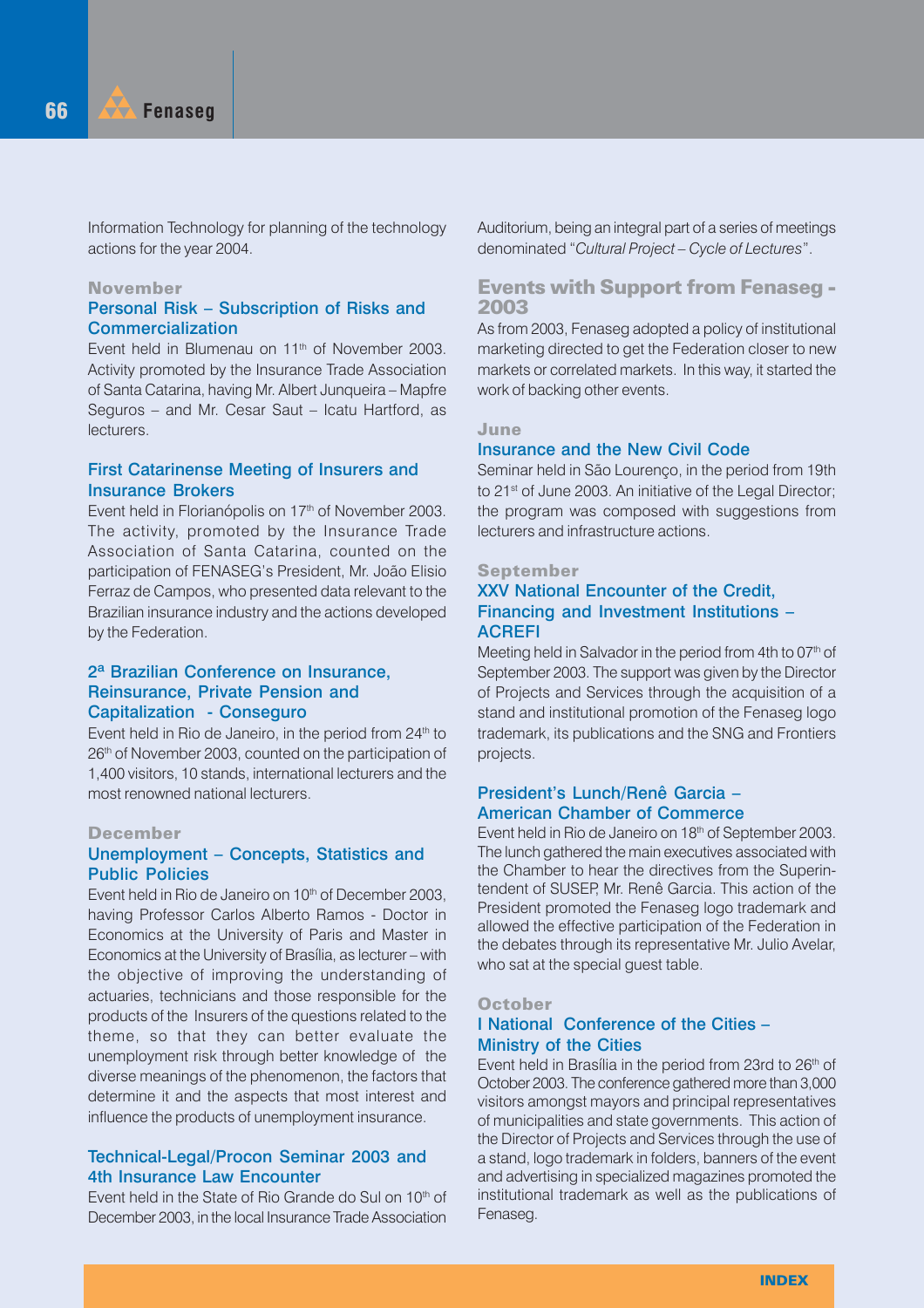

#### November

#### XX National Encounter of Judges in Brazil – AJUFE

Meeting held in Florianópolis, in the period from 26th to 29<sup>th</sup> of November 2003. The meeting gathered judges from the whole country in the largest meeting of magistrates ever held. The support given by the Legal Directorate through the acquisition of a stand promoted the institutional trademark as well as the ample distribution to the magistrates of Fenaseg's Guides, Annual Report and Financial Demonstrations and Balance Sheet.

#### December

#### Technical-Legal Procon RS Seminar

Event held in Porto Alegre on 10<sup>th</sup> of December 2003, in the Funenseg Auditorium. The support by the Legal Directorate was through the publicizing of the event to the insurance industry, placing of the logo trademark in the event's advertising folder and distribution of Fenaseg's publications during the event.

#### 2004 Events

March

#### Unemployment – Concepts, Statistics and Public Policies

Event held in Rio de Janeiro (6<sup>th</sup> of March 2004) and São Paulo (9<sup>th</sup> of March 2004), respectively in the Fenaseg Auditorium and the São Paulo Insurance Trade Association auditorium. The lecture had the objective of improving the understanding of actuaries, technicians and those responsible for the product of the insurers with respect to the questions related to the theme, so that they can better evaluate the unemployment risk, and it was given by the lecturer Mr. Carlos Alberto Ramos.

#### Cycle of Lectures RH – Time Administration

Event held in Rio de Janeiro on 4th and 5<sup>th</sup> of March 2004, in the Fenaseg Auditorium. The lecture was given by the lecturer Mr. Marcos Azevedo to the internal public of Fenaseg, an initiative of the Human Resources Area.

#### Fenaseg's Plan of Action

Event held in Rio de Janeiro on 26<sup>th</sup> of March 2004. In this meeting, all the Fenaseg employees were gathered for the presentation of the Plan of Action for each directorate for the triennium 2004/2007.

#### April

#### Cycle of Lectures RH – Inter-personal **Relationships**

Event held in Rio de Janeiro on 7<sup>th</sup> and 8<sup>th</sup> of April 2004, in the Fenaseg Auditorium. The lecture was given by the lecturers Mrs. Rosemeire Henriques and Mrs. Renata Marques to the internal public of Fenaseg, an initiative of the Human Resources Area.

#### Prevention and Reduction of Insurance Fraud

Event held in Rio de Janeiro on 20<sup>th</sup> of April 2004, in the Fenaseg Auditorium. This meeting had the objective of presenting the actions that make up the plan and the status of the implementation to the technical committees on claims and automobile insurance. The exposition was given by Mr. Sergio Duque Estrada.

#### **May**

#### Launching of the Sectorial Plan and Investiture of the New Board of Fenaseg

Event held in Brasília on 11<sup>th</sup> of May 2004. The event gathered more than 500 distinguished guests, including Ministers, Secretaries, Senators, Deputies and executives of the insurance industry. It had the presentation of the 2nd Sectorial Plan for the Insurance Industry and the new board for the triennium 2004 - 2007 as the principal objective.

#### Lecture about the Requirements of SUSEP/ Circular nº 249/2004

Event held in Rio de Janeiro on 20<sup>th</sup> of May 2004, in the Fenaseg Auditorium. On 26<sup>th</sup> of May 2004, it was held in São Paulo, in the Insurance Trade Association Auditorium.

Concepts and methodology of the internal controls were discussed, as well as the impacts caused by the implementation of the SUSEP Circular nbr. 249/2004 requirements.

The lecturers were Messrs. José Rubens Alonso, Sergio Moreno and Léo Maranhão.

#### Meeting of Representatives of the Insurance and Capitalization Sectors with the Secretary of the National Treasury

Event held in Rio de Janeiro on 26<sup>th</sup> of May 2004, in the Fenaseg Auditorium. Amongst the various matters discussed, the debate on the equation of the National Treasury needs and the segments relating to the issuing of public debt securities was the principal focus. The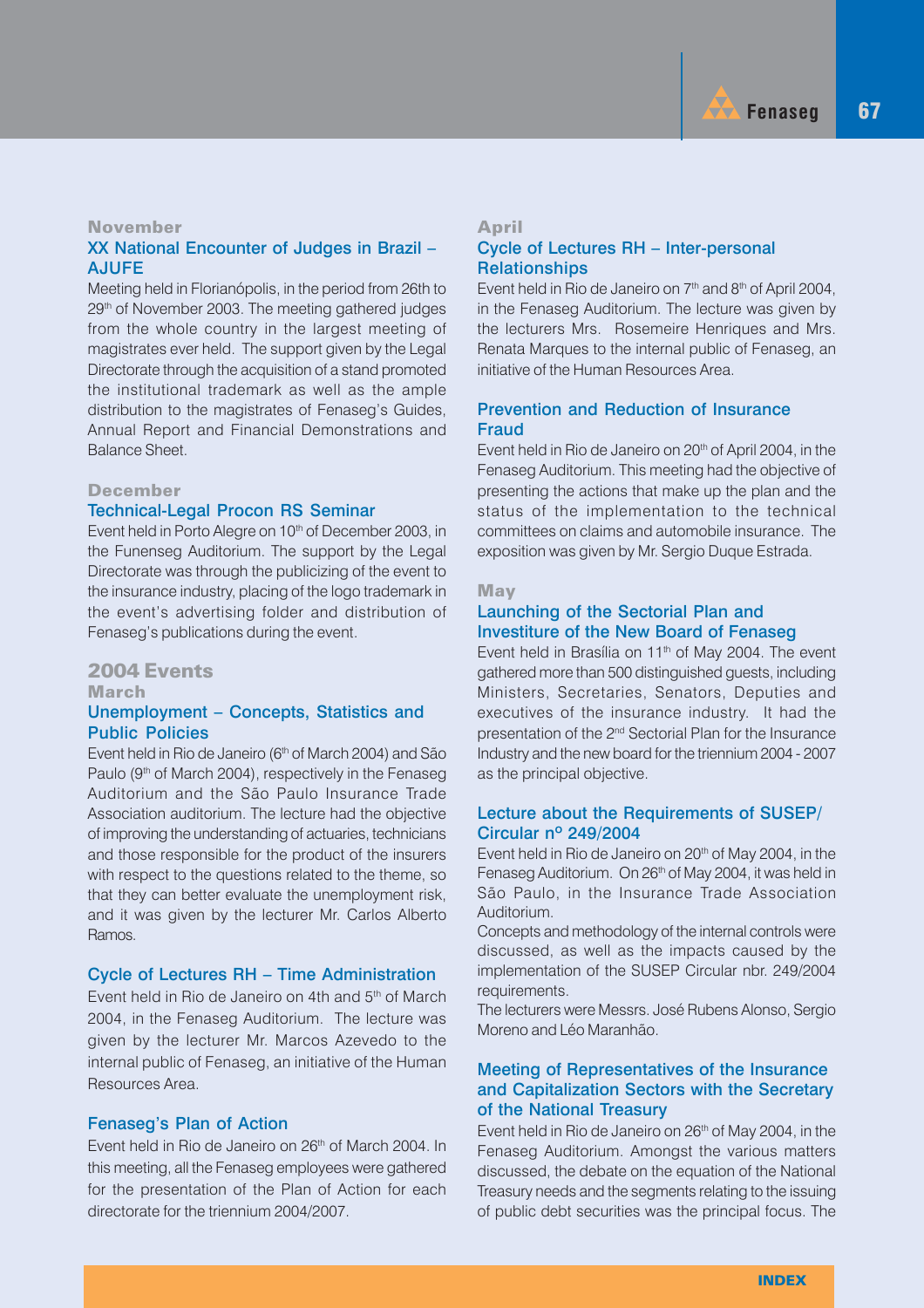

lecturers were Messrs. Anderson Caputo Delfino Silva, Ronnie Gonzaga Tavares, Sergio Czemerinski, Sergio Diuana, Luiz Peregrino and Renato Russo.

#### June

#### Cycle of Lectures RH – Feeding Re-education

Event held in Rio de Janeiro on 7th and 8<sup>th</sup> of June 2004, in the Fenaseg Auditorium. The lecture was given by the lecturer Mrs. Lisangela Baiense to the internal public of Fenaseg, an initiative of the Human Resources Area.

#### Insurance of Highway Concessions

Event held in São Paulo on 15<sup>th</sup> of June 2004, in the Insurance Trade Association Auditorium. It had the objective of deepening the debates on the matter in conjunction with IRB-Brasil Resseguros.

#### *Lecture about the Requirements of the SUSEP Circular nº 253/2004*

Event held in Rio de Janeiro on 30<sup>th</sup> of June 2004, in the Fenaseg Auditorium.

The objectives and form of servicing established by SUSEP Circular nbr. 253/2004 were evaluated and discussed.

Messrs. Ricardo Nohra Simões, Cássio Cabral Kelly, William Moreira Lima Neto and Olavo Ribeiro Salles were the lecturers.

#### Events with the Support of Fenaseg – 2004 March XIII Congress of Insurance Brokers – FENACOR

Event held in Brasília, in the period from 11th to  $13<sup>th</sup>$  of March 2004. The support given by the Federation was through the placing of the logo trademark in the event folder, the acquisition of a stand and distribution of Fenaseg publications during the event. Nearly 3,000 people circulated in the event, including brokers, insurers and consultants.

#### **May**

#### V International Risk Management Seminar – ABGR

Event held in São Paulo, in the period from 3rd to 5<sup>th</sup> of May 2004. The support given by the Federation was through the placing of the logo trademark in the event folder, the acquisition of a stand and distribution of Fenaseg publications during the event. About 500

people circulated in the event including insured parties, brokers, insurers, reinsurers and consultants.

#### June

#### XIV Congress and Exhibition of Information Technology of the Financial Institutions – FEBRABAN

Event held in São Paulo, in the period from 2nd to 4<sup>th</sup> of June 2004. The support provided by the Federation was through the placing of the logo trademark in the event folder, the acquisition of a stand and distribution of Fenaseg publications during the event, as well as the publicizing of the National Liens System. The Director of Projects and Services gave a lecture on the SNG and its importance. The Fenaseg stand was visited by roughly 600 people.

#### 7th Insurance Week - Eletronorte

Event held in Belém, in the period from 23rd to 25<sup>th</sup> of June 2004. The support given by the Federation was through the free distribution of 60 Fenaseg Guides on Transport. This was an initiative of the Director for Non-Life Insurance, Reinsurance and Capitalization, with the objective of improving the understanding of the concepts of transport insurance.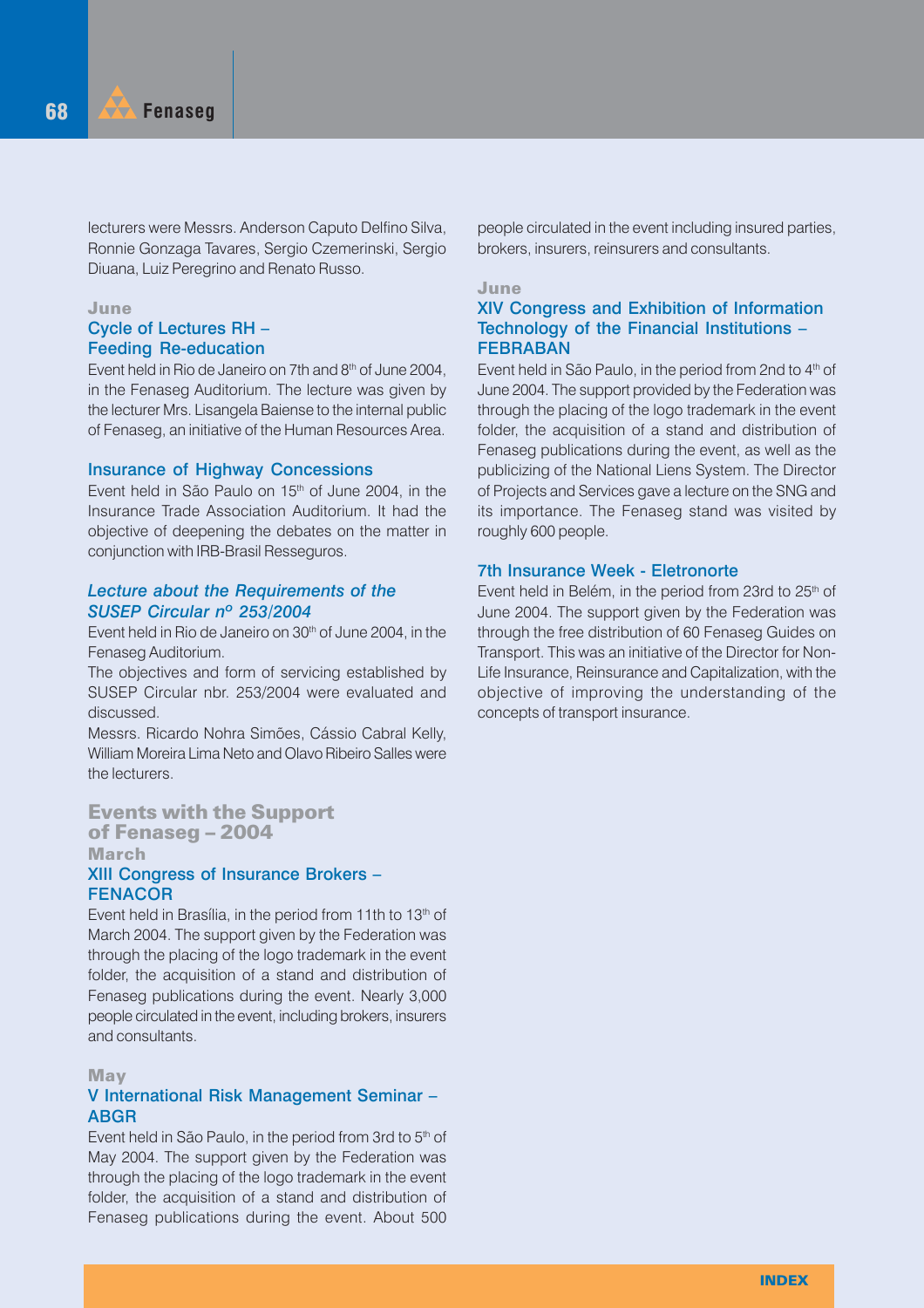



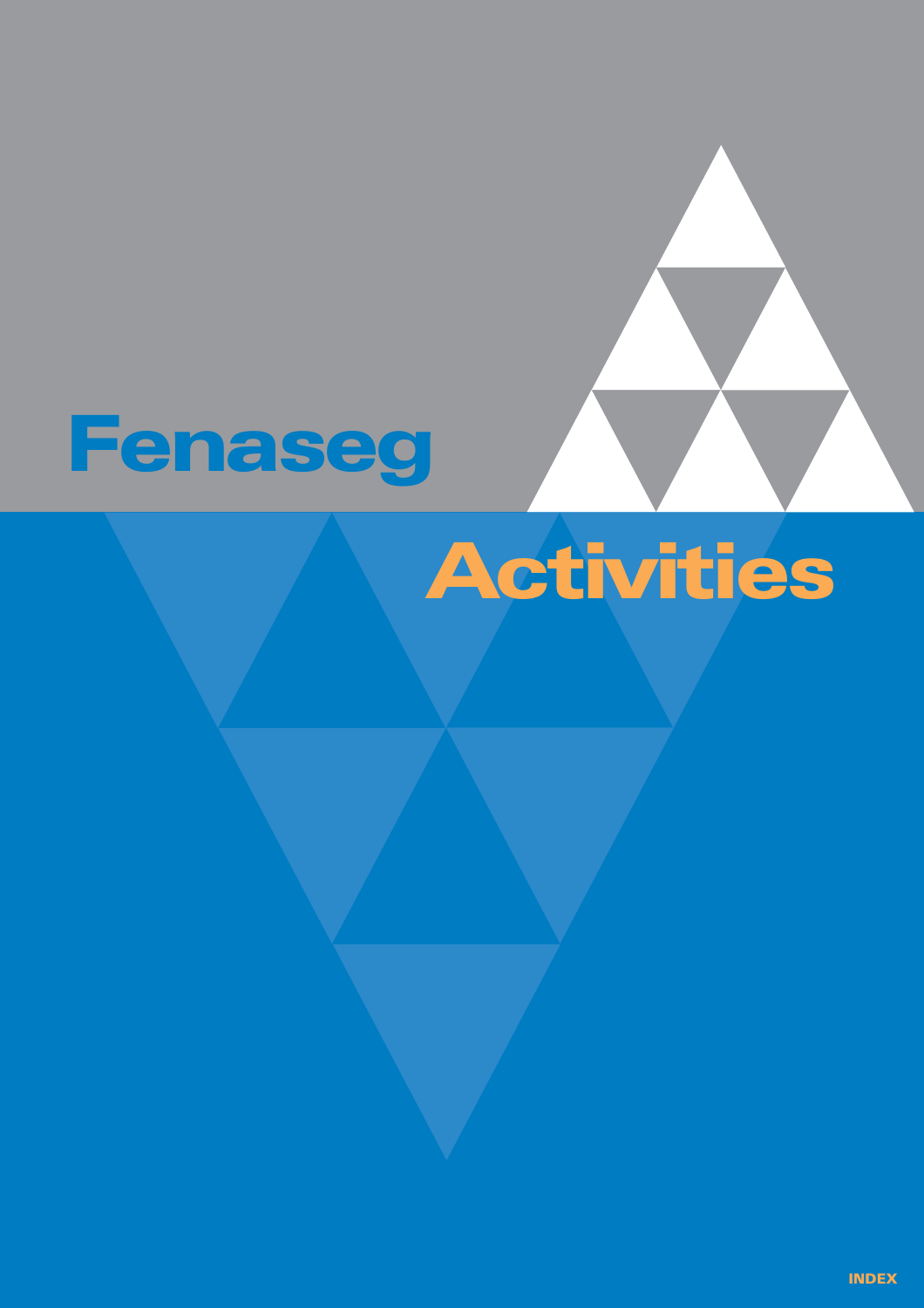

# Technical Committees

The Technical Committees, composed of professionals from various insurance, pension and capitalization companies, are specialized advisory bodies of Fenaseg and its affiliates.

The functions of the Technical Committees are:

- To evaluate the impact of the regulations published, making recommendations on procedures.
- To appraise matters and develop studies of technical nature in respect of the diverse insurance lines.
- To respond the queries raised by the Insurers and other entities.
- To submit to the Board the suggestions for actions that would meet the needs of the industry.

• To indicate representatives to participate in the events and meetings on themes pertinent to their ambit of operation.

Because of the relevance of the work done by the Technical Committees, there is an increasing interest of the Insurers to participate in these committees, which already count on nearly 448 professionals. In 2003, as shown in the following table, 147 meetings in 20 committees were held in Fenaseg, for the discussion and analysis of 540 matters.

## Technical Committees Statistics - 2003

| <b>Name</b>                                  | Number of<br><b>Meetings</b> | Number of<br><b>Members</b> | Number of<br><b>Guests</b> | Total<br><b>Participants</b> | <b>Issues</b><br><b>Dealt with</b> |
|----------------------------------------------|------------------------------|-----------------------------|----------------------------|------------------------------|------------------------------------|
| <b>Actuarial Committee</b>                   | 8                            | 27                          | 11                         | 38                           | 16                                 |
| Administration and Finances Committee        | 10                           | 34                          | 30                         | 64                           | 109                                |
| <b>Arbitration Committee</b>                 | 3                            | 12                          | $\overline{c}$             | 14                           | 3                                  |
| Legal Affairs Committee                      | 11                           | 45                          | 59                         | 104                          | 131                                |
| Automobile Insurance Committee               | 12                           | 22                          | 20                         | 42                           | 47                                 |
| <b>Capitalization Committee</b>              | 11                           | 13                          | 11                         | 24                           | 21                                 |
| <b>General Coordination Committee</b>        | $\overline{4}$               | 19                          | $\mathcal{B}$              | 27                           | 10                                 |
| Committee of Medicine in Insurance           | 3                            | 11                          | 9                          | 20                           | 3                                  |
| Private Pension and Life Insurance Committee | 9                            | 31                          | 26                         | 57                           | 10                                 |
| Human Resources Committee                    | 5                            | 21                          | 11                         | 32                           |                                    |
| General Liability Insurance Committee        | 3                            | 20                          | 16                         | 36                           | 5                                  |
| Reinsurance Committee                        | $\Omega$                     | 22                          | 11                         | 33                           | $\Omega$                           |
| Credit Risks Committee                       | $\overline{1}$               | 19                          | $\overline{9}$             | 28                           | $\overline{4}$                     |
| Net worth Risk Committee                     | 10                           | 26                          | 18                         | 44                           | 10                                 |
| Home Insurance Committee                     | $\overline{4}$               | 16                          | $\overline{7}$             | 23                           | 10                                 |
| <b>Rural Insurance Committee</b>             | $\overline{4}$               | 11                          | 22                         | 33                           | 3                                  |
| <b>Health Insurance Committee</b>            | 14                           | 14                          | 11                         | 25                           | 37                                 |
| <b>Losses Committee</b>                      | 12                           | 31                          | 13                         | 44                           | 90                                 |
| Information Technology Committee             | 11                           | 30                          | 15                         | 45                           | 15                                 |
| <b>Transport Insurance Committee</b>         | 12                           | 24                          | 16                         | 40                           | 16                                 |
| <b>TOTAL</b>                                 | 147                          | 448                         | 325                        | 773                          | 540                                |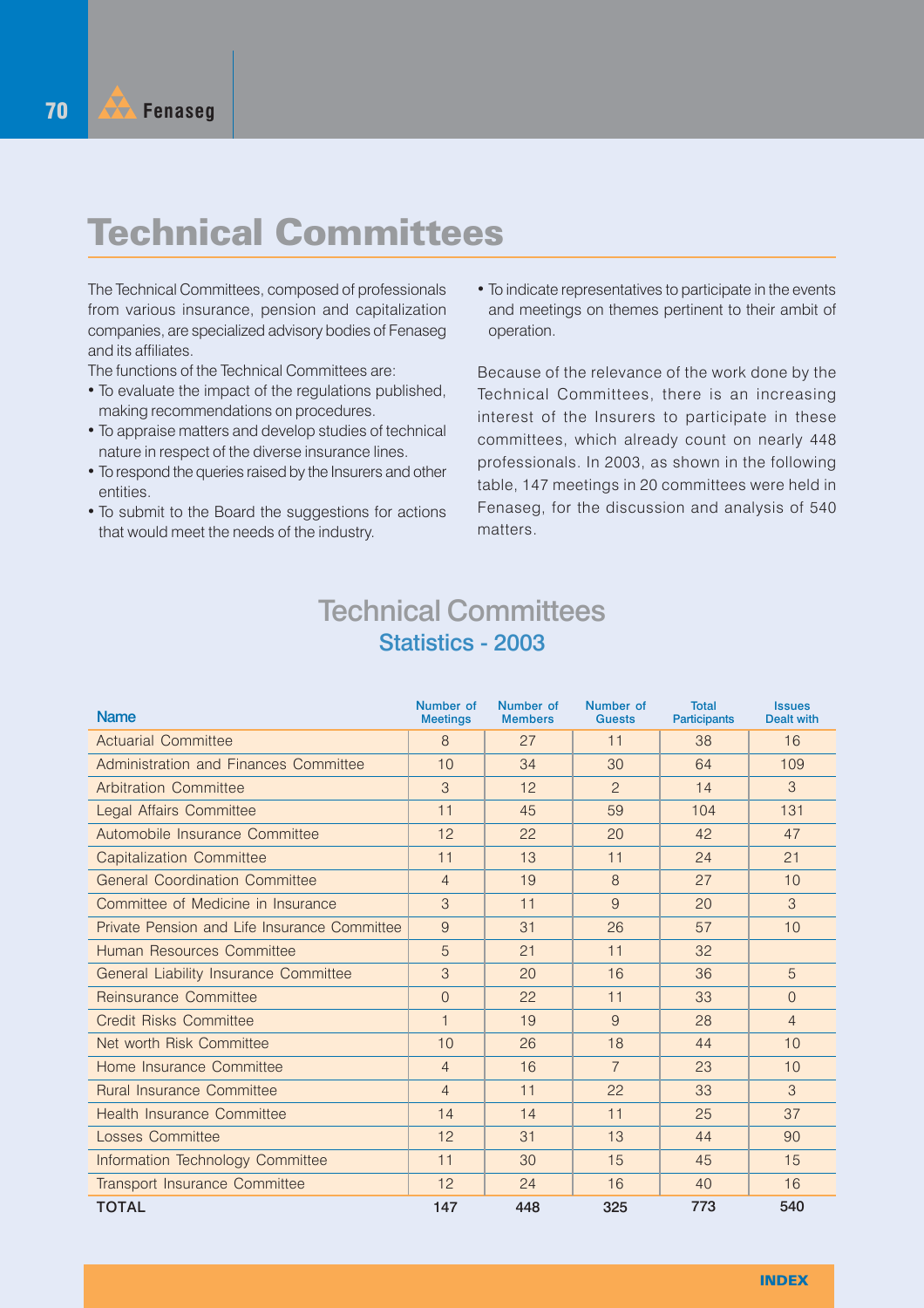

71

#### Each Technical Committee is represented on the FENASEG Board by a Director - Mentor.

#### ADMINISTRATION AND FINANCES COMMITTEE

President: Luiz Pereira de Souza Tokio Marine Brasil Seguradora S.A. Mentor: Renato Campos Martins Filho Cia. de Seguros Minas Brasil

#### ARBITRATION COMMITTEE

President: José Américo Peón de Sá Áurea Seguros S.A. Mentor: Suzana Munhoz da Rocha Fenaseg

#### COMMITTEE OF LEGAL AFFAIRS

President: Ricardo Bechara Santos Sul América Cia. Nacional de Seguros Mentor: Salvador Cícero Velloso Pinto Fenaseg

#### ACTUARIAL COMMITTEE

President: Sinval Chaves de Oliveira Generali do Brasil Cia. Nacional de Seguros Mentor: : Renato Campos Martins Filho Cia. de Seguros Minas Brasil

#### CAPITALIZATION COMMITTEE

President: Rita de Cássia R. Batista Moço Bradesco Capitalização S.A. Mentor: José Ismar Alves Tôrres Brasilcap Capitalização S.A.

#### GENERAL COORDINATION COMMITTEE

President: Jacques Bergman Itaú Seguros S.A. Mentor: João Elisio Ferraz de Campos Fenaseg

#### COMMITTEE OF MEDICINE IN INSURANCE

President: Paulo Cesar Tourinho Caixa Seguradora S.A. Mentor: Horácio L. N. Cata Preta Fenaseg

#### PRIVATE PENSIONS AND LIFE INSURANCE **COMMITTEE**

**President: Renato Russo** Sul América Cia. Nacional de Seguros Mentor: Nilton Molina Icatu Hartford Seguros S.A.

#### HUMAN RESOURCES COMMITTEE

President: Maria Helena Monteiro Sul América Cia. Nacional de Seguros Mentor: Oswaldo Mário Pêgo de Amorim Azevedo Sul América Cia. Nacional de Seguros

#### REINSURANCE COMMITTEE

President: Marcus Viana Clementino Sul América Cia. Nacional de Seguros Mentor: Olavo Egydio Setúbal Júnior Itaú Seguros S.A.

#### CREDIT RISKS COMMITTEE

President and mentor:João Gilberto Possiede J. Malucelli Seguradora S.A.

#### NET WORTH RISK COMMITTEE

President: Matias Antonio Romano de Ávila Liberty Paulista Mentor: Paulo Miguel Marraccini AGF Brasil Seguros S.A.

#### AUTOMOBILE INSURANCE COMMITTEE

President: Luiz Alberto Pomarole Porto Seguro Cia. de Seguros Gerais Mentor: Casimiro Blanco Gomez Porto Seguro Cia. de Seguros Gerais

#### HOME INSURANCE COMMITTEE

President: Álvaro Arantes Sobrinho Caixa Seguradora S.A. Mentor: Mauro César Batista Seguradora Roma S.A.

#### LIABILITY INSURANCE COMMITTEE

President and mentor: Santi Cianci Generali do Brasil Cia. Nacional de Seguros

#### HEALTH INSURANCE COMMITTEE

President and mentor: Luiz Tavares Pereira Filho Bradesco Seguros S.A.

#### CLAIMS COMMITTEE

President: Nelson Peixoto Porto Seguro Cia. de Seguros Gerais Mentor: Maurício Accioly Neves Real Previdência e Seguros

#### INFORMATION TECHNOLOGY COMMITTEE

President:Ademar Leal Vera Cruz Seguradora S.A. Mentor: Horácio L. N. Cata Preta Fenaseg

#### TRANSPORT INSURANCE COMMITTEE

President: Arlindo da Conceição Simões Filho AGF Brasil Seguros S.A. Mentor: Flavio Bauer Ace Seguradora S.A

#### RURAL INSURANCE COMMITTEE

President: José Américo Peón de Sá Áurea Seguros S.A. Mentor: Maria Elena Bidino Fenaseg

The constitution of two new technical committees was approved by the Fenaseg Board in the first half of 2004: Auditing and Compliance Commission and ALM - Asset Liability Management.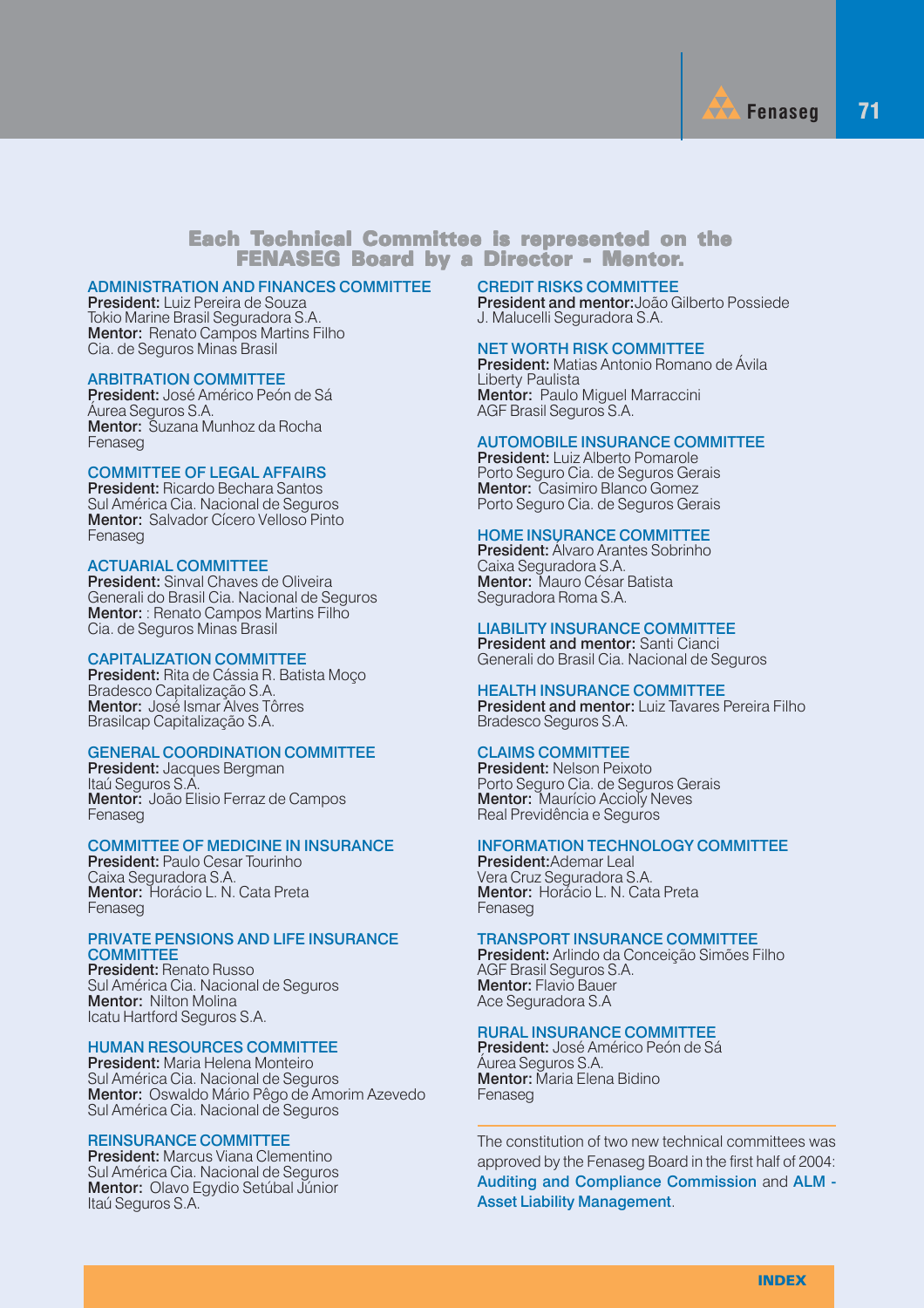# Working Groups

## Hierarchic Brazilian Classification of Medical Procedures

Coordinator: Otelo Correa

The Fenaseg Technical Group made a study with the objective of making a revision of the new CBHPM, launched in 2003 by the Brazilian Medical Association to serve as a reference in the payment of Medical Fees. The consolidated report containing technical suggestions and amendments to the CBHPM, was sent to AMB on 2<sup>nd</sup> of May 2004.

### Solvency Margin

Coordinator:Jorge Luiz Prym

Brasilprev Vida e Previdência

Mixed Group composed of Fenaseg and Anapp members, constituted with the purpose to make a study to present to SUSEP a proposal for the regulation of the Solvency Margin for life and open-end complementary pension plans insurers.

### Tax Structure Re-Modeling

Coordinator: Renato Russo

Sul América Vida e Previdência

Mixed Group Fenaseg & Anapp constituted with the objective of promoting the preparation of a study to present to the Government a proposal for new tax modeling – apart from that already existent – for complementary pension benefit plans and life insurance so as to increment the formation of longer term savings.

## Life Insurance and Pension Funds **Investments**

Coordinator: Helio Flausino Gonçalves (Flagon) **Brasilprev** 

Group composed of members of the Administration and Finances Committee and Private Pension and Life Insurance Committee, having the purpose of developing studies directly related to the modalities of investment of funds of the portfolios of life insurance products and pension products.

### Workers Compensation Insurance

Coordinator: Oswaldo Mário de Azevedo Sul América Cia. Nacional de Seguros

Group composed of representatives of various insurers and reinsurers with the objective of preparing proposal for the regulation of this insurance. The proposal was presented to the Ministry of Social Security and to SUSEP.

## Capitalization Accounting

Coordinator: João Guarda Filho

Liderança Capitalização S.A.

Composed of accountants that work in the capitalization companies and who carry out studies for adjusting the Accounts Plan and the FIP's to the capitalization operations. The coordinator of the GT is also a member of the Administration and Finances Committee of Fenaseg and of the Accounting Committee of SUSEP.

## Actuarial Works in Capitalization

Coordinator: Anna Paula Almeida Sul América Capitalização

It is composed of actuaries that work in the capitalization companies and make studies for the modification of the Standard Plan of CAP and to establish the adjustments to be made in the FIP's with respect to the capitalization operations. The coordinator of the GT is also a member of the Actuarial Committees of Fenaseg and SUSEP.

## Information Technology in Capitalization

Coordinator: Cleber Dutra Barboza BrasilCap Capitalização S.A.

It monitors the new project of the Conceptual Data Bank being developed jointly with SUSEP as well as the development of new schedules 55 and 56 of the FIP.

## Legal Aspects in Capitalization

Coordinator: Valeria Camacho Schmitke Real Seguros S.A.

It was conceived to examine issues bearing a legal character related to the Capitalization. The coordinator of the GT is a member of the Committee of Legal Matters of Fenaseg.

### Multi-risks Insurance

Coordinator: Maria Elena Bidino Fenaseg

**Objective:** To draft model clauses for multi-risks commercial insurance policies with limits up to R\$ 2 million, normally written on a first loss basis.

### Highway Concessions

Coordinator: Helder Pereira Muniz IRB Brasil Resseguros **Objective:** Revision of the comprehensive policy for highway concessions insurances.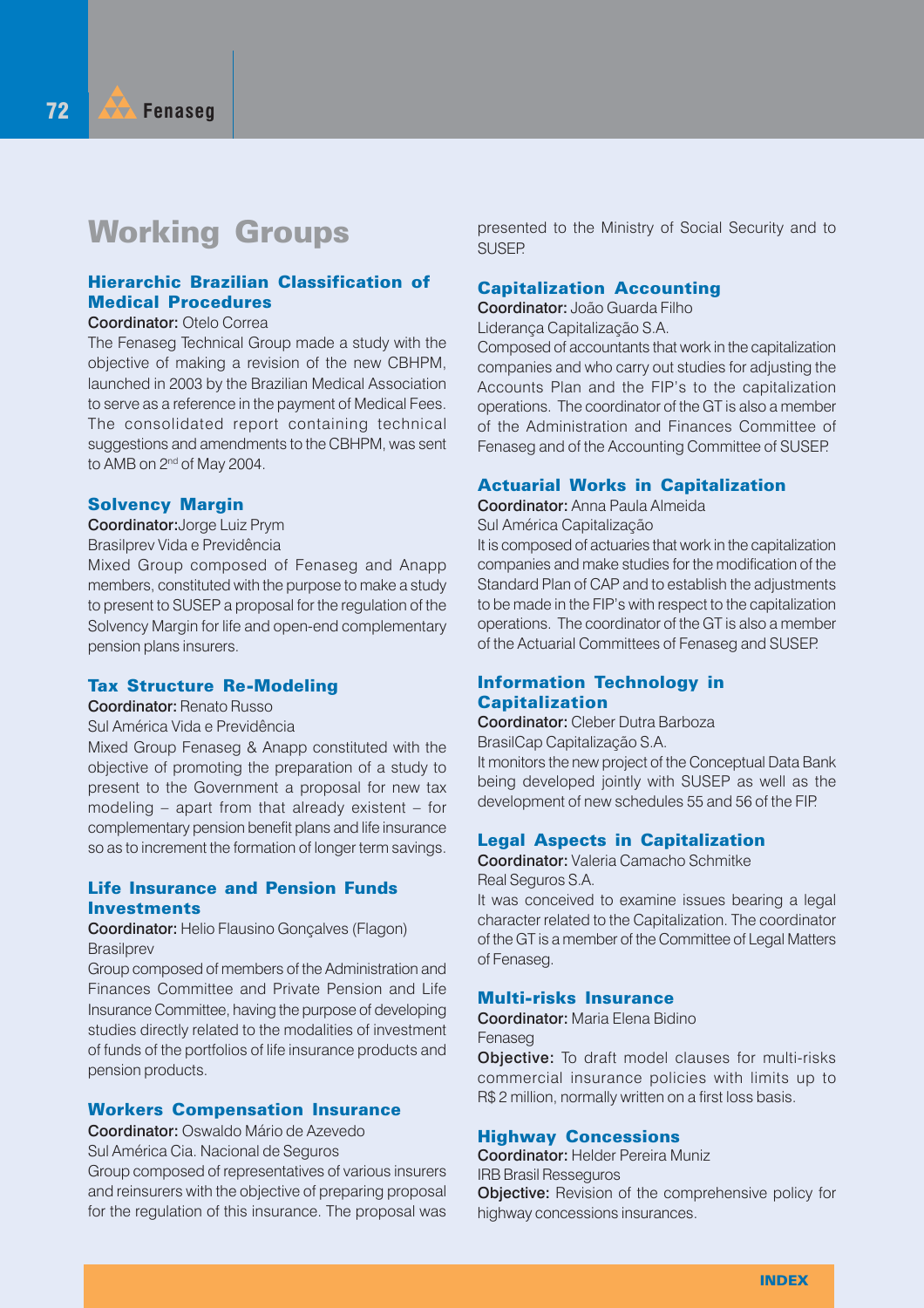73

## Permanent Committee for Institutional Matters

Coordinator: Antonio Mazurek

### Fenaseg

Composed of members of the executive body of Fenaseg, it has the purpose of analyzing, discussing and defining the industry's strategies and to monitor the developments on the legislation and regulation with respect to the Industry.

### Communication Committee

### Coordinator:Geraldo Bolda

#### Fenaseg

It is composed of members of the executive body of Fenaseg and has the objective of discussing and suggesting communication strategies that must be adopted to increment the relationship of Fenaseg with the insurance industry and public opinion.

#### Port Operators

Coordinator: Cicely Borgerth Sette Companhia de Seguros Aliança do Brasil Work that was prepared jointly with representative of IRB, SUSEP, Fenaseg, FENACOR, Loss Adjusters and other reinsurers was sent to SUSEP.

# Working Groups Coordinated by the President

#### Ethics and Self Regulation

Objective: Constitution of the code of ethics of the insurance market and preparation of proposals for best practices of operation. The preparation of proposals of guides for good corporate practices for each insurance, capitalization and private pensions sector is the responsibility of the Technical Committee.

## Conceptual and structural aspects of life insurance and complementary pension plans business

**Objective:** To discuss priority conceptual and structural questions and to determine the pertinent measures and actions.

#### Regulatory Environment - SUSEP

Objective: Matters of common interest relating to the

new proposals of SUSEP such as self-regulation, deregulation, guide of rights and duties for the insured party, model for risk analysis, low income insurance, arbitration clause and participation of Fenaseg in the SUSEP Committees etc.

### Distribution Systems

Fenaseg/Fenacor

**Objective:** To analyze and forward matters of common interest to the two entities.

# Regulation of Matters related to Art. 192 of the Constitution – Insurance Industry (working group in formation)

## Fenaseg/Fenacor/Anapp

**Objective:** To study the changes in the insurance legislation.

# Studies and Technical Research Surveys

#### Research Survey on Pension Reform

Commissioned by Fenaseg, the Foundation Institute of Economic Research of the University of São Paulo (FIPE) is developing a study entitled "Pension Reform for Social Inclusion and Promotion of Equality". The team of researchers coordinated by Prof. Helio Zylberstanj is analyzing the tax impact of the reforms proposed by the Government and the consequences of lessening the payroll expenses related to the cost of compliance in respect of employment contracts. The final conclusions will be sent to the Social Security Ministry.

## Statistical Information on the Insurance Industry

The gathering of information and the qualitative analysis of the data obtained is fundamental for envisioning the potential of the insurance market. This data is also important for studies of tariff adjustments, for making administrative improvements, reducing expenses and widening market exposure of the sector etc.

For these and other reasons, Fenaseg developed a Statistical Information System (SEGDATA), which consists of a data bank structured to receive and store the information received from the companies through the Periodical Information Forms (FIP), as well as from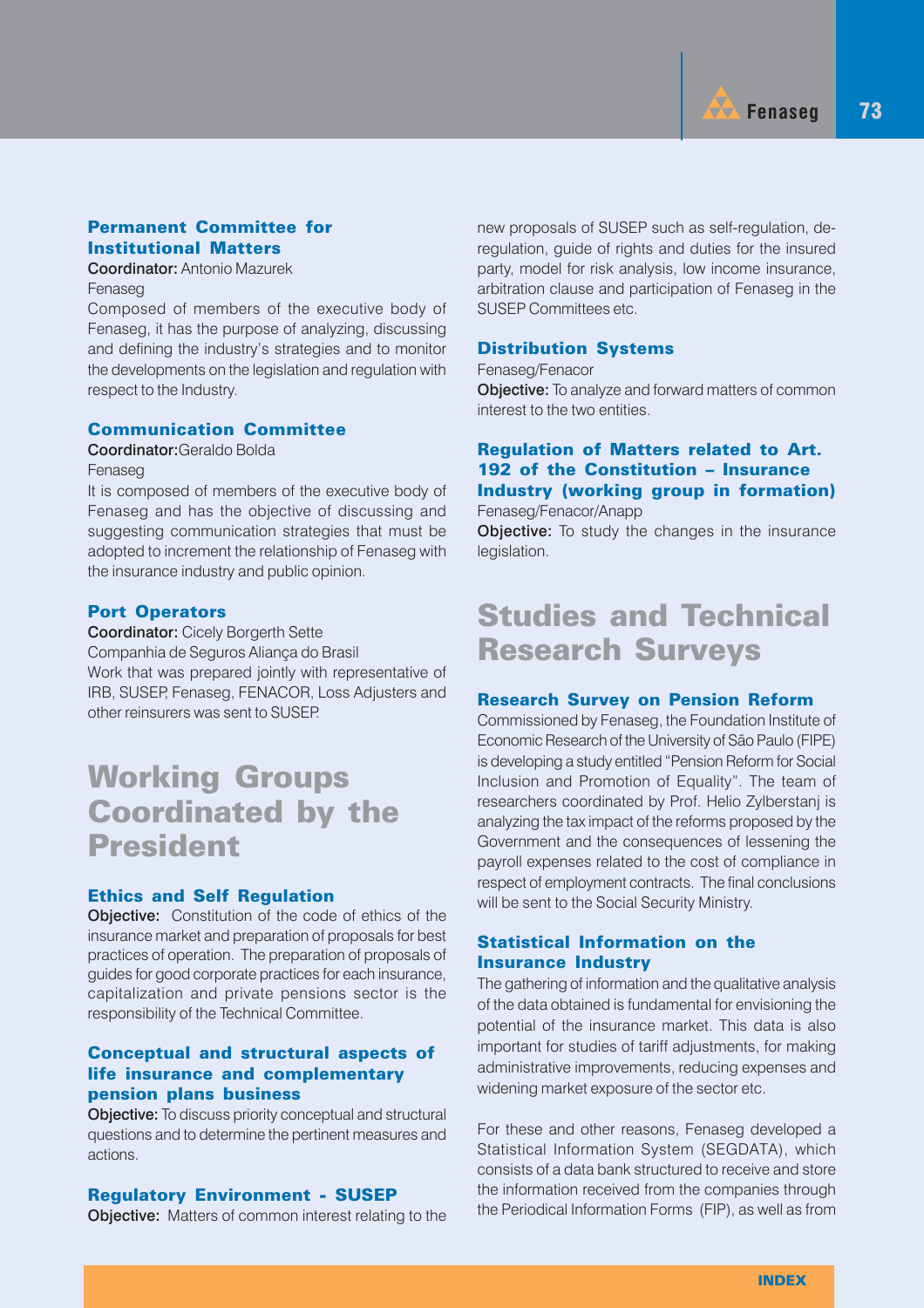

the Statistics System of SUSEP – SES and from the ANS Statistical Bulletins. Fenaseg also developed an inquiries processing system for the main accounts of insurance operations, Open-end Complementary Pensions and Capitalization. The System now facilitates the elaboration of spreadsheets and graphics for easy handling and visualization.

Through the SEGDATA resources, Fenaseg is qualified to quickly and safely process and produce precise and reliable statistical information of interest to the insurance industry.

In addition to the work of consolidation of the data provided by SUSEP and ANS, and of making the information available to the market by means of printed Circulars and the Fenaseg web site, Fenaseg also issues statistical reports on market movements, in conjunction with a contracted service provider – G. Tagliavini Consultoria Financeira e Empresarial Ltda., which includes as follows:

(1) A quarterly Report of Activities of the Insurance Industry with information on the portfolios and aggregates of the economic accounting and net worth of the industry including data and commentaries on the margin of contribution, profitability, liquidity, solidity and others.

(2) A quarterly Report of the Activities of the Openend Complementary Pension Funds Market, with information on the portfolios and aggregates of the economic account and net worth of the industry including data and commentaries on the margin of contribution, profitability, liquidity, solidity and others.

(3) A quarterly Report of the Activities of the Capitalization Market, with information of the portfolios and aggregates of the economic account and net worth of the industry including data and commentaries on the margin of contribution, profitability, liquidity, solidity and others.

(4) Statistical Information of the Insurance Market for the Fenaseg Report which, from the historical series, since 1993, presents reports and commentaries on portfolio data, economic accounts, leverage, profitability of production, applications and investments, structure of the net worth situation etc.

#### (5) Social Balance of the Insurance Market.

Specific jobs are also developed for the Fenaseg Automobile Insurance Committee, through the gathering of periodical information with the Insurers (monthly and annually), with the purpose of accompanying the regional tendencies of the portfolio and referential of cost of losses.

# FIPE – Automobile Market Value Table

Fenaseg and FIPE, Foundation Institute of Economic Research signed an agreement in 2000, to formalize the monthly preparation, by FIPE, of a price table demonstrating the average values of auto vehicles and the agreement for electronic use of this data by the insurance industry and other similar segments.

## Threats and Opportunities in the Life Insurance and Complementary Pension Plans **Business**

Research of the market allowed Fenaseg to present suggestions to the Work Agenda of the Secretary of Economic Policy of the Ministry of Finance related to the National System of Private Insurance.

#### Investment Account

A study made jointly with Anapp, resulting in the sending of official letters to the competent authorities proposing specific treatment for the operators of the National System of Private Insurance so as to avoid the recurrent application of the CPMF on the movement of funds.

#### Payment Instruments

A study made jointly with Anapp on the payment instruments applicable to the complementary pension benefits plans and to insurance policies with similar characteristics, resulting in the sending of an official letter and the holding of a meeting in the Central Bank of Brazil to analyze the possibility of issuing a normative act.

# Complementary Pension Funds

Preparation of technical notes on aspects related to the multi-sponsored entities and to the complementary pension plans instituted, which are mentioned by Complementary Law nbr. 109, of 2001, including the consulting of the Secretary of Complementary Pensions concerning the interpretation of certain provisions of the referred to complementary law, especially in relation to the solidarity between the participants, management of funds and offer of plans, need for specialization of these entities and dimension of the market, taking into account that, when of a public nature, they would be subject to the provisions of art. 37, "preamble", of the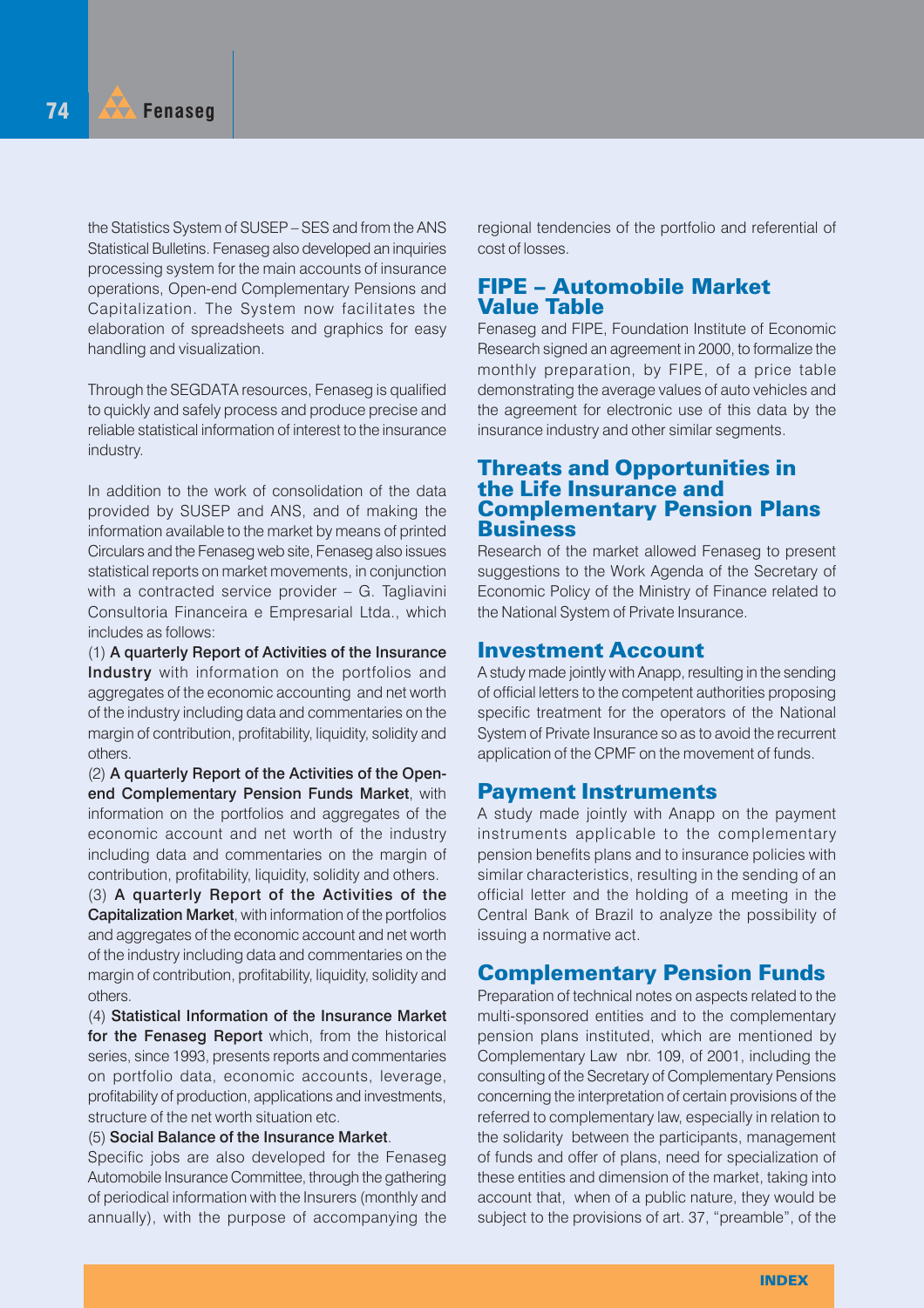

Federal Constitution, the exercise of the activity of private character or that had private ends being prohibited.

# Popular Personal Insurance

Attending to a request from SUSEP, Fenaseg presented suggestions for the regulation of personal insurance destined for the low income population levels, and, amongst other points, alerting as to the need for the reduction to zero of the incidence of IOF on the amount of the premiums paid by workers.

# Federal Public Debt Securities

Contacts with the Secretary of the National Treasury permitted the holding of meetings of representatives of that federal body with the insurance industry technicians to discuss the questions related to the issue and negotiation of federal public debt securities.

## Study of the Evolution of Costs of Assistance

Fenaseg commissioned from FIND – Medical Evaluation and Auditing – a study on the Evolution of Costs of Assistance (medical and hospital) which contains various emblematic cases of rising costs in the last few years. It also demonstrates the difficulty in management of the costs, not only for the increase of price indexes, rise in exchange and interest rates, but also for the proper market factors. Amongst these factors is highlighted the increase of the coverage for clients not adapted to the new law without increase of the Premium received, increase in the number of injunctions for contractual negatives of these clients, introduction of new Technologies not calculated in the Premium charged and significant increase of the average hospital permanence. This work was distributed in the Forum of Supplementary Health.

# International Relations and **Negotiations**

# International Relations

#### Russian Committee

On October 10th/2003, the Fenaseg Executive Board received the Russian Labor Minister Mr. Janvariev Valeriy, and his advisors to present its structure to the Federation and especially the work developed on Work Accidents.

Business Mission with the President of the Republic

Between 2003/2004, Fenaseg participated in some business missions with the objective of promoting the exchange of experiences and to increase visibility of the Brazilian Insurance Market.

Business Mission – Portugal / Spain From 9th to 18th of July 2003 Business Mission – Arab Countries From 3rd to 12th of December 2003 Business Mission – Peru 25th and 26<sup>th</sup> of August 2003 Business Mission – Cabo Verde From 27<sup>th</sup> of July to 1<sup>st</sup> of August 2004

# International **Negotiations**

## MERCOSUR

Fenaseg is represented in the Mercosur negotiations through the Brazilian Committee of Merco-Insurance coordinated by Dr. Ricardo de Sá Acatauassú Xavier, Director of the Fenaseg for Automobile Insurance and Institutional Affairs. With participation in the diverse meetings promoted by official organisms in charge of the Mercosur negotiations, the Brazilian Committee of Merco-Insurance has contributed to founding the preparation of projects that aim at instituting a unified insurance market including Brazil, Argentina, Paraguay and Uruguay.

In 2003, the negotiations in the Mercosur Insurance Committee (CS) dealt with the proposals for modifications of the already approved Milestone Agreement on Access Conditions and for the Agreement Project on Basic Conditions of the Exercise, both proposed by the Brazilian Section of the CS. As to the issue of Access Conditions, the main modification in discussions is with respect to the access capital; for the Conditions of the Operation, the proposals aim at giving flexibility to the agreement as well as to ensure adherence to the international principles of supervision and control emanating from the International Association of Insurance Supervisors - IAIS. The modifications of the project that deal with the norms on Conditions of Operation were agreed at the Montevideo/Uruguay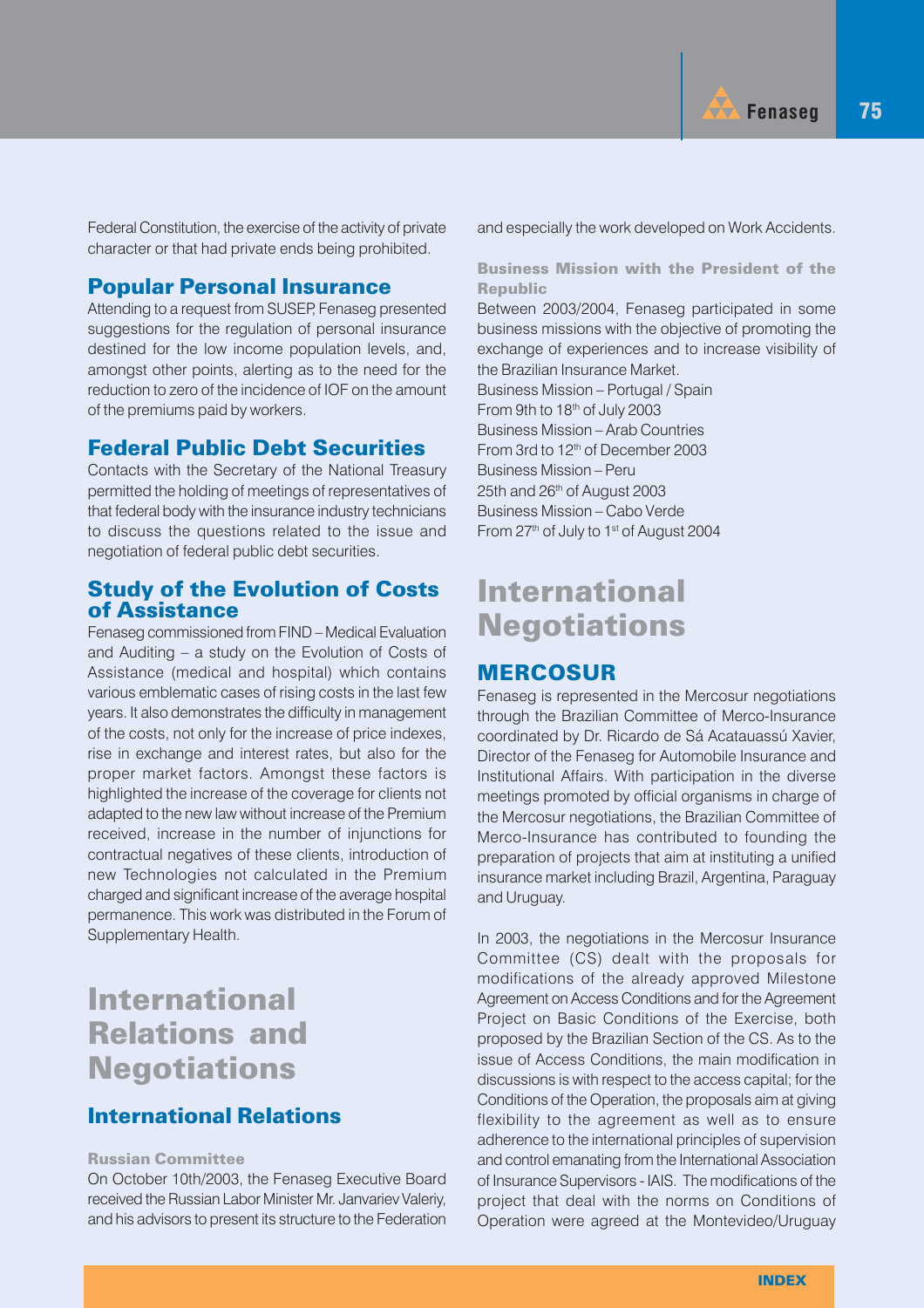

meeting in the 2nd half of 2003, the definition of the model of presentation of the Additional Financial Statements remaining pending. The Sub-commission of Solvency Margin is still considering its convergence to the international model that is found under discussion within the ambit of the IASB and which shall be adopted by the IAIS. The Reinsurance Sub-commission debated the proposal of inclusion of insolvency clauses and governing law in the Conditions of Operation, as well as started dealing with the rules for Access and Operation of the reinsurance activity.

The coverage limits of the liability of the international land carrier of passengers are still being considered. The proposal that the carriers should contract additional excess insurance depends on prior analysis in relation to the non existence of legal obstacles in Brazil.

Through the Economic and Social Consultation Forum of Mercosur, Fenaseg accompanied the agreements between the Mercosur and the European Union. It gave its opinion on aspects relating to the structure of negotiations for the financial services sector proposing that they be developed from positive lists like the example of the model adopted in the World Trade Organization – WTO.

# FTAA/WTO

Fenaseg continued to accompany the international negotiations in the ambit of the Free Trade Area of the Americas (FTAA) and the World Trade Organization (WTO) relating to financial services. The accompanying of the negotiations takes place through participation in meetings held with the Inter-ministerial Group of International Trade – Services Sub-sector (GICI-SV) of the Ministry of Foreign Affairs, the participation of the Brazilian Business Coalition coordinated by the National Confederation of Manufacturing Industries (CNI) and in the Study Group on Financial Services organized by the Securities Commission (CVM) and the São Paulo Stock Exchange (BOVESPA).

These forums bring together Government and business organizations, in order to expand the deepening study of the negotiations and, through recommendations, contribute to the preparation of negotiation proposals.

In February of 2004, Fenaseg participated in the meeting

with representatives of the American Council of Life Insurance (ACLI) and the American Insurance Association (AIA), principal class entities that represent the life and non-life insurance companies respectively, with the purpose of establishing an agenda of demand of interest common to the insurance industry of both countries in the conformation of FTAA.

# International Relations

## FIDES – Inter-American Federation of Insurance Companies

The affiliation of Fenaseg to this entity dates from 1948, when it was founded in the II Hemispherical Insurance Conference to which it contributed by presiding the meeting of the precursor Insurance Committee in Rio de Janeiro, in 1947, when the Permanent Secretary was confirmed in Mexico, headquarters of the mentioned Conference.

The operating of FIDES has been intense and in the same way the participation of Fenaseg, contributing to the development of its activities apart from having responded for the 3rd Vice-Presidency and Presidency of the South Regional Commission (Brazil, Argentina, Paraguay, Uruguay and Chile), through the representation of Dr. Oswaldo Mário Pêgo de Amorim Azevedo, Vice-President of Sul América Seguros up to October of 2003.

As from October of 2003, Fenaseg assumed the presidency of the Globalization Committee of FIDES, having developed a Work Plan to be executed in the two years that it will exercise this function, which will involve the discussion of the following themes:

- The Integration of the Insurance Industries
- Electronic Trade of Insurance and the Illegal through Border Insurance Trade
- Robbery and Theft of Automobile Vehicles and Goods

The United States of America, Mexico, Colombia, Honduras and Chile are also members of the Globalization Committee.

FIDES groups the representative entities of the private insurance companies of the Americas and the Iberian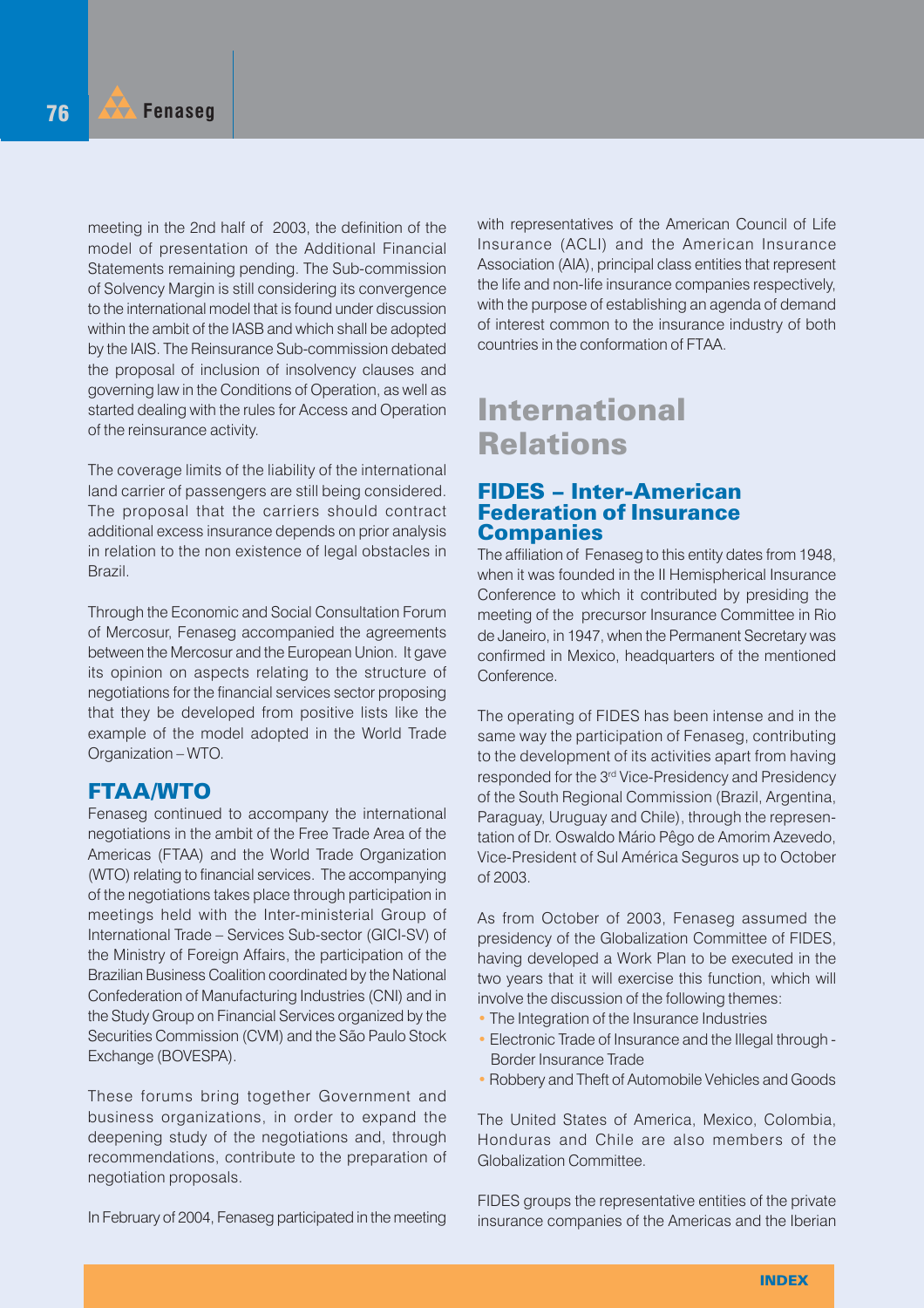

Peninsula. Recently, FIDES approved the ingress of the Portuguese Association of Insurers as Active Member, and of the Institute of Studies and Investigation of Insurance of Central America, Panama and the Caribbean and Funenseg – National Foundation School of Insurance as Adherent Members.

In 2003, the XXIX Hemispherical Insurance Conference was held in the Dominican Republic in the period from 26 to 29/10. The Brazilian committee consisted of 30 representatives.

## IAIS – International Association of Insurance Supervisors

IAIS aggregates, as Active Members, the insurance supervisory authorities of more than 110 countries, SUSEP amongst them. One of its functions is to establish international principles and norms for supervision of insurance operations, which will orientate the development of the control systems of these authorities. Dozens of companies and organizations representative of the insurance, reinsurance and financial sectors of diverse countries also integrate this entity as Observer Members.

In this condition, in May of 2002, Fenaseg joined the entity, having participated in the IX and X Annual Conferences of IAIS with the purpose of becoming acquainted with the precepts originating from it and the international regulation tendencies.

## Brazil – France Cooperation Agreement

This accord focuses on the development, interchange and reciprocal collaboration between Fenaseg and Fédération Française d'Assurance (FFSA), mainly in the areas of insurance, combat of fraud and professional training.

The FFSA offers innumerable courses including scholarships. In the same way it interacts with an important fraud combat organ, the ALFA - Agence pour la Lutte contre la Fraude à L´Assurance, which offers services providing information, research and formation of agents and investigators who are contracted by the Insurers as well as promote approximation with Government Powers.

# Integrated Plan for the Prevention and Reduction of Insurance Fraud

In 2003, Fenaseg gave priority to the organization of the area that is entrusted with implementing and executing the set of institutional actions of preventative and investigative nature for the reduction of fraud in insurance operations having made available financial resources for the contracting of specialized personnel in information management in actions of prevention and education and in insurance law and investigation, equipping the unit with technological resources necessary for the management of the Integrated Plan for Prevention and Reduction of Insurance Fraud.

The Integrated Plan, which covers institutional actions and specific actions under integrated management, is in an advanced stage of implementation. Highlights from the initiatives and agreements already signed include: the implementation of the insurance denouncement hotline in the State of Rio de Janeiro, a service that will also be implemented in São Paulo and Minas Gerais.

The first approach to the issue of fraud prevention started with a nationwide market survey for the evaluation of the insurance image, the tolerance of the population to the practice of insurance fraud and its propensity to practice fraud. Results of this survey will permit the tracing of the panorama of sentiments of the population in relation to the use of insurance and will indicate the creation of clarification campaigns about insurance to diverse public consumers as well as offering courses to specialized technical personnel of the insurance industry and to university students.

Another step in the action of prevention was the defining of insurance fraud quantification indicators for the periodical measuring of its effects on the insurers. The compilation of these indicators together with the results of the market survey will compose a more realistic picture of the consequences of fraud in the market, permitting the evaluation of the measures adopted to minimize fraud impact.

The use of intelligent information, capable of identifying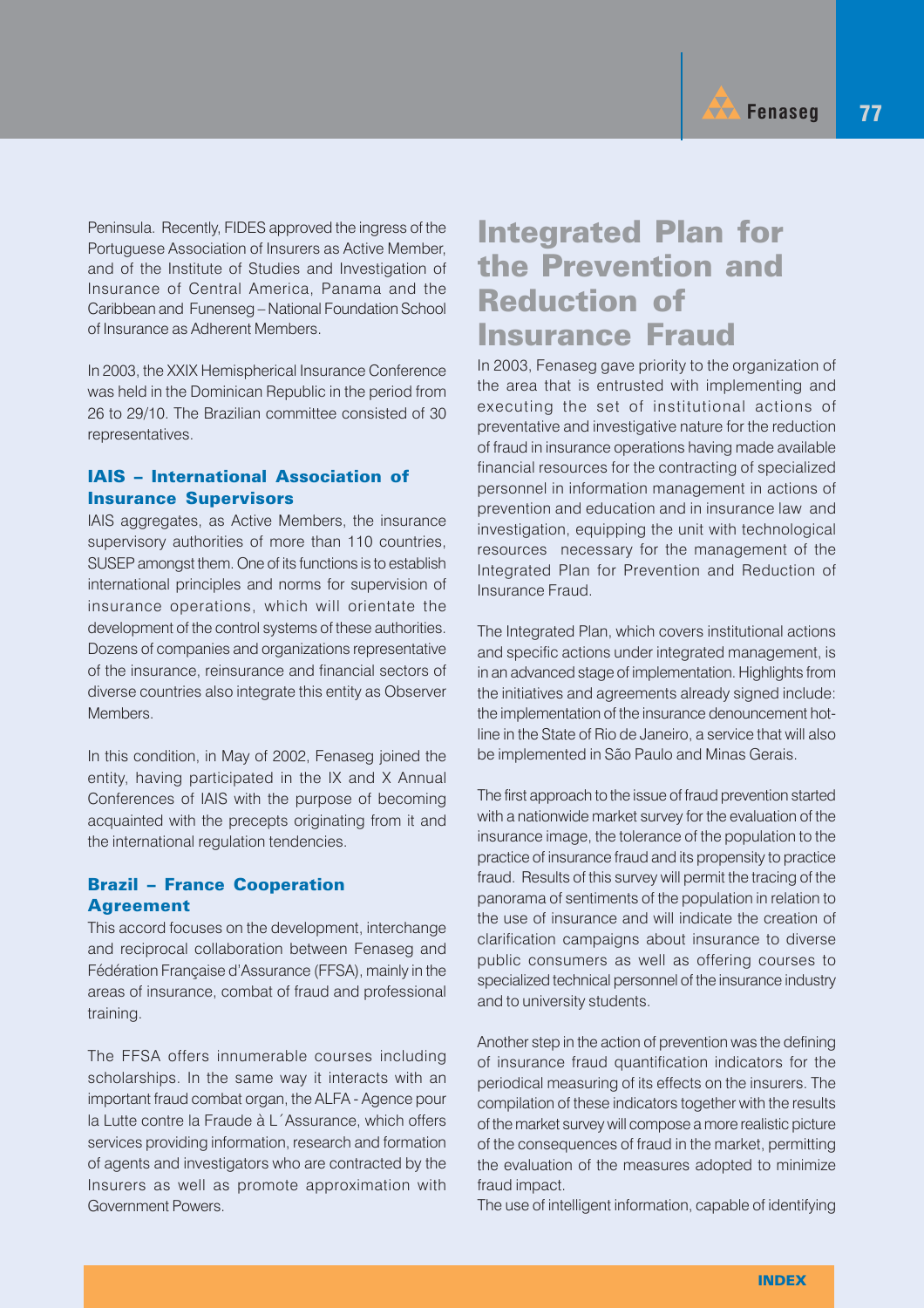

patterns of behavior and pointing out tendencies, is an important mechanism for the actions of prevention and investigation. It has been the focus of study and the association of forces of the Associated Insurers in order to perfect and widen the shared data bases as well as define integrated solutions for the Brazilian Insurance Industry.

The strengthening of the actions adopted to combat insurance fraud in the market is based on the changes that include the self-regulation of the sector and the across-board adhesion of a code of ethics. In this sense a compendium of good corporative practices for Insurance Companies, for the reduction and prevention of insurance fraud, has been prepared and is now in the discussion phase.

Included among the procedures that guarantee the success of the Integrated Plan of Prevention and Reduction of Insurance Fraud are: investments in protection mechanisms of market operations using advanced techniques of investigation and information technologies; promotion of prevention campaigns and education programs targeting the consumer as to the responsibilities and guarantees built into the insurance contracts.

# Projects and Services

Fenaseg administrates diverse data bases, the contents of which are made available to the insurance industry at large.

# SISEG – Integrated System of Insurance Technical Data

This system brings together the data banks that Fenaseg makes available to the affiliated insurers and that use data bases of Fenaseg, Denatran, ACSP – São Paulo

Trade Association and Fenacor through agreements. It also covers the information exchange system between Insurers.

SISEG has as objectives:

- To prevent fraudulent acts against the Insurance market.
- To improve the underwriting of risks in all the Insurance sectors.
- To improve the procedures for loss adjustments and settlements.

#### RNS – National Claims Registry

The RNS, one of the data banks that integrates the SISEG – Integrated System of Insurance Technical Data, counts on the adhesion of 95% of the companies that operate in the automobile sector. Its data base on December 12th/2003 accumulated 4.9 million automobile claims and 8.6 thousand claims on life and personal accident insurances and pension plans.

It has been used intensely by the insurers for the underwriting of risks and in loss adjusting, since it facilitates the cross-checking of a large amount of information contained in its ample data base.

In addition to the information provided by the insurers, RNS also uses the data bases of DPVAT, Denatran (BIN Fabril, BIN Robbery and Theft and State BIN), of the National System of Liens (SNG), and also of the São Paulo Trade Association, which makes available the information of "Use a Check", and Personal and Business SPC, amongst others.

At the present time, the RNS houses only data related to claims in the automobile, life, personal accident and pension insurance sectors, however, preparations are underway to include information related to any other insurance line.

| Accumulated Redistry<br>Automobile Claims<br>$\equiv$              |                 |                      |                |          |                  |                  |                |                        |
|--------------------------------------------------------------------|-----------------|----------------------|----------------|----------|------------------|------------------|----------------|------------------------|
| Period                                                             | <b>PP</b>       | LLL.                 | I.I.R.         | THEFT    | <b>LOC</b>       | <b>RCFV</b>      | <b>RE</b>      | <b>TOTAL</b>           |
| jan/03                                                             | 2.793.535       | 113.797              |                | 382.116  | 108.635          | 365.210          | 3.173          | 3.766.466              |
| feb/03                                                             | 2.851.715       | 116.450              |                | 387.819  | 112.125          | 378.048          | 3.298          | 3.849.455              |
| mar/03                                                             | 2.916.148       | 121.080              |                | 392.689  | 117.283          | 392.672          | 3,426          | 3,943,298              |
| apr/03                                                             | 2.977.423       | 124.160              |                | 400.340  | 119.896          | 404.635          | 3.571          | 4,030,025              |
| may/03                                                             | 3.041.446       | 181.878              |                | 532.318  | 121.401          | 422.139          | 3.708          | 4.181.489              |
| jun/03                                                             | 3.092.464       | 186.469              |                | 541,365  | 123.721          | 433.397          | 3.865          | 4,257,560              |
| jul/03                                                             | 3.172.397       | 193.754              |                | 555.270  | 126.600          | 471.517          | 3.998          | 4,396,936              |
| aug/03                                                             | 3.253.130       | 198.916              |                | 564,686  | 129.129          | 486.355          | 4.181          | 4,507,268              |
| sep/03                                                             | 3.309.097       | 214.438              |                | 575.723  | 137.399          | 500.860          | 0              | 4.600.118              |
| oct/03                                                             | 3.379.783       | 218.521              | 706            | 586.272  | 140.591          | 517.757          | 0              | 4,703,039              |
| nov/03                                                             | 3.444.685       | 222.165              | 1.806          | 595.141  | 143.256          | 534.919          | 0              | 4.798.716              |
| dec/03                                                             | 3.513.744       | 225,188              | 2,762          | 603.379  | 145.421          | 548.053          | 0              | 4,893,126              |
| Accumulated Registry - Life, Personal Accident and Pensions Claims |                 |                      |                |          |                  |                  |                |                        |
| Period                                                             |                 |                      |                |          |                  |                  |                |                        |
|                                                                    | <b>Insureds</b> | <b>Beneficiaries</b> | <b>Brokers</b> | Lawyers  | <b>Hospitals</b> | <b>Attorneys</b> | <b>Doctors</b> | <b>Total of Claims</b> |
| Dec/03                                                             | 8.575           | 4.331                | 5.089          | $\Omega$ | 0                | $\Omega$         | $\Omega$       | 8,575                  |

Accumulated Registry - Automobile Claims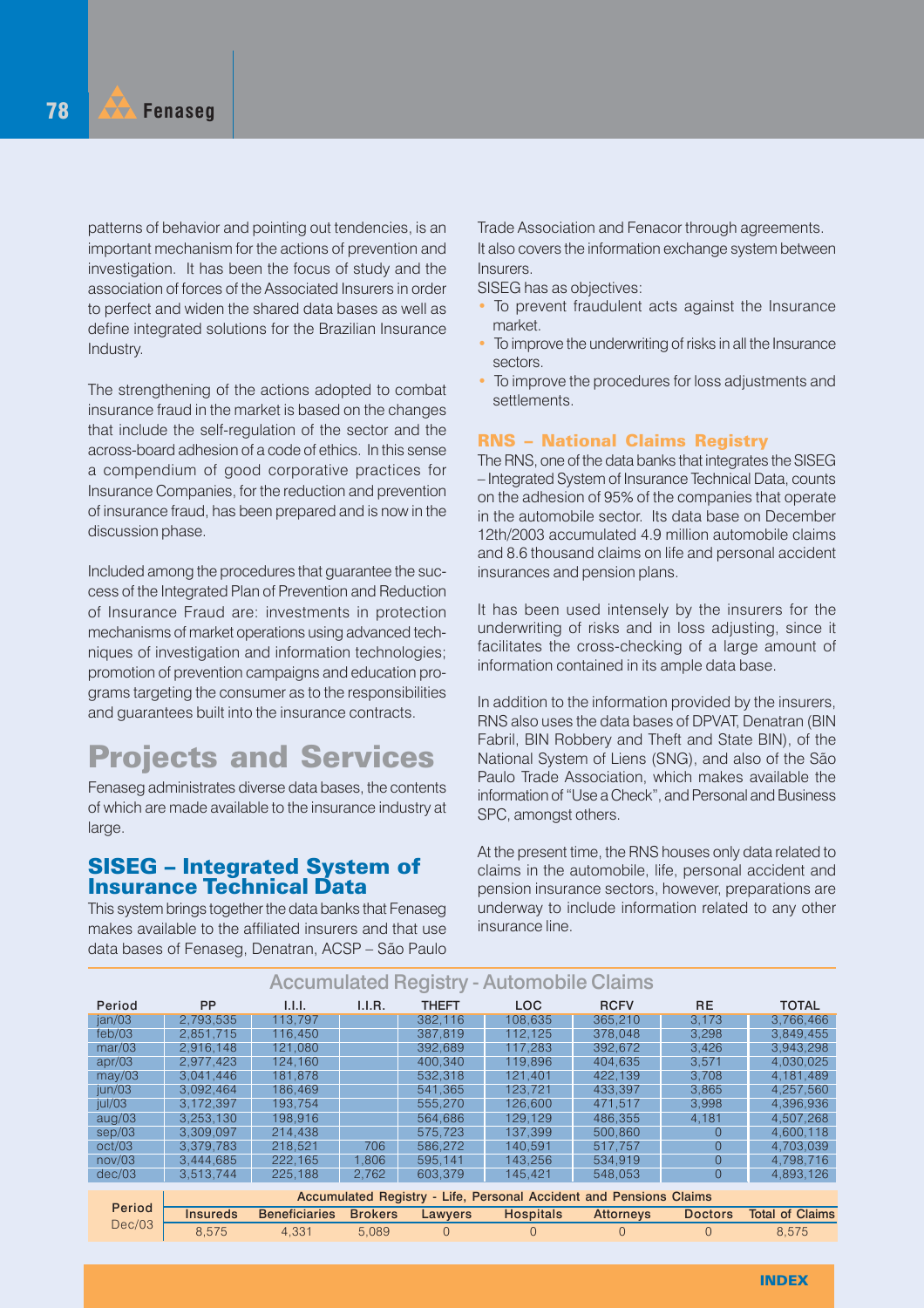In operation since July of 2001, the Bonus Center issues an automatic bonus confirmation amongst the insurers possible and improves the process of acceptance of automobile insurance proposals.

With the increasing demand for this type of information, a system was developed that permits issuance of contract confirmations made in a rapid and safe way via Internet, through a totally computerized process, dispensing the use of paper documents supported by efficient protection mechanisms.

The system makes available two modules: the Manual (individual), for the insurers with a small number of queries and the Automatic (in lots) to facilitate large volumes of confirmation.

The Bonus Center also takes rigorous control of the replies to the queries, with permanent exchange of information for answering doubts arising from the process.

Twenty six insurers have already adhered to the System, representing more than 98% of the total premiums in the automobile sector.

In 2003, 1,8 million queries were made, with average reply time of 12 hours.

| <b>Summary</b>      | <b>Number</b><br>of queries<br>sent | <b>Number</b><br>of replies<br>received | %      |
|---------------------|-------------------------------------|-----------------------------------------|--------|
| jan/03              | 146,553                             | 146,219                                 | 99.8%  |
| f <sub>eb</sub> /03 | 126,039                             | 125,903                                 | 99.9%  |
| mar/03              | 135,464                             | 135,448                                 | 100.0% |
| apr/03              | 129,262                             | 129,262                                 | 100.0% |
| may/03              | 166,956                             | 165,763                                 | 99.3%  |
| jun/03              | 133,735                             | 133,663                                 | 99.9%  |
| jul/03              | 155,339                             | 155,339                                 | 100.0% |
| aug/03              | 148,810                             | 147,975                                 | 99.4%  |
| sep/03              | 153,906                             | 152,473                                 | 99.1%  |
| oct/03              | 161,678                             | 161,678                                 | 100.0% |
| nov/03              | 141,767                             | 141,753                                 | 100.0% |
| dec/03              | 165,399                             | 164,750                                 | 99.6%  |
| <b>TOTAL</b>        | 1,764,908                           | 1,760,226                               | 99.7%  |

## SIAC – Automatic Circularization **System**

As from July of 2002 the Insurers began to count on one more fast communication tool for combating fraud and divulging market information – the SIAC – Automatic Circularization System

The system allows the exchange of information between the insurers using the Internet as the means of communication.

The Automatic Circularization System manages the questions and answers related to losses and any other type of information, in the form of free texts so that no questioning remains unanswered.

It began to function at the end of July of 2002 and on 31<sup>st</sup> ofDecember 2003 it presented the following numbers:

| <b>Summary</b><br>Jan $03/$<br><b>Dez 03</b> | <b>Number</b><br>of queries<br>sent | <b>Number</b><br>of replies<br>received | <b>Numbers of</b><br><b>Insurers</b> |
|----------------------------------------------|-------------------------------------|-----------------------------------------|--------------------------------------|
|                                              | 1,880                               | 37,358                                  | 36                                   |

#### SNG – National Liens System

Computerized system that permits the financial institutions the inclusion and write-off of liens relative to Fiduciary Alienation, Leasing and Reserve of Domain directly in the data bases of the Detrans, eliminating bureaucratic processes and fraud.

The great advantages of the System are: for the Financiers – greater safety in the control of propriety of the vehicle financed; for the Owners – greater speed in the release of the liens; for the Insurers – guarantee in the acceptance of the risk and in the payment of the loss; and for the DETRANS – safety of procedures, elimination of the keeping of documents, reduction of tasks and receipt of monthly contributions.

Fenaseg made agreements with all the Associations representative of the financial institutions so that the liens resulting from the financing operations of vehicles can be registered in the DETRANS, directly by the financing companies in an automatic way and with absolute safety.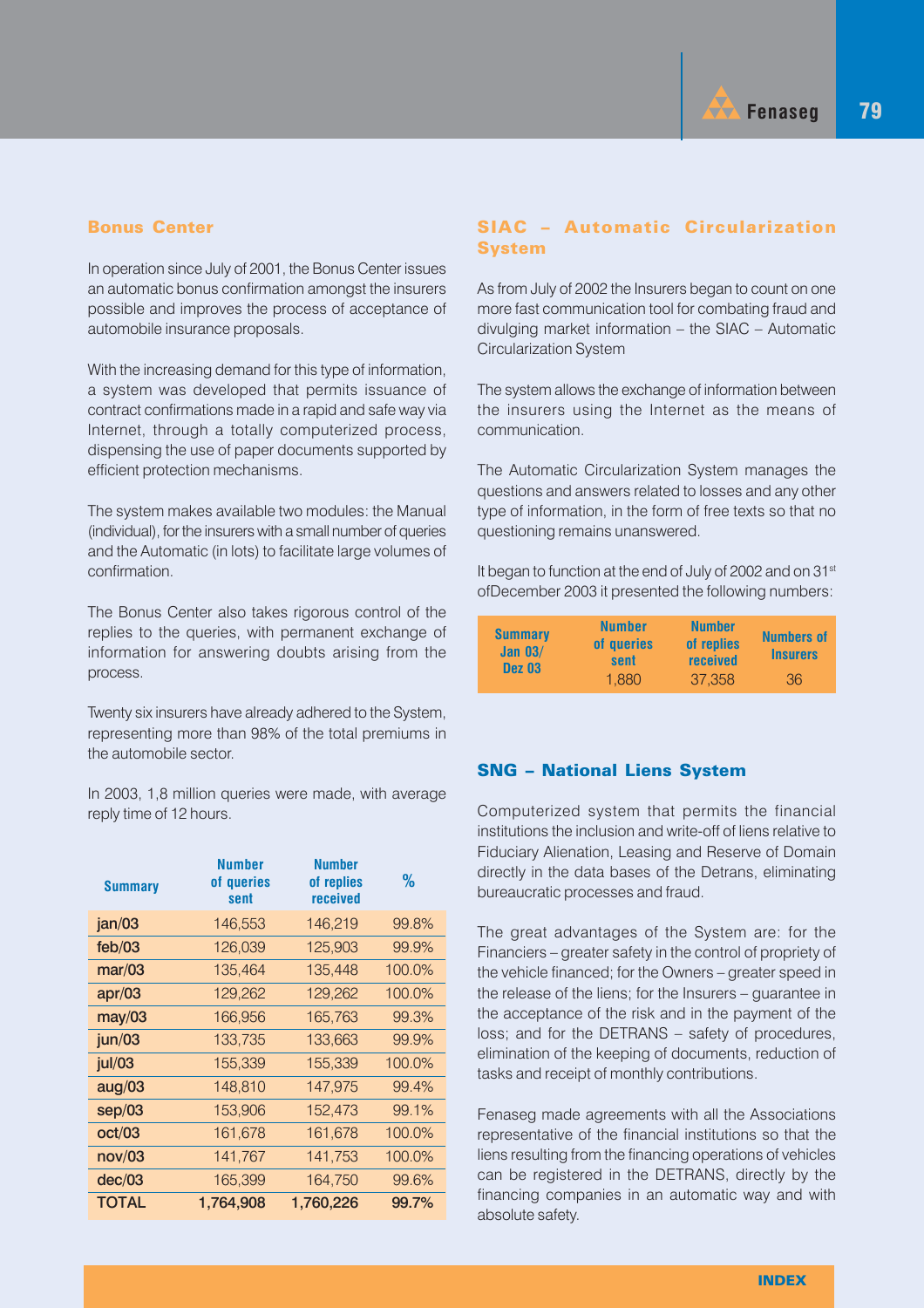80

The contracting Associations are:

|                  | <b>ABAC</b> Brazilian Association of Consortium          |  |  |  |
|------------------|----------------------------------------------------------|--|--|--|
|                  | Administrators                                           |  |  |  |
|                  | <b>ABBC</b> Brazilian Association of Commercial Banks    |  |  |  |
|                  | <b>ABBI</b> Brazilian Association of International Banks |  |  |  |
|                  | <b>ABEL</b> Brazilian Association of Leasing             |  |  |  |
|                  | Companies                                                |  |  |  |
|                  | <b>ACREFI</b> National Association of Credit, Financing  |  |  |  |
|                  | and Investment Institutions                              |  |  |  |
|                  | <b>ANEF</b> National Association of Financial            |  |  |  |
|                  | Services and Consortium of the                           |  |  |  |
|                  | Automobile Industry                                      |  |  |  |
|                  | <b>ANFAC</b> National Association of Factoring           |  |  |  |
|                  | Companies                                                |  |  |  |
| <b>FEBRABANI</b> | Federation of the Brazilian Association of               |  |  |  |
|                  | Banks                                                    |  |  |  |

In addition to the companies affiliated to these Associations, the SNG is also used by various other entities that operate in the modality of reserve of domain. Amongst them are highlighted the vehicle concessionaires.

Information referent to the liens of vehicles resulting from fiduciary alienation, leasing and reserve of domain held in 2003 with the DETRANS by banks, financiers and consortiums with agreements with Fenaseg:

## SNG 2003

| <b>State</b> | <b>INCLUSIONS</b> |
|--------------|-------------------|
| <b>SP</b>    | 1,519,737         |
| MG           | 393,200           |
| PR           | 371,956           |
| <b>RJ</b>    | 213,956           |
| GO           | 130,517           |
| RS           | 65,624            |
| MS           | 43,128            |
| PE           | 12,890            |
| MА           | 875               |
| Total        | 2,751,883         |

In the first quarter of 2004 the Detrans of the states of Mato Grosso and Espírito Santo integrated the system totaling 11 Detrans in operation with the SNG.

By the end of the 1<sup>st</sup> four month period of 2004, the Detrans of Bahia, Piauí, Santa Catarina and Tocantins should be integrated.

With these 15 Detrans, the SNG will have approximately 90% of the total number of liens under its control.

Currently the SNG counts on more than 3,085 users, thus distributed by quantity and percentage of use:

| <b>Users</b>         |       | <b>Number</b> | Use $(\%)$ |  |
|----------------------|-------|---------------|------------|--|
| <b>Banks</b>         | 142   | 4.6%          | 55%        |  |
| Consortiums          | 307   | $10.0\%$      | 18%        |  |
| <b>Agent Banks</b>   | 6     | 0.2%          | 10%        |  |
| <b>Financiers</b>    | 80    | $-2.6%$       | 9%         |  |
| Leasing              | 74    | $2.4\%$       | 3%         |  |
| Others Instituitions | 2.476 | 80.3%         | 5%         |  |
| <b>Totals</b>        |       | 3,085 100.0%  | 100%       |  |

# Projects Implemented in 2003

# CESVI – Center of Experimentation and Road Safety

On 15<sup>th</sup> of January 2003, Fenaseg signed an agreement with CESVI, which is the sole research center focusing on automobile repair statistics in the country and the first one in Latin America.

The mission of CESVI BRASIL is to provide solutions for the prevention of accidents and automobile repair by means of research, training and technical publications, aiming at the evolution of the whole repair industry.

Through this agreement, CESVI supplies Fenaseg with the results of the research relating to vehicle repair and services of technical content developed or validated by the Center:

[INDEX](#page-2-0)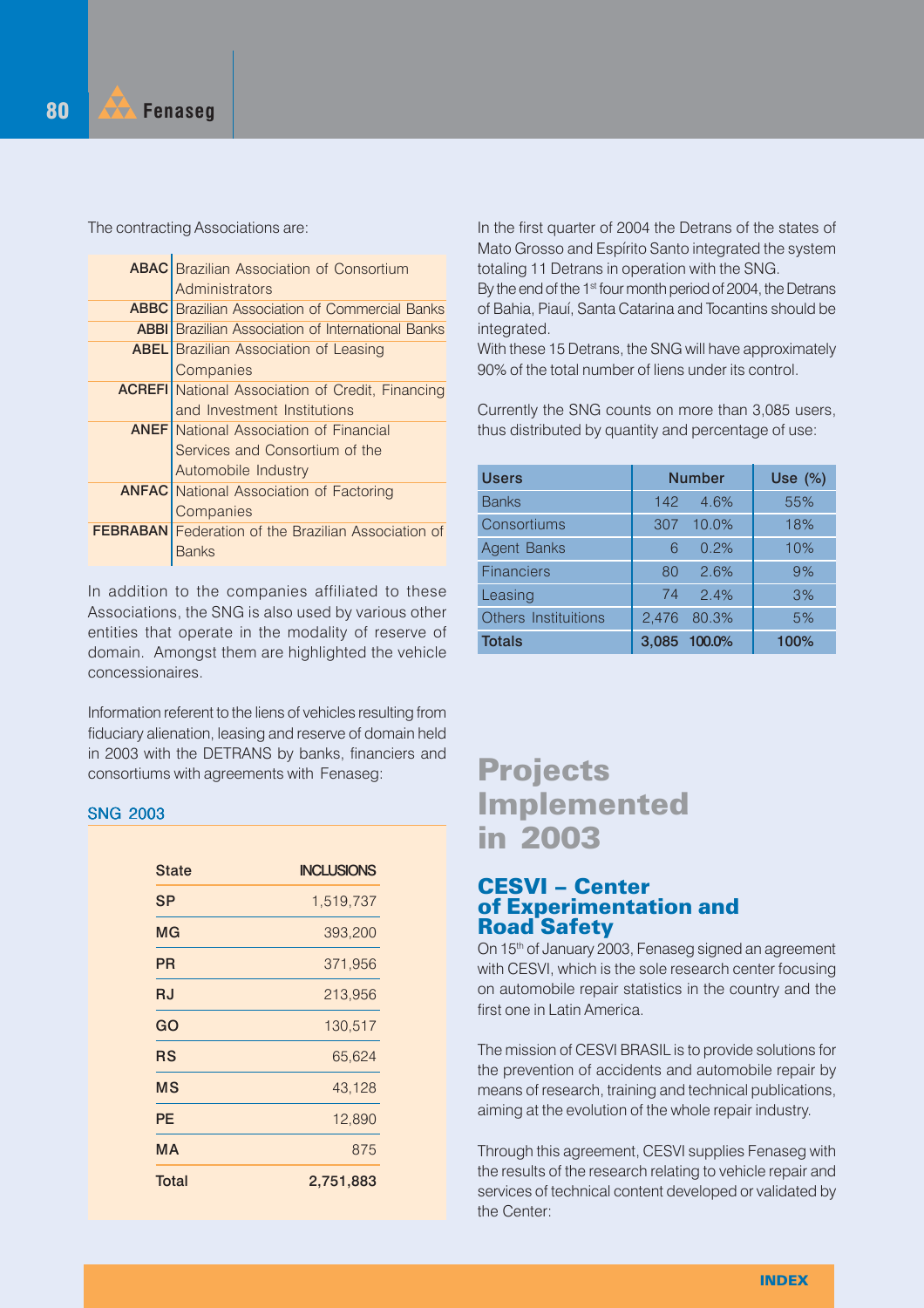1 – Timework Tables (BAREMO): tables containing the time of substitution, repair, mechanics and painting of determined national vehicle parts object of technical and scientific research.

2 – Index of Reparability: result of the calculation made, based on the results of the low speed impact tests on the front and rear parts of the vehicle object of the research, done in accordance with the procedures established by the Research Council for Automobile Repair (RCAR) for "Low Speed Impacts", in which will be enumerated the damaged parts and the time spent for repair or substitution of the referred to parts and the cost inherent to this process.

3 – Basic Spare Parts Basket: comparative of the variation of the prices practiced by the National Vehicle Manufacturers of the 15 main automobile parts used habitually in collision losses.

4 – Technical Information: presentation about vehicles recently launched in the market, containing data on models, engine data, safety systems and existent versions, apart from the target public, sales estimates and technical literature supplied by the vehicle manufacturers.

The Technical Consultative Council of the CESVI Agreement is currently chaired by Ricardo de Sá Acatauassú Xavier, Director for Automobile Insurance and Institutional Affairs of Fenaseg, who has the objective of accompanying and preparing suggestions on the work under the Agreement.

- a) To accompany the execution of the work;
- b) To prepare suggestions about the work conducted by CESVI;
- c To suggest priorities with respect to the effecting of the services; and
- d) To participate in technical meetings with the Manufacturers and other entities.

In 2003, in response to demands from the insurance industry through the Consultative Council, research work was started on the functioning and efficiency of the Tracking and Ignition Blocking Systems of vehicles available in the Brazilian market.

In 2004, the development of research studies on the potential armored vehicle market in Brazil and on the

truck market was carried out and is now in the evaluation and discussion phases together with the CESVI.

# Brokers Data Bank – BDCOR

Fenaseg and FENACOR celebrated an agreement for the implementation of the Brokers Data Bank which was made available for the insurers in July of 2003, in order to comply with the requirements of the SUSEP Circular nbr. 202/2002 dated 09/26/2002, modified by Circular nbr. 207/2002 of 11/27/2002, which makes mandatory, the prior consultation of the re-registered brokers register for the purposes of acceptance of proposals and payments of commissions.

The System has the objective of allowing registered insurers to consult the Insurance Brokers Data Bank so as to check if they are regularly registered and to obtain registry information and copies of the respective documentation.

The insurers have access to the data in the following way:

- Direct individual consultation;
- Selection of the list of all the brokers of an insurer;
- Individual selection;
- Download option of files containing all the data of determined brokers.

# Ongoing Projects

## RNS - Life, Personal Accident, and Pensions Claims

The system is ready for the input of claims data in respect of Life, Personal Accident, and Pensions. Five insurers are registering the claims and the system has already pointed out several cases that match with Automobile claims.

## Frontier Project - SINIVEM

The National System of Identification of Vehicles in Transit - SINIVEM integrates various data bases and through optical reading of the vehicle plates identifies their characteristics, model and color through OCR technology. It is operating on experimental basis since January of 2003.

**Fenaseg**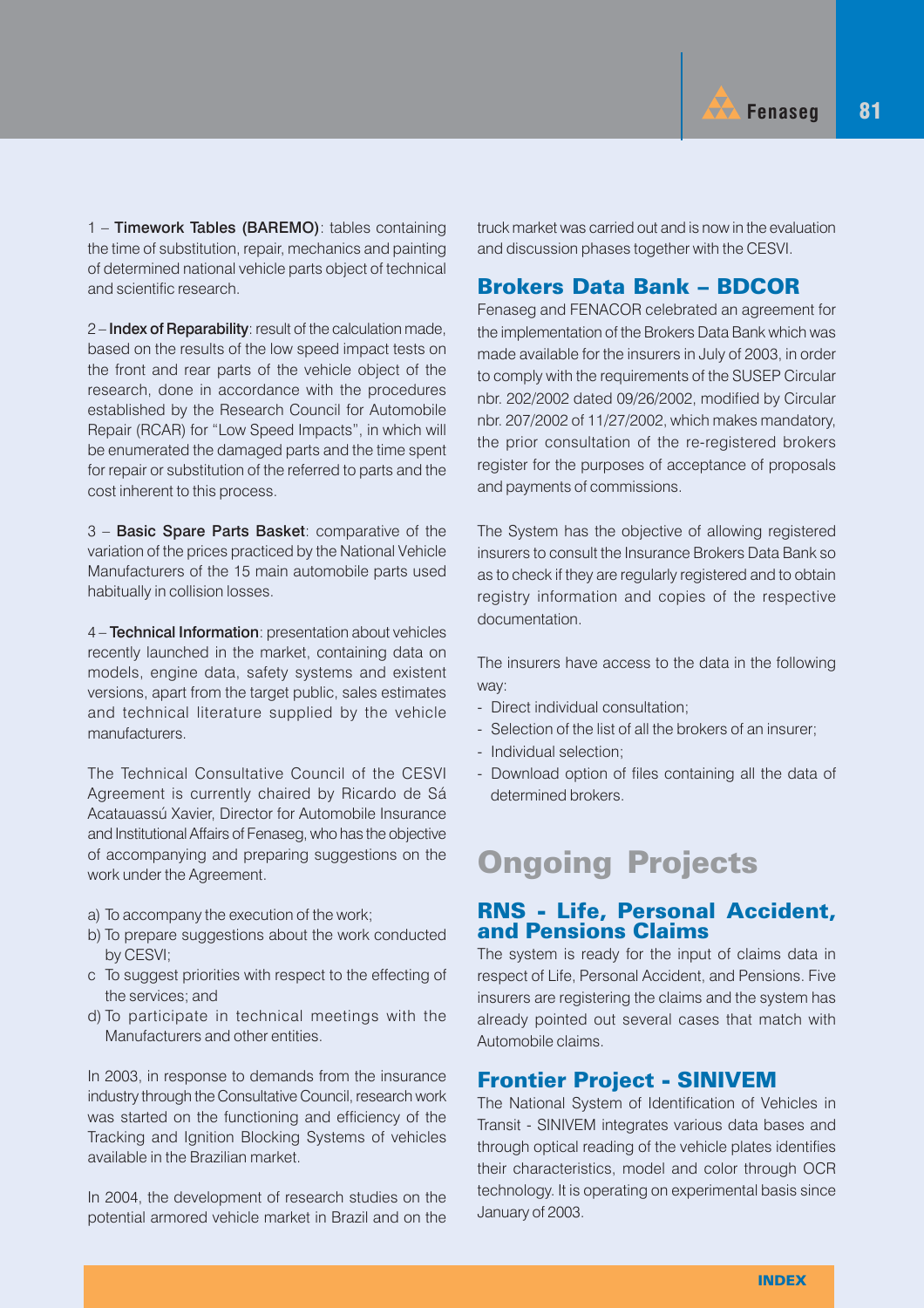

# Conceptual Data Bank

Agreement signed with SUSEP for the modeling and development of a standard data base for implementation in all the insurers, containing data and information of interest to them for management purposes and to SUSEP for supervision and monitoring purposes.

# New Projects

# RNS - Non-Life and Health **Insurances**

To include Non-Life and Health Insurances claims in the RNS.

## Benefits generated by the use of RNS

To establish rules and formulas (metric) for measuring the benefits generated by the RNS for the insurers and make available monthly reports on these.

# Refused Proposals Data Bank

To create a data bank for storage of the proposals refused by the insurers in all insurance lines and complementary pension plans, with the objective of avoiding cases of fraud.

# Accident Vehicles Data Bank

To create a data bank for the storage of vehicle accidents records in the cities and on the roads. The data will be obtained from Denatran, Detrans of each State, the Federal Highway Police and other organs of traffic control and inspection.

# Risk Accumulation Data Bank

To create a data bank for the storage of basic information (CPF, capital insured, effective date, expiry date, and code of the insurer) in the policies and contracts of life insurance and complementary pension plans, so that the amount at risk per person (CPF) can be known.

# VIN Project

A system for checking all national and imported vehicle identification number for the purposes of including that information in the RNS to help automobile underwriting and claims adjusting or settlement.

# RECALL Project

To develop a system and data bank, with access to the data base of Denatran, to check whether vehicle owners have answered the recall made by the manufacturer. The objective is to permit the insurers identify, at the time of underwriting or the settlement of a claim, the vehicles that have not answered the recall.

## Information Technology Suppliers Guide

To prepare and organize a data bank of suppliers of IT to the insurance industry.

# INFOCRED/SEG - SPC/ACSP

In partnership with ACSP, to develop a system to translate the credit risks of new insured parties into a "score" and at the time of the renewals.

# Digital Certification

Analysis of the impact of the adoption of Digital Certification in the operational processes and routines of the Insurers. Development of a model project for implementation of Digital Certification in the insurance industry.

# Data Bank of Vehicle Inspection Certificates - INMETRO/DENATRAM

Development of a system and data bank for the storage of all inspection certificates and the licensing of vehicles made in the various States. The information will be provided by the OI – Inspection Organisms accredited by INMETRO – and made available to the Detrans and Denatran. The Insurers will have access for the purposes of automobile insurance underwriting and claims adjusting or settlement.

## Directorate for Life Insurance and Pension Plans

Following the process of professionalizing its activities, in 2003 Fenaseg implemented the Directorate for Life Insurance and Pension Plans (DIVID), the creation of which resulted from the need to give specialized attention to these business, providers of an ample system of family protection against the risks associated with disability, death and survival.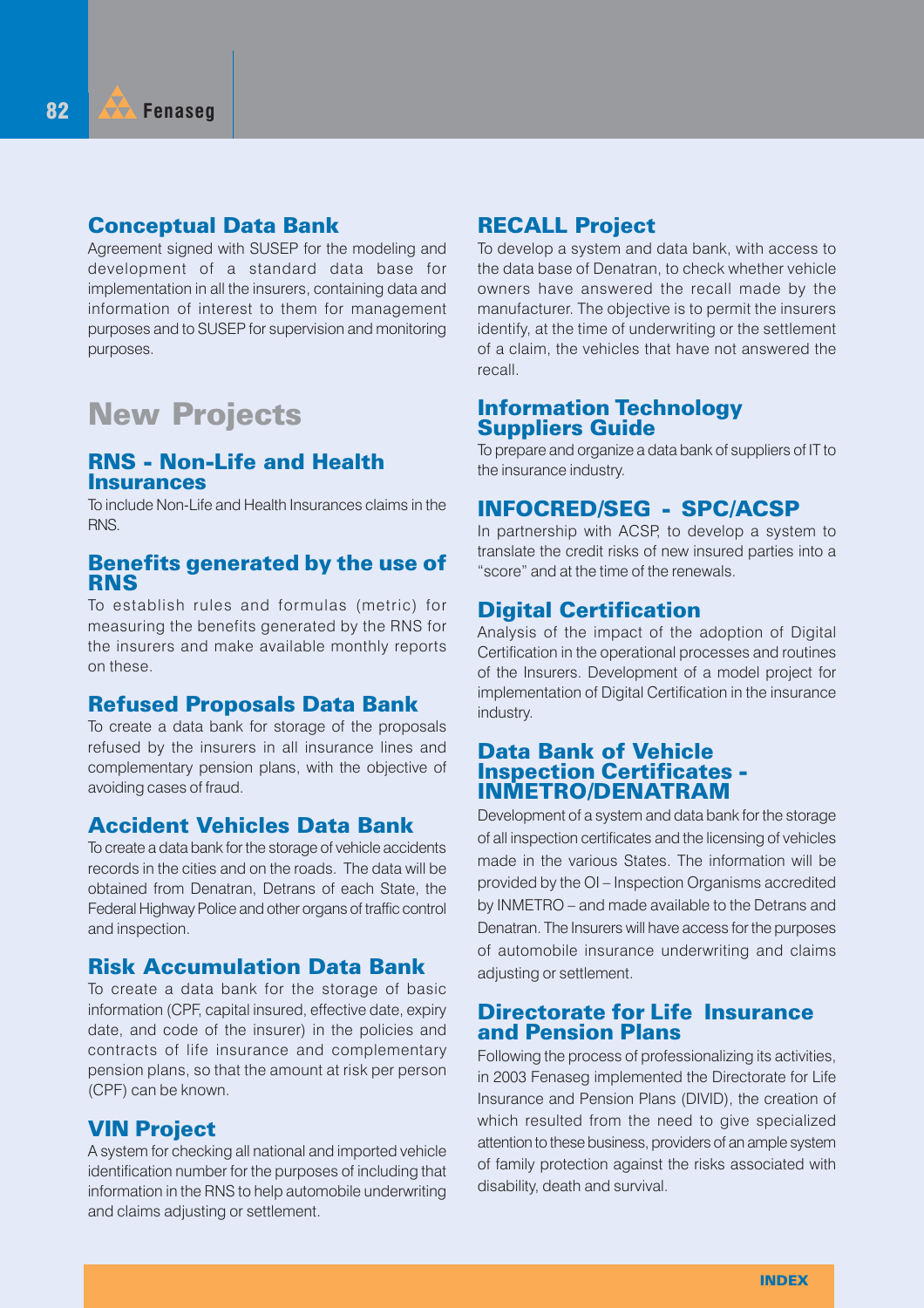# New Projects for 2004

## Contracting of Risk Coverage by Close-end Complementary Pension Funds Entities

 Analysis of the stipulation/approval of risk coverage by close-end complementary pension funds entities with the insurance industry.

# Stipulation of Insurance

The elaboration and forwarding of a proposal for alterations in CNSP Resolution nbr. 107 of January 19th/ 2004 to SUSEP.

## **Investments**

Project designed to improve the rules for the investment of resources, provisions, technical reserves and funds.

# Solvency Margin

A study contracted to subsidize the formulation of proposals to be sent to SUSEP, with a view to regulating the solvency margin for life and open-end complementary pension plan insurers.

# Risk Mitigation

Study for development of plans to include a clause for the periodical re-agreement of the technical parameters during the deferred period of contracts and typifying of the re-agreement of income.

# Plans Focusing on People with Low Income

Analysis for the development of regulation in respect of plans that match the needs of people with a low income (PLR plans – Plans with Participation in Profits and Results).

# PGBL and VGBL Multi-funds Plans

Study for the structuring of plans of the PGBL and VGBL type with option for the participant / insured party to choose the mutual funds where his resources will be invested.

# **Portability**

Study for the perfecting of norms so as to permit the portability of resources between open-end complementary pension plans, close-end complementary pension plans and FAPI's, FGTS, etc.

# Tax Re-modeling

A study contracted to develop - within the ambit of personal insurance and complementary pension plans – a proposal to be sent to the Government to optimize the potential of these segments from the tax point of view.

# Chambers and Commissions

Participation of Fenaseg in Commissions and Chambers of other entities.

## Capital Market Director Plan – Executive Committee

Chairman: João Elisio Ferraz de Campos Fenaseg

Deputy: Luiz Peregrino Vieira da Cunha Fenaseg

**Objective:** To discuss the directives that aim at the renewal of the productive activity through the capital market – through a set of actions to be taken by the Government and Private Sector.

## Council of Appeals of the National System of Private Insurance, Openend Complementary Pensions and Capitalization (CRSNSP)

Chairman: Ricardo Bechara dos Santos Sul América Cia. Nacional de Seguros Deputy: Luiz Tavares Pereira Filho Bradesco Seguros S.A.

**Objective:** To take a final administrative decision on appeals concerning decisions taken by the Superintendence of Private Insurance – SUSEP and IRB – Brasil Resseguros S.A., in the cases specified in the legislation.

### National Accreditation Organization (ONA)

Chairman: Otelo Côrrea dos Santos Filho Fenaseg Deputy: Maria da Gloria Faria

Fenaseg

**Objective:** Promotion of the process of accreditation aiming at improving the quality of health care in our country and the productivity of hospitals, ambulatories, specialized clinics etc., and to control the impact of the costs of service on public and private budgets.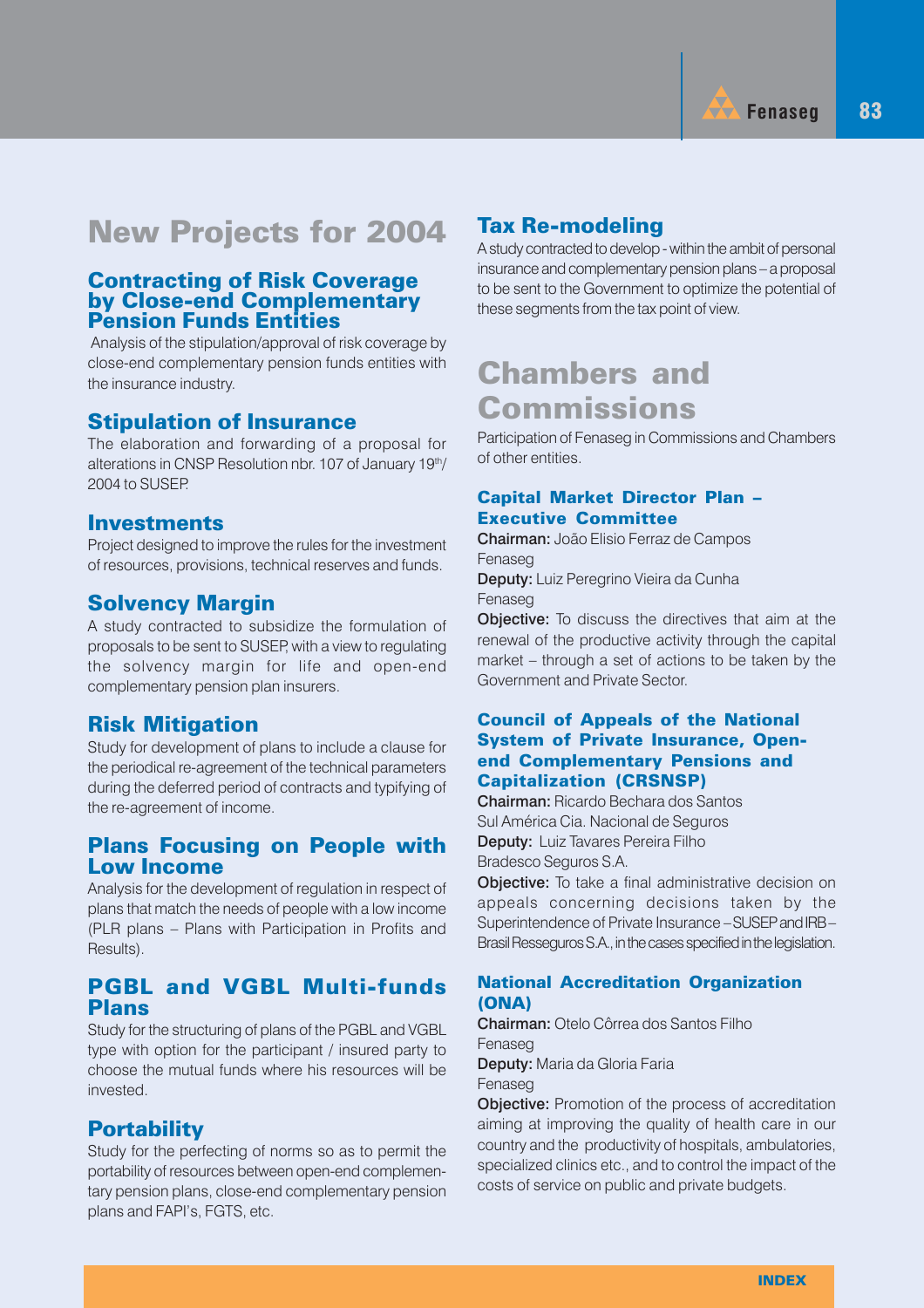

## FIDES - Inter-American Federation of Insurance Companies

Person Responsible: Ricardo de Sá Acatauassú Xavier Fenaseg

#### Brazilian Mercoseguros Committee

Person Responsible: Ricardo de Sá Acatauassú Xavier Fenaseg

## Pan-American Association of Bonds and Guarantees

Person Responsible: João Gilberto Possiede J. Malucelli Seguradora

#### National Health Council – Ministry of **Health**

Chairman: Marcio Serôa de Araújo Coriolano Bradesco Saúde

Deputy: Pedro Antonio Fazio

Sul América Seguro Saúde

**Objective:** To establish directives to be observed in the preparation of health plans apart from acting in the formulation of the strategy and control of the execution of the National Health Policy.

#### Technical Chambers – ANS

The National Agency of Supplementary Health (ANS) has created the Chamber of Supplementary Health, with representatives from all the health operators and from other segments involved for discussion and debate of the polemic themes related to the regulation of health insurance plans. Following the establishment of the Chamber of Supplementary Health, Technical Chambers were created for the specific debate of themes such as mental health, registration information, financial guarantee, accounting issues etc. Fenaseg is represented in all of them.

#### Chamber of Supplementary Health

Objective: Discussion and preparation of norms relating to supplementary health. Charman: Marcio Serôa de Araújo Coriolano Bradesco Saúde Deputy: Pedro Antonio Fazio Sul América Seguro Saúde

### Technical Chamber for Medical Affairs – Temporarily Suspended

**Objective:** Discussion of the methodology for the revision of the list of procedures, the Project directives and

supplementary health and the guarantees for the doctorpatient relationship in the contracting. Chairman: Rildo Pinto da Silva Sul América Seguro Saúde Deputy: Sheyla Regina L. C. Rodrigues Bradesco Saúde

#### Technical Chamber for Contracting

**Objective:** To establish technical criteria and operational routines to guarantee the rendering of the assistance contracted by the beneficiary and to define the minimum conditions of the contractual instrument.

Chairman: Pedro Antonio Fazio Sul América Cia. Nacional de Seguros Deputy: Manoel Roberto Gottsfritz Cardoso Brasil Saúde

### Technical Chamber on Policies for the Adjustments and Technical Revisions

**Objective:** Discussion of the parameters and ways of sending the data that will be analyzed by ANS for the policy of annual adjustment of prices of the plans of healthcare and services.

Chairman: Marcio Serôa de Araújo Coriolano Bradesco Saúde Deputy: Claudio Jorge Safadi Sul América Cia Nacional de Seguros

#### Technical Chamber for Revision of TUNEP

There was no meeting between June /03 and June/04 **Objective:** Discussion of the revision and updating of the list of procedures, the value of the procedures integrating the list and the regionalization of TUNEP. Chairman: Olimpio Távora de Corrêa Deputy: Luiz Fernando Srointchok

#### Age Brackets Technical Chamber

**Objective:** To redefine the current age brackets in function of the taking of effect of the "Statute for the Elderly".

CSS prepared a study of the data base of the sector and sent a proposal to the ANS Age Brackets Technical Chamber, based on a graph demonstrating that the evolution of the medical-hospital costs is intimately connected to the increase in age of the insured parties, reason for which the pecuniary counter-installments must reflect the closest possible amount of cost of each age. Chairman: Gabriel Portella Fagundes Filho Deputy: Marcio Serôa de Araújo Coriolano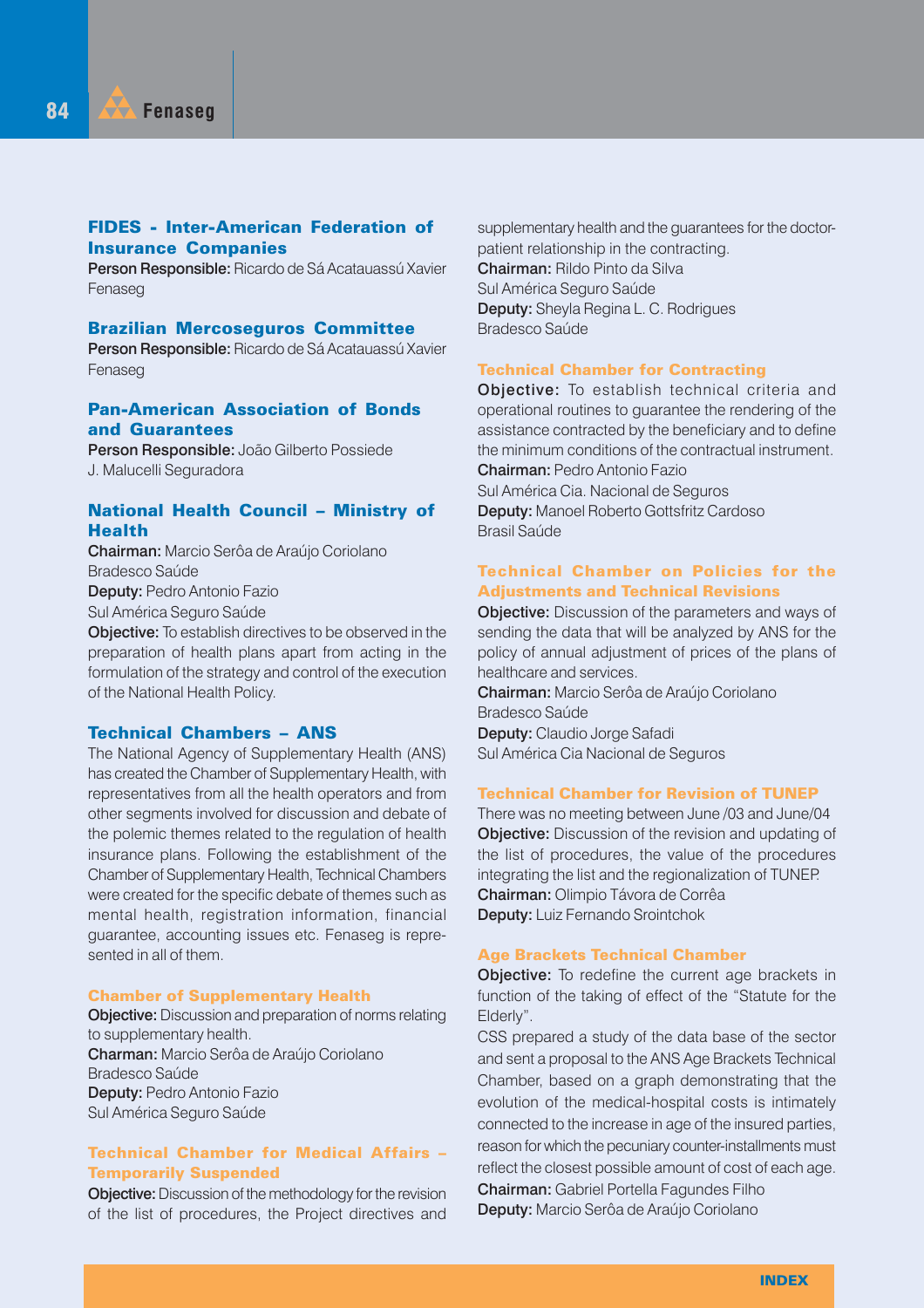#### **Fenaseg** 85

#### Ministry of Agriculture

Chamber on Thematic Financing and Farming Insurance Chairman: José Américo Peón de Sá Áurea Seguradora Deputy: Luiz Roberto Paes Foz Seguradora Brasileira Rural

# IRB-Brasil Re

### Board of Directors

Luiz Tavares Pereira Filho Bradesco Seguros Jorge Hilário Gouveia Vieira Sul América Cia. Nacional de Seguros

#### Fiscal Council

#### Incumbents:

Antonio Carlos Nascimento Sanches Generali do Brasil Cia. Nacional de Seguros José Carlos Moraes Abreu Filho Itaú Seguros

#### Deputies:

Salvador Cícero Velloso Pinto - Fenaseg João Alceu Amoroso Lima - Fenaseg

#### Technical Committee

#### Members:

Ivan Gonçalves Passos Sul América Cia Nacional de Seguros José Luiz Nunes Itaú Seguros Mario Celestino Bicalho de Figueiredo Unibanco AIG

#### Deputies:

Luiz Augusto Momesso Aliança da Bahia Arlindo da Conceição Simões Filho AGF Brasil Seguros

#### Investment Committee

**Objective:** To analyze the policy and behavior of the investments. Marcos Pessoa de Queiroz Falcão Icatu Hartford Samuel Monteiro dos Santos Jr. Bradesco Seguros

#### Committee for the Criteria of Security Analysis

Members: Cesar Jorge Saad Unibanco Seguros Carlos Eduardo Corrêa do Lago Bradesco Seguros Deputies: Jacques Bergman Itaú Seguros Carlos Frederico da Costa Leite Ferreira Áurea Seguros

#### Guarantee Insurance Working Group

João Gilberto Possiede J. Malucelli Seguradora José Américo Peón de Sá Áurea Seguros

### SUSEP

#### Special Commission for Norms and Procedures

Casimiro Blanco Gomes Porto Seguro Luiz Tavares Pereira Filho Bradesco Seguros Salvador Cícero Velloso Pinto Fenaseg

## Special Commission for Products and Services

Carlos Alberto Trindade Sul América Seguros Santi Cianci Generali Seguros Maria Elena Bidino Fenaseg

#### Special Commission for International Affairs

Oswaldo Mário Pêgo de Amorim Azevedo Sul América Seguros Paulo Miguel Marracini AGF Brasil Seguros Ricardo de Sá Acatauassú Xavier Fenaseg

### Special Commission on Accounts

**Objective:** To deal with accounting and financial matters relating to the insurance, capitalization and open-end complementary pensions plans operations, such as Accounts Plan, fiscal and tax legislation and investment norms etc.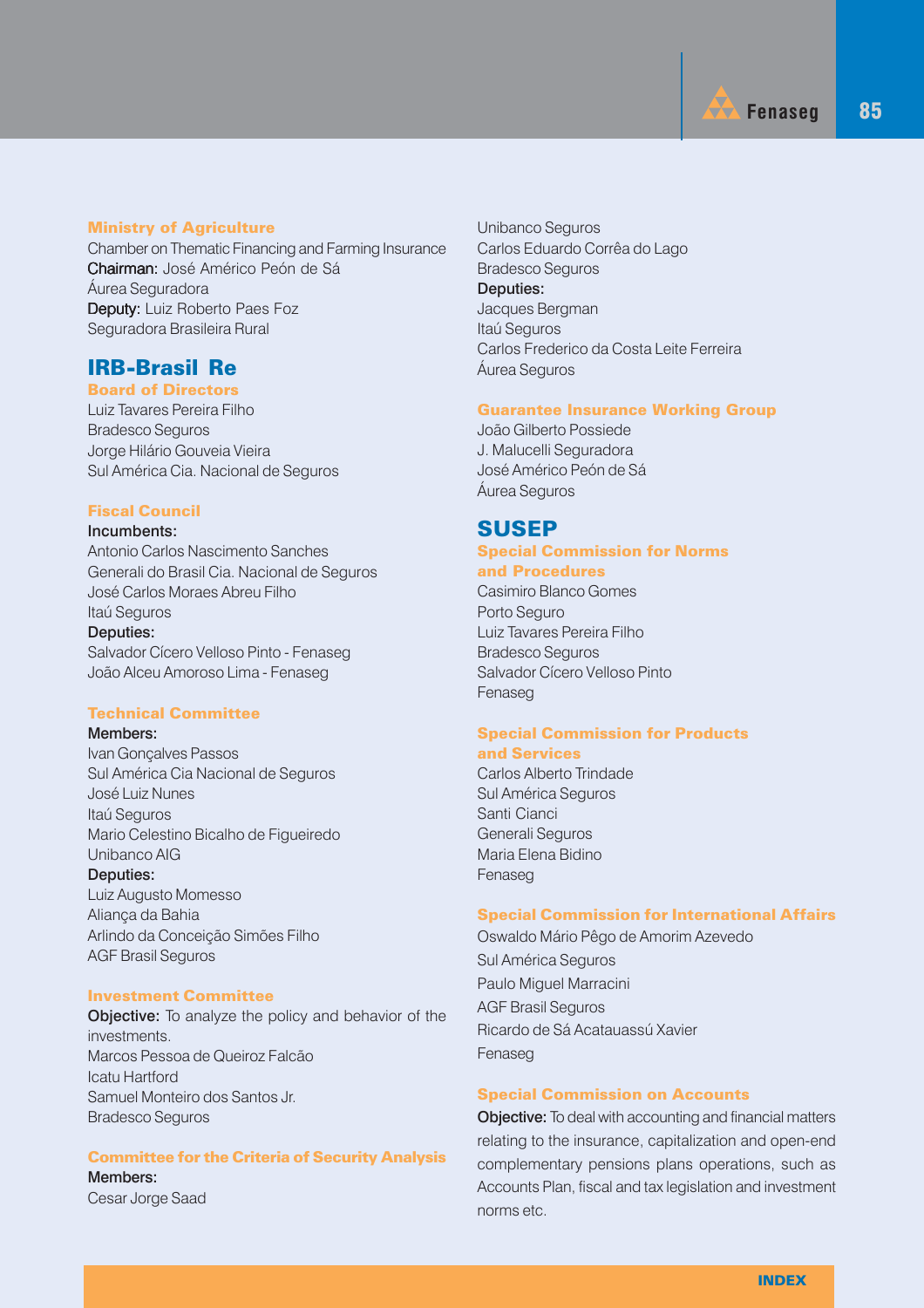

Responsible persons: Luiz Pereira de Souza – Tokio Marine Brasil Seguradora S.A.; Ney Lourenço – Itaú Seguros S.A.; João Guarda Filho – Liderança Capitalização S.A.; Laênio Pereira dos Santos – Sul América Cia. Nacional de Seguros.

#### Actuarial Commission

Objective: To deal with actuarial matters relating to the insurance, capitalization, and open-end complementary pensions plans operations, such as technical provisions, biometric tables, actuarial evaluation and technical limit. Responsible persons: Antônio Carlos Batalha Ribeiro – Sul América Cia. Nacional de Seguros; César Torres – Bradesco Seguros; Sinval Chaves de Oliveira – Generali do Brasil Cia. Nacional de Seguros; Anna Paula Nardi – Sul América Capitalização.

#### Brazilian Center of Mediation and Arbitration

The center has been constituted since July of 2002, having Fenaseg, Federation of Industries of Rio de Janeiro (FIRJAN), and the Trade Association of Rio de Janeiro as founding members, with the purpose of implementing alternative practices in the settling of conflicts.

# Legal Area

The Legal Directorate has the mission of analyzing and orientating all areas of Fenaseg and the Insurance Industry, when necessary. Within this proposal, its activities develop, based on the gathering and dissemination of information, accompanying of projects of law and amendments, coordination of the collective, legal or administrative actions, analysis and preparation of contracts, conventions and agreements and also the preparation and monthly distribution of the Legal Report.

Amongst the legal actions coordinated by the Legal Board is highlighted the Direct Action of Unconstitutionality nbr. 2905, filed by the National Financial System Confederation (CONSIF), having the declaration of unconstitutionality of Law nbr. 14.507/02 as the object, which established norms for the sale of capitalization securities and similar in the State of Minas Gerais. The suit is pending judgment by the Federal High Court.

In the same way, the Direct Act of Unconstitutionality

nbr. 3207 deserves attention, as it questions the provisions of Law nbr. 12.562, of April 19th of 2004, which establishes criteria for the publishing of the referential list of medical fees - CBHPM (Brazilian Hierarchic Classification of Medical Proceedings) within the ambit of the State of Pernambuco. An initial decision was not given to stay the effects of the impugned normative act.

Still in relation to Health Insurance, the Direct Action of Unconstitutionality nbr. 1931 remains without a decision on its merits, filed by the National Confederation of Health – Hospitals, Establishments and Services (CNS) before the President of the Republic and the National Congress. In August of 2003 the Federal High Court considered as unconstitutional the Art. 35-G (current Art. 35-E) and the expression "current and" in the §2, Art. 10 of Law nbr. 9656/98.

The organs and consumer defense associations had strong action in the legal field, the National Association of Assistance to the Consumer and Worker (ANACONT) having also filed Public Civil Suit nbr. 2004.51.01.000151- 0 before the Superintendence of Private Insurance with the objective of ensuring the offer of automobile insurance in the modality of determined value. Bearing in mind that the success of the demand will affect the industry, the Insurance companies will be participating in the suit directly or through representation of Fenaseg, as co-defendants or assistants.

The other Public Civil Suits of Goiás, Santa Catarina and Ceará, involving market value and determined value, continue awaiting a decision on their merits.

The discussions about the write-off of salvage came to light with the Collective Civil Suit nbr. 2003.001.093881- 8, filed by the National Association of Assistance to the Consumer and Worker (ANACONT), still in summons phase.

Also Public Civil Suit nbr. 2004.51.01.008341-0 proposed by the Brazilian Association of the Official Press (ABIO) and the Official Press of the State S.A. (IMESP) before SUSEP, has been accompanied by this Directorate and which has the objective of revoking Circular nbr. 244, which dispenses with the six monthly publication of the financial statements of the Insurers in the Official Press. Fenaseg will enter the plea in the quality of co-defendant or assistant, representing the Insurance Companies.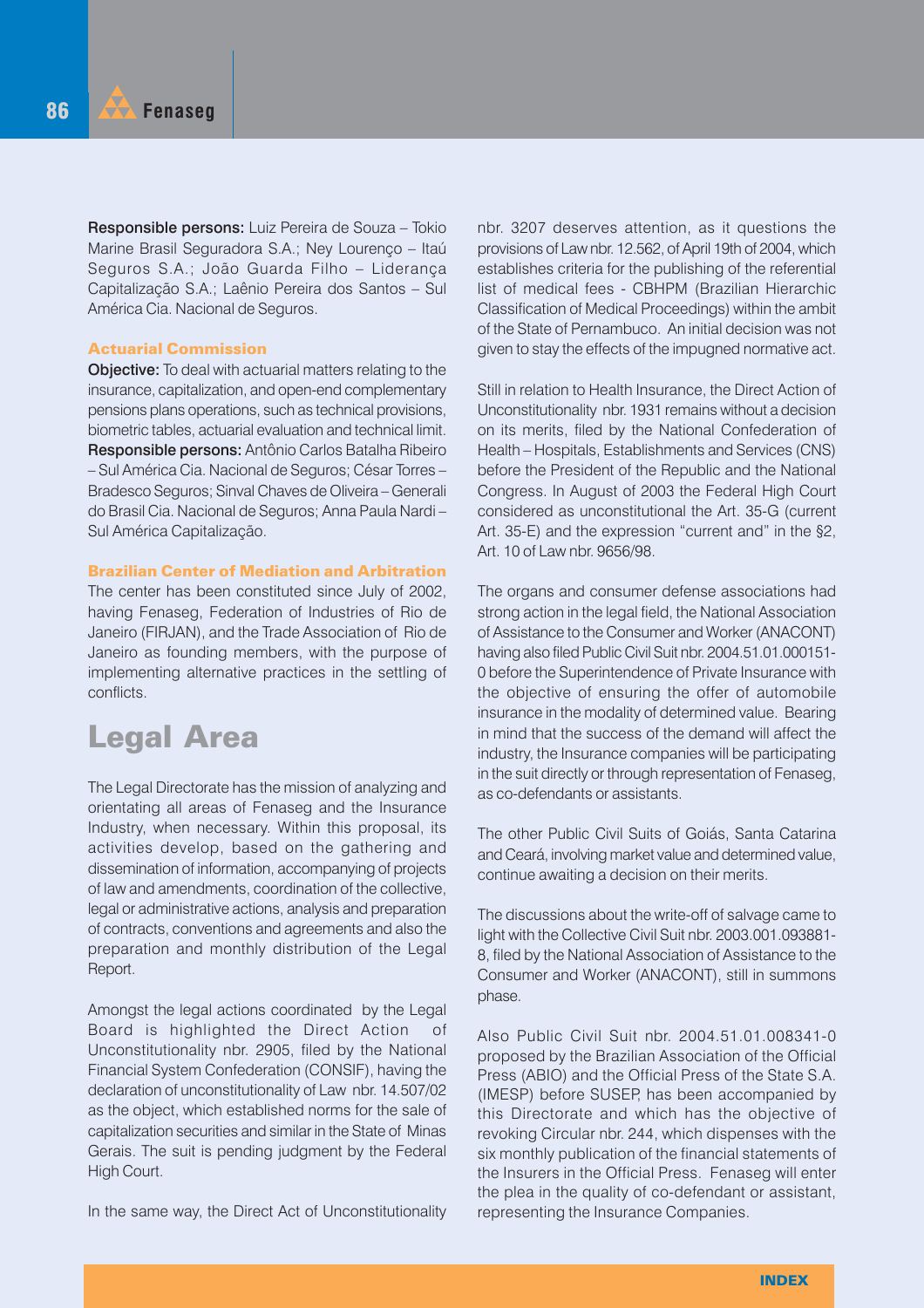The development of the legal actions of interest to the market were monitored and informed to the insurance industry through bi-monthly reports made available by electronic medium.

Without a shadow of doubt the year 2003 was marked by the massive interventions of the Public Prosecutor Office in administrative procedures in various States with the intuit of inquiring matters concerning salvage, market value and relationships with insurance entities.

The administrative procedure started in 1998 and initiated by the Representation of ABRIVE in the Secretary of Economic Law against Insurance Companies was transformed into an administrative process in August of 2003 with the São Paulo and Paraná Trade Associations having been added to the list of those represented.

The work developed by the Parliamentary Enquiry Commission created to investigate denouncements of irregularities in the rendering of services by private companies and institutions of health plans was monitored by the Legal Directorate in conjunction with the Directorate of Health Insurance, having come to good terms.

# Governmental Relations

In a coordinated way and in joint and continuous work, the CPAI (Permanent Committee for Institutional Affairs), the Legal Directorate and the Directorate for Government Relations of Fenaseg analyze and point out distortions and suggest alterations in the Law Projects, the Proposals for Constitutional Amendments and the Provisional Measures; in the development of matters and in other actions that are developed in the National Congress and States Legislatures, by means of the sending of reports and amendments to the members of Congress and Legislatures. The Projects shown in the attached sheets are noteworthy.

The Directorate for Government Relations is in charge of representing Fenaseg before the Public Powers, to daily monitor the development of propositions presented in the Legislative Houses, to present

amendments, suggestions and solutions to the authors and judges of the matters presented in the Chamber and in the Senate, accompanied by Fenaseg; to give consultation and advice to Fenaseg, with reference to the Legislative processes and Congress Activities by means of the accompanying of the sessions of the Plenary and Technical Commissions within the ambit of the Legislative Power; to manage the registry and updating of the information with respect to the matters of interest to the insurance industry; apart from providing the sending and accompanying of the processes in the Executive and Judicial Power.

## SISPROLEG

The System for Monitoring Legislation Proposals and Projects, coordinated by the Directorate for Government Relations permits the registry and accompanying of all Proposals and Projects of interest to the market, offering subsidies and support to the work of the Legal Directorate and the Directorate for Government Relations as well as to the technical and strategic areas of Fenaseg.

On the other hand, SISPROLEG constitutes the data base for the action of the Permanent Committee for Constitutional Affairs (CPAI).

## Insurance Magazine

The oldest insurance periodical in Brazil, the *Revista de Seguros* (Insurance Magazine), which began to circulate in the 1920s, is the official publication of Fenaseg. In its quarterly editions the magazine touches on the most up to date questions relating to insurance, open-end complementary pension plans and capitalization in articles signed by experts and journalists.

In 2001, the *Revista de Seguros* went through a process of graphic and visual modernization. The objective of this reformulation, which preserves the editorial definitions of the magazine, was to make it more efficient in its role as a corporate publication open to treat matters of economic interest and cultural issues as a way to straighten ties with its increasing number of readers.

The magazine is distributed to a wide array of readers including international insurers, reinsurers, insurance brokers, associations and representatives of the market, university libraries and policymakers, professionals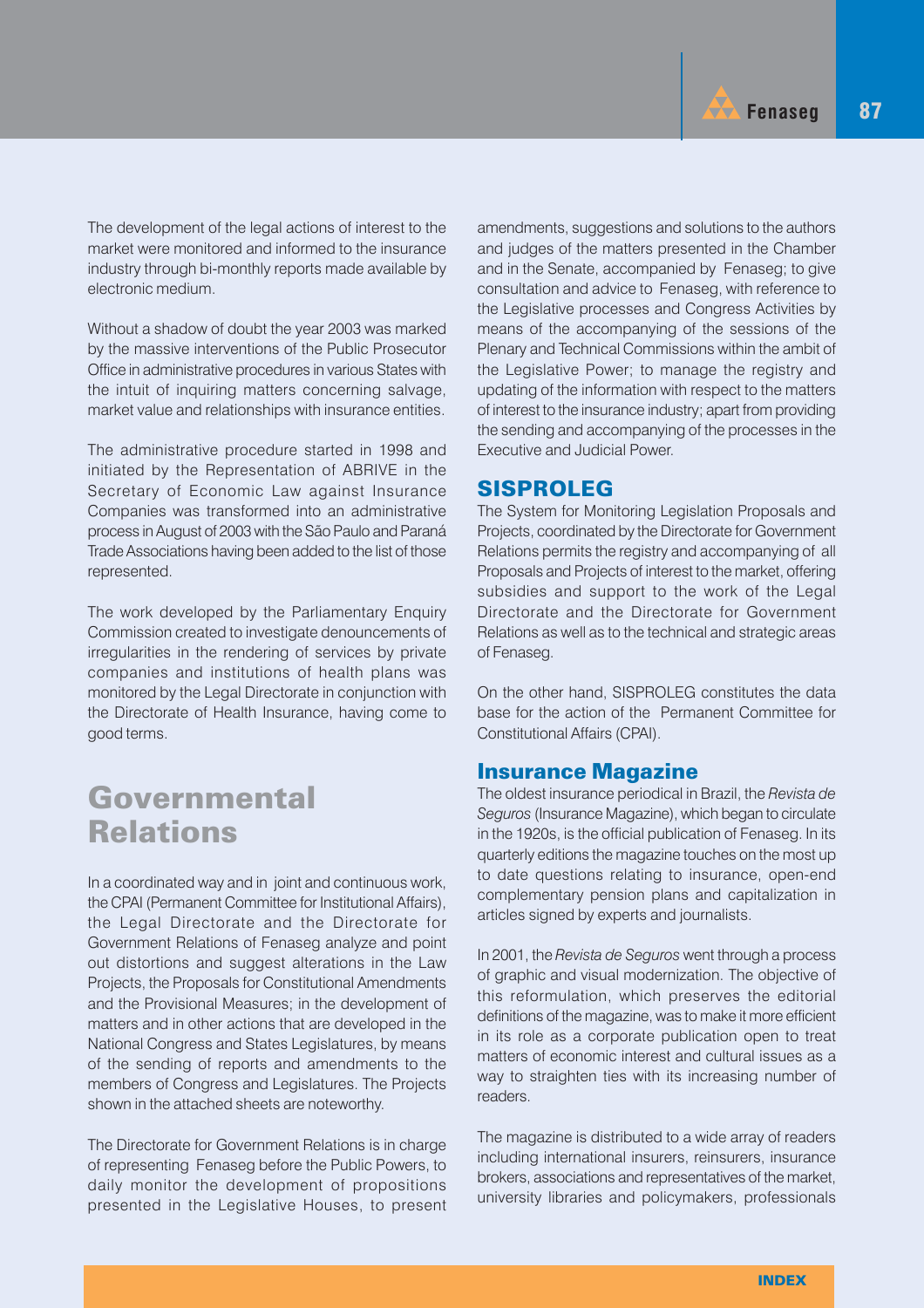

connected to the insurance market, business personalities and members of the Government, Congress and Legislatures, and Judiciary, cultural institutions and advisory bodies of the most diverse specialties.

# E-mail Insurance

Fenaseg also edits a directed circulation publication: the "E-mail Insurance". Published weekly, it is the modern version of the former "Fax-Insurance". It has maintained however, its objective of making available corporate information, urgent news, and lists of market events promoted by Fenaseg or Trade Associations and the agenda of the Technical Commissions. Currently accessed by more than 800 users including directors and insurance market specialists, the "E-mail Insurance" has improved its accessibility to officers and managers at various levels in insurance, capitalization, and openend complementary pension fund companies.

## Home-page

In the first half of 2003, the Fenaseg *home-page* in the Web went through a new graphic and editorial reformulation with the objective of offering



to its users a more agile and efficient navigation. The information is grouped in the most functional way, giving highlight to *Fenaseg ONLINE*, service of insurance industry news. The Fenaseg site also counts on the following fixed sections: "*Fenaseg*": presenta-

tion of the institutional and statutory profile of the Federation, objectives, organization chart, composition of the councils and board, activities of Fenaseg, and work program; publications – such as the "*Social Balance*" of the insurance, complementary private pension plans and capitalization sectors in Brazil, "*Fenaseg Report*", and the "*Guides*" published by the entity; "*Presidenc*y" - agenda, pronouncements and general information about the organization and its President; "*Services*" – such as SIAC, SNG, SISEG and FIPE Table; "*Events*" – of Fenaseg and/or those in which there is participation of its representatives apart from market events in general; "*Market*" – updated information on National System of Insurance, Mercoinsurance, Fenacor, Funenseg and companies that compose the sector; "*Insurance Statistics*", "*Open-end Complementary Pensions Plans*", "*Capitalization*", and "*Reinsurance*". Access our site: www.fenaseg.org.br.

## Intranet

In addition to expanding the ways and means of its external communication, in 2001 Fenaseg launched an inter-departmental communication tool by means of "Intranet". Since that time, the electronic page, apart from universalizing contacts and giving instantaneity to the diffusion of the more relevant facts about the administrative and functional life of Fenaseg, it has provided a space where social topics can be ventilated apart from promoting improved internal communication thus contributing to a better quality of inter-personal relations at Fenaseg.

## Books

*Atividade Seguradora no Brasil* (*Insurance Activity in Brazil)*

In 2002, Fenaseg continued to distribute the book entitled *Atividade Seguradora no Brasil* (Insurance Activity in Brazil: fundaments, history, regulation, and practice), in an updated edition, the circulation of which was directed to professionals, technicians, directors, opinion formers and authorities. The book was included in the marketing *kit* distributed to the participants of the Fenaseg Fiftieth Anniversary Commemorations, a solemnity that took place in Rio de Janeiro with the presence of the then President of the Republic Fernando Henrique Cardoso. A third edition is being prepared at this time.

## Fenaseg Guides

#### Combating Money **Laundreing**

Prepared by Fenaseg, with the support of SUSEP, the Fenaseg Guide on Combating Money Laundering was created with the objective of orienting insurance, capitalization and



open-end complementary pension fund companies as well as insurance brokers on the best way to comply with Law nbr. 9.613/98, which institutes a policy and procedures directed to combating money laundering, the concealment of goods, rights and money resulting from criminal activity and also the SUSEP Circular nº 200/02, which explained the registration information of clients, beneficiaries and representatives to be presented by the companies that operate in the industry as necessary to comply with the present Law.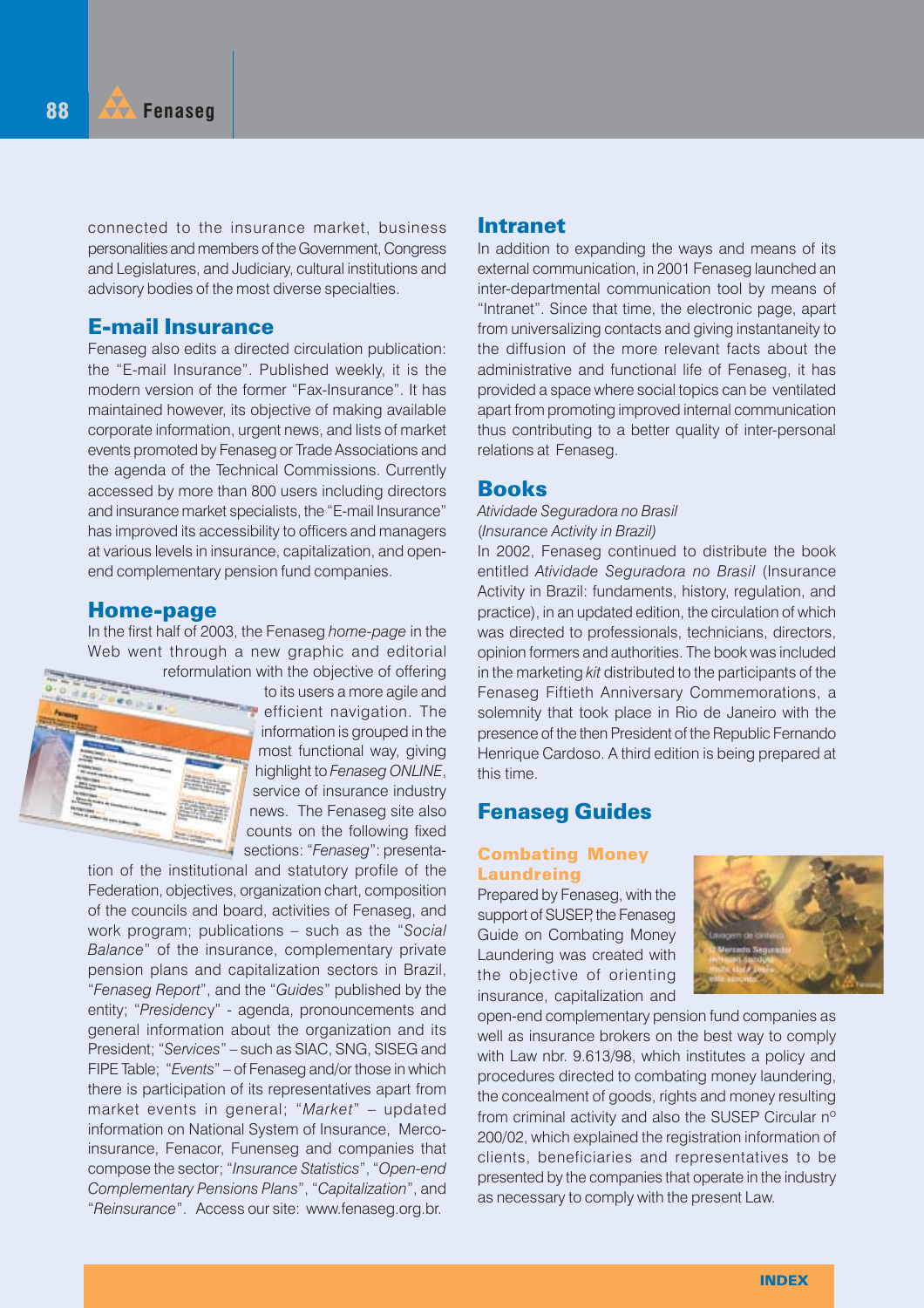



## New Civil Code

The Fenaseg Guide on the New Brazilian Civil Code – Recommendations and Comments is the result

of ample work of research and debates on the repercussions of the changes brought about by the New Civil Code for the Insurance, Private Pensions, and Capitalization operations which involve not only the legal area but also the technical areas of the companies and the Federation. The objective of the Guide is to serve as a useful reference in the definition of the operational practices of the companies that operate in the Industry. A second edition of the Guide was prepared in 2004.

#### Capitalizaton

The **Guide to Capitalization** is the fruit of work done by technicians of the Federation and SUSEP and has the objective of divulging the principal concepts of the capitalization industry in simple and direct language.

#### Health Insurance – Guide for Quick **Consultation**

With the intention of preserving the good image of the sector and of promoting the Constant devel-



opment of the industry of health insurance, CSS prepared the rapid consultation guide, the function of which is to orient public opinion on the most relevant aspects of the legislation and the relationship with the consumers. The material aims at the propagation of correct and clarifying information about the health area.



#### Arbitration – Resolving conflicts is now easier

Guide prepared for rapid consultation about how Arbitration works, to understand its procedures, areas of application, and verify its legitimacy.

#### Better Understanding for better use – He, who knows it, have it

Basic Guide to orient those involved in the operation of transport about its most common aspects and the insurance coverage of goods in transit.



# Library

Attentive to the speed of the changes generated in this Age of Knowledge, the Luiz Mendonça Library has strived to offer the Insurance Industry products and services in real time.

The sector gathers a precious bibliographical collection composed of books about insurance, related subjects, technical manuals, year books, collection of Laws of Brazil, national and foreign periodicals, reference works, rare works about the history of insurance and entertainment books of various literary genres.

The Luiz Mendonça Library has been attentively assimilating the new technologies, which allow it to make available its data base on insurance and correlated matters on the Fenaseg site.

In addition to the services traditionally offered to the market, the Fenaseg Library also began to make available the access to the data base of the Statistics System of SUSEP (SES). The Fenaseg library also offers summaries of periodicals, on-line bulletin and service of alert.

The requests for publications not belonging to the Fenaseg collection can be made through the interchange system between libraries and Documentation Centers.

Queries and requests for information can be made by email to the library at: biblioteca@fenaseg.org.br.

# DPVAT Agreement

Law nbr. 6.194 of December 19th of 1974, instituted the obligatory "no-fault" automobile insurance to cover bodily injury caused by land motor vehicles or by their cargo to passengers or pedestrians.

In 1986, the Government saw the need to link the obligatory insurance to the annual licensing of vehicles, creating the DUT – Unified Transit Document, for better control and inspection of the payment of licensing charges and taxes by land motor vehicles owners.

To operate this new type of obligatory insurance, the Insurers that are organized in a pool of 61 companies signed an agreement in which Fenaseg was constituted as manager to administer their interests in their joint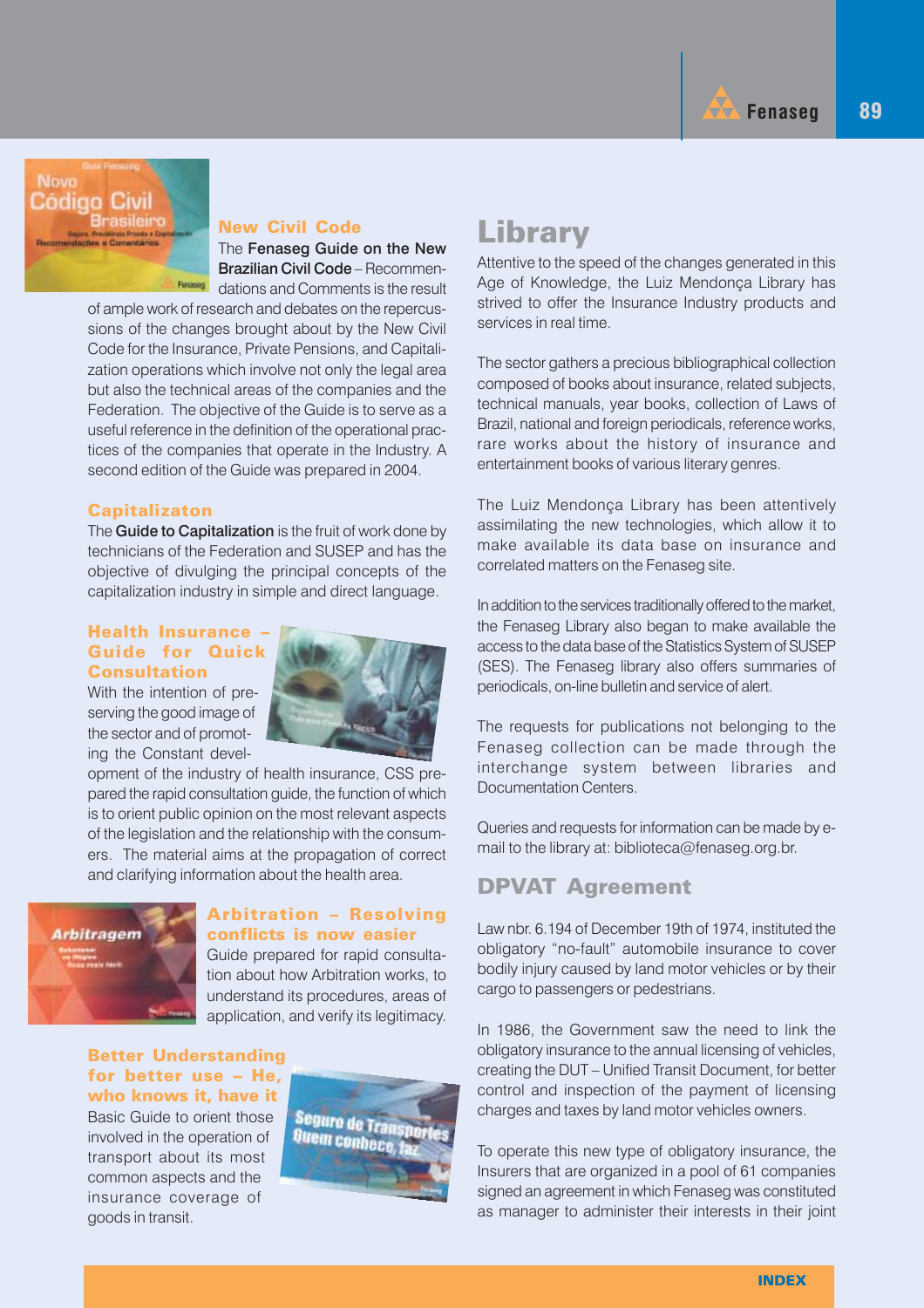

operation of the obligatory insurance of DPVAT. This task is being carried out successfully by Fenaseg for more than eighteen years.

In 2003, DPVAT total premium income reached R\$ 1,440,838,582.31, of which 45% was directly passed on to the National Health Fund of the Ministry of Health and 5% to the National Road Traffic Department - **DENATRAN** 

In 2003, the Agreement settled 107,751 claims totaling R\$ 334,613,814.56. From this total, 34,735 were death claims; 16,929 permanent disability claims, and 56,087 were for reimbursement of medical expenses.

# Activities of the Regional Trade **Associations**

\* The events held in the trade Associations in conjunction with Fenaseg are described in the section Events.

### Rio Grande do Sul Trade Association

President: Miguel Junqueira Pereira

#### Educational Actions

## · Institutional Actions and Social Responsibility

The engagement in institutional campaigns such as the collection of packaged foods and warm clothing for winter is already part of the annual routine of this trade association that carries out these activities through a process of education and mobilization of the organizations and the involvement necessary to multiply this action.

The Warm Clothing Campaign collected 2,287 items destined for the institutions: Community Association Jardim dos Coqueiros, Emanuel Society and Association of Residents of Vila Santo Antônio. The Food Collection Campaign benefited the Hospital Espírita of Porto Alegre and the Community Association Jardim dos Coqueiros.

#### · Cultural Project - Cycle of Lectures

This cycle of lectures through the Project allows the assistance to various segments in their respective areas of operation with themes related to the professional day to day life. Seven events were destined for informative updates and presentations. (See information - Events).

Relations with the Industry

#### • Meetings with the Industry

10 luncheons with Insurance Executives, Government representatives and Directors of the IRB and Detrans have taken place.

#### • Communication

#### Insurance Museum in Rio Grande do Sul

Nearly 146 items were donated to the museum during the year 2003, representing an **increase of 175%** in the number of donations in relation to those of the previous year. This increase is interpreted by the Commission as the recognition by the market and the community in general of the Insurance Museum as a Project that seeks to preserve and divulge the history of the insurance market.

Listed amongst the activities developed in the year 2003 is the participation in the VII Collective Exhibition of the Museums of the 1st Region, and the SBT Rio Grande program that publicized the existence of the Insurance Museum, its location, composition of the collection as well as some historical curiosities.

As part of the publicity campaign, fliers were distributed at all events focusing on the Museum.

#### Pernambuco Trade Association

President: Mucio Novaes de Albuquerque Cavalcanti

#### Institutional Actions

The Trade Association participated in meetings with the operational areas of the Secretary of Social Defense and DETRAN/PE, with the objective of keeping close articulation with the aim of exchanging information and suggestions to achieve objectives of common interest, amongst them the reevaluation of supporting measures in the fight against the theft of vehicles and insurance fraud.

The Trade Association promoted meetings with the network of VOLKSWAGEN and FIAT concessionaires in order to evaluate possible adjustments in the price tables of parts and services for vehicle repairs. As a result of these endeavors, an agreement with the FIAT network was finally made.

#### Educational Activities

The Trade Association destined part of its sponsorship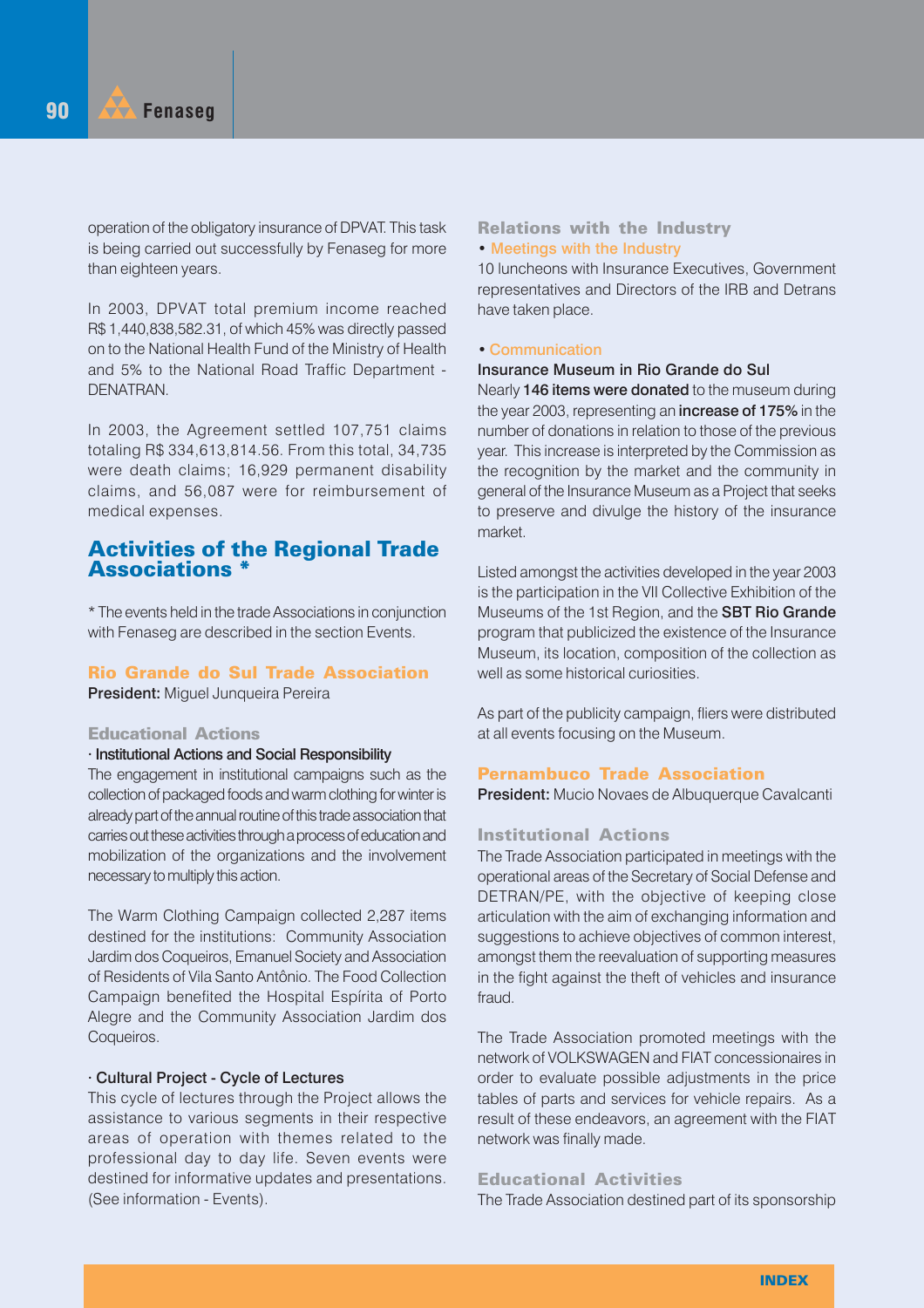budget to the *Friend of Insurance Program*, captained by the Pernambuco Regional Office of Funenseg, with the collaboration of this Trade Association and of Sincor-PE, and with the support of the principal insurance industry companies of the State. The *Friend of Insurance* **Program** aims at giving the opportunity to young low income workers, qualifying them to join the insurance industry.

Activities: support, co-sponsorship and participation in events, programs and courses in the insurance area promoted by entities such as Funenseg, SINCOR and Fenaseg.

#### Technical Actions

Accompanying of specific actions carried out by the Civil Police and Detran/PE, in the fight against insurance fraud, especially the removal of 560 burned and abandoned vehicles left on the roadways of the Metropolitan Region of Recife.

The Association joined Sincor-PE, DETRAN, and CTTU, in the making of an educative campaign for the regulation of Art. 178 of Law 9503/97 (Brazilian Road Traffic Code), in which a fine is applied to the driver of a vehicle (in the case of collision without victims) who fails to remove the vehicle in question to a place close to the accident, so as to guarantee the safe flow of traffic in the vicinity and to remain on the scene for due registry of the occurrence.

Agreement with Fenaseg, with the objective of getting the support and articulation from the DETRANs of Pernambuco, Alagoas, Paraíba and Rio Grande do Norte, aiming at the implantation of the SNG – National Lien System. The Trade Association provided an work station for an employee of the SNG and in the month of December the SNG was fully operational in the state of PE.

#### Relations with the Industry

With a view to better servicing the market and fulfilling its mission to institutionally represent the insurance industry, the Trade Association of Pernambuco has made a physical and administrative restructuring of its offices, and now operates from a new head office. Still within this objective, it hired a professional to work in the Executive Coordination of the Trade Association, with the aim of incrementing the form of current relations.

Continuing the informative work for the local market, the Trade Association maintained regular mailing of circulars, resolutions, news and statistical data relative to the national insurance industry as well as the monthly disclosure of the Balance of the Insurance Industry of Pernambuco, presenting the data of the principal sectors of activities and the performance of each insurer.

#### Paraná Trade Association

President: João Gilberto Possiede

#### Institutional Actions

Continuing the excellent relationship maintained with the state authorities, especially those responsible for public safety, the President of the Trade Association, Mr. João Gilberto Possiede, and the Vice-President, Mr. Paulo Moll, visited the new commanders of the Military Police of Paraná and the Battalion of the Road Traffic Police (BPTran), designated by the new State Governor.

Signing of the Inter-Trade Association Ethics Commission's bylaw was celebrated by the Brokers Trade Association of Paraná and the Insurance Trade Association of this State.

Participation of the Trade Association of Paraná in the XXIX Fides Conference in Santo Domingo, in the Dominican Republic, where it was represented by its President, João Gilberto Possiede.

### Educational Activities

The Trade Association of Paraná gave its support to the organization, by the Regional Office of Funenseg, of the Post Graduate Course in Insurance Law and Business Operation. The course is destined for Law graduates with the objective of promoting the study and research on the relations referent to the insurance contract and the business activity with the view to perfecting technique and practice of those who operate in the specific area of Law.

#### Relations with the Industry

Visit to the company Tectran Sascar in São Paulo State to examine the new system of automobile tracking.

The Board of the Trade Association met with leading executives of the industry aiming at straightening relations and informing the market about the activities developed by the Federation.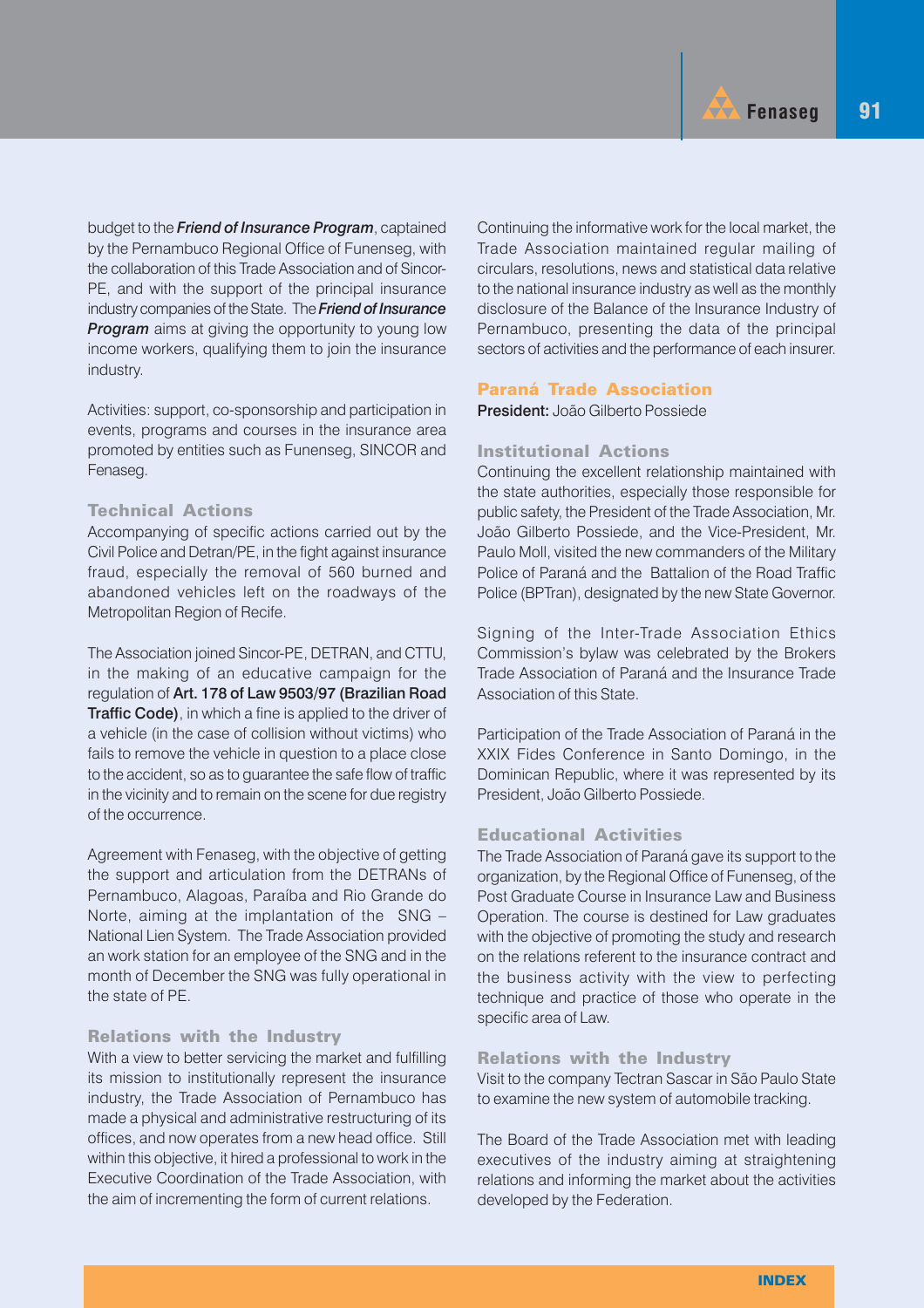

Support for the construction of the Ecumenical Chapel of the Civil Police of Paraná, in partnership with the Brokers Trade Association of Paraná and Fenabrave - The inauguration was on 28<sup>th</sup> of September 2003.

End of year fraternization celebration of the insurance industry of Paraná with the participation of local market personalities, SUSEP, representatives of the General Command of the PMPR, BPTran, Detran PR and ARBITAC.

#### Minas Gerais Trade Association

President: Alberto Oswaldo Continentino de Araújo

### Technical Actions

Since 1988, the Trade Association publishes the half yearly Statistical Data Report of the Minas Gerais Insurance Industry. In April of 2002, the 2<sup>nd</sup> half year and the year-end annual report of 2002 were published informing the total premium income in the period. In the same report the general total of claims paid out was also published. In October the same report was published referent to the period from January to July of 2003. The reports are distributed to the insurance industry, to the main companies located in the State, business entities and the press.

## Santa Catarina Trade Association

President: Sergio Passold

#### Institutional Actions

#### • Proposals to the State Legislative Assembly

- Elaboration and forwarding of the draft of a Project of Law aiming at the alteration of the legislation that deals with IPVA charges in Santa Catarina, proposing proportional charging for stolen vehicles or with integral indemnity resulting from collision.

The Trade Association developed many actions relative to Road Traffic Safety such as:

- Proposals for the creation of a Road Traffic Safety Forum of the State Capital installed in the ACIF – Commercial and Industrial Association of Florianópolis for the permanent accompanying of the questions relating to this issue.
- Sponsorship of the Road Traffic Friend Project, receiving the DENATRAN Prize for Road Traffic Education.
- Straightening of the relations with the entities of the sector through visits to the head of the Road Traffic

Department, the Coordinator of the Peace in Traffic Program and the Director of DETRAN – this, amongst other matters, with the aim of making the SNG – National Lien System operational in the state of Santa Catarina.

- Participation as lecturer in Seminars on Road Traffic.
- Donation of seven damaged vehicles (salvaged) for training of the first aid and rescue teams of victims of traffic accidents of the Voluntary Fire Corp of Joinville.

### Educational Activities

- Support went to the Post Graduation Course in Insurance Management (Funenseg – ICPG agreement) with SINDESESC promoting ample publicity and, as incentive, it granted scholarships to employees of associates both in class 1 (Blumenau) and in class 2 (Florianópolis).
- Support of the Multi-risk Insurance Course developed by Funenseg/SC in June/03 in Florianópolis.
- Development of the Risk Inspection Course in Multirisk Insurance, in partnership with Funenseg.
- Creation of the lecture "Insurance-Data of the Industry and Fundamental Concepts" in conjunction with Ampla Consultoria e Treinamento Ltda, to be held in universities and class entities.

#### Technical Actions

- To particularize studies and to foment specific activities, the commissions of Personal Risk from Diverse Sectors and Legal were created.
- The information systems "Segfurt" (data bank of robbed/stolen vehicles in SC) and "Special Losses" were updated and perfected.

#### Relationships with the Industry

#### • Services

- Creation of the Social Balance Report presenting in three booklets (Automobile & Health – Return to Society - Social Responsibility) the relevant data and functions of the national and Santa Catarina markets.
- Support to the restructuring and assignment of physical space for the ACTS (Sta. Catarina Association of Insurance Technicians).
- Holding of the Christmas Solidarity campaign in the cities of Blumenau, Florianópolis and Joinville.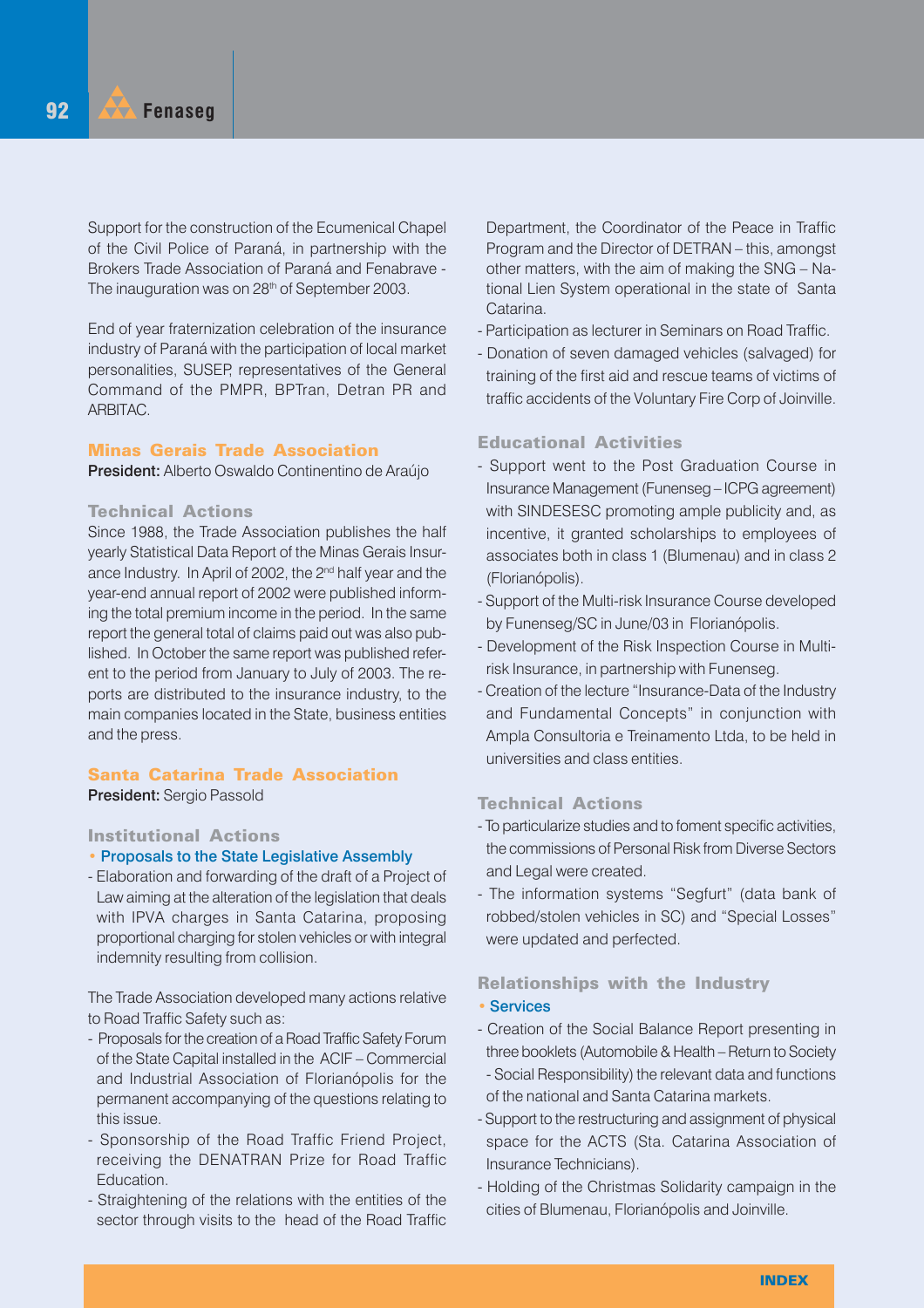#### Rio de Janeiro Trade Association

President: Oswaldo Mário Pêgo de Amorim Azevedo

#### Institutional Actions

In consonance with the principles established in its bylaw the Trade Association continued to collaborate with the public powers, class entities and associations also in the sense of promotion of social solidarity, and the following initiatives can be named:

- Support to the INMETRO certification of the vehicular safety inspection post equipment of Detran - Tijuca.
- Contracting of a study on the economic potentials of the State of Rio de Janeiro.
- Renewal of the agreement with the Defenders of the Earth Association, NGO acting in the environmental questions.
- Support to the undertaking of work on the Automobile Robbery and Theft Police Station.
- Support to the social programs of the Rio de Janeiro Tribunal of Justice.

## Educational Activities

Support went to the Training of Detran experts as well as the Seminary of the State Secretary of Public Safety on cargo theft in Barra do Piraí.

Meetings were held with the State Secretary of Finances of the State of Rio de Janeiro, for supply of data from the insurers on the sale of salvage.

Support, co-sponsorship and participation in events of the diverse entities of the market, Fenaseg, Funenseg, CVG, as well as the important Forums, Congresses and Legal Encounters. It is worth emphasizing the participation in the 1st Luso-Brazilian Stage of Insurance Law.

#### Technical Actions

The Trade Association launched the 3rd edition of the pocket flier with statistics on insurance, capitalization and private pension industry operations, aimed at systematizing the knowledge of this information.

The Association organized a Media Training for the Board with the aim of optimizing the relationship with the press.

Purchase of books for the collection of the Presidents of the Associates: *Recall* of vehicles and Insurance Contract in the New Civil Code.

#### Relationships with the Industry • Communication

Aiming at the dissemination of knowledge about the insurance market, the Trade Association holds frequent meetings and informal luncheons with representatives of the Government when they are presented with data about the insurance industry and the principal matters relating to the sector are discussed. We highlight the meetings with the representatives of police stations specialized in the fight against the theft of motor cars, the Secretary of Public Safety of the State of Rio de Janeiro, State Secretary of Transport, Civil Police and Detran - RJ.

Incrementing the relationship with the journalists we can highlight the presentation of the study on the behavior of the insurance consumer in the State of Rio de Janeiro and the launching of the 3rd edition of the Market Statistics.

The Trade Association has created its homepage on the Internet.

### São Paulo Trade Association

President: Casimiro Blanco Gomez

#### Institutional Actions

Amongst the diverse actions of the Trade Association in the year 2003, the Board continued the implementation of measures to combat fraud and joint-actions in partnership with the Governor of the State of São Paulo. Highlights include:

#### Denouncement Hotline

Adoption of measures for the confection and use of a seal on frauds in the documents mailed by the Trade Association to other sectors connected to the insurance activities. The insurers, notably those participants of the Trade Association Board, would regularly contribute financially to the São Paulo Institute in their important fight against violence and organized crime.

#### Public Prosecutor Office

With the purpose of fighting organized crime, the Board received Dr. José Carlos Blat, Justice Attorney of the Public Prosecutor Office of the State of São Paulo, who, at the time, set out the program of action of that body as well as the inspection and control of dismantling shops in the capital city of São Paulo.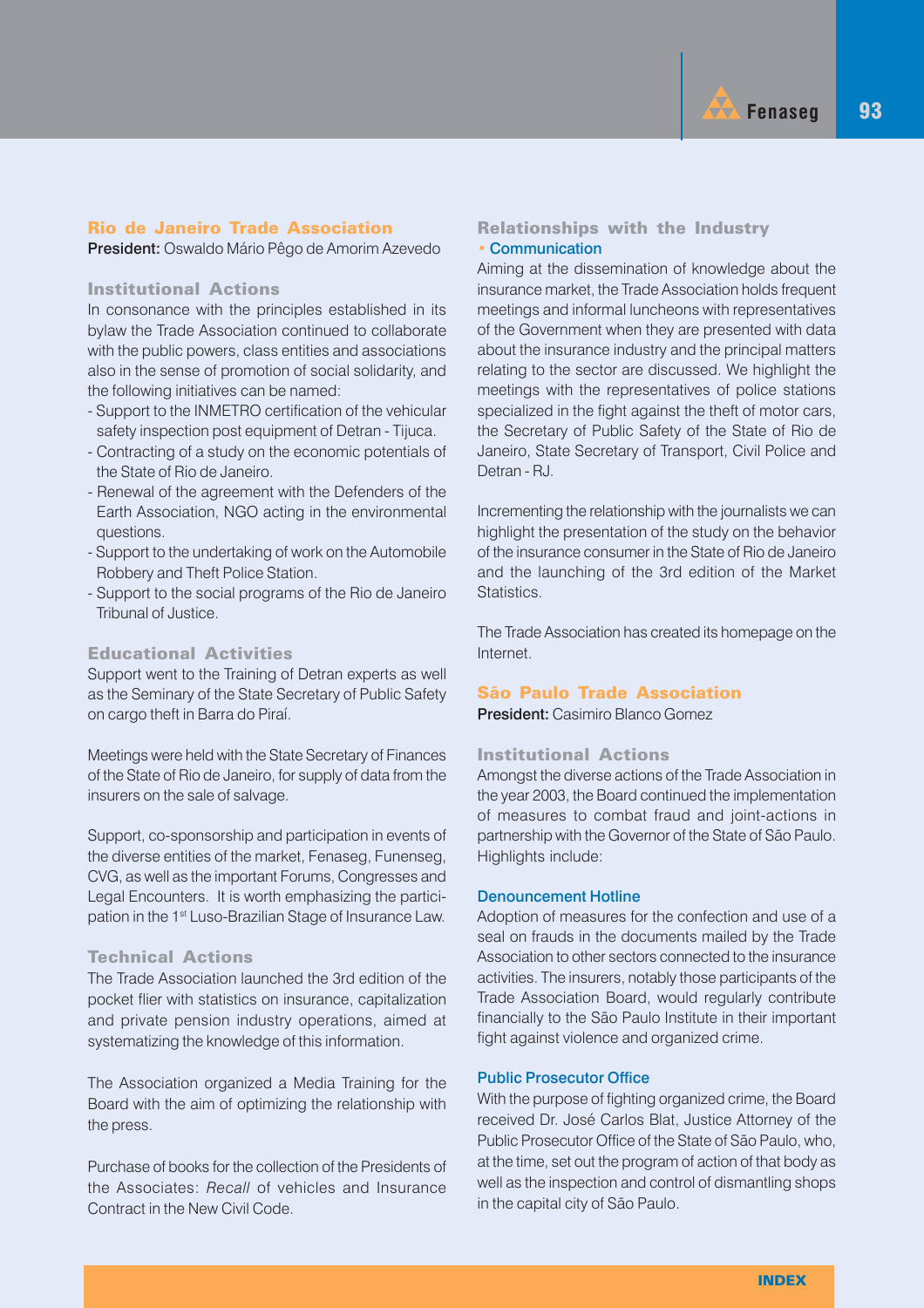

A receiving and storage area was made available for the deposit of auto parts recovered by police actions. This measure contributed greatly to the regularization of the handling of auto parts thus avoiding misuse of these recovered items.

#### Storage Parking Lot and Tow Service

Consolidation of a proposal made to the Governor of the State of São Paulo and the Secretary of Public Safety to organize storage parking lots for recovered vehicles in strategic locations of the State. This proposal had excellent acceptance and the steps for its definitive implementation are in an advanced stage. In this way, all the vehicles recovered from robberies or theft will be collected by a special tow-truck service set up for this purpose. The recovered vehicles will be kept at these parking lots; this work no longer done by the local police who will be able to dedicate their time and efforts to more important duties.

Among the actions developed for the industry are highlighted:

#### Services Tax – ISS

With the publication of the legislation of the Prefecture of the Municipality of São Paulo, the Board coordinated various sessions with technicians of the sector aiming at the observance by the insurance and Capitalization companies under the jurisdiction of this Trade Association of the new norms published by the Municipal Executive.

In December of 2003, in accordance with its bylaw, the Trade Association of the São Paulo Insurers had its electoral process and the single ticket led by Paulo Marraccini was elected with expressive voting.

#### Educational Activities

There was special dedication of the technical commissions with the choice of themes that would contribute further on in the conducting of diverse matters that will foment the management of knowledge.

#### Technical Actions

The Technical Commissions deserve special attention of the Board taking into account the perfect functions of the technical organs that integrate the Trade Association, made up of approximately 150 representatives selected and indicated by associated companies, with

advising from the Executive Secretary to coordinate the activities of the sector. A Committee of Presidents of the Commissions was installed in July of 2003, with the objective of coordinating the activities of the commissions with greater synergy, increasing the contacts with the Board, preparation of common activities and of establishing a plan of goals.

At the end of 2003, information was collected by the Human Resources Commission in partnership with Sinerhgia – Remuneration and Development of Human Resources to consolidate the data of the 10<sup>th</sup> Salary Research and Management Practices of HR, with our associates. In March of this year, the results of the research were consolidated and distributed to the market during an event held in the head office of the Trade Association.

#### Relationships with the Market

Communication Strategy – Holding of an event for the presentation of the Communication Plan by the firm FSB, recently contracted to elaborate a work proposal with the objective of development of continued communication actions and the creation of a Communication Committee made up of members of the Board. With this process, the reformulation of the brand mark, the revitalizing of the site, the re-launching of the internal news journal and the creation of an institutional profile of Sindsegsp – Insurance, Pensions and Capitalization Trade Association of the State of São Paulo were all initiated.

Trade Association Mission – Holding of a meeting with the journalists and market representatives for presentation of the program, showing the innovations of the strategic plan including the new profile of the Insurance Trade Association of São Paulo. This event included the presentation of a video showing the current and future image.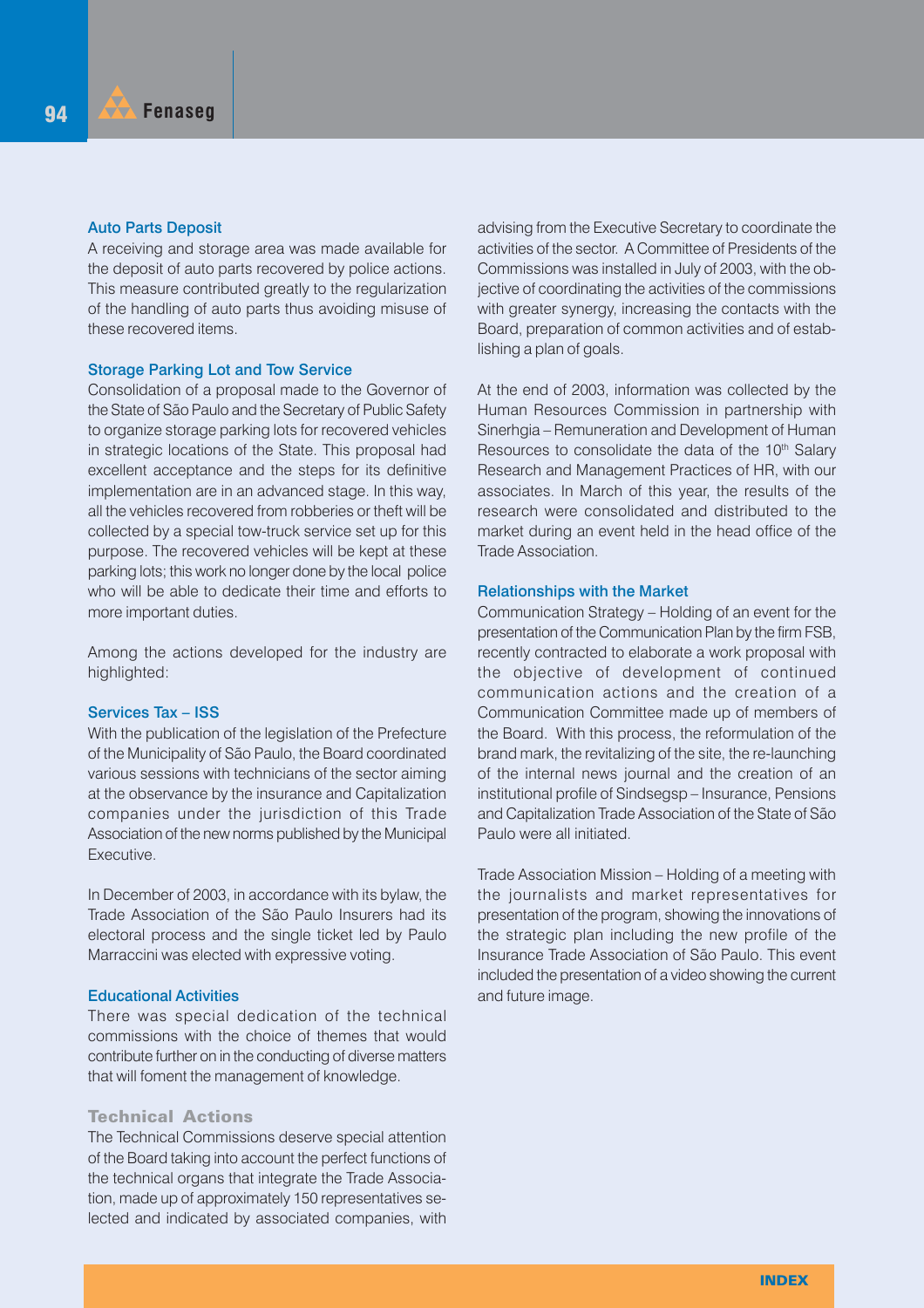